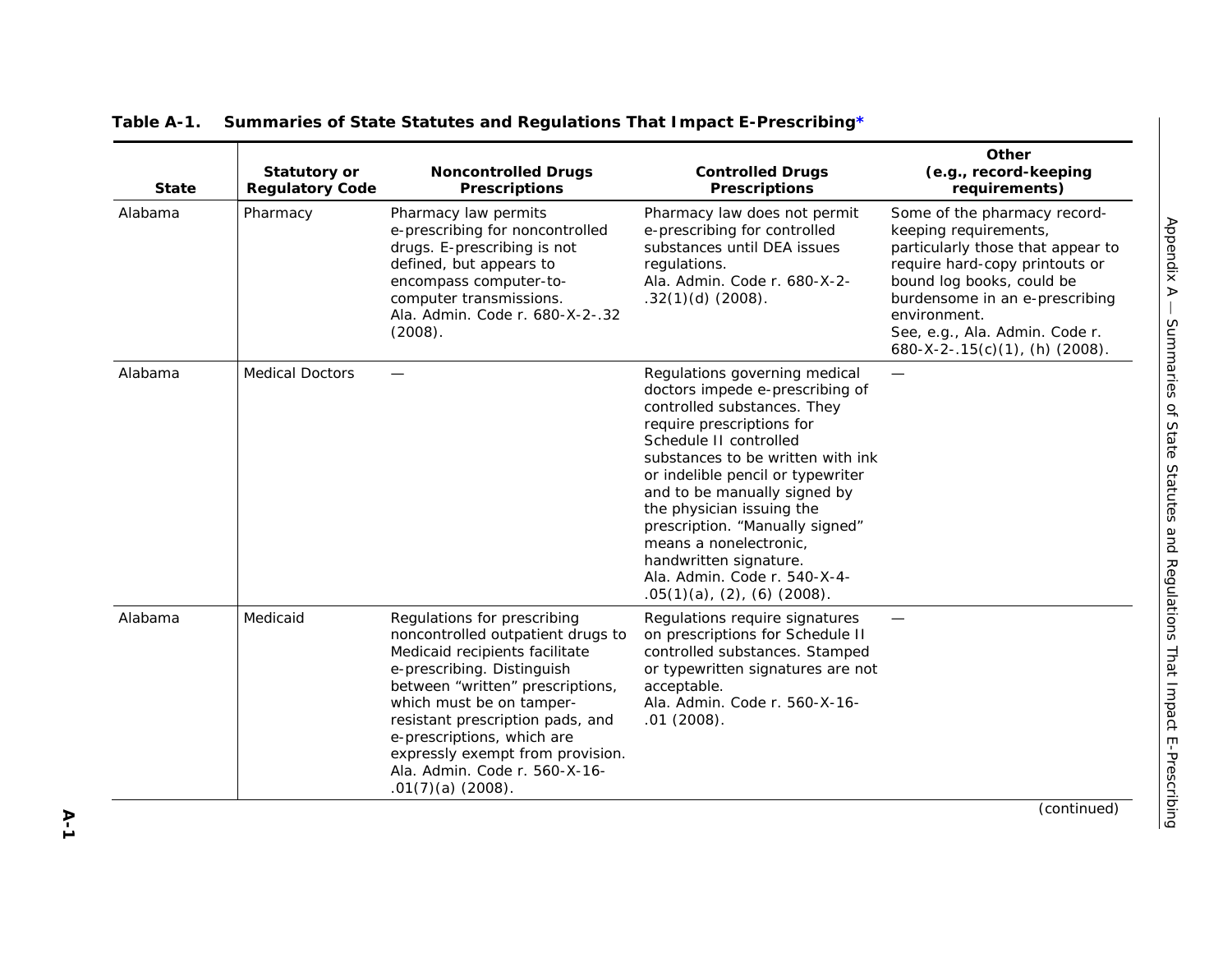| <b>State</b> | <b>Statutory or</b><br><b>Regulatory Code</b> | <b>Noncontrolled Drugs</b><br><b>Prescriptions</b>                                                                                                                                                                                                                                                                                                               | <b>Controlled Drugs</b><br><b>Prescriptions</b>                                                                                                                                                                                                                                                                                                                  | Other<br>(e.g., record-keeping<br>requirements)                                                                                                                                                                                                                                                                                                                                                 |
|--------------|-----------------------------------------------|------------------------------------------------------------------------------------------------------------------------------------------------------------------------------------------------------------------------------------------------------------------------------------------------------------------------------------------------------------------|------------------------------------------------------------------------------------------------------------------------------------------------------------------------------------------------------------------------------------------------------------------------------------------------------------------------------------------------------------------|-------------------------------------------------------------------------------------------------------------------------------------------------------------------------------------------------------------------------------------------------------------------------------------------------------------------------------------------------------------------------------------------------|
| Alabama      | Food & Drug                                   |                                                                                                                                                                                                                                                                                                                                                                  | Schedule II controlled<br>substances require a written<br>prescription unless very limited<br>exceptions apply (e.g.,<br>emergency or for resident of<br>long-term care facility).<br>Ala. Code § 20-2-58 (2008).                                                                                                                                                |                                                                                                                                                                                                                                                                                                                                                                                                 |
| Alaska       | Pharmacy                                      | Pharmacy regulations permit<br>prescriptions for both legend<br>drugs and controlled substances<br>to be transmitted electronically,<br>where permitted under state and<br>federal law.<br>Alaska Admin. Code tit. 12, §<br>52.490 (2009).                                                                                                                       | Pharmacy regulations permit<br>prescriptions for both legend<br>drugs and controlled substances<br>to be transmitted electronically,<br>where permitted under state and<br>federal law.<br>Alaska Admin. Code tit. 12, §<br>52.490 (2009).                                                                                                                       | Pharmacy record-keeping<br>requirements are somewhat<br>ambiguous. Require pharmacy to<br>maintain "plain paper version" of<br>electronically transmitted<br>prescription drug orders, but<br>also permit pharmacy to<br>maintain a prescription drug<br>order "put into writing either<br>manually or electronically by the<br>pharmacist."<br>Alaska Admin. Code tit. 12, §<br>52.450 (2009). |
| Alaska       | Medicaid                                      | The AK Medicaid regulation<br>permits electronic transmissions<br>that are in accordance with the<br>pharmacy regulation (Alaska<br>Admin. Code tit. 12, § 52.490),<br>which permits electronic<br>transmission of prescriptions for<br>legend and controlled substances<br>in accordance with federal law.<br>Alaska Admin. Code tit. 7, §<br>43.591(r) (2009). | The AK Medicaid regulation<br>permits electronic transmissions<br>that are in accordance with the<br>pharmacy regulation (Alaska<br>Admin. Code tit. 12, § 52.490),<br>which permits electronic<br>transmission of prescriptions for<br>legend and controlled substances<br>in accordance with federal law.<br>Alaska Admin. Code tit. 7, §<br>43.591(r) (2009). |                                                                                                                                                                                                                                                                                                                                                                                                 |
|              |                                               |                                                                                                                                                                                                                                                                                                                                                                  |                                                                                                                                                                                                                                                                                                                                                                  | (continued)                                                                                                                                                                                                                                                                                                                                                                                     |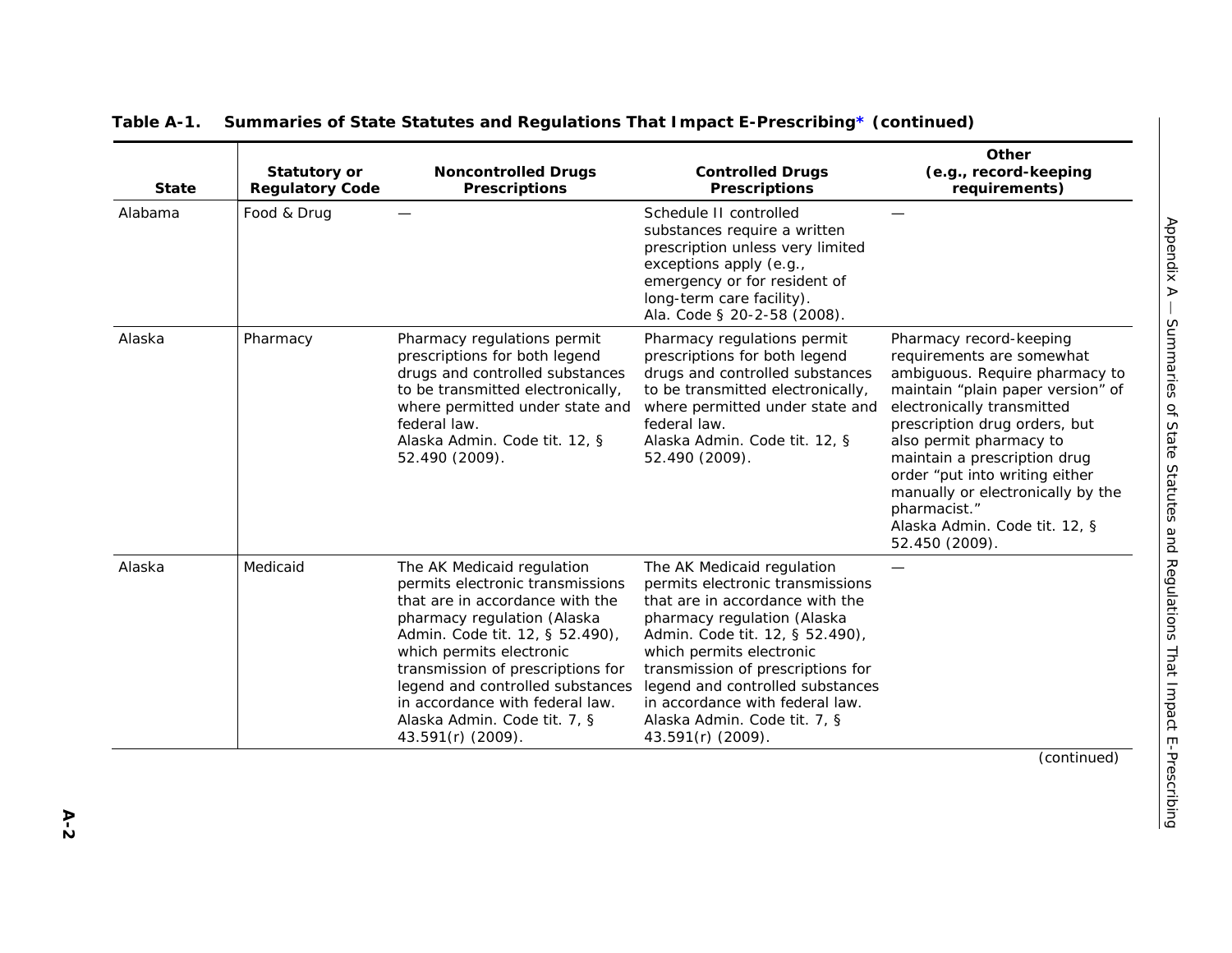| <b>State</b> | <b>Statutory or</b><br><b>Regulatory Code</b> | <b>Noncontrolled Drugs</b><br><b>Prescriptions</b>                                                                                                                         | <b>Controlled Drugs</b><br><b>Prescriptions</b>                                                                                                                                                                                             | Other<br>(e.g., record-keeping<br>requirements)                                                                                                                                                                                                                                                                                                                                                                                                                                                                                                                                                                                      |
|--------------|-----------------------------------------------|----------------------------------------------------------------------------------------------------------------------------------------------------------------------------|---------------------------------------------------------------------------------------------------------------------------------------------------------------------------------------------------------------------------------------------|--------------------------------------------------------------------------------------------------------------------------------------------------------------------------------------------------------------------------------------------------------------------------------------------------------------------------------------------------------------------------------------------------------------------------------------------------------------------------------------------------------------------------------------------------------------------------------------------------------------------------------------|
| Arizona      | Pharmacy                                      | Pharmacy statute and<br>regulations permit e-prescribing.<br>Ariz. Rev. Stat. Ann. § 32-<br>1968(A) (2008); Ariz. Admin.<br>Code § R4-23-407(A)(1)(j) and<br>$(F)$ (2008). | Pharmacy regulations require<br>compliance with federal law for<br>electronic transmission of<br>Schedule II, III, IV, or V<br>controlled substance prescription<br>orders.<br>Ariz. Admin. Code § R4-23-<br>$407(A)(h)$ , $(F)(2)$ (2008). | Pharmacy statute and<br>regulations facilitate<br>e-prescribing. Regulations<br>provide that a pharmacist does<br>not have to create a hard-copy<br>prescription if the pharmacy's<br>computer system fields are<br>automatically populated by an<br>electronically transmitted<br>prescription order and the<br>computer system is capable of<br>maintaining, printing, and<br>providing all the prescription<br>information required by statute<br>within 72 hours of a request by<br>authorized entities and persons.<br>Ariz. Rev. Stat. Ann. § 32-<br>1964(B) (2008); Ariz. Admin.<br>Code § R4-23-408(C)(4), (H)(2)<br>(2008). |
| Arizona      | <b>Medical Doctors</b>                        | Statute regarding homeopathic<br>physicians appears to address<br>only written prescriptions.<br>Ariz. Rev. Stat. Ann. § 32-<br>2951(C) (2008).                            | Statute regarding homeopathic<br>physicians appears to address<br>only written prescriptions.<br>Ariz. Rev. Stat. Ann. § 32-<br>2951(C) (2008).                                                                                             |                                                                                                                                                                                                                                                                                                                                                                                                                                                                                                                                                                                                                                      |
|              |                                               |                                                                                                                                                                            |                                                                                                                                                                                                                                             | (continued)                                                                                                                                                                                                                                                                                                                                                                                                                                                                                                                                                                                                                          |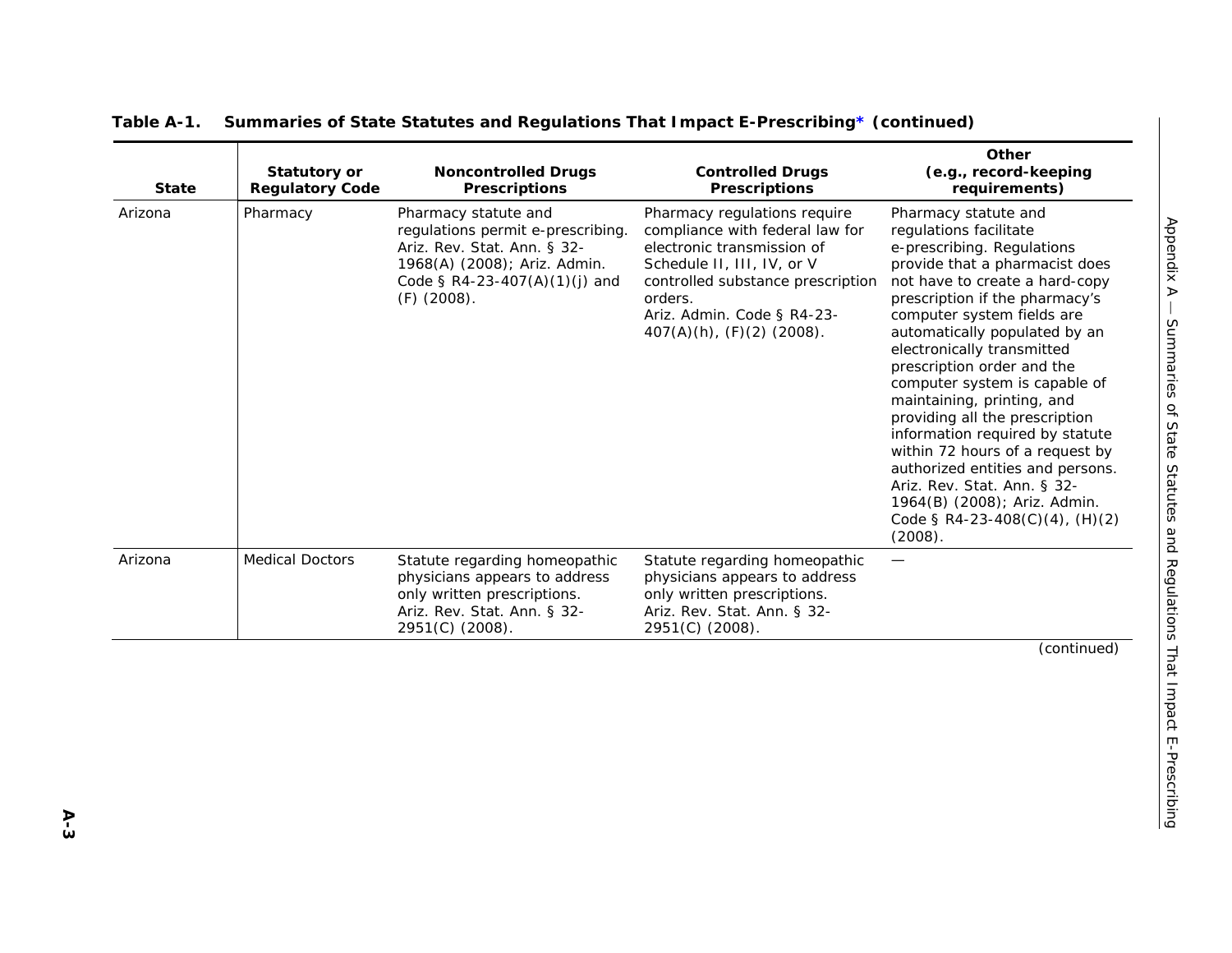| <b>State</b> | <b>Statutory or</b><br><b>Regulatory Code</b>                       | <b>Noncontrolled Drugs</b><br><b>Prescriptions</b>                                                                                                                                                                                                                                                         | <b>Controlled Drugs</b><br><b>Prescriptions</b>                                                                                                                                                                                                                                                                                                                                                                                                                                                       | Other<br>(e.g., record-keeping<br>requirements)                                                                                                                                               |
|--------------|---------------------------------------------------------------------|------------------------------------------------------------------------------------------------------------------------------------------------------------------------------------------------------------------------------------------------------------------------------------------------------------|-------------------------------------------------------------------------------------------------------------------------------------------------------------------------------------------------------------------------------------------------------------------------------------------------------------------------------------------------------------------------------------------------------------------------------------------------------------------------------------------------------|-----------------------------------------------------------------------------------------------------------------------------------------------------------------------------------------------|
| Arizona      | Public Health and<br>Safety-Uniform<br>Controlled<br>Substances Act |                                                                                                                                                                                                                                                                                                            | The AZ Uniform Controlled<br>Substances Act specifically<br>requires a written, manually<br>signed prescription for Schedule II<br>controlled substances in most<br>circumstances. Authorizes only<br>written or oral prescriptions for<br>other controlled substances.<br>Appears that "written" does not<br>include e-prescribing, given that<br>the term is not treated as<br>encompassing e-prescriptions in<br>the regulations.<br>Ariz. Rev. Stat. Ann. § 36-<br>2525(A), (D), (H), (I) (2008). |                                                                                                                                                                                               |
| Arkansas     | Pharmacy                                                            | Pharmacy regulations permit<br>e-prescribing (at least where<br>the pharmacist reduces the<br>e-prescription to different<br>"form"), but this appears to be<br>limited to noncontrolled<br>substances.<br>070-00-007 Ark. Code R. §<br>0008(c) (2009); 070-00-007<br>Ark. Code R. § 0008(a)(2)<br>(2009). | Regulations permit Schedule III,<br>IV, or V controlled substances or<br>legend drugs to be prescribed<br>only pursuant to either a written<br>prescription signed by a<br>prescribing individual practitioner<br>or a facsimile of a written signed<br>prescription transmitted directly<br>by the prescribing practitioner, or<br>orally if reduced to writing by the<br>pharmacist.<br>070-00-007 Ark. Code R. § 07-<br>$00-0001(c)(1)$ (2009).                                                    |                                                                                                                                                                                               |
| Arkansas     | Medicaid                                                            |                                                                                                                                                                                                                                                                                                            |                                                                                                                                                                                                                                                                                                                                                                                                                                                                                                       | The AR Medicaid regulations<br>seem to imply that a written<br>prescription is required for<br>Medicaid-covered pharmacy<br>services.<br>016-06-035 Ark. Code R. §<br>221.000(C), (D) (2009). |
|              |                                                                     |                                                                                                                                                                                                                                                                                                            |                                                                                                                                                                                                                                                                                                                                                                                                                                                                                                       | (continued)                                                                                                                                                                                   |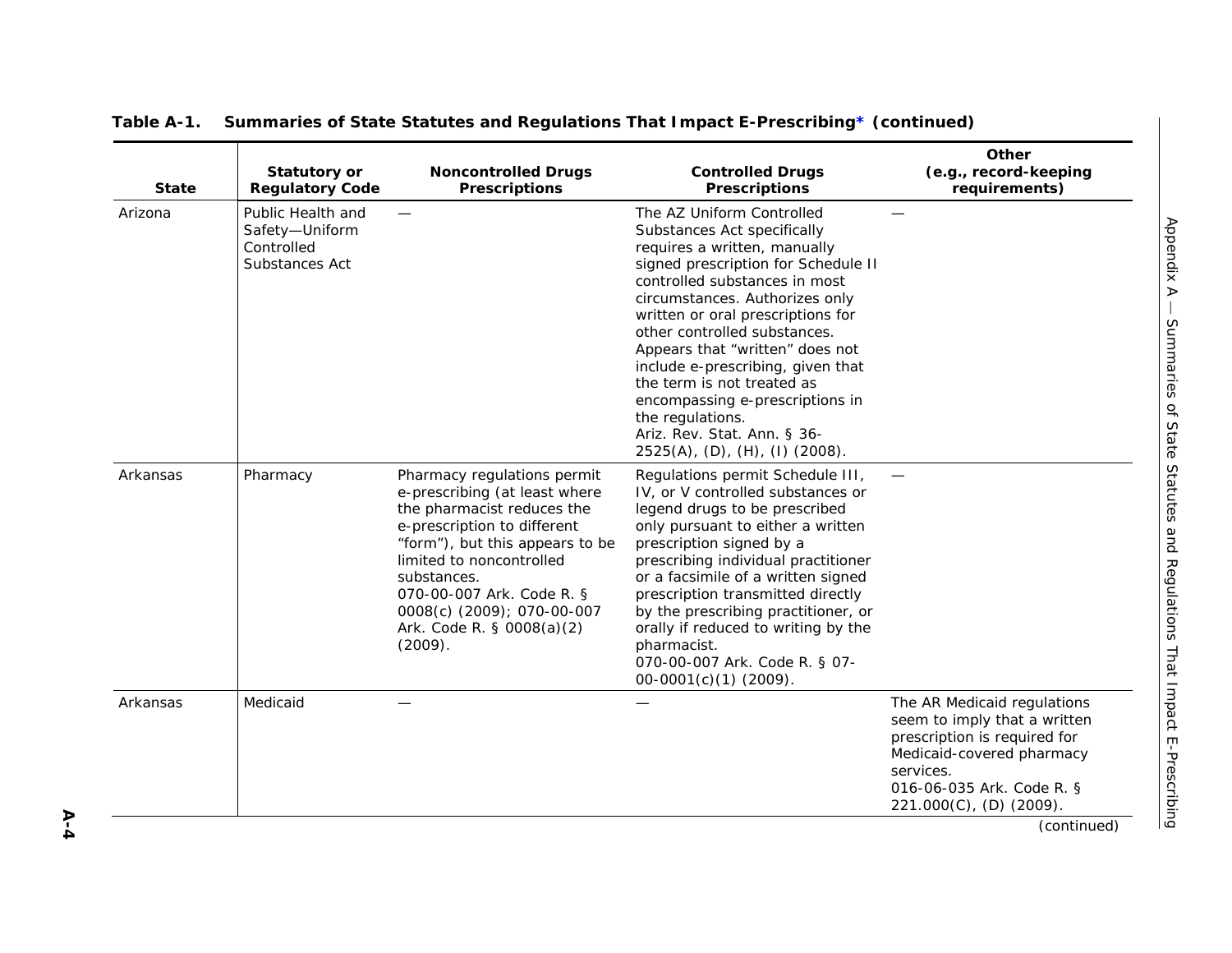| <b>State</b> | <b>Statutory or</b><br><b>Regulatory Code</b>       | <b>Noncontrolled Drugs</b><br><b>Prescriptions</b>                                                                                                                                                                                                                                             | <b>Controlled Drugs</b><br><b>Prescriptions</b>                                                                                                                                                                                                               | Other<br>(e.g., record-keeping<br>requirements)                                                                                                                                                                                                           |
|--------------|-----------------------------------------------------|------------------------------------------------------------------------------------------------------------------------------------------------------------------------------------------------------------------------------------------------------------------------------------------------|---------------------------------------------------------------------------------------------------------------------------------------------------------------------------------------------------------------------------------------------------------------|-----------------------------------------------------------------------------------------------------------------------------------------------------------------------------------------------------------------------------------------------------------|
| Arkansas     | Food & Drug/<br><b>Uniform Narcotic</b><br>Drug Act |                                                                                                                                                                                                                                                                                                | AR Food & Drug law/Uniform<br>Narcotic Drug Act requires a<br>written, manually signed<br>prescription for narcotic drugs or<br>controlled substances.<br>Ark. Code Ann. § 20-64-206(1)<br>(2008); 007-07-009 Ark. Code<br>R. § $8(B)(c)$ , $8(G)(a)$ (2009). |                                                                                                                                                                                                                                                           |
| Arkansas     | Criminal Offenses/<br>Controlled<br>Substances      |                                                                                                                                                                                                                                                                                                | AR Criminal Offenses/<br><b>Controlled Substances law</b><br>requires a written prescription<br>for Schedule II controlled<br>substances.<br>Ark. Code Ann. § 5-64-308<br>(2008).                                                                             | Records of Schedule I and II<br>substances must be maintained<br>separately from all other<br>records.<br>007-07-009 Ark. Code R. § 6(E)<br>(2009).                                                                                                       |
| California   | Pharmacy                                            | CA Pharmacy law permits<br>e-prescribing for noncontrolled<br>substances (controlled<br>substances are addressed by the<br>CA Health and Safety Code).<br>Cal. Bus. & Prof. Code §<br>4071.1(a) (2008); Cal. Bus. &<br>Prof. Code § 4040(a)(1) (2008).                                         |                                                                                                                                                                                                                                                               | A pharmacy is permitted to<br>maintain the e-prescription in<br>electronic form provided that it<br>can retrieve the prescription in<br>hard copy for a 3-year period<br>from the date of last dispensing.<br>Cal. Bus. & Prof. Code § 4070(b)<br>(2008). |
| California   | Medicaid                                            | CA Medicaid regulations permit<br>e-prescribing and expressly<br>recognize validity of e-signatures<br>that meet the conditions of the<br>Electronic Signature in Global<br>and National Commerce Act (15<br>U.S.C. Sec. 7001).<br>Cal. Welf. & Inst. Code §<br>$14170.10(a)$ , (b) $(2008)$ . |                                                                                                                                                                                                                                                               |                                                                                                                                                                                                                                                           |
|              |                                                     |                                                                                                                                                                                                                                                                                                |                                                                                                                                                                                                                                                               | (continued)                                                                                                                                                                                                                                               |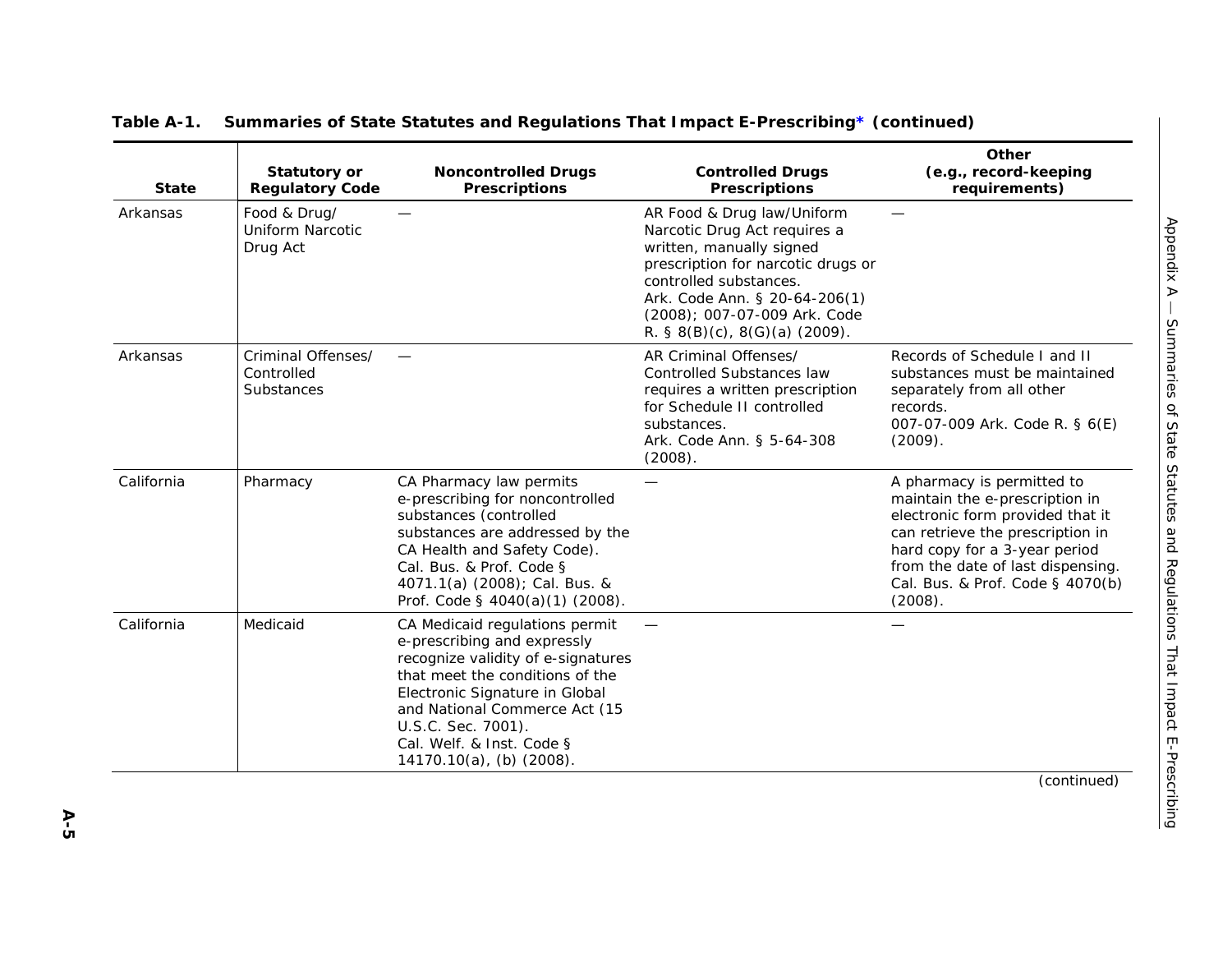| <b>Health and Safety</b><br>Code/Uniform<br>Controlled<br>Substances Act |                                                                                                                                                                                                                                                                                                                                                                      | CA's Health and Safety Code<br>permits e-prescribing for<br>controlled substances with the<br>approval of the CA State Board<br>of Pharmacy and the Department<br>of Justice if the e-prescribing is<br>authorized by federal law and in<br>accordance with regulations<br>promulgated by the Drug<br>Enforcement Administration. | CA's Health and Safety Code<br>generally requires that a<br>prescription for a Schedule II<br>controlled substance be on a<br>special form, signed by the<br>prescriber in ink. Prescriptions<br>for controlled substances in<br>Schedules III-V may be orally or<br>electronically transmitted, but<br>they must subsequently be                                                                               |
|--------------------------------------------------------------------------|----------------------------------------------------------------------------------------------------------------------------------------------------------------------------------------------------------------------------------------------------------------------------------------------------------------------------------------------------------------------|-----------------------------------------------------------------------------------------------------------------------------------------------------------------------------------------------------------------------------------------------------------------------------------------------------------------------------------|-----------------------------------------------------------------------------------------------------------------------------------------------------------------------------------------------------------------------------------------------------------------------------------------------------------------------------------------------------------------------------------------------------------------|
|                                                                          |                                                                                                                                                                                                                                                                                                                                                                      | Cal. Health & Safety Code §<br>11164 (2008); Cal. Health &<br>Safety Code § 11164.5 (2008).                                                                                                                                                                                                                                       | produced in a hard-copy form<br>that is signed by the pharmacist<br>filling the prescription. The law<br>specifically makes an exception<br>for the foregoing requirements if<br>the Board of Pharmacy and<br>Justice Dept. approve electronic<br>transmission for such<br>prescriptions and the<br>prescription complies with<br>applicable DEA regulations.<br>Cal. Health & Safety Code §<br>11164.5 (2008). |
| Pharmacy                                                                 | CO Pharmacy law permits<br>prescription orders to be<br>"transmitted electronically"<br>(distinct from transmission by<br>fax), but does not define this<br>term or provide instructions for<br>e-prescribing.<br>Colo. Rev. Stat. § 12-22-122(1)<br>(2008); Colo. Rev. Stat. § 12-<br>22-102(22.5)(a) (2008); 3 Colo.<br>Code. Regs. § 719-1(2.00.10)(b)<br>(2009). |                                                                                                                                                                                                                                                                                                                                   | Record-keeping requirements<br>may be met with an electronic<br>record-keeping system capable<br>of producing hard copies upon<br>request.<br>3 Colo. Code Regs. § 719-<br>1(11.04.10), (11.04.30) (2009).                                                                                                                                                                                                      |
|                                                                          |                                                                                                                                                                                                                                                                                                                                                                      |                                                                                                                                                                                                                                                                                                                                   |                                                                                                                                                                                                                                                                                                                                                                                                                 |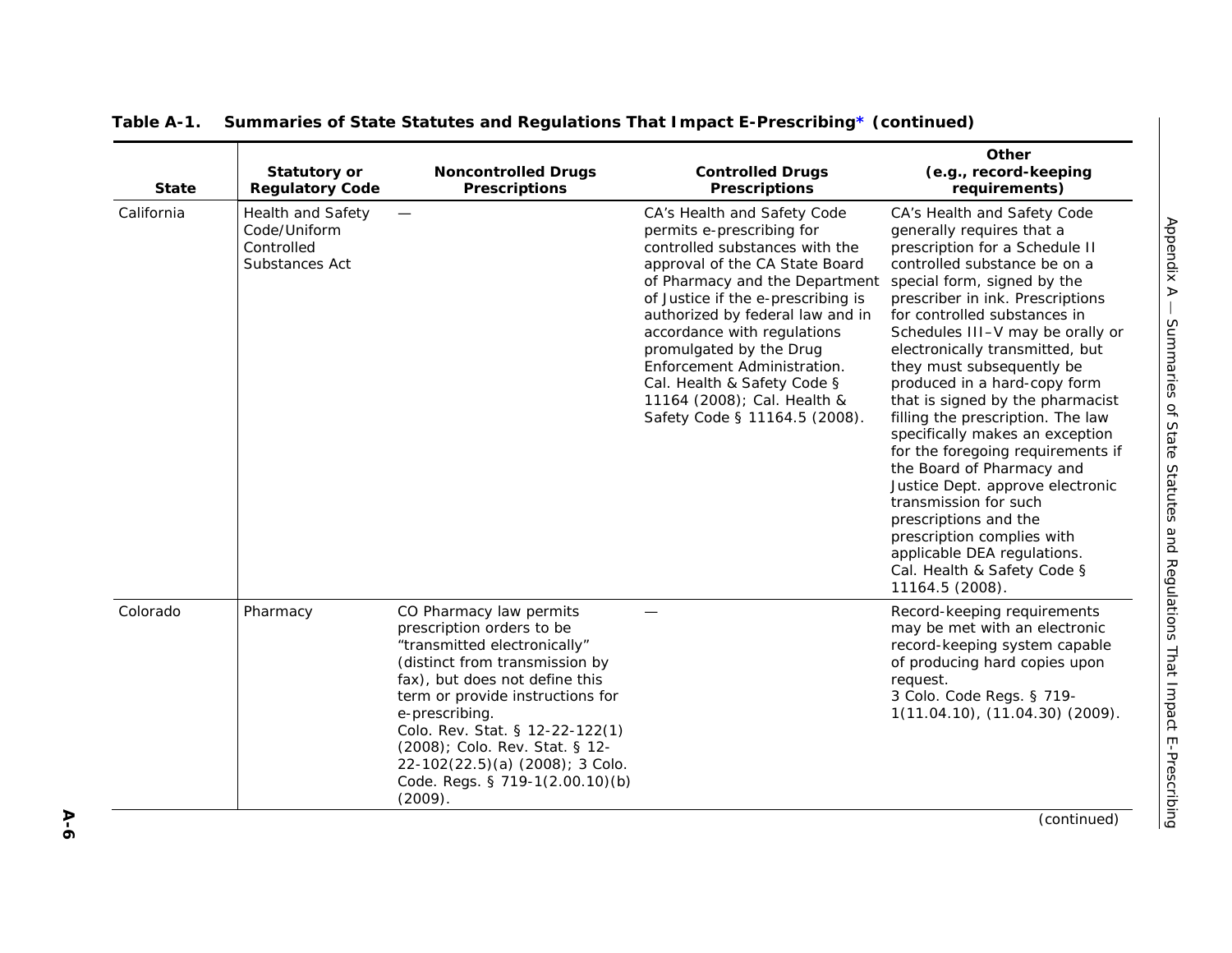| <b>State</b> | Statutory or<br><b>Regulatory Code</b>                              | <b>Noncontrolled Drugs</b><br><b>Prescriptions</b>                                                                                                                                                                                            | <b>Controlled Drugs</b><br><b>Prescriptions</b>                                                                                                                                                                                                                                                                                         | Other<br>(e.g., record-keeping<br>requirements) |
|--------------|---------------------------------------------------------------------|-----------------------------------------------------------------------------------------------------------------------------------------------------------------------------------------------------------------------------------------------|-----------------------------------------------------------------------------------------------------------------------------------------------------------------------------------------------------------------------------------------------------------------------------------------------------------------------------------------|-------------------------------------------------|
| Colorado     | Medicaid                                                            | CO Medicaid regulations permit<br>e-prescribing, but appear to<br>require that pharmacists reduce<br>e-prescriptions to hard copy for<br>retention purposes.<br>10 Colo. Code Regs. § 2505-10<br>(8.837.1.A, 8.837.2.C,<br>8.837.3.A) (2009). |                                                                                                                                                                                                                                                                                                                                         |                                                 |
| Colorado     | Criminal<br>Code/Uniform<br>Controlled<br>Substances Act of<br>1992 |                                                                                                                                                                                                                                               | CO's Uniform Controlled<br>Substances Act requires written<br>prescriptions for Schedule II<br>controlled substances, but<br>permits "electronically<br>transmitted" prescriptions for<br>Schedule III-V controlled<br>substances.<br>Colo. Rev. Stat. § 18-18-308(3)<br>(2008); Colo. Rev. Stat. § 18-<br>$18-414(1)(c)$ , (2) (2008). |                                                 |
|              |                                                                     |                                                                                                                                                                                                                                               |                                                                                                                                                                                                                                                                                                                                         | (continued)                                     |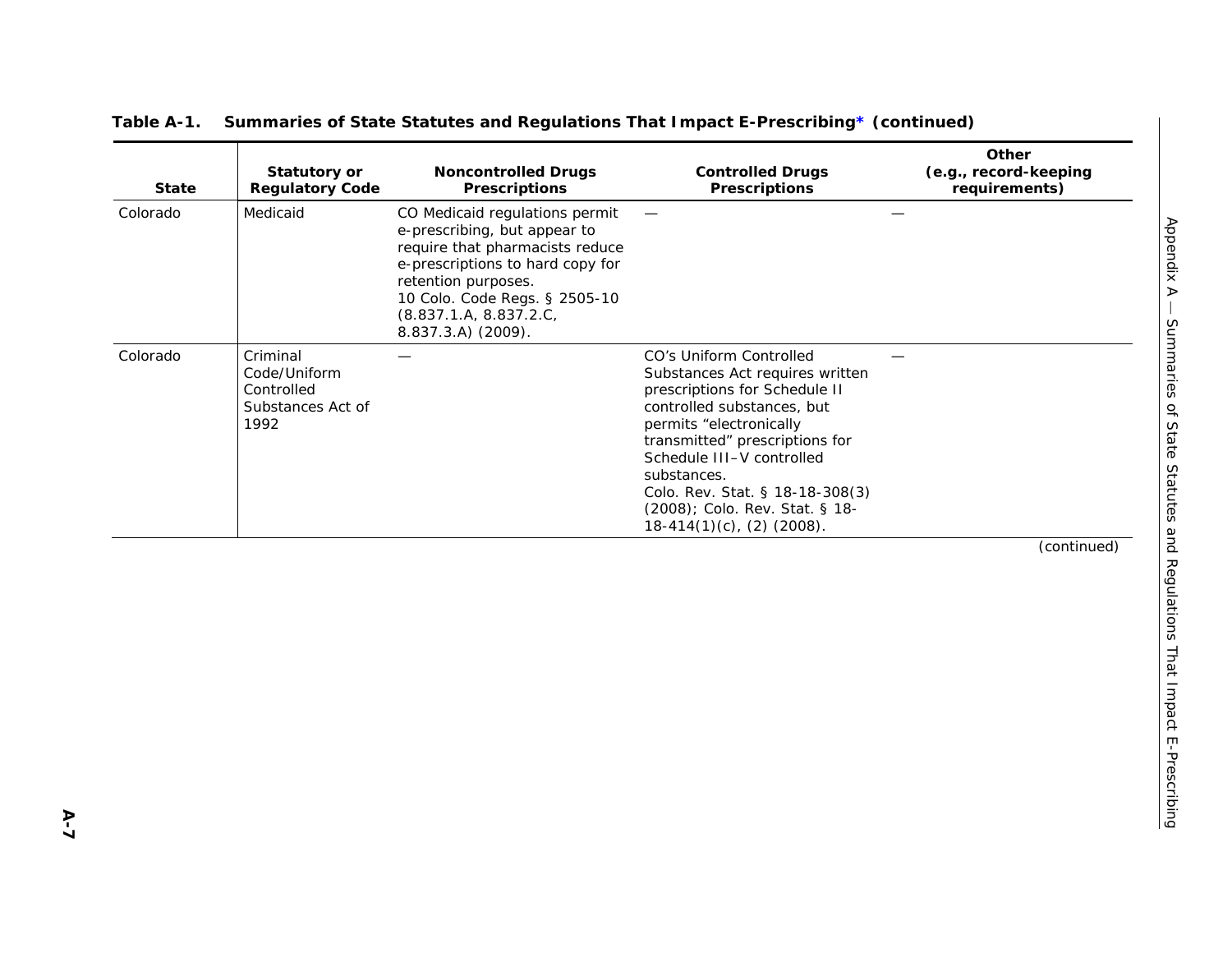| <b>State</b> | <b>Statutory or</b><br><b>Regulatory Code</b> | <b>Noncontrolled Drugs</b><br><b>Prescriptions</b>                                                                                                                                                                                                                                                                                                                                                                                                                                                                                                                                                                                                                                                                                                                                                              | <b>Controlled Drugs</b><br><b>Prescriptions</b> | Other<br>(e.g., record-keeping<br>requirements)                                                                                                                                                                                                                                                                                                                |
|--------------|-----------------------------------------------|-----------------------------------------------------------------------------------------------------------------------------------------------------------------------------------------------------------------------------------------------------------------------------------------------------------------------------------------------------------------------------------------------------------------------------------------------------------------------------------------------------------------------------------------------------------------------------------------------------------------------------------------------------------------------------------------------------------------------------------------------------------------------------------------------------------------|-------------------------------------------------|----------------------------------------------------------------------------------------------------------------------------------------------------------------------------------------------------------------------------------------------------------------------------------------------------------------------------------------------------------------|
| Connecticut  | Pharmacy                                      | CT Pharmacy/Pharmacist law<br>may impede e-prescribing.<br>Although the law permits a<br>prescription to be transmitted to<br>a pharmacy in an "electronic<br>manner," and the law<br>contemplates computer-to-<br>computer transmissions, record-<br>keeping requirements may be<br>burdensome. A pharmacist who<br>receives an electronically<br>transmitted prescription must<br>promptly record it on either a<br>prescription form or a<br>computerized printed record,<br>assign it a serial number, and<br>file it in numerical order. [Note:<br>Connecticut SHB 6301, which<br>was voted out of committee on<br>2/19/09, would change record-<br>keeping requirements of<br>pharmacies to allow for<br>electronic files.]<br>Conn. Gen. Stat. § 20-614<br>(2008); Conn. Gen. Stat. § 20-<br>615 (2008). |                                                 | An "electronic data intermediary"<br>(i.e., an entity that provides the<br>infrastructure that electronically<br>connects practitioner and<br>pharmacy systems or devices to<br>facilitate secure e-prescribing)<br>must obtain approval of CT<br>Commissioner of Consumer<br>Protection before operating in<br>state.<br>Conn. Gen. Stat. § 20-614<br>(2008). |
|              |                                               |                                                                                                                                                                                                                                                                                                                                                                                                                                                                                                                                                                                                                                                                                                                                                                                                                 |                                                 | (continued)                                                                                                                                                                                                                                                                                                                                                    |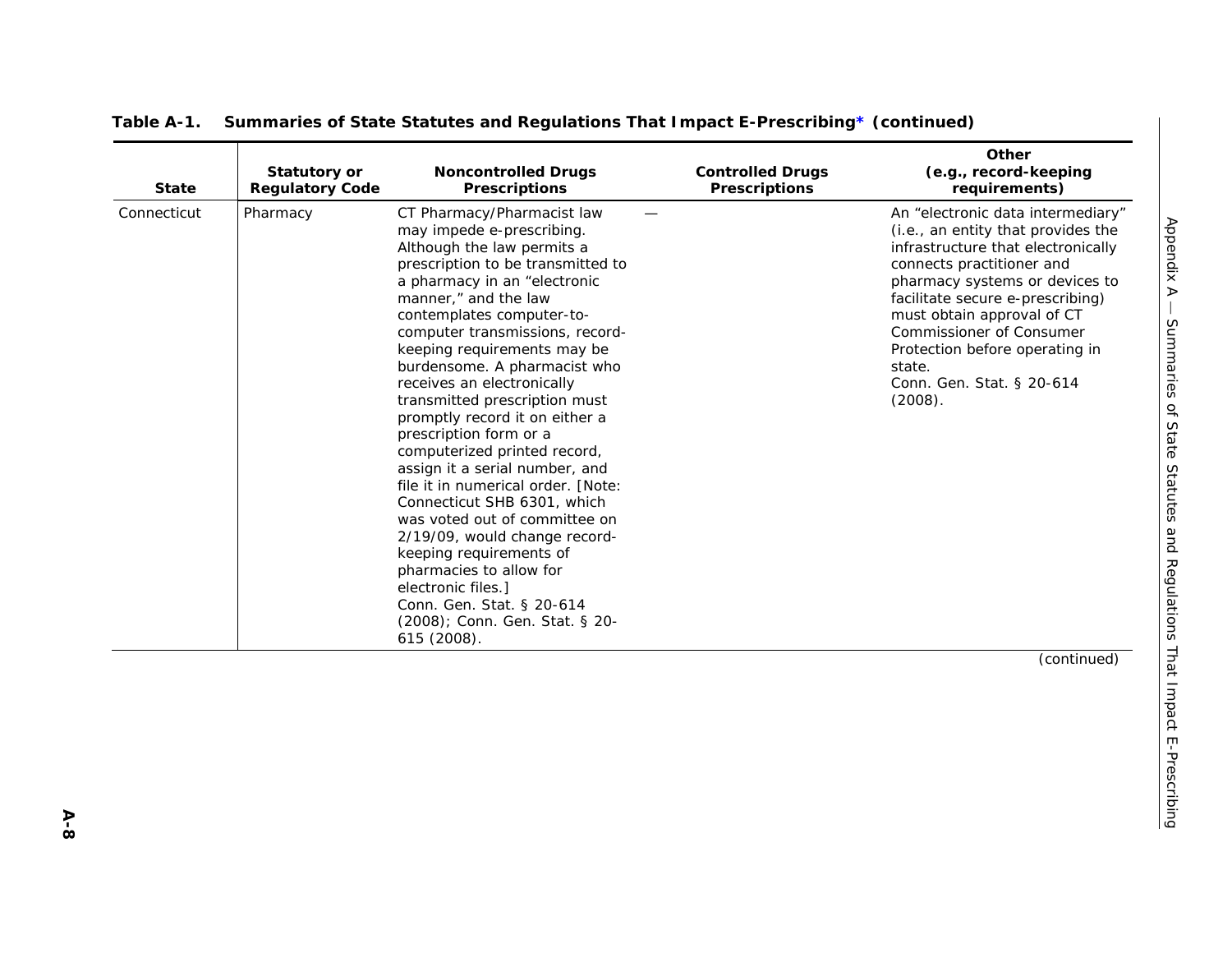| <b>State</b> | <b>Statutory or</b><br><b>Regulatory Code</b> | <b>Noncontrolled Drugs</b><br><b>Prescriptions</b>                                                                                                                                                                                                                                                                                                                                                                                                                                                   | <b>Controlled Drugs</b><br><b>Prescriptions</b>                                                                                                                                                                                                                                                                                                                                                                                                                                                      | Other<br>(e.g., record-keeping<br>requirements) |
|--------------|-----------------------------------------------|------------------------------------------------------------------------------------------------------------------------------------------------------------------------------------------------------------------------------------------------------------------------------------------------------------------------------------------------------------------------------------------------------------------------------------------------------------------------------------------------------|------------------------------------------------------------------------------------------------------------------------------------------------------------------------------------------------------------------------------------------------------------------------------------------------------------------------------------------------------------------------------------------------------------------------------------------------------------------------------------------------------|-------------------------------------------------|
| Connecticut  | Consumer<br>Protection                        |                                                                                                                                                                                                                                                                                                                                                                                                                                                                                                      | Consumer Protection law may<br>impede e-prescribing. Although<br>it permits electronically<br>transmitted prescriptions for<br>Schedule III and IV controlled<br>substances to the extent allowed<br>by federal law, it requires that a<br>pharmacist reduce the<br>e-prescription orders to writing<br>or print them out and then file<br>them in consecutive order, with<br>Schedule II prescriptions in a<br>separate file.<br>Conn. Gen. Stat. § 21a-249(c)-<br>$(f)$ , $(h)$ , $(k)$ $(2008)$ . |                                                 |
| Connecticut  | Public Health and<br>Well-Being               | CT Public Health law provides<br>general authorization for e-<br>prescribing. In addition, by Nov.<br>30, 2007, the Department of<br>Public Health, within available<br>appropriations, was to have<br>contracted for a health<br>information technology plan<br>intended to facilitate the<br>development of a statewide<br>electronic health information<br>system encompassing<br>e-prescribing.<br>Conn. Gen. Stat. § 19a-25b<br>(2008); Conn. Gen. Stat. § 19a-<br>$25d(a)(1)$ , (b) $(2008)$ . |                                                                                                                                                                                                                                                                                                                                                                                                                                                                                                      |                                                 |
|              |                                               |                                                                                                                                                                                                                                                                                                                                                                                                                                                                                                      |                                                                                                                                                                                                                                                                                                                                                                                                                                                                                                      | (continued)                                     |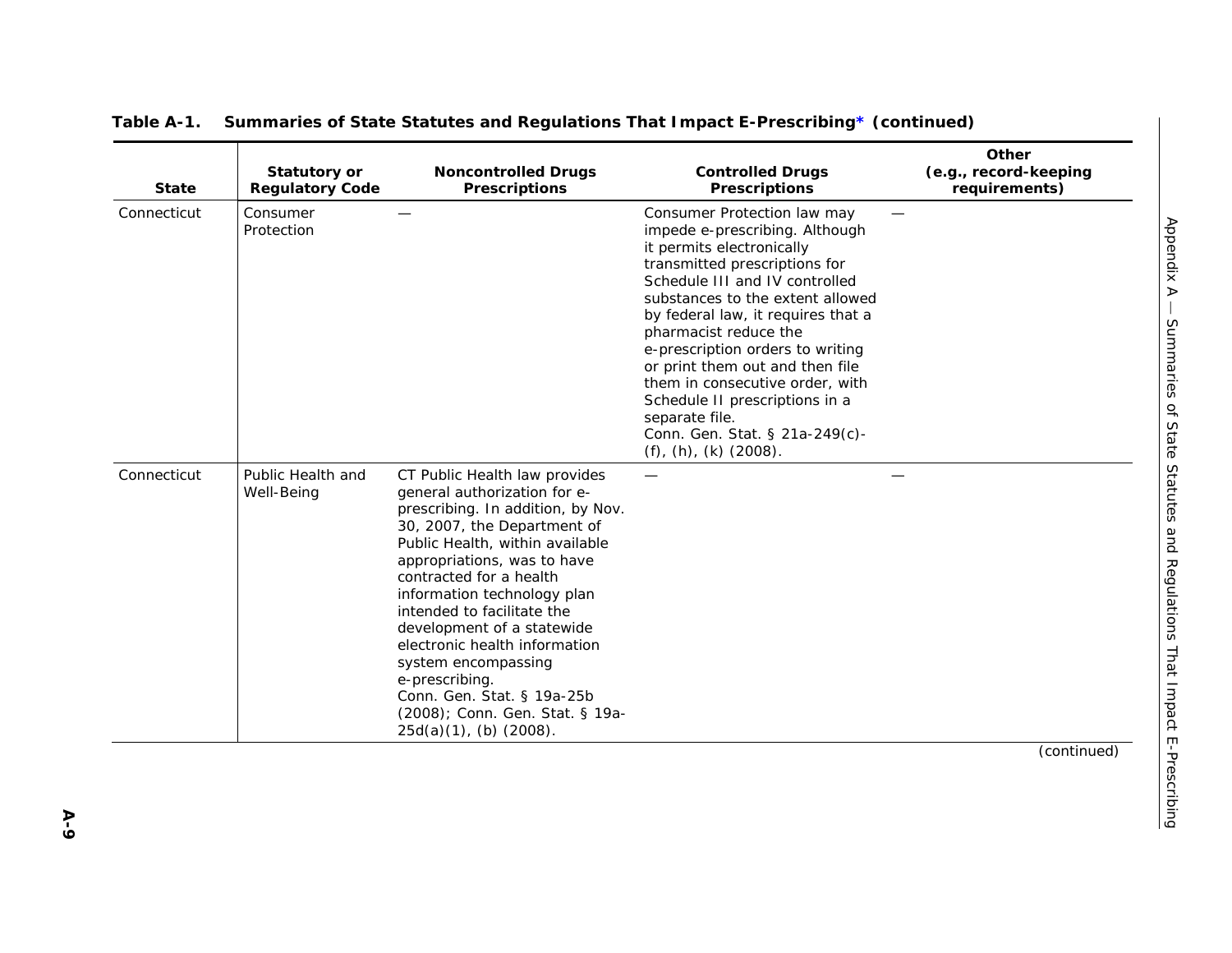| <b>State</b> | Statutory or<br><b>Regulatory Code</b> | <b>Noncontrolled Drugs</b><br><b>Prescriptions</b>                                                                                                                                                                                          | <b>Controlled Drugs</b><br><b>Prescriptions</b>                                                                                                        | Other<br>(e.g., record-keeping<br>requirements)                                                                                                                                                                                                                                  |
|--------------|----------------------------------------|---------------------------------------------------------------------------------------------------------------------------------------------------------------------------------------------------------------------------------------------|--------------------------------------------------------------------------------------------------------------------------------------------------------|----------------------------------------------------------------------------------------------------------------------------------------------------------------------------------------------------------------------------------------------------------------------------------|
| Delaware     | Pharmacy                               | DE Pharmacy law permits e-<br>prescribing for noncontrolled<br>substances, but not for<br>controlled substances.<br>Del. Code Ann. tit. 24, § 2523(7)<br>(2009); 24-2500 Del. Code.<br>Regs. § 5.10 (.1-.6) (2009).                         | Prescription orders for controlled<br>substances must be hand-signed<br>by the practitioner.<br>24-2500 Del. Code Regs. §§<br>5.10.6, 5.10.7.5 (2009). | Pharmacy regulation permits<br>Appendix A<br>electronic maintenance of<br>prescriptions. Requires a daily<br>hard-copy printout of electronic<br>prescriptions or a log book which<br>must be manually signed by the<br>dispenser.<br>24-2500 Del. Code Regs. § 5.2.3<br>(2009). |
| Delaware     | <b>Medical Doctors</b>                 | Statute requires basic<br>information on prescription (e.g.,<br>name and strength of drug<br>prescribed) to be clearly written,<br>clearly hand printed,<br>electronically printed, or typed.<br>Del. Code Ann. tit. 24, § 1764A<br>(2009). |                                                                                                                                                        |                                                                                                                                                                                                                                                                                  |
| Delaware     | Medicaid                               | Medicaid regulations recognize<br>electronic prescribing.<br>40-850-001 Del. Code Regs. §<br>1.6.1 (2009); accord 40-850-<br>027 Del. Code Regs. § 1.11.1.5<br>(2009); 40-850-026 Del. Code<br>Regs. § 2.1.2 (2009).                        |                                                                                                                                                        | The Medicaid regulation requiring<br>that prescribers note ICD-9<br>codes in their own handwriting<br>on prescriptions for STD drugs is<br>inconsistent with e-prescribing.<br>40-850-001 Del. Code Regs. §<br>1.22.2.2.3 (2009).                                                |
|              |                                        |                                                                                                                                                                                                                                             |                                                                                                                                                        | and Regulations That Impact E-Prescribing<br>(continued)                                                                                                                                                                                                                         |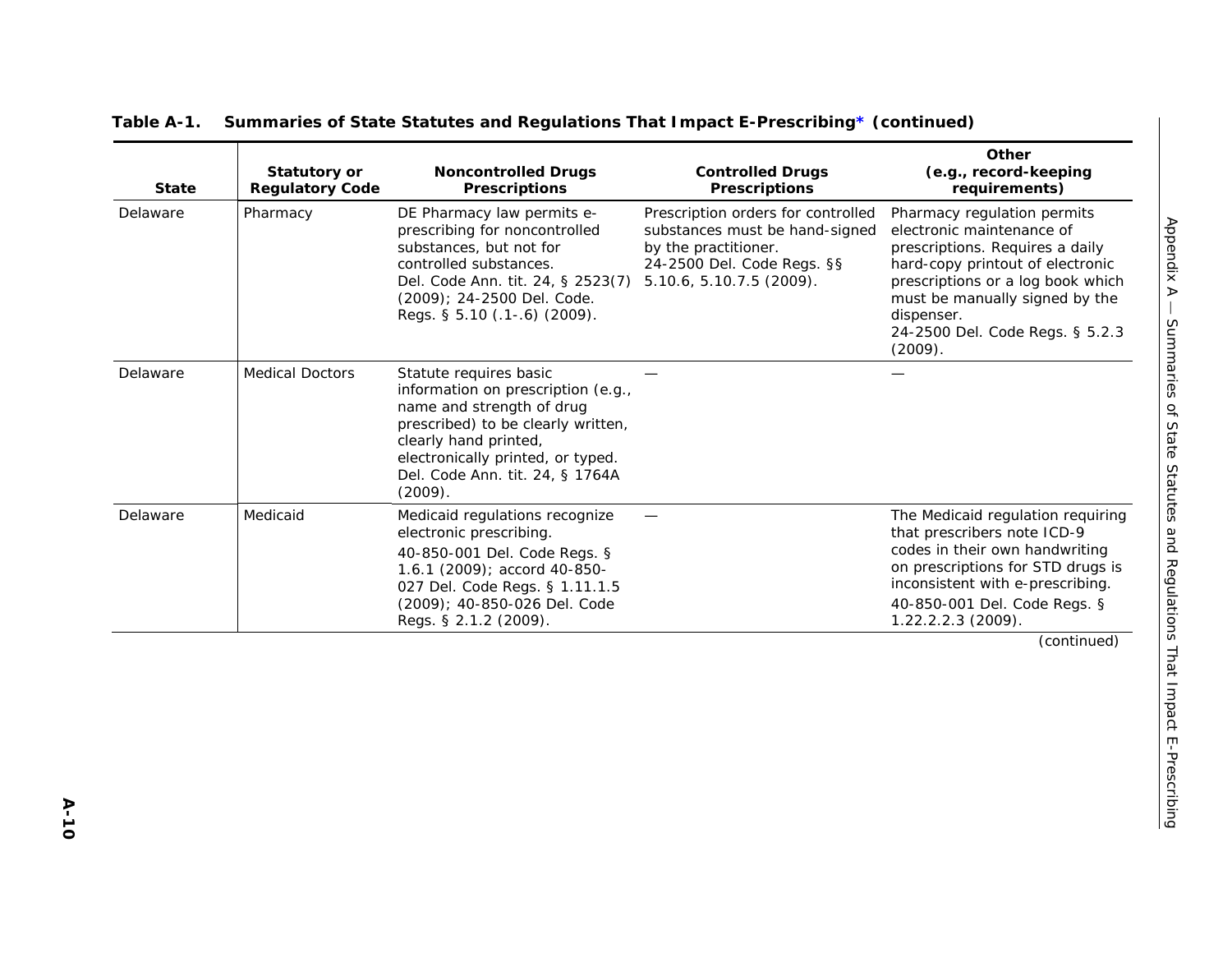| <b>State</b>            | <b>Statutory or</b><br><b>Regulatory Code</b> | <b>Noncontrolled Drugs</b><br><b>Prescriptions</b>                                                                                                                                                                                       | <b>Controlled Drugs</b><br><b>Prescriptions</b>                                                                                                                                                                                                                                                                                                                                                                                                                                                                                                                                                                                                                                                           | Other<br>(e.g., record-keeping<br>requirements)                                                                                                                                                      |
|-------------------------|-----------------------------------------------|------------------------------------------------------------------------------------------------------------------------------------------------------------------------------------------------------------------------------------------|-----------------------------------------------------------------------------------------------------------------------------------------------------------------------------------------------------------------------------------------------------------------------------------------------------------------------------------------------------------------------------------------------------------------------------------------------------------------------------------------------------------------------------------------------------------------------------------------------------------------------------------------------------------------------------------------------------------|------------------------------------------------------------------------------------------------------------------------------------------------------------------------------------------------------|
| Delaware                | Food & Drug/<br>Controlled<br>Substances Act  |                                                                                                                                                                                                                                          | DE Food and Drug law/<br>Controlled Substance Act and the requirements for dispensed<br>accompanying regulations do not<br>appear to contemplate<br>e-prescribing, although faxed<br>prescriptions are permitted in<br>certain circumstances. A<br>practitioner is required to<br>manually sign a prescription for<br>a controlled substance in the<br>same manner as he or she would<br>sign a check or legal document.<br>When an oral order is not<br>permitted, prescriptions must be<br>written with ink or indelible<br>pencil or typewriter and be<br>manually signed by the<br>practitioner.<br>Del. Code Ann. tit. 16, § 4739<br>(2009); 16-4000-4426 Del. Code<br>Regs. §§ 4.2.3, 4.4 D (2009). | The record-keeping<br>controlled substances (e.g., a log<br>book at least 8 by 11 inches in<br>dimension) are inconsistent with<br>e-prescribing.<br>16-4000-4426 Del. Code Regs. §<br>$3.1(2009)$ . |
| District of<br>Columbia | Pharmacy                                      | The DC Health Occupations<br>Boards statutory provisions do<br>not appear to address<br>e-prescriptions.<br>D.C. Code Ann. § 3-<br>1201.02(11)(B)(ii) (2009).                                                                            |                                                                                                                                                                                                                                                                                                                                                                                                                                                                                                                                                                                                                                                                                                           |                                                                                                                                                                                                      |
| District of<br>Columbia | Medicaid                                      | DC Medicaid regulation exempts<br>e-prescription orders from the<br>tamper-resistant prescription<br>pad requirements applicable to<br>written prescriptions for Medicaid<br>recipients.<br>D.C. Mun. Regs. tit. 22, § 1333.4<br>(2009). |                                                                                                                                                                                                                                                                                                                                                                                                                                                                                                                                                                                                                                                                                                           |                                                                                                                                                                                                      |
|                         |                                               |                                                                                                                                                                                                                                          |                                                                                                                                                                                                                                                                                                                                                                                                                                                                                                                                                                                                                                                                                                           | (continued)                                                                                                                                                                                          |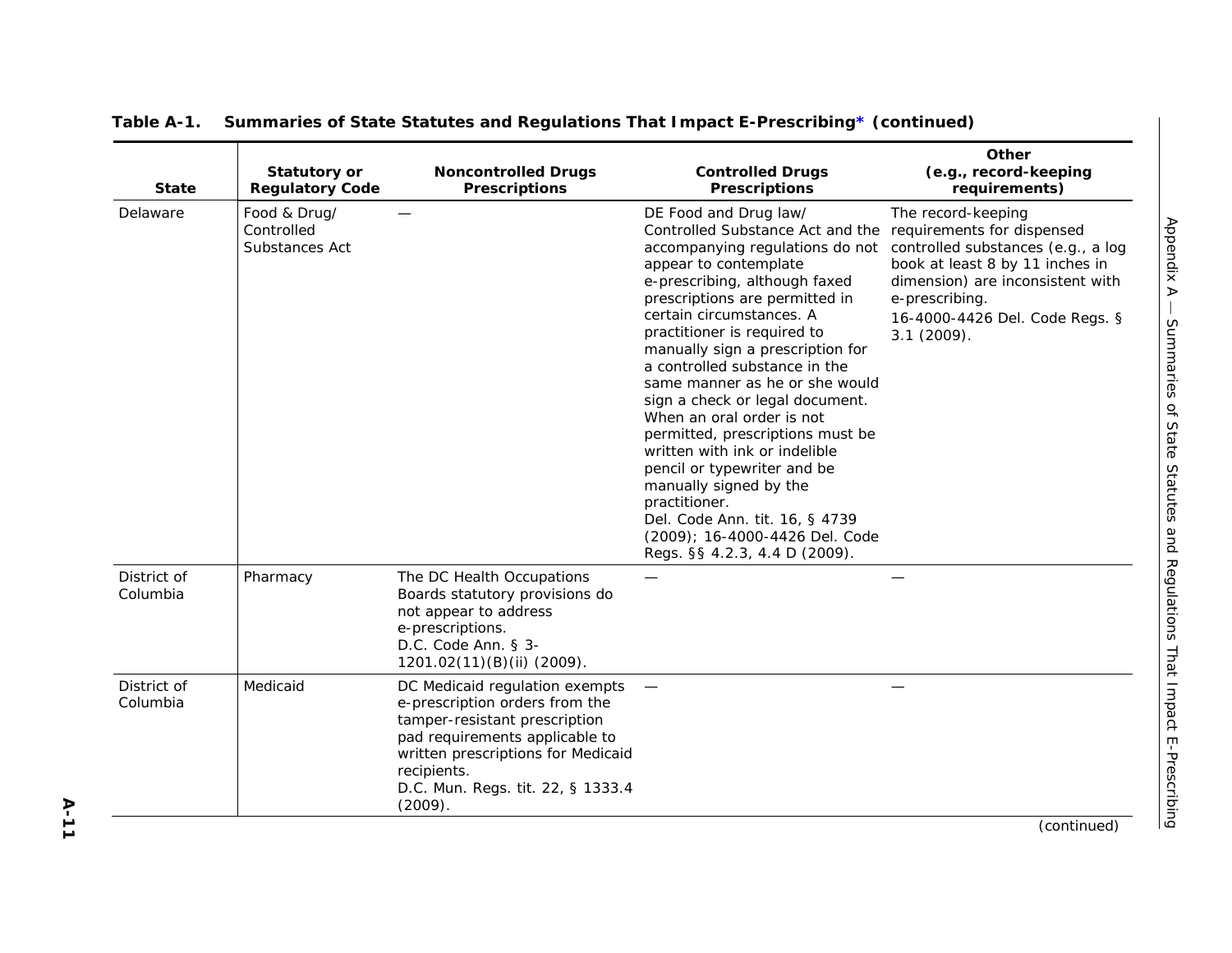| <b>State</b>            | <b>Statutory or</b><br><b>Regulatory Code</b> | <b>Noncontrolled Drugs</b><br><b>Prescriptions</b>                                                                                                                                                                                                                                                                                                                                                                                                    | <b>Controlled Drugs</b><br><b>Prescriptions</b>                                                                                                                                                                                                                                                                                                                                                                                                                                                                                                                                                                                                                                                         | Other<br>(e.g., record-keeping<br>requirements)                                                                                                                                                                                                                                                           |
|-------------------------|-----------------------------------------------|-------------------------------------------------------------------------------------------------------------------------------------------------------------------------------------------------------------------------------------------------------------------------------------------------------------------------------------------------------------------------------------------------------------------------------------------------------|---------------------------------------------------------------------------------------------------------------------------------------------------------------------------------------------------------------------------------------------------------------------------------------------------------------------------------------------------------------------------------------------------------------------------------------------------------------------------------------------------------------------------------------------------------------------------------------------------------------------------------------------------------------------------------------------------------|-----------------------------------------------------------------------------------------------------------------------------------------------------------------------------------------------------------------------------------------------------------------------------------------------------------|
| District of<br>Columbia | Food & Drug                                   | DC Food & Drug law requires a<br>written prescription for Schedule<br>II substances and a written or<br>oral prescription for Schedule III<br>or IV substances. "Written<br>prescription" is not defined.<br>D.C. Code Ann. § 48-903.08<br>(2009).                                                                                                                                                                                                    |                                                                                                                                                                                                                                                                                                                                                                                                                                                                                                                                                                                                                                                                                                         |                                                                                                                                                                                                                                                                                                           |
| District of<br>Columbia | Public Health and<br>Medicine                 | <b>Public Health and Medicine</b><br>regulations contain detailed<br>standards for e-prescribing in<br>DC. They permit e-prescribing<br>for noncontrolled substances and<br>specify content; nonetheless,<br>they appear to impede<br>e-prescribing by requiring that<br>the electronic transmission be<br>"immediately reduced to hard<br>copy and filed."<br>D.C. Mun. Regs. tit. 22, § 1300.2<br>(2009); D.C Mun. Regs. tit. 22, §<br>1304 (2009). | DC Public Health and Medicine<br>regulations generally require<br>• a manually signed, written<br>prescription for Schedule II<br>controlled substances; and<br>a written, faxed, or oral<br>prescription (immediately<br>reduced to writing by the<br>pharmacist) for Schedule III-<br>V substances.<br>However, regulations make an<br>exception where "otherwise<br>permitted by federal law,"<br>effectively allowing e-prescribing<br>to extent permitted by federal<br>law.<br>D.C. Mun. Regs. tit. 22, §§<br>1306.1, 1306.4, 1306.5 (2009);<br>D.C. Mun. Regs. tit. 22, § 1309<br>(2009); D.C. Mun. Regs. tit. 22,<br>§ 1301.2 (2009); accord D.C.<br>Mun. Regs. tit. 22, § 1303.7(c)<br>(2009). | Permits electronic record keeping<br>for controlled substance<br>prescriptions so long as original<br>documents are retrievable by<br>prescriber's name, patient's<br>name, drug dispensed, and date<br>filled.<br>D.C. Mun. Regs. tit. 22, § 1313<br>(2009) D.C. Mun. Regs. tit. 22, §<br>1913.9 (2009). |
|                         |                                               |                                                                                                                                                                                                                                                                                                                                                                                                                                                       |                                                                                                                                                                                                                                                                                                                                                                                                                                                                                                                                                                                                                                                                                                         | (continued)                                                                                                                                                                                                                                                                                               |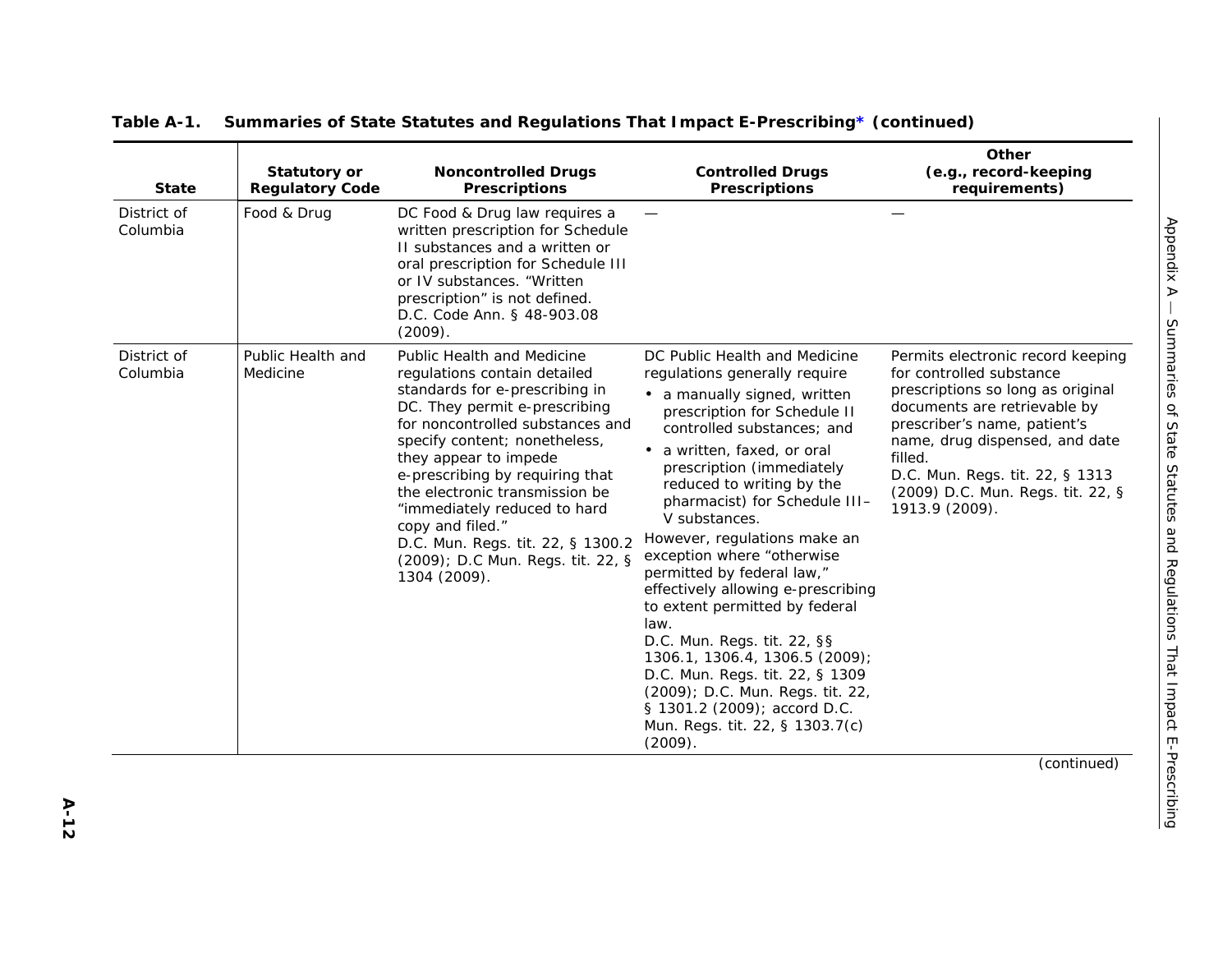| <b>State</b> | <b>Statutory or</b><br><b>Regulatory Code</b> | <b>Noncontrolled Drugs</b><br><b>Prescriptions</b>                                                                                                                                                                                                        | <b>Controlled Drugs</b><br><b>Prescriptions</b> | Other<br>(e.g., record-keeping<br>requirements)                                                                                                                                                                                                                                                                                                                                                                                                                                                                                                                                                |
|--------------|-----------------------------------------------|-----------------------------------------------------------------------------------------------------------------------------------------------------------------------------------------------------------------------------------------------------------|-------------------------------------------------|------------------------------------------------------------------------------------------------------------------------------------------------------------------------------------------------------------------------------------------------------------------------------------------------------------------------------------------------------------------------------------------------------------------------------------------------------------------------------------------------------------------------------------------------------------------------------------------------|
| Florida      | Pharmacy                                      | FL Pharmacy law permits<br>e-prescribing, but does not<br>define the term.<br>Fla. Stat. Ann. § 456.42 (2009).                                                                                                                                            |                                                 | Regulation requires approval of<br>the patient (or patient's agent)<br>for any direct transmission of<br>prescriptions, including<br>electronic data transmission.<br>Fla. Admin. Code Ann. r. 64B16-<br>27.1003 (2009).<br>Statute prohibits electronic<br>prescribing software from using<br>any means including advertising,<br>instant messaging, and pop-up<br>ads, to influence or attempt to<br>influence, through economic<br>incentives or otherwise, the<br>prescribing decision of a<br>prescribing practitioner at the<br>point of care.<br>Fla. Stat. Ann. § 456.43(2)<br>(2009). |
| Florida      | Medicaid                                      | FL Medicaid regulations define<br>"prescription" as encompassing<br>orders for drugs "transmitted by<br>any means of communication."<br>This broad definition appears to<br>cover e-prescriptions.<br>Fla. Admin. Code Ann. r. 59G-<br>1.010(223) (2009). |                                                 |                                                                                                                                                                                                                                                                                                                                                                                                                                                                                                                                                                                                |
|              |                                               |                                                                                                                                                                                                                                                           |                                                 | (continued)                                                                                                                                                                                                                                                                                                                                                                                                                                                                                                                                                                                    |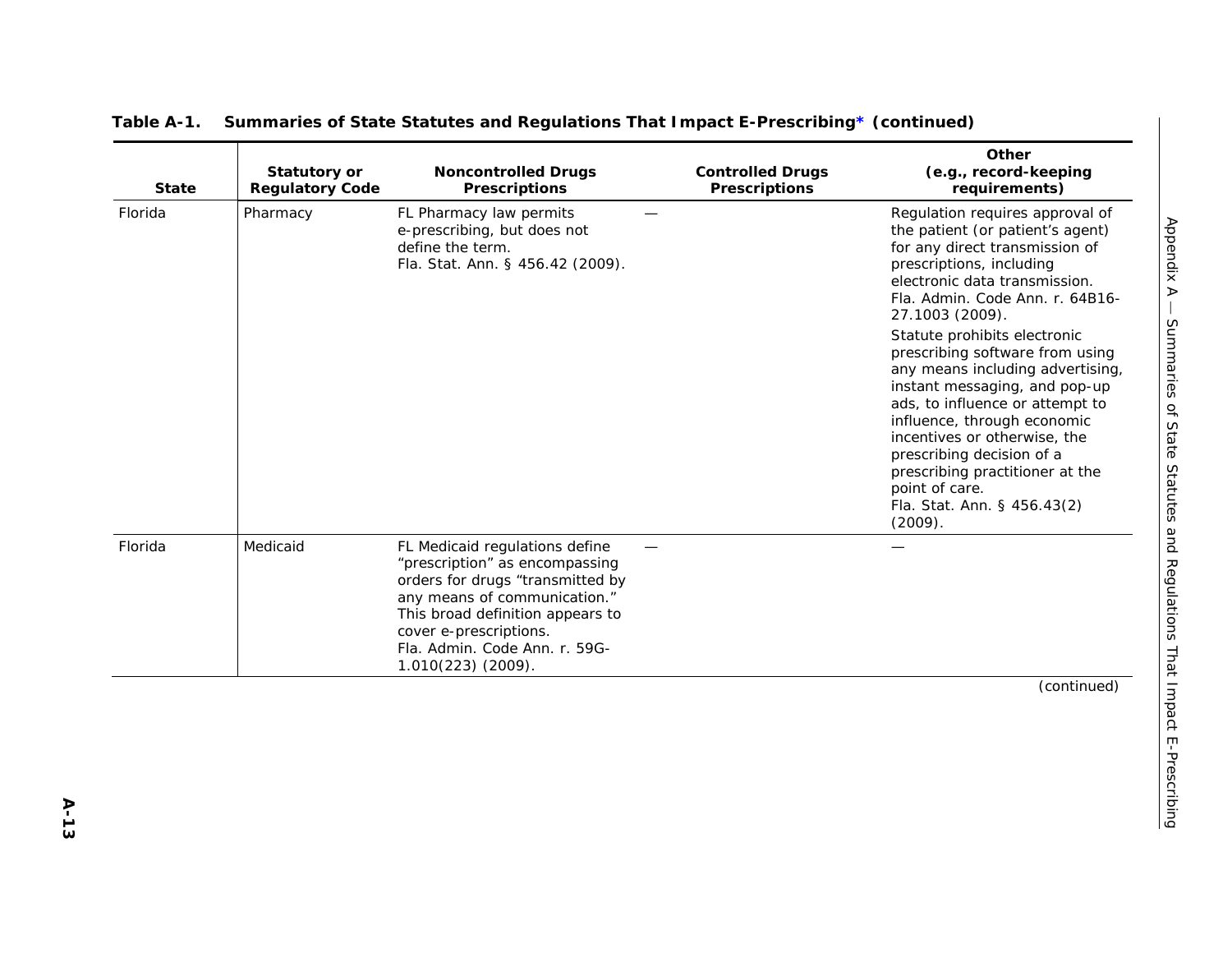| <b>State</b> | <b>Statutory or</b><br><b>Regulatory Code</b> | <b>Noncontrolled Drugs</b><br><b>Prescriptions</b> | <b>Controlled Drugs</b><br><b>Prescriptions</b>                                                                                                                                                                                                                                                                                                                                                                                                                                                 | Other<br>(e.g., record-keeping<br>requirements)                                                                                                                                                                                                                                                                                                              |
|--------------|-----------------------------------------------|----------------------------------------------------|-------------------------------------------------------------------------------------------------------------------------------------------------------------------------------------------------------------------------------------------------------------------------------------------------------------------------------------------------------------------------------------------------------------------------------------------------------------------------------------------------|--------------------------------------------------------------------------------------------------------------------------------------------------------------------------------------------------------------------------------------------------------------------------------------------------------------------------------------------------------------|
| Florida      | Public Health                                 |                                                    |                                                                                                                                                                                                                                                                                                                                                                                                                                                                                                 | The FL legislature has sought to<br>promote the implementation of<br>e-prescribing by establishing a<br>clearinghouse to make<br>information on e-prescribing<br>available. The state Agency for<br>Health Care Administration is to<br>provide yearly reports on the<br>progress of implementing<br>e-prescribing.<br>Fla. Stat. Ann. § 408.0611<br>(2009). |
| Florida      | Crimes                                        |                                                    | FL "Crimes" law permits oral<br>prescriptions for Schedule III<br>and IV substances if the<br>pharmacist reduces the<br>prescription to writing or records<br>it electronically (federal law<br>permitting) before filling it. Law<br>addresses written and oral<br>prescriptions, and pharmacist<br>electronically recording<br>prescription, but does not<br>address prescriber electronically<br>transmitting prescription for<br>controlled substances.<br>Fla. Stat. Ann. § 893.04 (2009). |                                                                                                                                                                                                                                                                                                                                                              |
|              |                                               |                                                    |                                                                                                                                                                                                                                                                                                                                                                                                                                                                                                 | (continued)                                                                                                                                                                                                                                                                                                                                                  |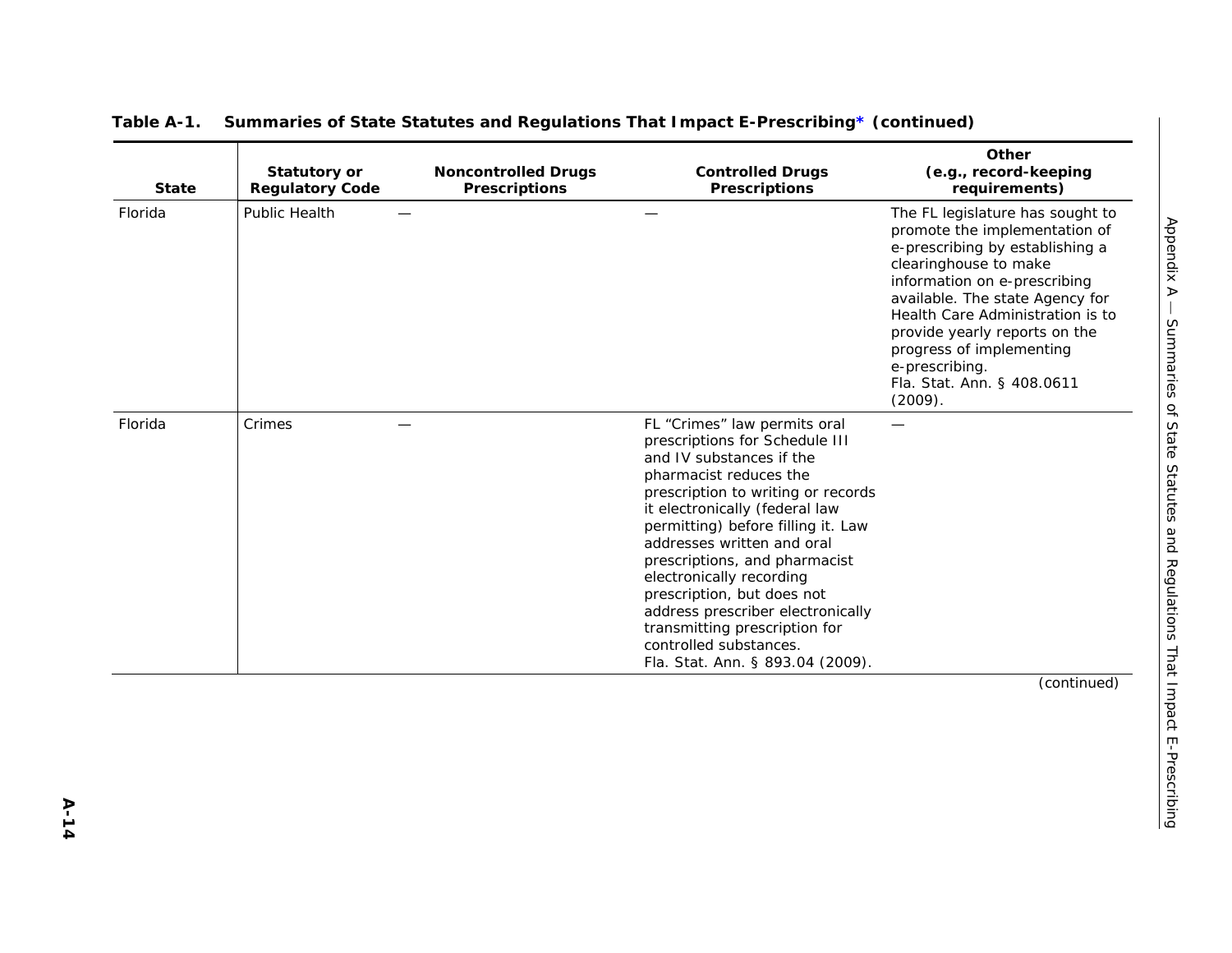| <b>State</b> | <b>Statutory or</b><br><b>Regulatory Code</b> | <b>Noncontrolled Drugs</b><br><b>Prescriptions</b>                                                                                                                                                                                                                                                                                                                                                                                                                                                                                                                                                                                                                                                                                                                                                                                                                                                                                  | <b>Controlled Drugs</b><br><b>Prescriptions</b>                                                                                                                                                                                                                                                                                                                                                                                                                                                                                                                                                                                                                                                                                                                                                                                                        | Other<br>(e.g., record-keeping<br>requirements) |
|--------------|-----------------------------------------------|-------------------------------------------------------------------------------------------------------------------------------------------------------------------------------------------------------------------------------------------------------------------------------------------------------------------------------------------------------------------------------------------------------------------------------------------------------------------------------------------------------------------------------------------------------------------------------------------------------------------------------------------------------------------------------------------------------------------------------------------------------------------------------------------------------------------------------------------------------------------------------------------------------------------------------------|--------------------------------------------------------------------------------------------------------------------------------------------------------------------------------------------------------------------------------------------------------------------------------------------------------------------------------------------------------------------------------------------------------------------------------------------------------------------------------------------------------------------------------------------------------------------------------------------------------------------------------------------------------------------------------------------------------------------------------------------------------------------------------------------------------------------------------------------------------|-------------------------------------------------|
| Georgia      | Pharmacy                                      | GA Pharmacy regulations permit<br>e-prescribing for noncontrolled<br>substances. Establishes basic<br>content requirements (e.g.,<br>name, address, and phone<br>number of prescriber; date and<br>time of transmission) and<br>provides that e-prescriptions<br>which meet state requirements<br>are official prescriptions.<br>Regulations have separate<br>standards for prescriptions sent<br>by e-mail, which must be<br>encrypted, accompanied by a<br>digital ID, and reduced to hard<br>copy and maintained by the<br>pharmacist. Pharmacist has<br>obligation to ensure accuracy<br>and authenticity of<br>e-prescriptions, but in the<br>absence of unusual<br>circumstances may presume<br>those sent from an intervening<br>electronic formatter are accurate<br>and authentic.<br>GA. Comp. R. & Regs. 480-27-<br>.02 (2009); GA. Comp. R. &<br>Regs. 480-27-.04 (2009); GA.<br>Comp. R. & Regs. 480-27-.01<br>(2009). | Electronically transmitted<br>prescriptions may not be for<br>controlled substances except as<br>may be allowed by federal law.<br>GA. Comp. R. & Regs. 480-27-<br>$.02(2)$ (2009).<br>GA regulations require manually<br>signed, written prescriptions for<br>Schedule II controlled<br>substances. Moreover, a<br>pharmacist must manually sign<br>his or her name to a written<br>prescription for a Schedule II<br>controlled substance when he or<br>she dispenses the drug.<br>Although the regulations appear<br>to permit electronically<br>transmitted prescriptions for<br>Schedule III-V controlled<br>substances, the pharmacist is<br>required to reduce the<br>e-prescription to a hard copy.<br>GA. Comp. R. & Regs. 480-22-<br>.03(1) (2009); GA. Comp. R. &<br>Regs. 480-22-.04 (2009); GA.<br>Comp. R. & Regs. 480-22-.07<br>(2009). |                                                 |
|              |                                               |                                                                                                                                                                                                                                                                                                                                                                                                                                                                                                                                                                                                                                                                                                                                                                                                                                                                                                                                     |                                                                                                                                                                                                                                                                                                                                                                                                                                                                                                                                                                                                                                                                                                                                                                                                                                                        | (continued)                                     |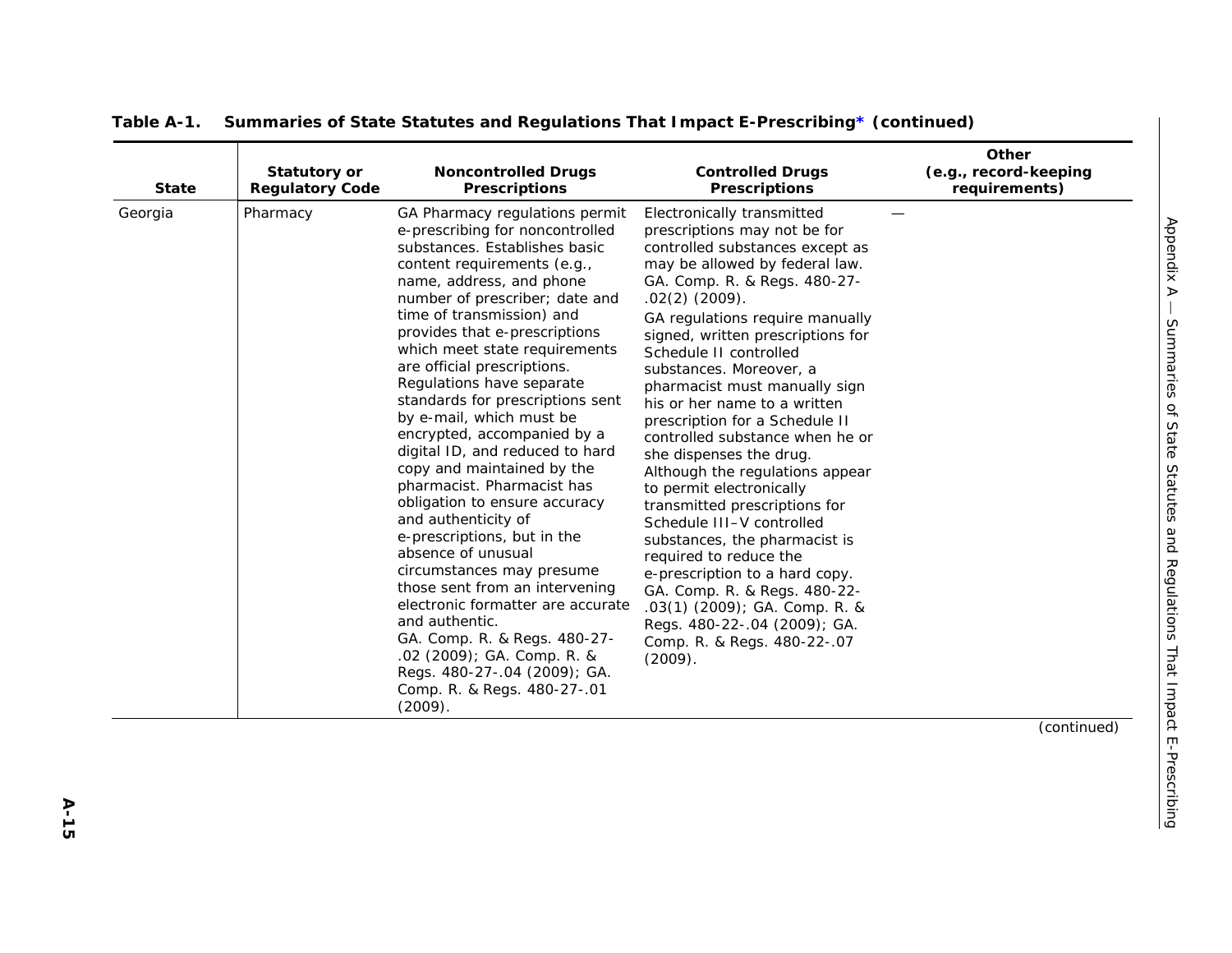| <b>State</b> | <b>Statutory or</b><br><b>Regulatory Code</b>       | <b>Noncontrolled Drugs</b><br><b>Prescriptions</b>                                                                                                                                                                                                                               | <b>Controlled Drugs</b><br><b>Prescriptions</b>                                                                                                                                                                                                                                                                                                                                                                                                             | Other<br>(e.g., record-keeping<br>requirements) |
|--------------|-----------------------------------------------------|----------------------------------------------------------------------------------------------------------------------------------------------------------------------------------------------------------------------------------------------------------------------------------|-------------------------------------------------------------------------------------------------------------------------------------------------------------------------------------------------------------------------------------------------------------------------------------------------------------------------------------------------------------------------------------------------------------------------------------------------------------|-------------------------------------------------|
| Georgia      | Food & Drug                                         | GA Food & Drug law generally<br>permits e-prescribing, but defers<br>to the state Board of Pharmacy<br>and the federal DEA to decide<br>the acceptable means for<br>transmitting a prescription for a<br>Schedule II controlled substance.<br>Ga. Code Ann. § 26-4-80<br>(2008). | GA Food & Drug law requires that<br>Schedule II controlled substance<br>prescriptions in written form be<br>signed in indelible ink by the<br>practitioner. However, other forms<br>of Schedule II controlled<br>substance prescription drug orders<br>may be accepted and dispensed in<br>accordance with regulations<br>promulgated by the board and in<br>accordance with DEA regulations<br>found in 21 C.F.R. 1306.<br>Ga. Code Ann. § 26-4-80 (2008). | $\overline{\phantom{m}}$                        |
| Georgia      | Crimes and<br>Offenses/<br>Controlled<br>Substances |                                                                                                                                                                                                                                                                                  | In nonemergency situations, GA<br><b>Controlled Substances law</b><br>requires a written prescription for<br>a Schedule II controlled substance<br>unless state regulations or federal<br>DEA regulations permit a<br>prescription that is transmitted via<br>fax or "other electronic means."<br>Prescriptions for Schedule III-V<br>controlled substances require a<br>written or oral prescription.<br>Ga. Code Ann. § 16-13-41 (2008).                  |                                                 |
| Guam         | Pharmacy                                            | Guam Pharmacy regulations do<br>not appear to contemplate<br>e-prescribing. They describe the<br>prescriptions a pharmacist<br>receives as "oral or written."<br>25 Guam Admin. R. & Regs. §<br>13108(a)(1)(i) (1997).                                                           |                                                                                                                                                                                                                                                                                                                                                                                                                                                             |                                                 |
|              |                                                     |                                                                                                                                                                                                                                                                                  |                                                                                                                                                                                                                                                                                                                                                                                                                                                             | (continued)                                     |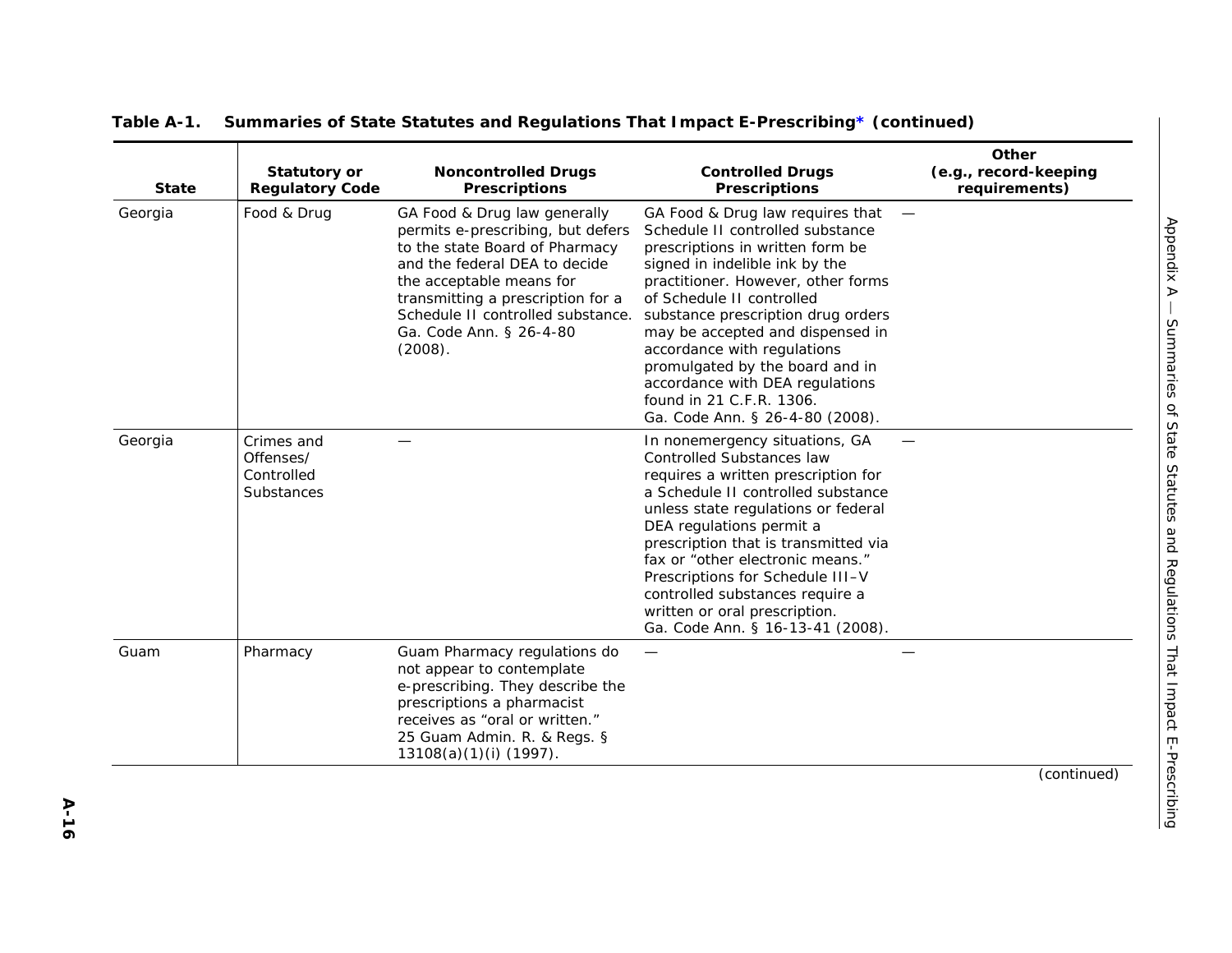| <b>State</b> | <b>Statutory or</b><br><b>Regulatory Code</b>                                 | <b>Noncontrolled Drugs</b><br><b>Prescriptions</b>                                                                                                                                                                                                                             | <b>Controlled Drugs</b><br><b>Prescriptions</b>                                                                                                                                                                                                              | Other<br>(e.g., record-keeping<br>requirements) |
|--------------|-------------------------------------------------------------------------------|--------------------------------------------------------------------------------------------------------------------------------------------------------------------------------------------------------------------------------------------------------------------------------|--------------------------------------------------------------------------------------------------------------------------------------------------------------------------------------------------------------------------------------------------------------|-------------------------------------------------|
| Guam         | Food & Drug                                                                   |                                                                                                                                                                                                                                                                                | Guam Food, Drug, and Cosmetic -<br>Act does not expressly recognize<br>e-prescribing, only written and<br>oral prescriptions.<br>Guam Code Ann. tit. 10, §<br>40116(a) (2008).                                                                               |                                                 |
| Guam         | Crimes and<br>Corrections/Guam<br><b>Uniform Controlled</b><br>Substances Act |                                                                                                                                                                                                                                                                                | The Guam Uniform Controlled<br>Substances Act requires written<br>prescriptions for Schedule II<br>controlled substances and<br>written or oral prescriptions for<br>other controlled substances.<br>Guam Code Ann. tit. 9, §<br>$67.308.1(c) - (e)$ (2008). |                                                 |
| Hawaii       | Pharmacy                                                                      | HI Pharmacy regulations do not<br>address e-prescribing.<br>Prescriptions may be written,<br>faxed, or telephoned, but<br>telephoned prescriptions must be<br>reduced to writing by the<br>pharmacist.<br>Haw. Code R. § 16-95-2 (2009);<br>Haw. Code R. § 16-95-82<br>(2009). |                                                                                                                                                                                                                                                              |                                                 |
|              |                                                                               |                                                                                                                                                                                                                                                                                |                                                                                                                                                                                                                                                              | (continued)                                     |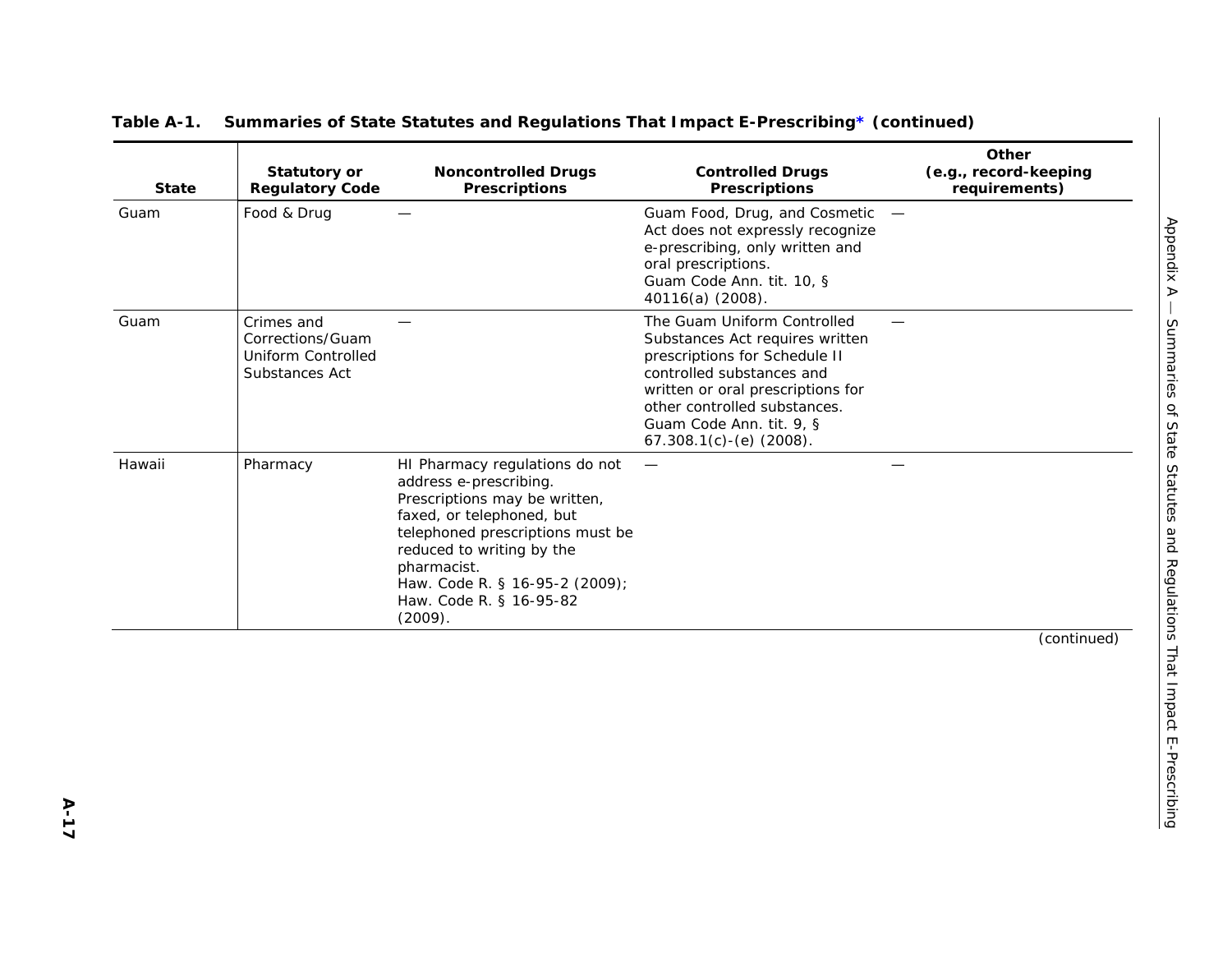| <b>State</b> | <b>Statutory or</b><br><b>Regulatory Code</b> | <b>Noncontrolled Drugs</b><br><b>Prescriptions</b>                                                                                                                                                                                                                                                                                                                                                                                                                    | <b>Controlled Drugs</b><br><b>Prescriptions</b> | Other<br>(e.g., record-keeping<br>requirements) |
|--------------|-----------------------------------------------|-----------------------------------------------------------------------------------------------------------------------------------------------------------------------------------------------------------------------------------------------------------------------------------------------------------------------------------------------------------------------------------------------------------------------------------------------------------------------|-------------------------------------------------|-------------------------------------------------|
| Hawaii       | Food & Drug                                   | HI Food & Drug law permits<br>"electronic prescriptions,"<br>defined to include both fax and<br>other e-prescriptions.<br>Out-of-state e-prescriptions are                                                                                                                                                                                                                                                                                                            |                                                 |                                                 |
|              |                                               | expressly permitted.<br>E-prescriptions must be<br>irrefutably traceable to the<br>prescribing practitioner by a<br>recognizable and unique<br>practitioner identifier, including<br>electronic and digital signatures.<br>Pharmacist must maintain<br>records that identify the format<br>(oral, written, or electronic) in<br>which the prescription was<br>received.<br>Haw. Rev. Stat. Ann. §§ 328-<br>16(c)(1), 328-17.6(a) 328-<br>17.7(a)(9), 328-17.8 (2008). |                                                 |                                                 |
|              |                                               |                                                                                                                                                                                                                                                                                                                                                                                                                                                                       |                                                 | (continued)                                     |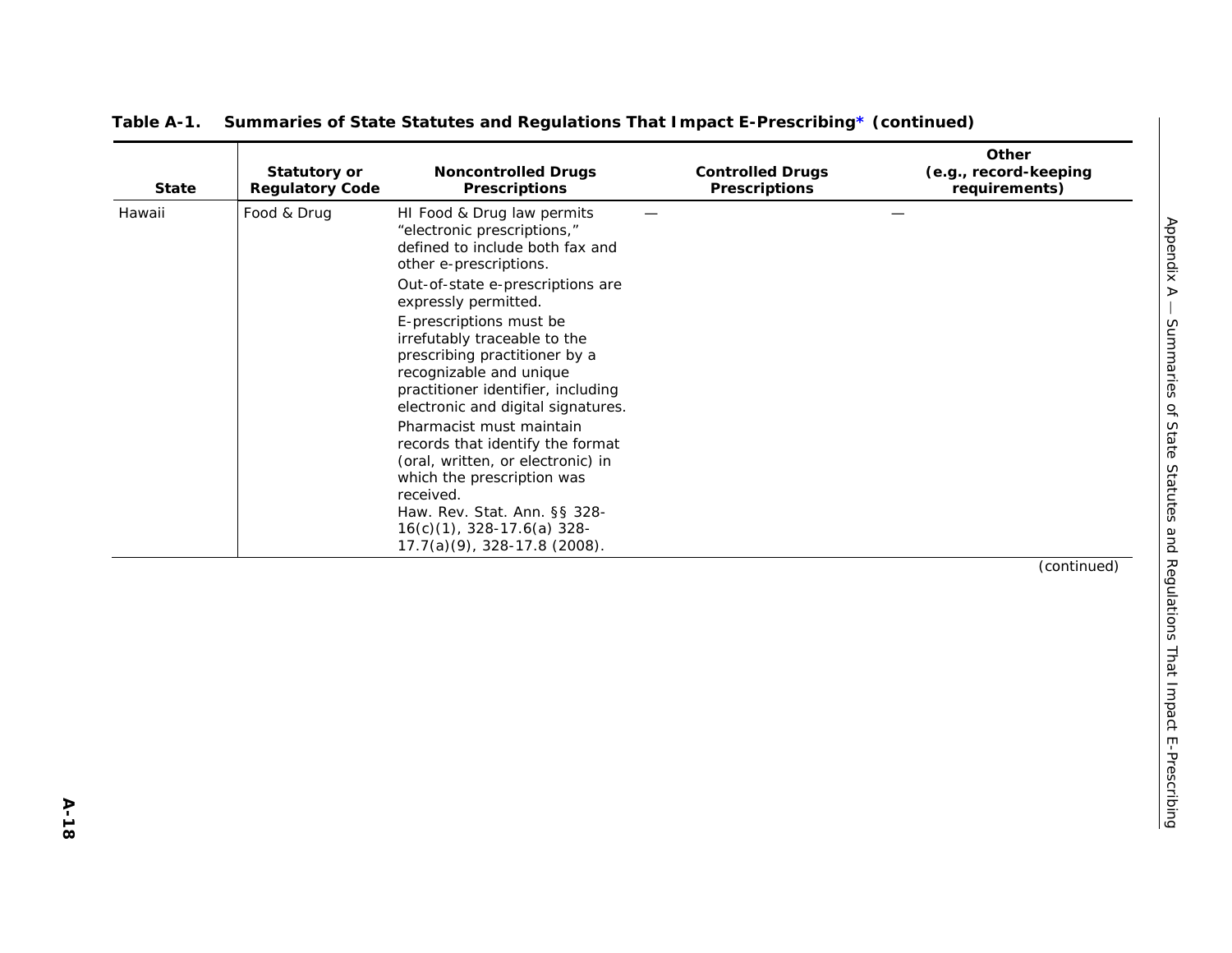| <b>Statutory or</b><br><b>Regulatory Code</b>  | <b>Noncontrolled Drugs</b><br><b>Prescriptions</b> | <b>Controlled Drugs</b><br><b>Prescriptions</b>                                                                                                                                                      | Other<br>(e.g., record-keeping<br>requirements)           |
|------------------------------------------------|----------------------------------------------------|------------------------------------------------------------------------------------------------------------------------------------------------------------------------------------------------------|-----------------------------------------------------------|
| Health/Uniform<br>Controlled<br>Substances Act |                                                    | HI's Uniform Controlled<br>Substances Act does not appear<br>to contemplate e-prescriptions:                                                                                                         |                                                           |
|                                                |                                                    | • Prescriptions for all controlled<br>substances must originate<br>within the state.                                                                                                                 |                                                           |
|                                                |                                                    | • Schedule II controlled<br>substances must be written<br>and manually signed (except<br>in emergency situations).                                                                                   |                                                           |
|                                                |                                                    | Prescriptions for controlled<br>$\bullet$<br>substances in Schedule III,<br>IV, or V may be written, a<br>facsimile of a written<br>prescription, or oral (if the<br>oral prescription is reduced to |                                                           |
|                                                |                                                    | Haw. Rev. Stat. Ann. § 329-8(a),                                                                                                                                                                     |                                                           |
|                                                |                                                    |                                                                                                                                                                                                      | (continued)                                               |
|                                                |                                                    |                                                                                                                                                                                                      | writing by the pharmacist).<br>(e), $(g)$ , $(j)$ (2008). |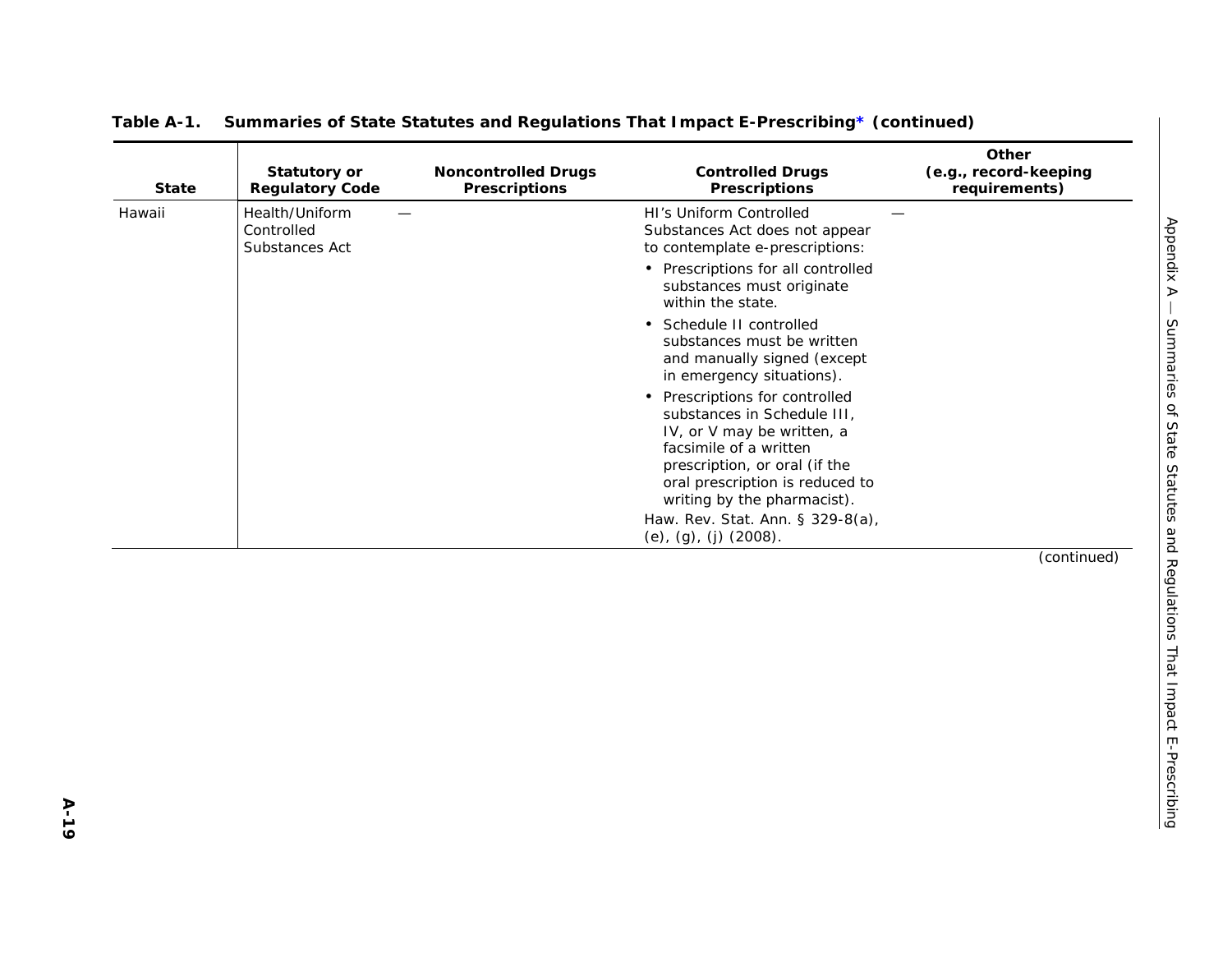| <b>State</b> | Statutory or<br><b>Regulatory Code</b>                                                          | <b>Noncontrolled Drugs</b><br><b>Prescriptions</b> | <b>Controlled Drugs</b><br><b>Prescriptions</b>                                                                                                                                                                                                                                                                                                                                                                                                                                                                                                                                                                                                                                                                                                                                                                                                                                                                                                                                                          | Other<br>(e.g., record-keeping<br>requirements) |
|--------------|-------------------------------------------------------------------------------------------------|----------------------------------------------------|----------------------------------------------------------------------------------------------------------------------------------------------------------------------------------------------------------------------------------------------------------------------------------------------------------------------------------------------------------------------------------------------------------------------------------------------------------------------------------------------------------------------------------------------------------------------------------------------------------------------------------------------------------------------------------------------------------------------------------------------------------------------------------------------------------------------------------------------------------------------------------------------------------------------------------------------------------------------------------------------------------|-------------------------------------------------|
| Hawaii       | Department of<br>Public Safety/Law<br>Enforcement/<br>Regulation of<br>Controlled<br>Substances |                                                    | The HI Department of Public<br>Safety regulations for controlled<br>substances do not encompass<br>e-prescribing:<br>• Schedule II controlled<br>substance prescriptions must<br>be in writing (except in an<br>emergency situation) on<br>forms of a specified size and<br>submitted in duplicate.<br>• The pharmacist must<br>manually endorse the<br>prescription. Emergency<br>dispensing of controlled<br>substances must be in<br>accordance with section 1306-<br>11(d), Title 21 Code of<br>Federal Regulations.<br>• Oral prescriptions for<br>Schedule III-V controlled<br>substances must be reduced<br>to a written memorandum by<br>the pharmacist which he or<br>she then manually endorses.<br>• Pharmacies which maintain<br>electronic records of<br>controlled prescriptions must<br>provide a daily printout of<br>those prescriptions.<br>Haw. Code R. § 23-200-15(a),<br>(c)-(e), (h) (2009); Haw. Code<br>R. § 23-200-16(a), (b) $(2009)$ ;<br>Haw. Code R. § 23-200-18<br>(2009). |                                                 |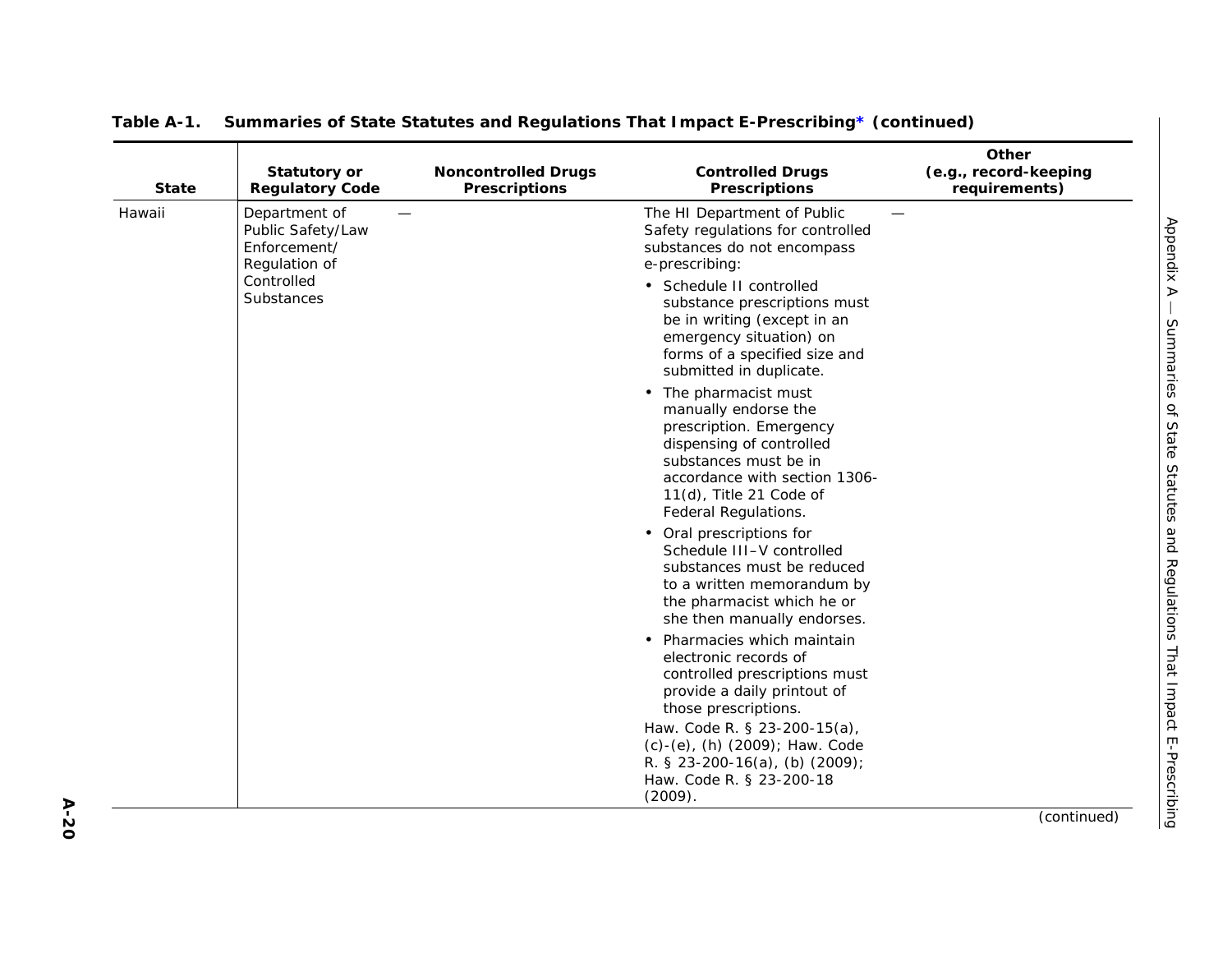| <b>State</b> | <b>Statutory or</b><br><b>Regulatory Code</b> | <b>Noncontrolled Drugs</b><br><b>Prescriptions</b>                                                                                                                                                                                                                                                                                                                                                                                                    | <b>Controlled Drugs</b><br><b>Prescriptions</b>                                                                                                                                                                                                                                                                                                                                    | Other<br>(e.g., record-keeping<br>requirements) |
|--------------|-----------------------------------------------|-------------------------------------------------------------------------------------------------------------------------------------------------------------------------------------------------------------------------------------------------------------------------------------------------------------------------------------------------------------------------------------------------------------------------------------------------------|------------------------------------------------------------------------------------------------------------------------------------------------------------------------------------------------------------------------------------------------------------------------------------------------------------------------------------------------------------------------------------|-------------------------------------------------|
| Idaho        | Pharmacy                                      | ID Pharmacy law permits<br>prescription drug orders to be<br>sent electronically pursuant to<br>ID's Uniform Electronic<br>Transactions Act, which provides<br>that a law that requires a record<br>to be in writing is satisfied by an<br>electronic record and that a law<br>that requires a signature is<br>satisfied by an electronic<br>signature.<br>Idaho Code Ann. § 54-1733(c)<br>(2008); Idaho Code Ann. § 28-<br>$50-107(c)$ , (d) (2008). | ID Pharmacy regulations require<br>that prescriptions for controlled<br>substances be in writing,<br>although prescriptions for<br>Schedule III or IV controlled<br>substances may be oral if the<br>prescription is promptly reduced<br>to writing by the pharmacist.<br>Idaho Admin. Code r.<br>27.01.01.442 (.01) (2007);<br>Idaho Admin. Code r.<br>27.01.01.446 (.01) (2007). |                                                 |
| Idaho        | Food & Drug                                   |                                                                                                                                                                                                                                                                                                                                                                                                                                                       | Schedule II controlled<br>substances require a manually<br>signed written prescription<br>(except in an emergency<br>situation). Schedule III and IV<br>prescriptions require a written or<br>oral prescription.<br>Idaho Code Ann. § 37-2722<br>(2008); Idaho Code Ann. § 37-<br>2723 (2008); Idaho Code Ann. §<br>$37-2725(1)$ , (6) (2008).                                     |                                                 |
|              |                                               |                                                                                                                                                                                                                                                                                                                                                                                                                                                       |                                                                                                                                                                                                                                                                                                                                                                                    | (continued)                                     |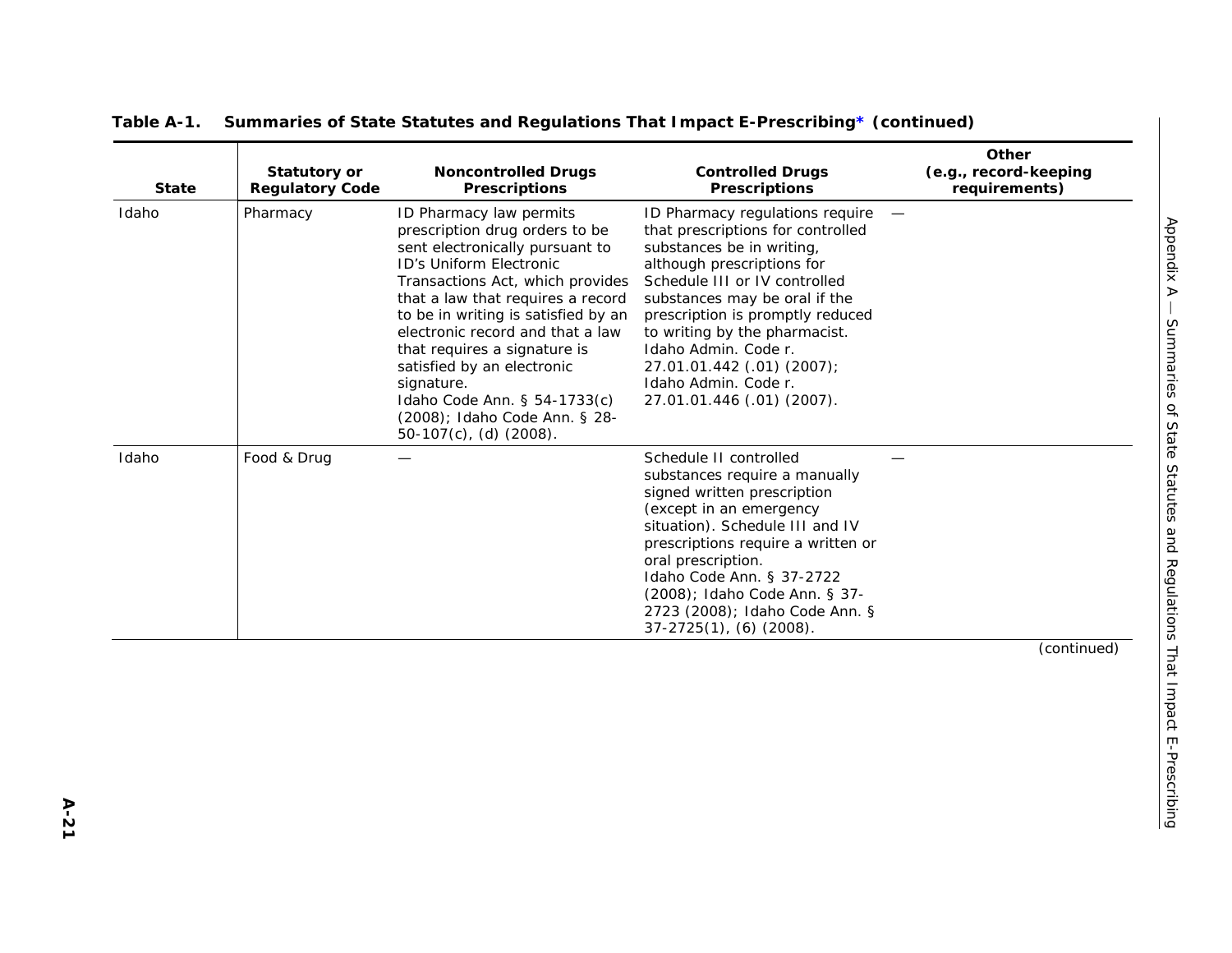| <b>State</b>    | <b>Statutory or</b><br><b>Regulatory Code</b> | <b>Noncontrolled Drugs</b><br><b>Prescriptions</b>                                                                                                                                                                                                                                                                                                                                                                                                                                                                                                                                                                   | <b>Controlled Drugs</b><br><b>Prescriptions</b> | Other<br>(e.g., record-keeping<br>requirements)                                                                                                                                                                                                                                                                               |
|-----------------|-----------------------------------------------|----------------------------------------------------------------------------------------------------------------------------------------------------------------------------------------------------------------------------------------------------------------------------------------------------------------------------------------------------------------------------------------------------------------------------------------------------------------------------------------------------------------------------------------------------------------------------------------------------------------------|-------------------------------------------------|-------------------------------------------------------------------------------------------------------------------------------------------------------------------------------------------------------------------------------------------------------------------------------------------------------------------------------|
| <b>Illinois</b> | Pharmacy                                      | IL Pharmacy law permits<br>electronically transmitted<br>prescriptions, distinct from<br>facsimile prescriptions, but<br>provides no instructions for<br>e-prescriptions. Pharmacy<br>Practice Act also permits<br>maintaining prescriptions<br>electronically as original records<br>so long as computer system can<br>capture an unalterable electronic<br>visual image and is capable of<br>printing and providing required<br>prescription information to the<br>department within 72 hours of<br>request.<br>225 III. Comp. Stat. Ann.<br>85/3(e), (z) (2009); 225 III.<br>Comp. Stat. Ann. 85/25.20<br>(2009). |                                                 |                                                                                                                                                                                                                                                                                                                               |
| <b>Illinois</b> | Medicaid                                      |                                                                                                                                                                                                                                                                                                                                                                                                                                                                                                                                                                                                                      |                                                 | IL Medicaid regulations suggest<br>that manually signed, written<br>prescriptions may be required in<br>the Medicaid program. They<br>specifically require the<br>physician's "legible signature in<br>ink."<br>III. Admin. Code tit. 89, §<br>140.414(a) (2009); accord III.<br>Admin. Code tit. 89, §<br>140.443(a) (2009). |
|                 |                                               |                                                                                                                                                                                                                                                                                                                                                                                                                                                                                                                                                                                                                      |                                                 | (continued)                                                                                                                                                                                                                                                                                                                   |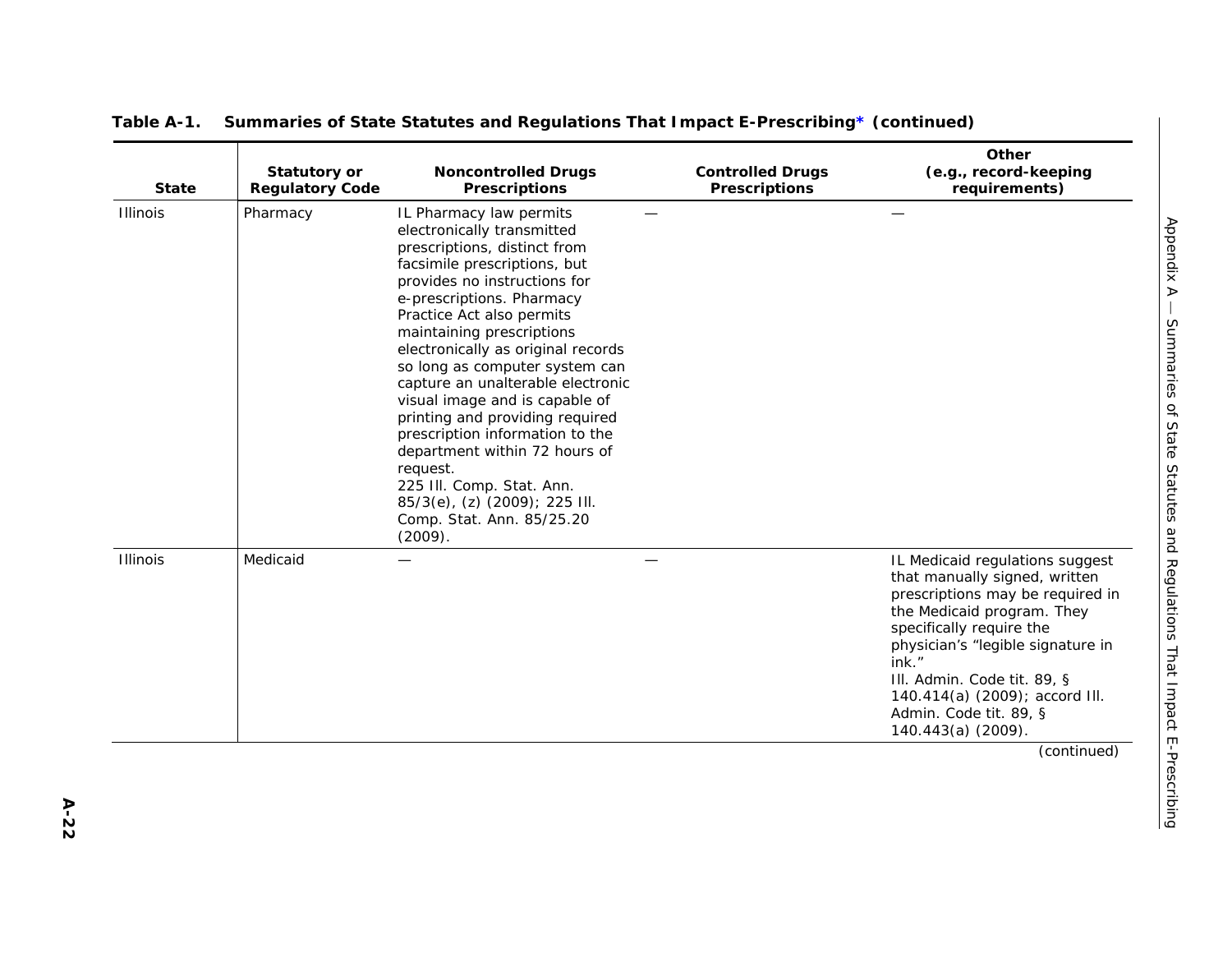| <b>State</b>    | <b>Statutory or</b><br><b>Regulatory Code</b>                      | <b>Noncontrolled Drugs</b><br><b>Prescriptions</b> | <b>Controlled Drugs</b><br><b>Prescriptions</b>                                                                                                                                                                                                                                                                                                                                                                                                                                                                                                                                                     | Other<br>(e.g., record-keeping<br>requirements)                                                                                                                                                                                                                 |
|-----------------|--------------------------------------------------------------------|----------------------------------------------------|-----------------------------------------------------------------------------------------------------------------------------------------------------------------------------------------------------------------------------------------------------------------------------------------------------------------------------------------------------------------------------------------------------------------------------------------------------------------------------------------------------------------------------------------------------------------------------------------------------|-----------------------------------------------------------------------------------------------------------------------------------------------------------------------------------------------------------------------------------------------------------------|
| <b>Illinois</b> | Food & Drug                                                        |                                                    |                                                                                                                                                                                                                                                                                                                                                                                                                                                                                                                                                                                                     | IL Food, Drug and Cosmetic Act<br>defines "prescription" to include<br>only written, faxed, or verbal<br>orders. It is unclear whether<br>"written" includes an<br>electronically transmitted<br>prescription.<br>410 III. Comp. Stat. Ann.<br>620/2.36 (2009). |
| <b>Illinois</b> | Criminal Offenses/<br><b>Illinois Controlled</b><br>Substances Act |                                                    | IL's Criminal Offenses law does<br>not address e-prescribing. It<br>requires a written prescription<br>for a Schedule II controlled<br>substance (except in an<br>emergency situation) and a<br>written, faxed, or oral<br>prescription (reduced to writing<br>by the pharmacist) for Schedule<br>III-V controlled substances. The<br>pharmacist must sign his or her<br>own name to the face of a<br>written prescription or on the<br>memorandum he or she<br>generates for an oral<br>prescription.<br>720 III. Comp. Stat. Ann.<br>570/309 (2009); 720 III. Comp.<br>Stat. Ann. 570/312 (2009). |                                                                                                                                                                                                                                                                 |
|                 |                                                                    |                                                    |                                                                                                                                                                                                                                                                                                                                                                                                                                                                                                                                                                                                     | (continued)                                                                                                                                                                                                                                                     |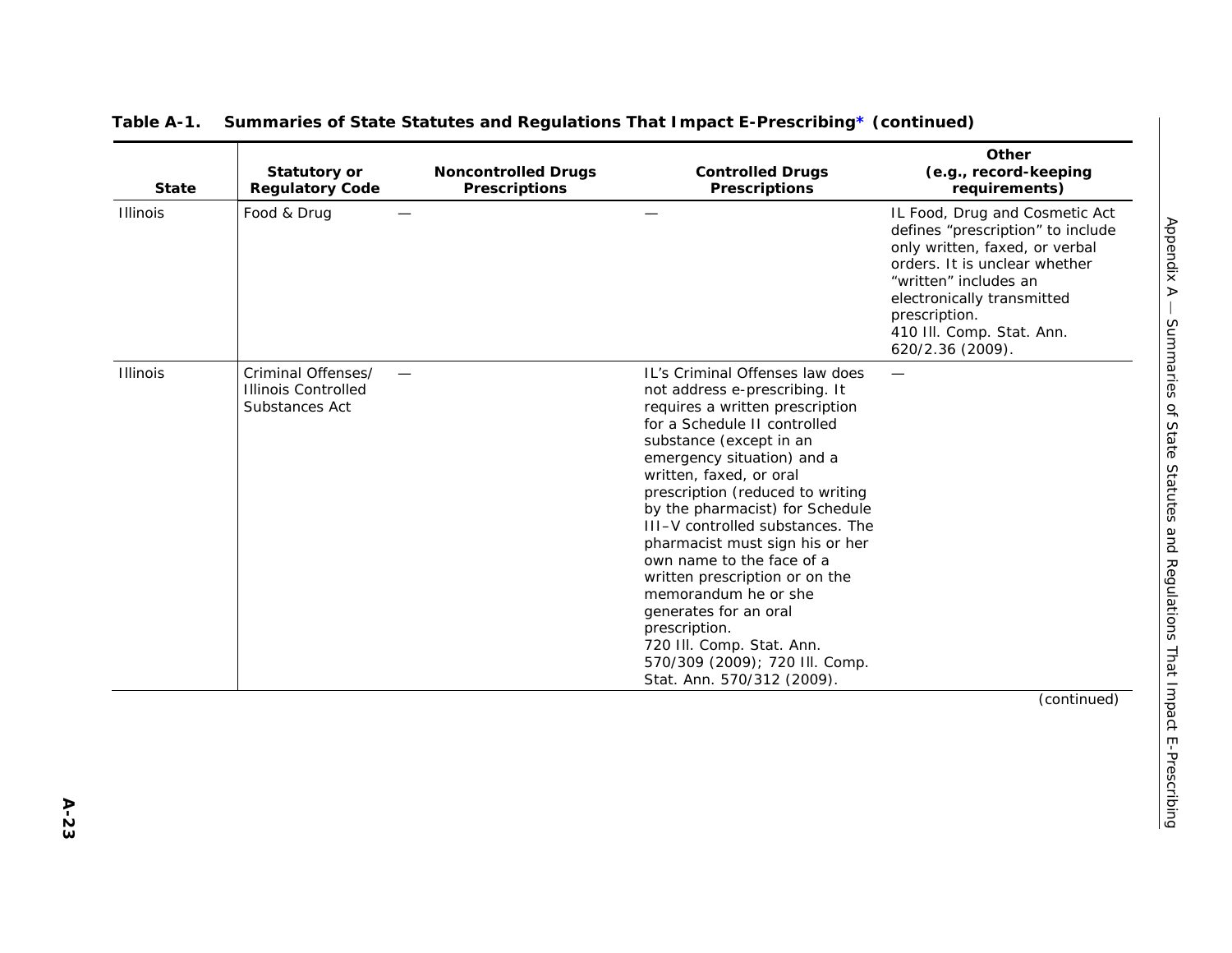| <b>State</b> | <b>Statutory or</b><br><b>Regulatory Code</b>                                                                   | <b>Noncontrolled Drugs</b><br><b>Prescriptions</b>                                                                                                                                                                                                                                                                      | <b>Controlled Drugs</b><br><b>Prescriptions</b>                                                                                                                                                                                                                                                                                                                                                                                                                                                                                                                                                                    | Other<br>(e.g., record-keeping<br>requirements) |
|--------------|-----------------------------------------------------------------------------------------------------------------|-------------------------------------------------------------------------------------------------------------------------------------------------------------------------------------------------------------------------------------------------------------------------------------------------------------------------|--------------------------------------------------------------------------------------------------------------------------------------------------------------------------------------------------------------------------------------------------------------------------------------------------------------------------------------------------------------------------------------------------------------------------------------------------------------------------------------------------------------------------------------------------------------------------------------------------------------------|-------------------------------------------------|
| Illinois     | Public Health/<br>Department of<br>Alcoholism and<br>Substance Abuse/<br>Controlled<br>Substances<br>Activities | The IL Public Health regulations<br>include definitions of "electronic<br>device" and "prescribed" that<br>suggest that e-prescribing is<br>permitted, yet e-prescribing<br>does not appear to be<br>substantively addressed<br>elsewhere in that regulatory<br>part.<br>III. Admin. Code tit. 77, §<br>2080.20 (2009). | Regulations of the IL Department -<br>of Alcoholism and Substance<br>Abuse permit written, faxed, or<br>verbal prescriptions for Schedule<br>II drugs. Presumably, the verbal<br>prescriptions are permitted only<br>in emergency situations.<br>E-prescribing is not addressed.<br>III. Admin. Code tit. 77, §<br>2080.70 (2009).                                                                                                                                                                                                                                                                                 |                                                 |
| Illinois     | Public Health/<br>Department of<br>Professional<br>Regulation/Illinois<br>Controlled<br>Substances Act          |                                                                                                                                                                                                                                                                                                                         | The regulations of IL's<br>Department of Professional<br>Regulation are not compatible<br>with e-prescribing. They prohibit<br>a pharmacist from filling a<br>prescription for a Schedule II<br>controlled substance that is not<br>on a triplicate prescription blank<br>(out-of-state and PHS<br>prescribers may use a<br>conventional prescription form),<br>except in an emergency<br>situation. Moreover, prescribers<br>must manually sign a<br>prescription for a controlled<br>substance.<br>III. Admin. Code tit. 77, §<br>3100.390(a) (2009); Ill. Admin.<br>Code tit. 77, § 3100.400(a), (d)<br>(2009). |                                                 |
|              |                                                                                                                 |                                                                                                                                                                                                                                                                                                                         |                                                                                                                                                                                                                                                                                                                                                                                                                                                                                                                                                                                                                    | (continued)                                     |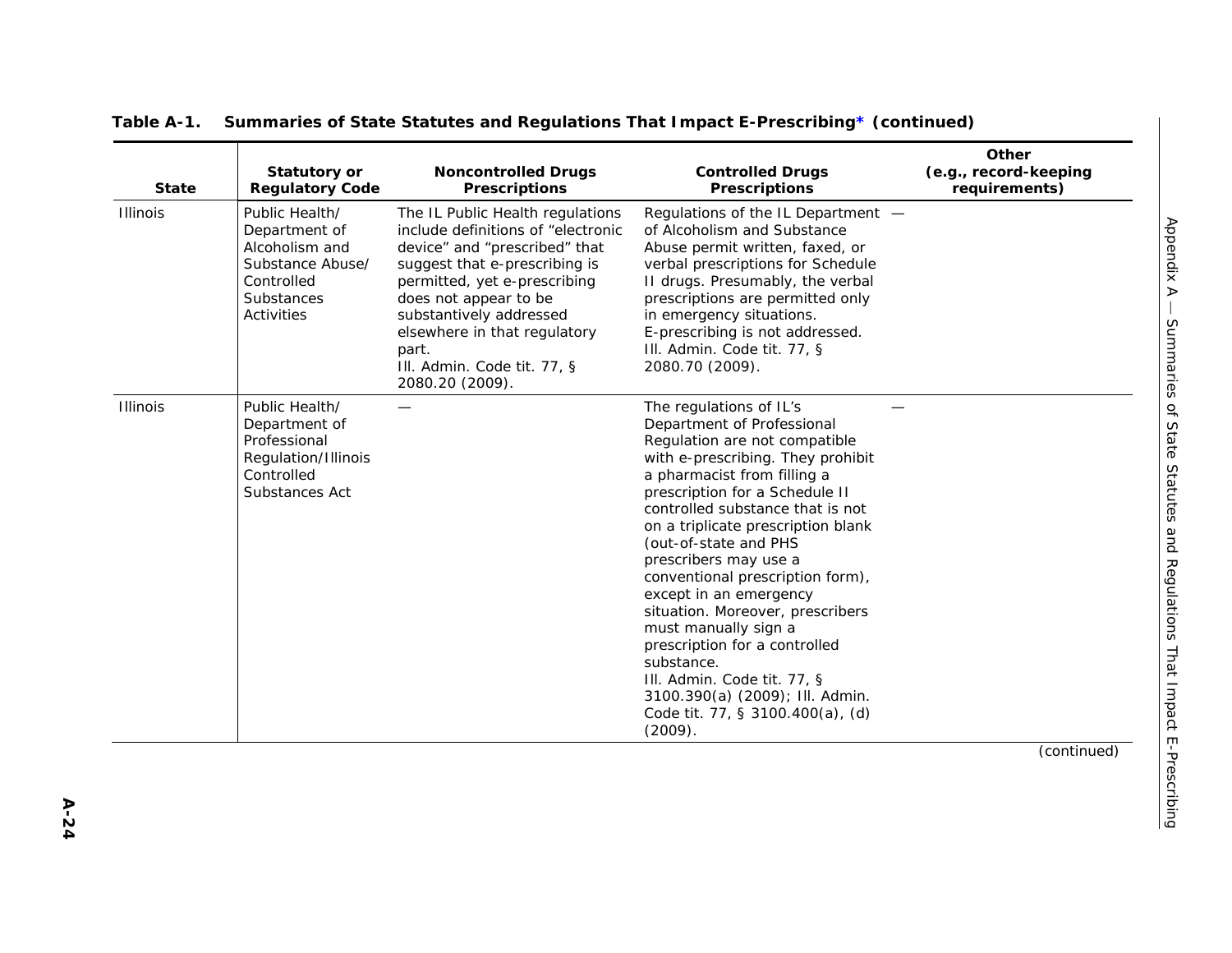| <b>State</b> | <b>Statutory or</b><br><b>Regulatory Code</b> | <b>Noncontrolled Drugs</b><br><b>Prescriptions</b>                                                                                                                                                                                                                                                                                                                                                                                                                                                   | <b>Controlled Drugs</b><br><b>Prescriptions</b>                                                                                                                                                                                                                                                                                                                                                                                                                                                                    | Other<br>(e.g., record-keeping<br>requirements) |                                                                       |
|--------------|-----------------------------------------------|------------------------------------------------------------------------------------------------------------------------------------------------------------------------------------------------------------------------------------------------------------------------------------------------------------------------------------------------------------------------------------------------------------------------------------------------------------------------------------------------------|--------------------------------------------------------------------------------------------------------------------------------------------------------------------------------------------------------------------------------------------------------------------------------------------------------------------------------------------------------------------------------------------------------------------------------------------------------------------------------------------------------------------|-------------------------------------------------|-----------------------------------------------------------------------|
| Indiana      | Pharmacy                                      | IN Pharmacy law permits<br>e-prescribing provided that the<br>prescription information is<br>transmitted by an electronic data<br>intermediary approved by the IN<br>Board of Pharmacy. Electronic<br>prescriptions transmitted<br>through e-mail without the use<br>of an electronic data<br>intermediary are prohibited.<br>Ind. Code Ann. § 25-26-13-<br>25(b) (2008); Ind. Code Ann. §<br>25-26-13-25.5 (2008); 856 Ind.<br>Admin. Code 1-40-10 (2008).                                          | IN Pharmacy regulations require<br>a written, manually signed<br>prescription for a Schedule II<br>controlled substance except in<br>an emergency situation.<br>Schedule III or IV controlled<br>substances may be written,<br>faxed, or prescribed orally if the<br>pharmacist promptly reduces the<br>prescription to writing.<br>856 Ind. Admin. Code 2-6-4(a)<br>(2008); 856 Ind. Admin. Code 2-<br>6-7(a) (2008); 856 Ind. Admin.<br>Code 2-6-12(a) (2008); 856 Ind.<br>Admin. Code 1-31-2(4), (8)<br>(2008). |                                                 | Appendix A                                                            |
| Indiana      | <b>Medical Doctors</b>                        | The IN Medical Licensing Board<br>regulations address the<br>appropriate use of the Internet<br>in medical practice. They state<br>that patients must provide<br>signed, informed consent to<br>electronic transmissions,<br>including e-prescriptions, and<br>that physicians must maintain<br>written policies for electronic<br>transmissions. E-prescriptions<br>must be secure within existing<br>technology.<br>844 Ind. Admin. Code 5-3-4<br>(2008); 844 Ind. Admin. Code 5-<br>$3-5(2008)$ . |                                                                                                                                                                                                                                                                                                                                                                                                                                                                                                                    |                                                 | Summaries of State Statutes and Regulations That Impact E-Prescribing |
|              |                                               |                                                                                                                                                                                                                                                                                                                                                                                                                                                                                                      |                                                                                                                                                                                                                                                                                                                                                                                                                                                                                                                    | (continued)                                     |                                                                       |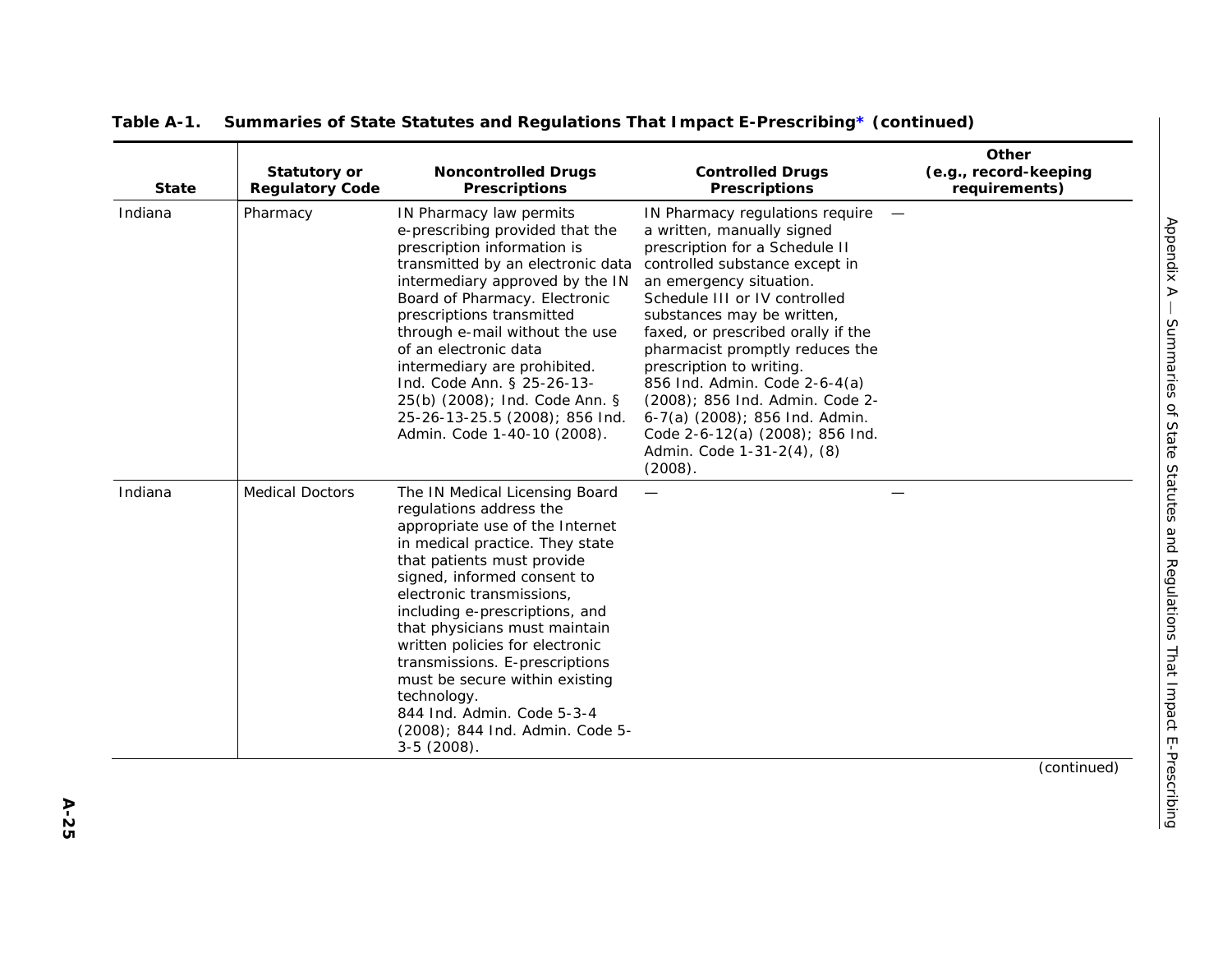| <b>State</b> | <b>Statutory or</b><br><b>Regulatory Code</b> | <b>Noncontrolled Drugs</b><br><b>Prescriptions</b>                                                                                                                                          | <b>Controlled Drugs</b><br><b>Prescriptions</b>                                                                                                                                                                                                                                                         | Other<br>(e.g., record-keeping<br>requirements) |
|--------------|-----------------------------------------------|---------------------------------------------------------------------------------------------------------------------------------------------------------------------------------------------|---------------------------------------------------------------------------------------------------------------------------------------------------------------------------------------------------------------------------------------------------------------------------------------------------------|-------------------------------------------------|
| Indiana      | Food & Drug                                   | IN Food & Drug law permits<br>e-prescriptions for drugs to the<br>extent permitted by federal law.<br>Ind. Code Ann. § 16-42-3-6(b),<br>(i) (2008); Ind. Code Ann. § 16-<br>42-19.7 (2008). | Drugs that have been designated -<br>habit forming by the state as<br>well as by regulations issued<br>under 21 USC 352(d) may be<br>dispensed upon an electronically<br>transmitted prescription only to<br>the extent permitted by federal<br>law.<br>Ind. Code Ann. § 16-42-3-6(b),<br>$(i)$ (2008). |                                                 |
| Indiana      | Criminal Law and<br>Procedure                 |                                                                                                                                                                                             | IN Criminal law does not address -<br>e-prescribing. It requires a<br>written prescription for Schedule<br>II substances unless an<br>exception applies. Schedule III<br>or IV controlled substances<br>require a written, oral, or faxed<br>prescription.<br>Ind. Code Ann. § 35-48-3-9<br>(2008).     |                                                 |
|              |                                               |                                                                                                                                                                                             |                                                                                                                                                                                                                                                                                                         | (continued)                                     |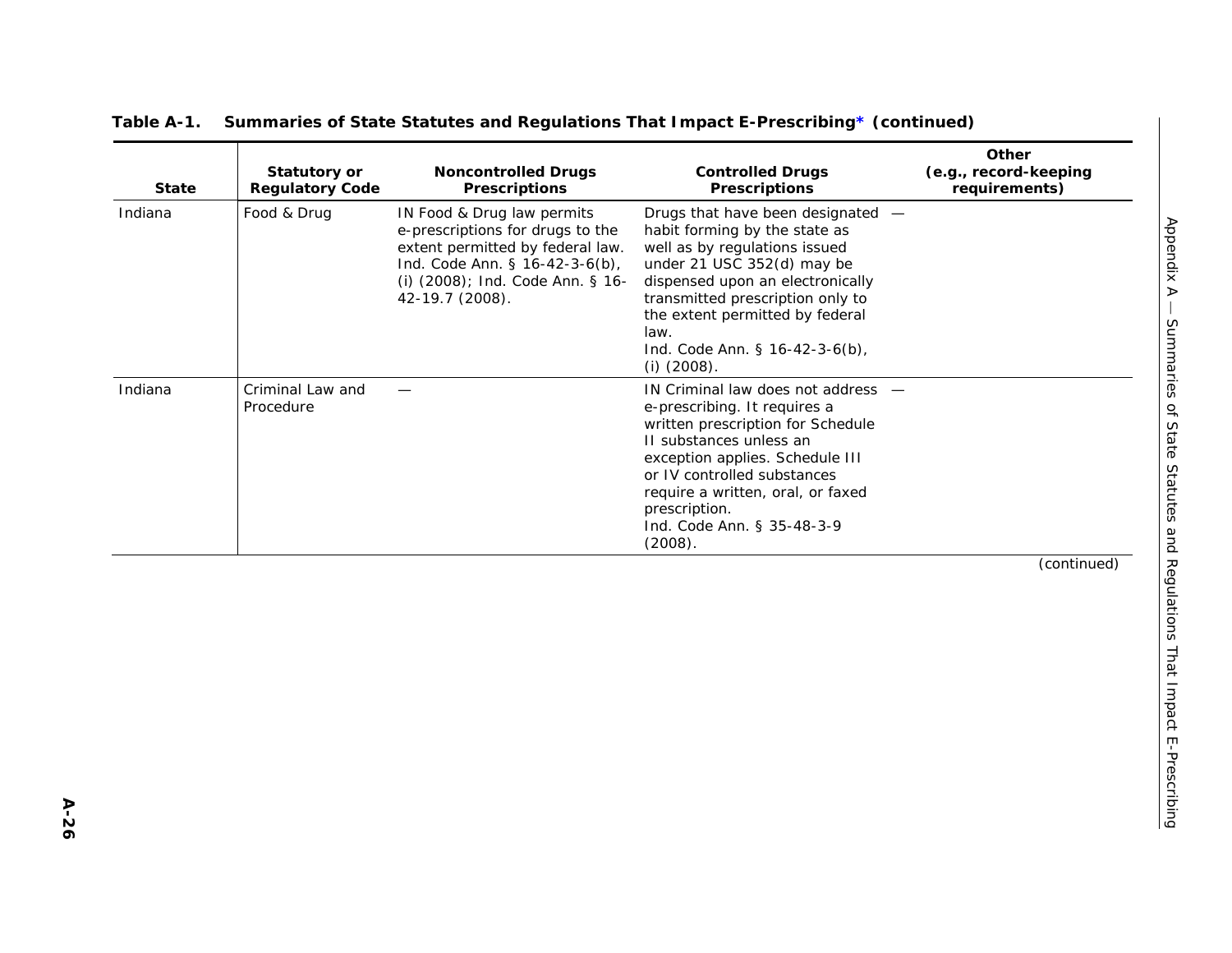| <b>State</b> | <b>Statutory or</b><br><b>Regulatory Code</b> | <b>Noncontrolled Drugs</b><br><b>Prescriptions</b>                                                                                                                                                                                                                                                                                                                                                                                                                                                                                                                                                                                                                                                             | <b>Controlled Drugs</b><br><b>Prescriptions</b>                                                                                                                                                                                                                                                                                                                                                                                                                                                                                                                                                                                                                                                                                                                                                                                                                                                                                                                                                                           | Other<br>(e.g., record-keeping<br>requirements) |
|--------------|-----------------------------------------------|----------------------------------------------------------------------------------------------------------------------------------------------------------------------------------------------------------------------------------------------------------------------------------------------------------------------------------------------------------------------------------------------------------------------------------------------------------------------------------------------------------------------------------------------------------------------------------------------------------------------------------------------------------------------------------------------------------------|---------------------------------------------------------------------------------------------------------------------------------------------------------------------------------------------------------------------------------------------------------------------------------------------------------------------------------------------------------------------------------------------------------------------------------------------------------------------------------------------------------------------------------------------------------------------------------------------------------------------------------------------------------------------------------------------------------------------------------------------------------------------------------------------------------------------------------------------------------------------------------------------------------------------------------------------------------------------------------------------------------------------------|-------------------------------------------------|
| Iowa         | Pharmacy                                      | IA Pharmacy law is intended to<br>facilitate e-prescribing. It<br>permits e-prescriptions (defined<br>to include both computer-to-<br>computer and fax prescriptions)<br>for noncontrolled substances.<br>The law also requires electronic<br>signatures and requires<br>verification of authenticity of<br>prescriptions. It permits<br>verification through a number of<br>different means, including<br>maintaining a practitioner<br>number reference, electronic<br>signature file, or verifying via<br>telephone.<br>Iowa Code Ann. § 155A.27 (1),<br>(2) (2008); Iowa Code Ann. §<br>155A.3 (16), (17), (38) (2008);<br>Iowa Admin. Code r. 657-21.1<br>(2008); Iowa Admin. Code r.<br>657-21.3 (2008). | IA Pharmacy/Pharmacist<br>regulations require a manually<br>signed, written prescription for<br>Schedule II controlled<br>substances. An electronically<br>transmitted prescription is<br>allowed in an emergency<br>situation, but the pharmacist<br>must prepare a temporary<br>written record of the prescription<br>(such as a hard copy of the<br>electronic transmission). The<br>prescriber must deliver, in<br>person or via mail, a written<br>prescription within 7 days to the<br>pharmacist.<br>Iowa Admin. Code r. 657-10.21<br>(2008); Iowa Admin. Code r.<br>657-10.22(2) (2008).<br>For controlled substances other<br>than Schedule II substances, a<br>faxed prescription is permissible.<br>Iowa Admin. Code r. 657-21.9<br>(2008).<br>In contrast to these Pharmacy<br>regulations, IA Public Health law<br>relating to controlled substances<br>permits e-prescriptions for<br>controlled substances (including<br>Schedule II controlled<br>substances) if permitted by<br>federal law (see below). | (continued)                                     |
|              |                                               |                                                                                                                                                                                                                                                                                                                                                                                                                                                                                                                                                                                                                                                                                                                |                                                                                                                                                                                                                                                                                                                                                                                                                                                                                                                                                                                                                                                                                                                                                                                                                                                                                                                                                                                                                           |                                                 |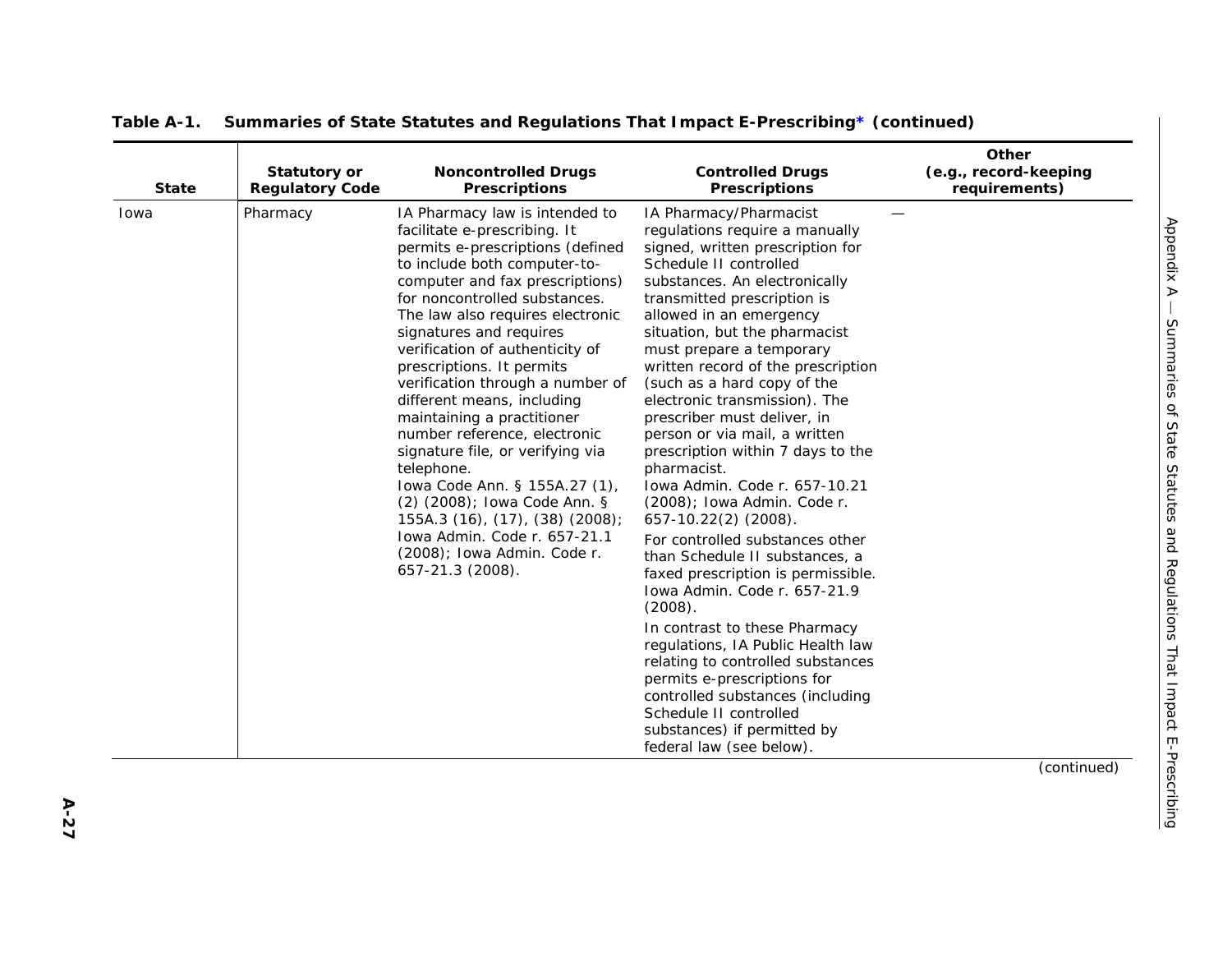| <b>State</b> | <b>Statutory or</b><br><b>Regulatory Code</b> | <b>Noncontrolled Drugs</b><br><b>Prescriptions</b>                                                                                                                                                                                                                                                                                                                                            | <b>Controlled Drugs</b><br><b>Prescriptions</b>                                                                                                                                                                                                                                                                                                                                               | Other<br>(e.g., record-keeping<br>requirements) |
|--------------|-----------------------------------------------|-----------------------------------------------------------------------------------------------------------------------------------------------------------------------------------------------------------------------------------------------------------------------------------------------------------------------------------------------------------------------------------------------|-----------------------------------------------------------------------------------------------------------------------------------------------------------------------------------------------------------------------------------------------------------------------------------------------------------------------------------------------------------------------------------------------|-------------------------------------------------|
| Iowa         | <b>Medical Doctors</b>                        | IA Public Health law covering<br>"Health-Related Professions"<br>provides that a physician who<br>dispenses prescription drugs<br>must offer to transmit a patient's<br>prescription electronically<br>(complying with pharmacy law<br>prescription requirements) to a<br>pharmacy of the patient's choice.<br>Iowa Code Ann. § 147.107<br>(2008).                                            |                                                                                                                                                                                                                                                                                                                                                                                               |                                                 |
| Iowa         | Medicaid                                      | IA Medicaid law adopts the<br>prescription requirements of IA<br><b>Public Health/Controlled</b><br>Substances law and applies them<br>to all prescriptions. (The Public<br><b>Health/Controlled Substances</b><br>law permits e-prescriptions<br>[even for Schedule II controlled<br>substances] if permitted by<br>federal law [see below]).<br>Iowa Admin. Code r. 441-<br>78.2(2) (2008). | IA Medicaid law adopts the<br>prescription requirements of IA<br><b>Public Health/Controlled</b><br>Substances law and applies them<br>to all prescriptions. (The Public<br><b>Health/Controlled Substances</b><br>law permits e-prescriptions<br>[even for Schedule II controlled<br>substances] if permitted by<br>federal law [see below]).<br>Iowa Admin. Code r. 441-<br>78.2(2) (2008). |                                                 |
| Iowa         | Food & Drug                                   | IA Food & Drug law permits<br>e-prescriptions (which are<br>distinct from facsimile<br>prescriptions), which comply<br>with Iowa Code 155A.27, the<br>pharmacy code provision that<br>sets out the requirements for<br>prescriptions.<br>lowa Code Ann. § 126.11(3)(a),<br>$(3)(f)$ $(2008)$ .                                                                                                |                                                                                                                                                                                                                                                                                                                                                                                               |                                                 |

*Appendix A —*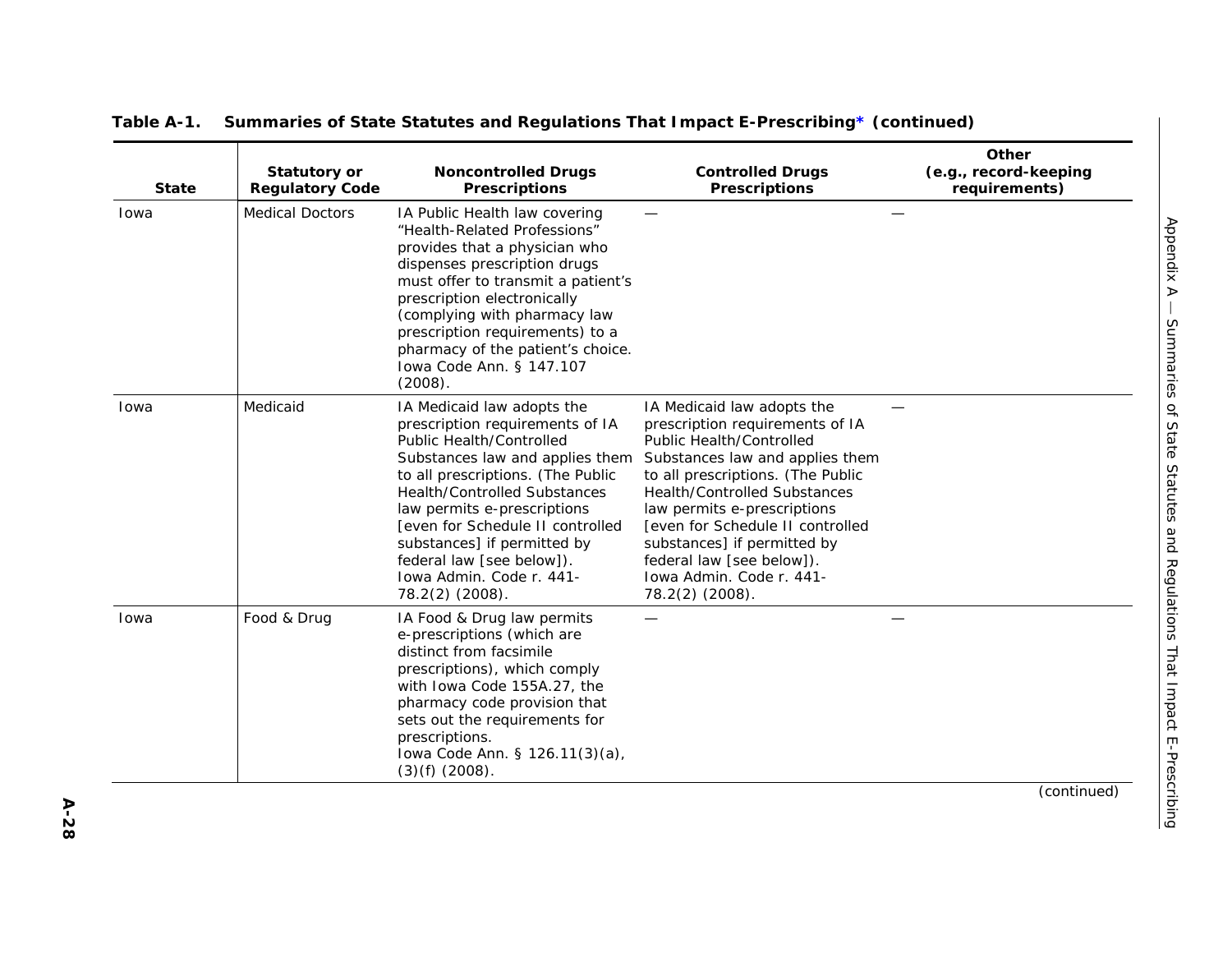| <b>State</b> | <b>Statutory or</b><br><b>Regulatory Code</b>                         | <b>Noncontrolled Drugs</b><br><b>Prescriptions</b>                                                                                                                                                                                                                                                                                                                                                                                                                                                                                                                                                                                                    | <b>Controlled Drugs</b><br><b>Prescriptions</b>                                                                                                                                                                                                                                                                                                                                                                                                                                                                                                                                                                                                                          | Other<br>(e.g., record-keeping<br>requirements) |
|--------------|-----------------------------------------------------------------------|-------------------------------------------------------------------------------------------------------------------------------------------------------------------------------------------------------------------------------------------------------------------------------------------------------------------------------------------------------------------------------------------------------------------------------------------------------------------------------------------------------------------------------------------------------------------------------------------------------------------------------------------------------|--------------------------------------------------------------------------------------------------------------------------------------------------------------------------------------------------------------------------------------------------------------------------------------------------------------------------------------------------------------------------------------------------------------------------------------------------------------------------------------------------------------------------------------------------------------------------------------------------------------------------------------------------------------------------|-------------------------------------------------|
| Iowa         | Public Health/<br>Alcoholic Beverages<br>and Controlled<br>Substances |                                                                                                                                                                                                                                                                                                                                                                                                                                                                                                                                                                                                                                                       | IA Public Health law relating to<br>controlled substances permits<br>e-prescriptions for controlled<br>substances (including Schedule II<br>controlled substances) if permitted by<br>federal law.<br>Iowa Code Ann. § 124.308 (2008).<br>This contrasts with IA Pharmacy<br>regulations which require a manually<br>signed, written prescription for<br>Schedule II substances and permit<br>faxed prescriptions (but apparently<br>not computer-to-computer<br>prescriptions) for other controlled<br>substances (see above).                                                                                                                                          |                                                 |
| Kansas       | Pharmacy                                                              | KS Pharmacy law expressly<br>permits e-prescriptions for<br>noncontrolled substances that are<br>distinct from faxed prescriptions.<br>(The statutory definition of<br>"electronic transmission" includes<br>the transmission of information in<br>"electronic form" as well as the<br>transmission of an "exact visual<br>image of a document" [i.e., a<br>fax]). However, the law requires<br>that the pharmacist maintain the<br>e-prescription in hard-copy form,<br>which appears to impede<br>e-prescribing.<br>Kan. Stat. Ann. § 65-1637<br>(2007); Kan. Stat. Ann. § 65-<br>1626(d), (s), (ll) (2007); Kan.<br>Admin. Regs. § 68-2-22 (2008). | Prescriptions for Schedule II<br>controlled substances must be<br>written and manually signed except<br>for emergencies and other limited<br>situations. Law permits electronic<br>transmission of Schedule II<br>prescriptions in an emergency, but<br>hard copy must be presented to the<br>pharmacist within 7 days.<br>E-prescriptions for controlled<br>substances in Schedules III-V are<br>allowable if the pharmacist<br>immediately reduces the drug order<br>to a hard copy.<br>Kan. Admin. Regs. § 68-20-10a<br>(2008); Kan. Admin. Regs. § 68-20-<br>18 (2008); Kan. Admin. Regs. § 68-<br>20-19(a)(1) (2008); Kan. Admin.<br>Regs. § 68-20-20(a)(1) (2008). |                                                 |
|              |                                                                       |                                                                                                                                                                                                                                                                                                                                                                                                                                                                                                                                                                                                                                                       |                                                                                                                                                                                                                                                                                                                                                                                                                                                                                                                                                                                                                                                                          | (continued)                                     |

**A-29**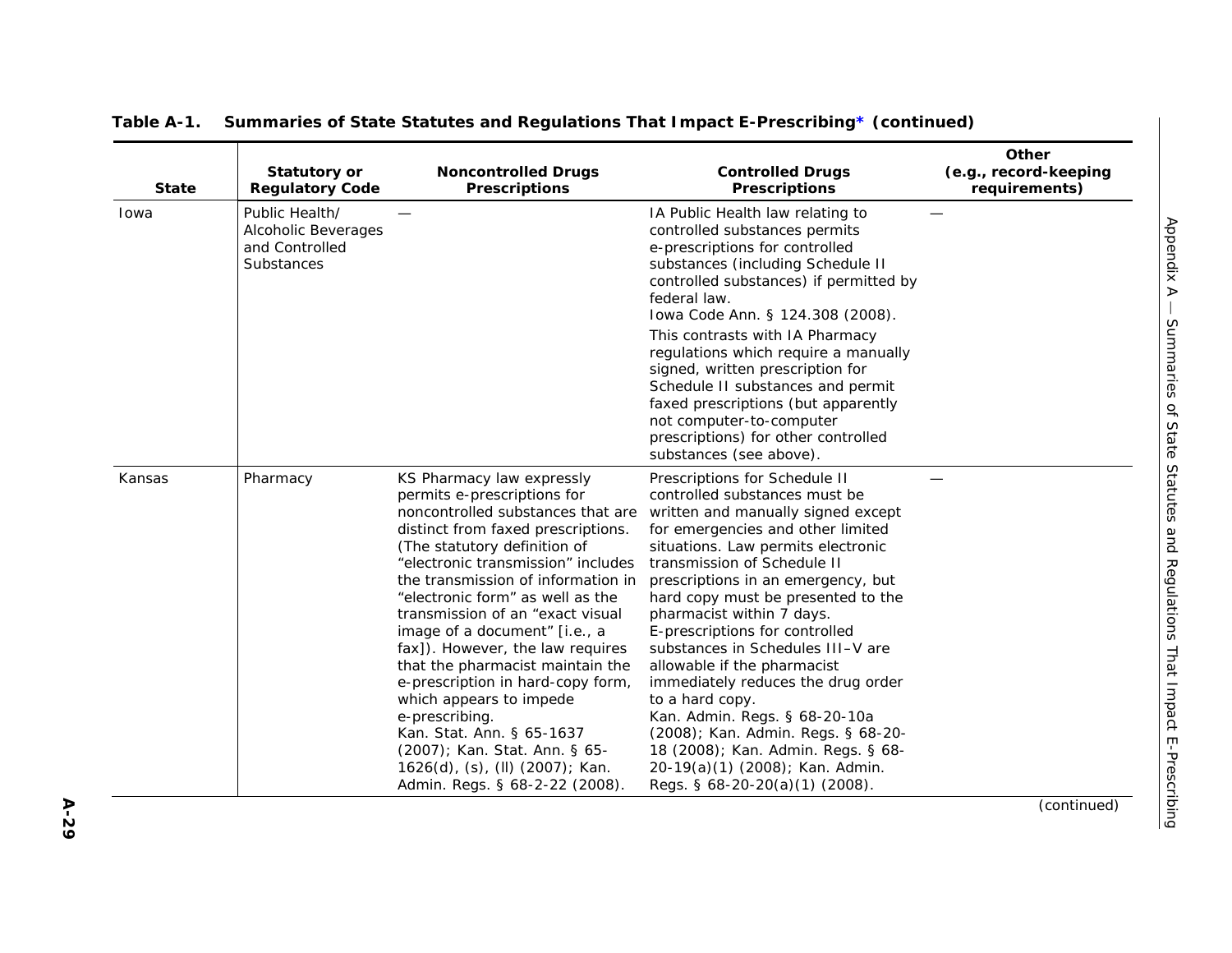| <b>State</b> | <b>Statutory or</b><br><b>Regulatory Code</b> | <b>Noncontrolled Drugs</b><br><b>Prescriptions</b> | <b>Controlled Drugs</b><br><b>Prescriptions</b>                                                                                                                                                                                                                                                                                          | Other<br>(e.g., record-keeping<br>requirements)                                                                                                                                                                                                                                                                                                                                |
|--------------|-----------------------------------------------|----------------------------------------------------|------------------------------------------------------------------------------------------------------------------------------------------------------------------------------------------------------------------------------------------------------------------------------------------------------------------------------------------|--------------------------------------------------------------------------------------------------------------------------------------------------------------------------------------------------------------------------------------------------------------------------------------------------------------------------------------------------------------------------------|
| Kansas       | Food & Drug                                   |                                                    | KS Food, Drug and Cosmetics<br>Code appears to impede<br>e-prescribing. Does not<br>expressly recognize<br>e-prescribing (unlike Pharmacy<br>Code) and requires "written<br>prescription" or "oral<br>prescription" which is reduced to<br>writing by pharmacist.<br>Kan. Stat. Ann. § 65-669(q)<br>(2007).                              |                                                                                                                                                                                                                                                                                                                                                                                |
| Kansas       | Public Health/<br>Controlled<br>Substances    |                                                    | KS Controlled Substance law<br>requires a written prescription<br>for Schedule II substances,<br>although an oral prescription is<br>permissible in an emergency.<br>Schedule III and IV substances<br>require a written or oral<br>prescription. The statute does<br>not address e-prescribing.<br>Kan. Stat. Ann. § 65-4123<br>(2007). |                                                                                                                                                                                                                                                                                                                                                                                |
| Kentucky     | Pharmacy                                      |                                                    |                                                                                                                                                                                                                                                                                                                                          | KY Pharmacy law does not<br>address e-prescribing. However,<br>the regulation regarding<br>computerized record keeping<br>includes a requirement that<br>would be incompatible with a<br>paper-free system: a daily hard-<br>copy printout or log book of<br>prescription data which must be<br>signed by the filling pharmacist.<br>201 KY. Admin. Regs. 2:170 § 1<br>(2009). |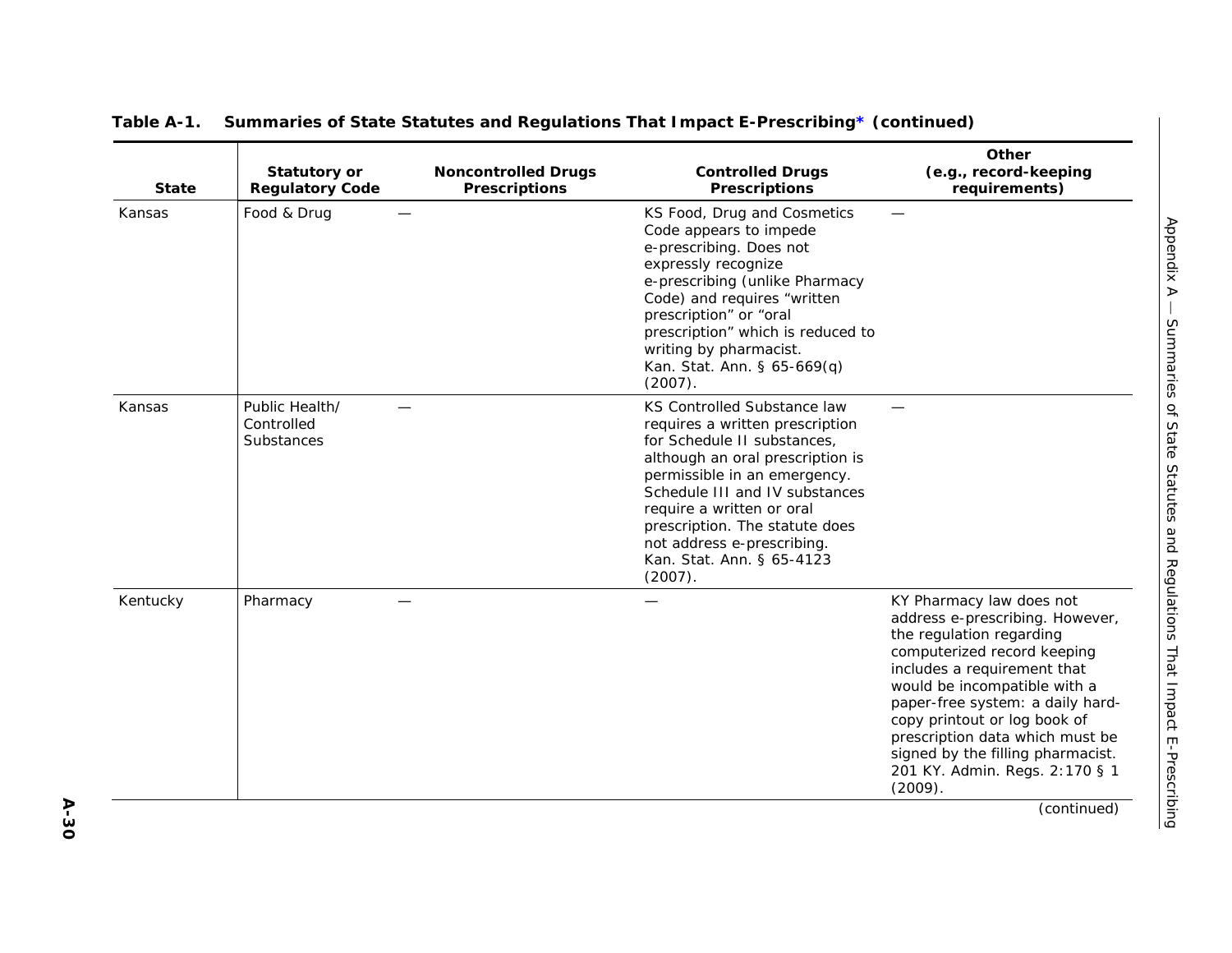| <b>State</b> | <b>Statutory or</b><br><b>Regulatory Code</b> | <b>Noncontrolled Drugs</b><br><b>Prescriptions</b>                                                                                                                                                                                                                                                                                                                                  | <b>Controlled Drugs</b><br><b>Prescriptions</b>                                                                                                                                                                                                                                                                                                                                                                                                                                                                                                                                                                                                                                                                                                                                                                                 | Other<br>(e.g., record-keeping<br>requirements) |
|--------------|-----------------------------------------------|-------------------------------------------------------------------------------------------------------------------------------------------------------------------------------------------------------------------------------------------------------------------------------------------------------------------------------------------------------------------------------------|---------------------------------------------------------------------------------------------------------------------------------------------------------------------------------------------------------------------------------------------------------------------------------------------------------------------------------------------------------------------------------------------------------------------------------------------------------------------------------------------------------------------------------------------------------------------------------------------------------------------------------------------------------------------------------------------------------------------------------------------------------------------------------------------------------------------------------|-------------------------------------------------|
| Kentucky     | Public Health/<br>Controlled<br>Substances    |                                                                                                                                                                                                                                                                                                                                                                                     | KY Public Health/Controlled<br>Substances law generally requires a<br>manually signed, written prescription<br>for Schedule II controlled substances.<br>Regulations permit transmittal of<br>Schedule II prescriptions in limited<br>circumstances (e.g., direct<br>administration to a patient) via<br>facsimile only. Prescriptions for<br>Schedule III-V substances may be<br>prescribed in writing (using a security<br>prescription blank), electronically, or<br>orally. E-prescriptions must be<br>reduced to writing by the pharmacist.<br>Regulations expressly state that a<br>prescription contained in a computer<br>or other electronic format is not to be<br>considered "writing."<br>KY. Rev. Stat. Ann. § 218A.180 (1),<br>$(2)$ , $(4)$ , $(5)$ , $(6)$ $(2009)$ ; 902 KY<br>Admin. Regs. 55:095 § 2 (2009). |                                                 |
| Louisiana    | Pharmacy                                      | The impact of LA Pharmacy<br>law on e-prescribing is<br>unclear. Pharmacy law permits<br>e-prescriptions, but it appears<br>the term may be limited to<br>electronic transmission of the<br>exact visual image (refers to<br>"prescription form" and<br>requires prescriber to indicate<br>in a "check box" for DAW).<br>LA. Admin. Code tit. 46, §<br>$LIII.2511(A)$ , (D) (2008). | LA Pharmacy law permits<br>e-prescriptions for Schedule III-V<br>controlled substances, but a<br>handwritten signature is required on<br>prescriptions for Schedule II<br>controlled substances. Permits<br>facsimile to serve as original written<br>prescription for Schedule II controlled<br>substances in limited circumstances<br>(e.g., prescription for long-term care<br>resident).<br>LA. Admin. Code tit. 46, §<br>$LIII.2543(A)-(C)$ (2008).                                                                                                                                                                                                                                                                                                                                                                        |                                                 |

**A-31**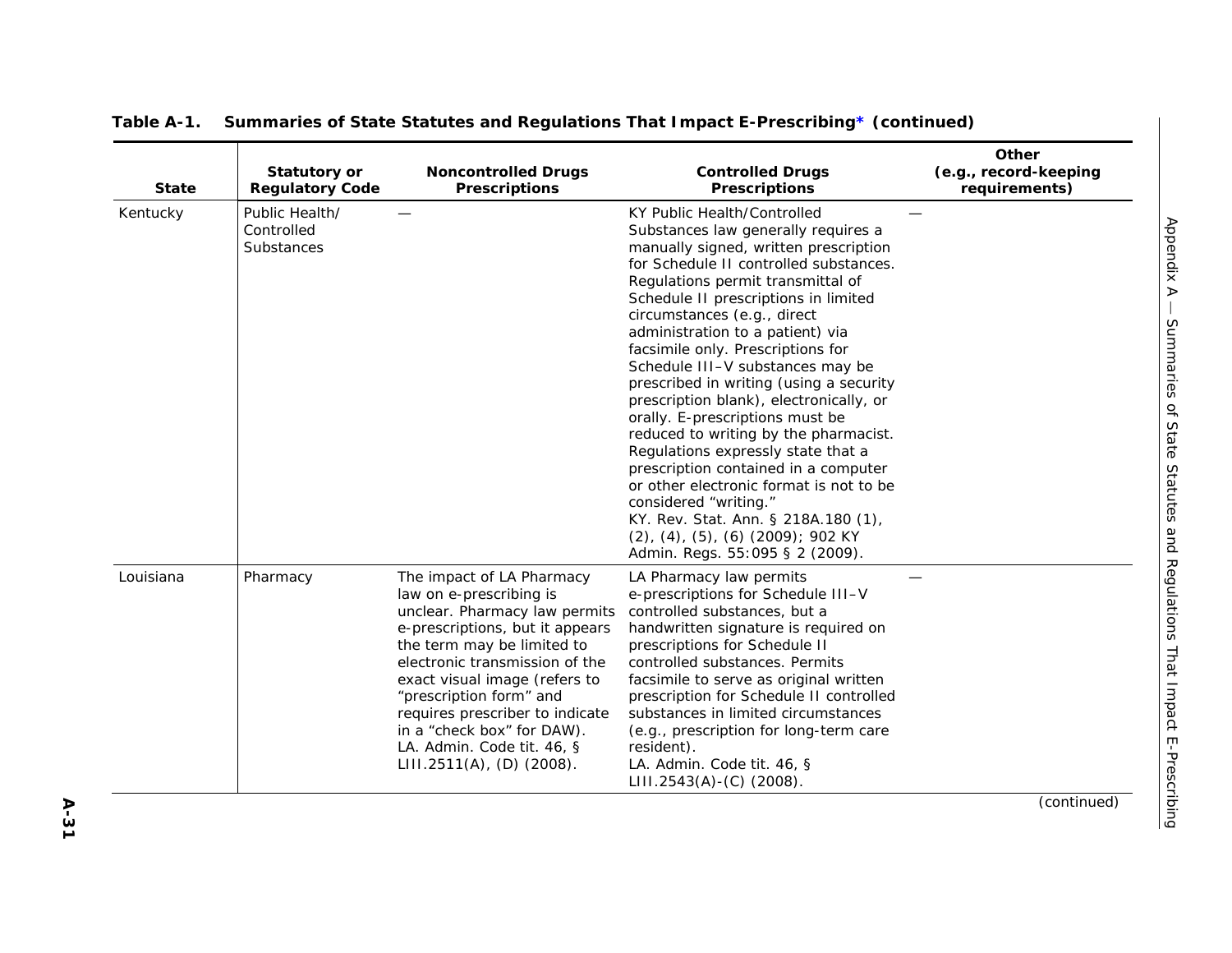| <b>State</b> | <b>Statutory or</b><br><b>Regulatory Code</b> | <b>Noncontrolled Drugs</b><br><b>Prescriptions</b>                                                                                                                                                                                                                                                                                                                                                                                                                                                                                                   | <b>Controlled Drugs</b><br>Prescriptions                                                                                                                                                                                               | Other<br>(e.g., record-keeping<br>requirements) |
|--------------|-----------------------------------------------|------------------------------------------------------------------------------------------------------------------------------------------------------------------------------------------------------------------------------------------------------------------------------------------------------------------------------------------------------------------------------------------------------------------------------------------------------------------------------------------------------------------------------------------------------|----------------------------------------------------------------------------------------------------------------------------------------------------------------------------------------------------------------------------------------|-------------------------------------------------|
| Louisiana    | <b>Medical Doctors</b>                        | LA Medical Doctor regulations<br>permit physicians and physician<br>assistants to transmit<br>prescriptions electronically.<br>LA. Admin. Code tit. 46, §<br>XLV: 7403(A) (2008); LA. Admin.<br>Code tit. 46, § XLV.4505(D)<br>(2008); accord LA. Admin. Code<br>tit. 46, § XLV.4506(A.1)(b)<br>(2008).<br>(But impact of physician/<br>physician assistant laws unclear.<br>Require prescriber to check a<br>box labeled "Dispense as<br>Written" or "DAW" to prevent<br>generic substitution. LA. Admin.<br>Code tit. 46, XLV § 4506<br>$(2008)$ . |                                                                                                                                                                                                                                        |                                                 |
| Louisiana    | Food & Drug                                   |                                                                                                                                                                                                                                                                                                                                                                                                                                                                                                                                                      | LA Food & Drug law requires a<br>written prescription for Schedule<br>II substances except in an<br>emergency situation. The law<br>does not address electronic<br>prescriptions.<br>LA. Rev. Stat. Ann. § 40:978(A),<br>$(B)$ (2008). | (continued)                                     |
|              |                                               |                                                                                                                                                                                                                                                                                                                                                                                                                                                                                                                                                      |                                                                                                                                                                                                                                        |                                                 |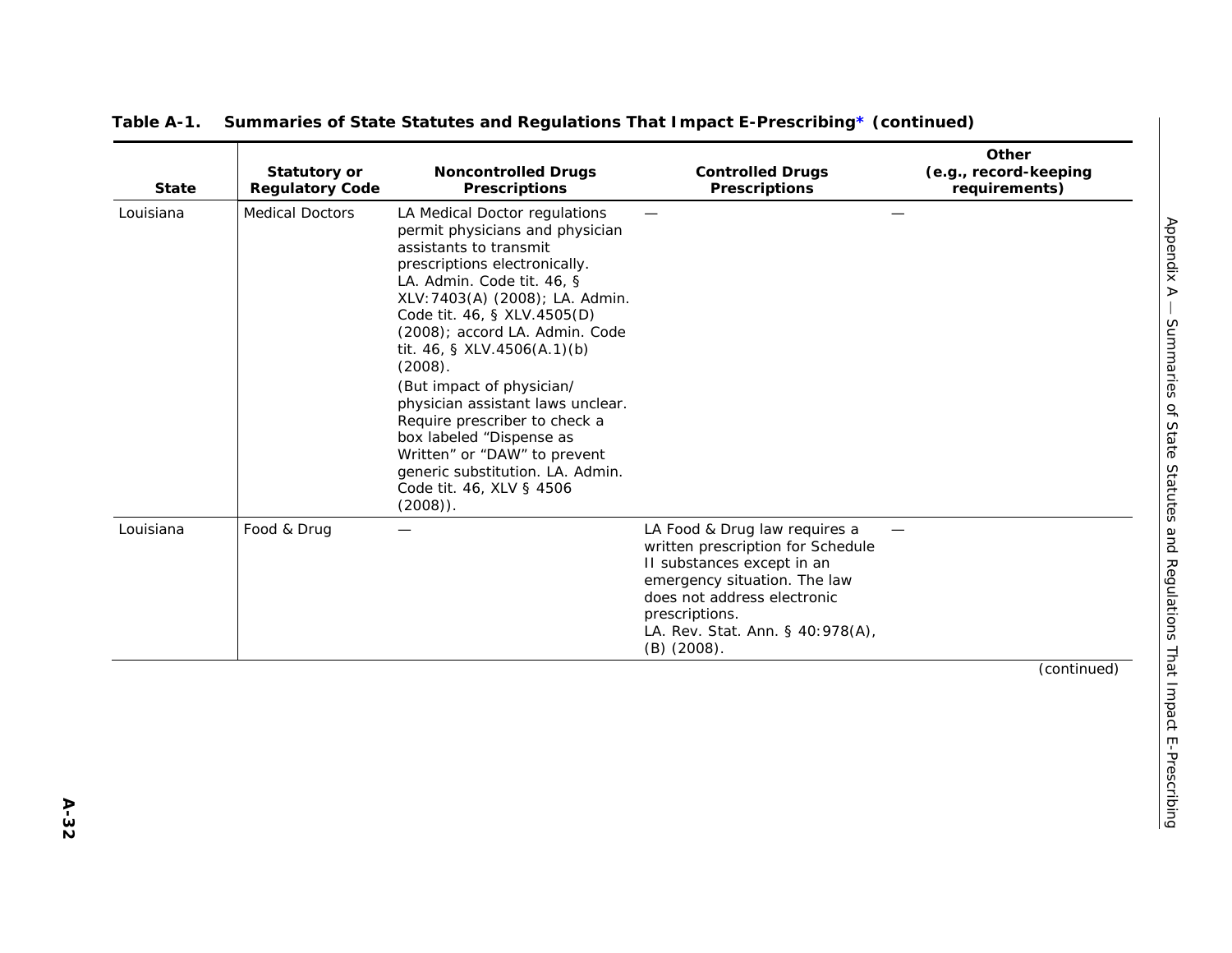| <b>State</b> | <b>Statutory or</b><br><b>Regulatory Code</b> | <b>Noncontrolled Drugs</b><br><b>Prescriptions</b>                                                                                                                                                                                                                                                   | <b>Controlled Drugs</b><br><b>Prescriptions</b>                                                                                                                                                                                                                                                                                                                                                                                                                                                                                                                                                                                                                                                                                                                                                                                                                                                                                                                                                                                                                  | Other<br>(e.g., record-keeping<br>requirements) |
|--------------|-----------------------------------------------|------------------------------------------------------------------------------------------------------------------------------------------------------------------------------------------------------------------------------------------------------------------------------------------------------|------------------------------------------------------------------------------------------------------------------------------------------------------------------------------------------------------------------------------------------------------------------------------------------------------------------------------------------------------------------------------------------------------------------------------------------------------------------------------------------------------------------------------------------------------------------------------------------------------------------------------------------------------------------------------------------------------------------------------------------------------------------------------------------------------------------------------------------------------------------------------------------------------------------------------------------------------------------------------------------------------------------------------------------------------------------|-------------------------------------------------|
| Maine        | Pharmacy                                      | ME Pharmacy law permits<br>noncontrolled drugs to be<br>prescribed via e-mail or the<br>World Wide Web if regulatory<br>requirements, including<br>e-signatures and secure<br>transmission, are met.<br>Me. Rev. Stat. Ann. tit. 32, §<br>13702-A(31) (2008); 02-392-<br>019 Me. Code R. § 3 (2009). | ME Pharmacy law requires<br>written prescriptions for<br>controlled substances,<br>particularly Schedule II<br>controlled substances, for which<br>requirements are spelled out in a<br>ME Department of Public Safety<br>regulation that is incorporated<br>by reference into the Pharmacy<br>regulations. Note also that the<br>regulation authorizing<br>e-prescriptions "Via Email or the<br>World Wide Web" is limited to<br>"Noncontrolled Drugs."<br>However, the ME Department of<br>Public Safety regulation provides<br>for a waiver process whereby a<br>provider or pharmacy may apply<br>for a waiver from the<br>requirements for security<br>prescription blanks. The<br>applicant must demonstrate that<br>an alternative system would<br>equally protect against forgery<br>or alteration of an original<br>prescription. Waiver process<br>potentially could be used to gain<br>approval for the use of<br>e-prescriptions for controlled<br>substances.<br>02-392-019 ME. Code R. § 2<br>(2009); 16-230-001 ME Code R.<br>$§$ 2, 4, 5 (2009). | (continued)                                     |
|              |                                               |                                                                                                                                                                                                                                                                                                      |                                                                                                                                                                                                                                                                                                                                                                                                                                                                                                                                                                                                                                                                                                                                                                                                                                                                                                                                                                                                                                                                  |                                                 |

**A-33**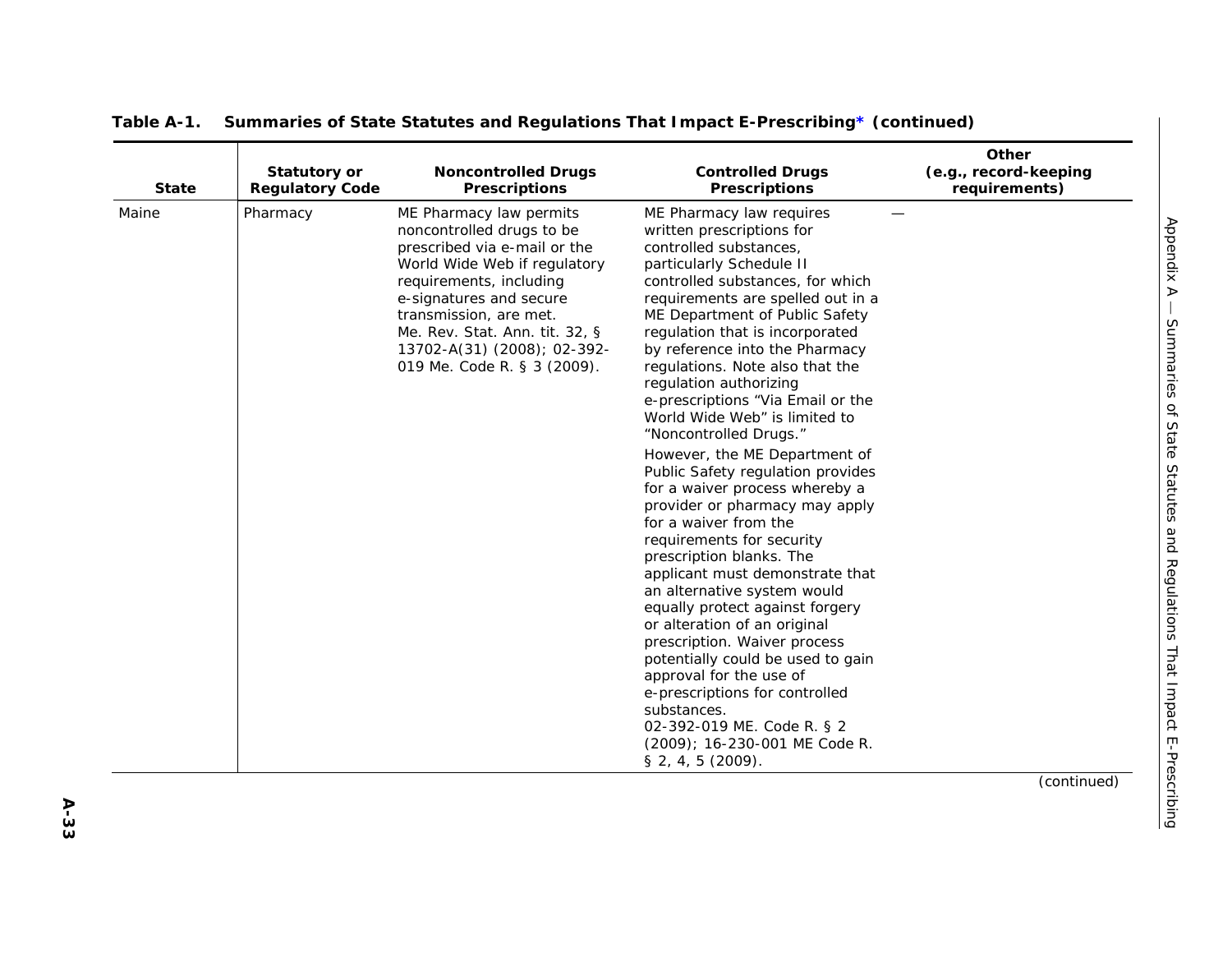| <b>State</b> | <b>Statutory or</b><br><b>Regulatory Code</b> | <b>Noncontrolled Drugs</b><br><b>Prescriptions</b>                                                                                                                                                                                                                                              | <b>Controlled Drugs</b><br><b>Prescriptions</b>                                                                                                                                                                                                                                                                               | Other<br>(e.g., record-keeping<br>requirements) |
|--------------|-----------------------------------------------|-------------------------------------------------------------------------------------------------------------------------------------------------------------------------------------------------------------------------------------------------------------------------------------------------|-------------------------------------------------------------------------------------------------------------------------------------------------------------------------------------------------------------------------------------------------------------------------------------------------------------------------------|-------------------------------------------------|
| Maryland     | Pharmacy                                      | MD Pharmacy law permits<br>"electronically transmitted"<br>prescriptions and requires that<br>they be accurately and securely<br>transmitted. Standards do not<br>appear to impede e-prescribing.<br>MD Code Ann., Health Occ. §12-<br>313(b)(15) (2008); MD. Code<br>Regs. 10.34.20.02 (2009). |                                                                                                                                                                                                                                                                                                                               |                                                 |
| Maryland     | Medicaid                                      | Medicaid pharmacy services<br>regulations define "prescription"<br>as including both fax and<br>"electronic" orders. Does not<br>appear to impede e-prescribing.<br>MD. Code Regs. 10.09.03.01(26)<br>(2009).                                                                                   |                                                                                                                                                                                                                                                                                                                               |                                                 |
| Maryland     | Food & Drug                                   |                                                                                                                                                                                                                                                                                                 | State Food, Drug and Cosmetics<br>Act provides that a prescription<br>for a controlled dangerous<br>substance must be oral or<br>written and if written, must be<br>on a separate prescription form.<br>May impede e-prescribing of<br>controlled substances.<br>MD. Code Ann., Health-Gen. §<br>$21-220(a)$ , (b) $(2008)$ . |                                                 |
|              |                                               |                                                                                                                                                                                                                                                                                                 |                                                                                                                                                                                                                                                                                                                               | (continued)                                     |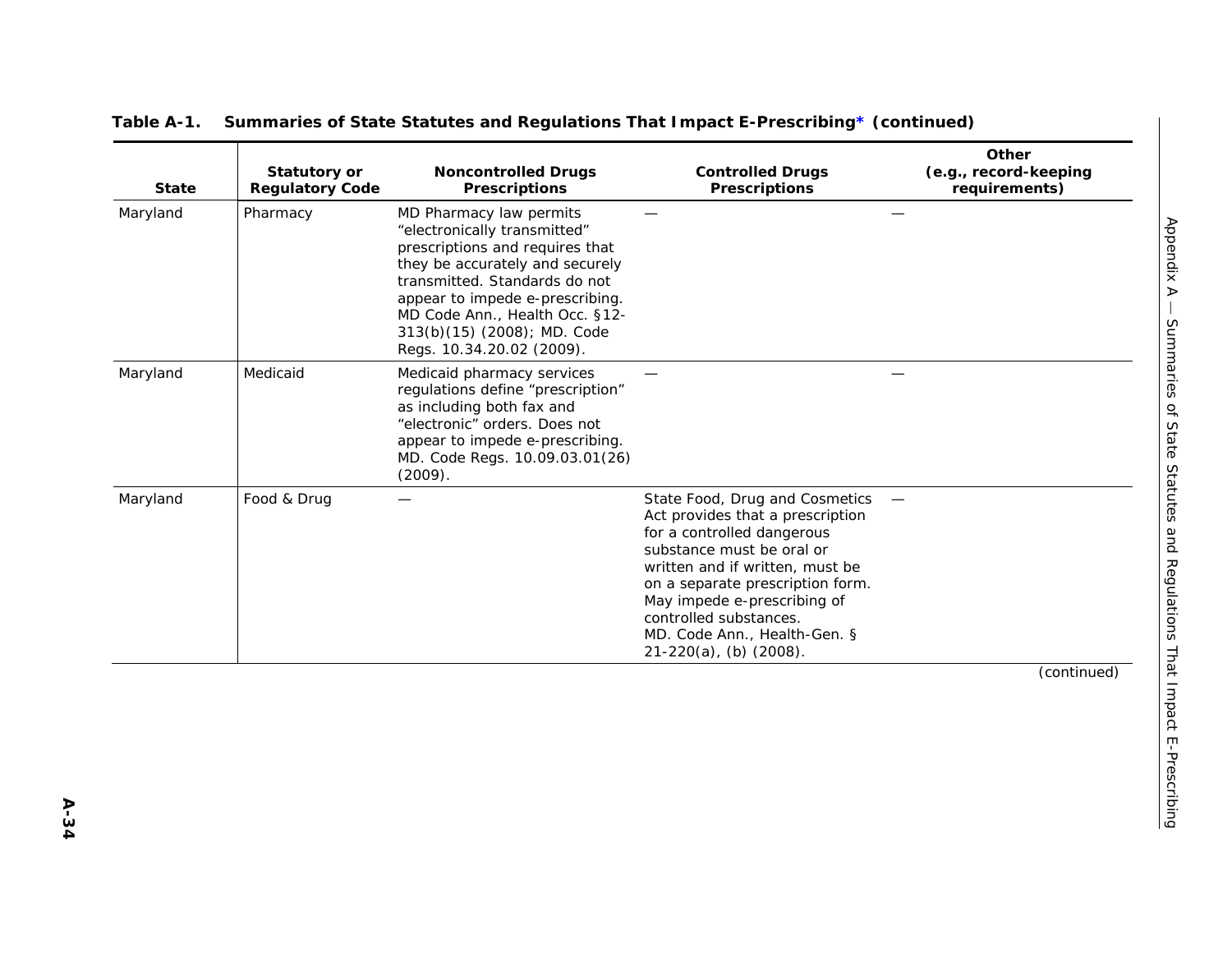| <b>State</b> | <b>Statutory or</b><br><b>Regulatory Code</b>          | <b>Noncontrolled Drugs</b><br><b>Prescriptions</b> | <b>Controlled Drugs</b><br><b>Prescriptions</b>                                                                                                                                                                                                                                                                                                                                                                                                                                                                                                                                                                                                                                                                                                                                                                                                                                                                                                                                                                                                                                                                                                       | Other<br>(e.g., record-keeping<br>requirements) |
|--------------|--------------------------------------------------------|----------------------------------------------------|-------------------------------------------------------------------------------------------------------------------------------------------------------------------------------------------------------------------------------------------------------------------------------------------------------------------------------------------------------------------------------------------------------------------------------------------------------------------------------------------------------------------------------------------------------------------------------------------------------------------------------------------------------------------------------------------------------------------------------------------------------------------------------------------------------------------------------------------------------------------------------------------------------------------------------------------------------------------------------------------------------------------------------------------------------------------------------------------------------------------------------------------------------|-------------------------------------------------|
| Maryland     | Criminal Law/<br>Controlled<br>Dangerous<br>Substances |                                                    | MD Criminal Law relating to<br>controlled substances (and the<br>corresponding regulations of the<br>state Department of Health and<br>Mental Hygiene) generally<br>require a manually signed,<br>written prescription for a<br>Schedule II controlled substance.<br>Prescriptions for Schedule III-V<br>controlled substances may be<br>written, faxed, or oral (provided<br>that any oral prescription is<br>reduced to writing by the<br>pharmacist). The state<br>regulations adopt and reiterate<br>the text of DEA regulations<br>relating to controlled substances<br>including those that address the<br>manner of issuance and<br>requirements for prescriptions.<br>MD. Code Ann., Crim. Law § 5-<br>501(a) (2008); MD. Code Ann.,<br>Crim. Law § 5-504(a) (2008);<br>MD. Code Regs. 10.19.03.07(D)<br>(2009) (incorporating 21 CFR §<br>1306.05-manner of issuance of<br>prescriptions); 10.19.03.08(A)<br>(2009) (incorporating 21 CFR §<br>1306.11 requirement of<br>prescription-Schedule II);<br>10.19.03.09(A) (2009)<br>(incorporating 21 CFR §<br>1306.21-requirement of<br>prescriptions listed in Schedules<br>$III, IV, and V$ . |                                                 |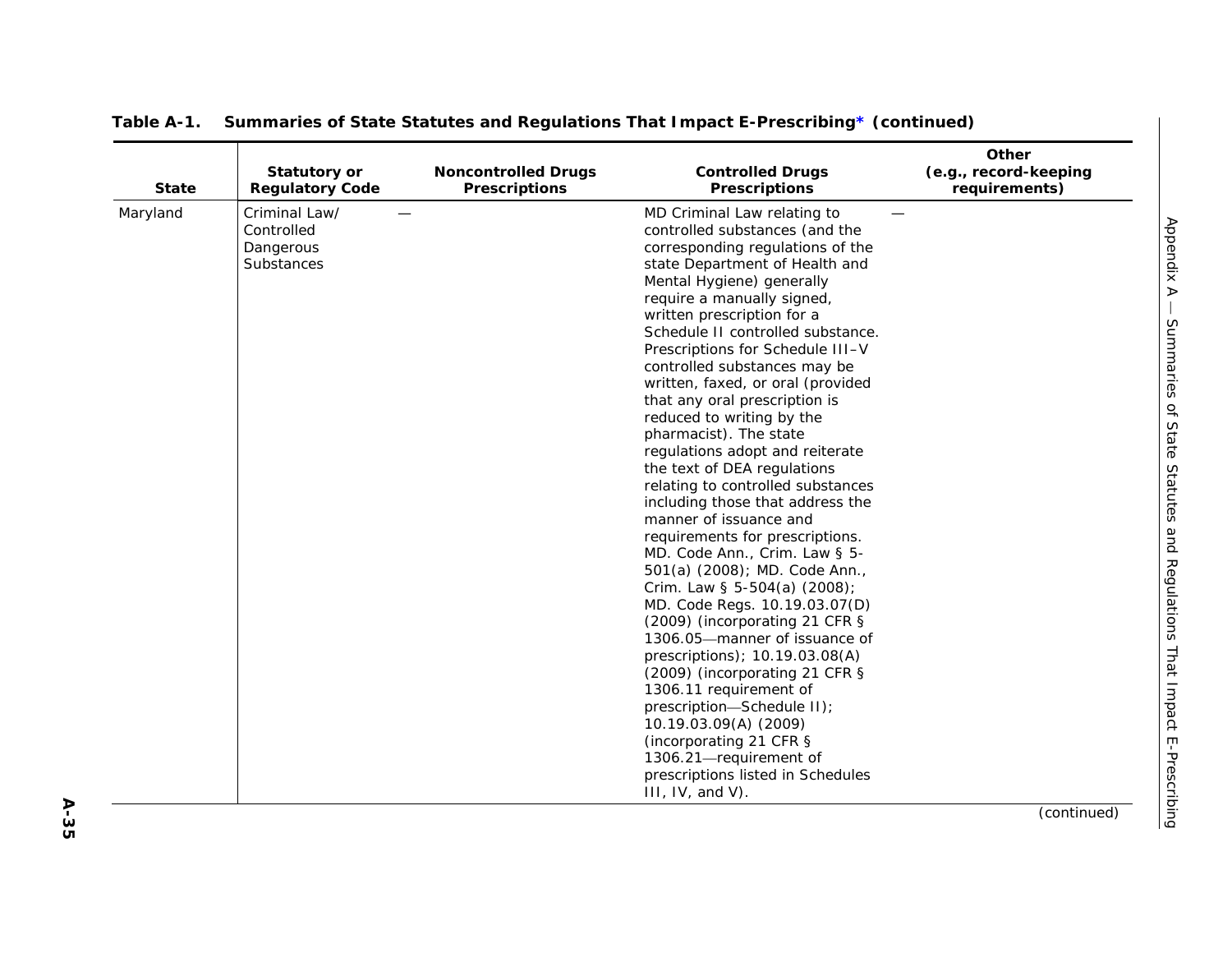| <b>State</b>         | Statutory or<br><b>Regulatory Code</b> | <b>Noncontrolled Drugs</b><br><b>Prescriptions</b>                                                                                                                                                                                                                                                                         | <b>Controlled Drugs</b><br><b>Prescriptions</b>                                                                                                                                                                                    | Other<br>(e.g., record-keeping<br>requirements)                                                                                                                                                                                                                                                                                                                                                               |
|----------------------|----------------------------------------|----------------------------------------------------------------------------------------------------------------------------------------------------------------------------------------------------------------------------------------------------------------------------------------------------------------------------|------------------------------------------------------------------------------------------------------------------------------------------------------------------------------------------------------------------------------------|---------------------------------------------------------------------------------------------------------------------------------------------------------------------------------------------------------------------------------------------------------------------------------------------------------------------------------------------------------------------------------------------------------------|
| Massachusetts        | Pharmacy                               | MA Pharmacy law permits<br>e-prescriptions. However,<br>e-prescriptions for Schedule II<br>substances are permitted only in<br>emergency situations and must<br>be immediately reduced to<br>writing by the dispensing<br>pharmacist.<br>247 Mass. Code Regs. 5.02(1)<br>(2008); 247 Mass. Code Regs.<br>$5.03(2)$ (2008). | E-prescriptions for Schedule II<br>substances are permitted only in<br>emergency situations and must<br>be immediately reduced to<br>writing by the dispensing<br>pharmacist.<br>247 Mass. Code Regs. 5.03(2),<br>$(3)$ $(2008)$ . |                                                                                                                                                                                                                                                                                                                                                                                                               |
| Massachusetts        | <b>Medical Doctors</b>                 |                                                                                                                                                                                                                                                                                                                            |                                                                                                                                                                                                                                    | <b>MA Medical Doctor law</b><br>encourages e-prescribing.<br>Requires that applicants for<br>physician licensure show<br>competency in e-prescribing. In<br>addition, such competency is an<br>eligibility requirement for a state<br>program offering repayment<br>assistance for medical school<br>loans.<br>Mass. Gen. Laws Ann. ch. 112, §<br>2 (2009); Mass. Gen. Laws Ann.<br>ch. 111, § 25N(a) (2009). |
| <b>Massachusetts</b> | Medicaid                               | MA Medicaid law appears to<br>allow e-prescriptions provided<br>that they are permissible under<br>state and federal law.<br>130 Mass. Code Regs.<br>406.411(A) (2008); accord 130<br>Mass. Code Regs. 410.461(A),<br>433.441(A) (2008).                                                                                   |                                                                                                                                                                                                                                    |                                                                                                                                                                                                                                                                                                                                                                                                               |
|                      |                                        |                                                                                                                                                                                                                                                                                                                            |                                                                                                                                                                                                                                    | (continued)                                                                                                                                                                                                                                                                                                                                                                                                   |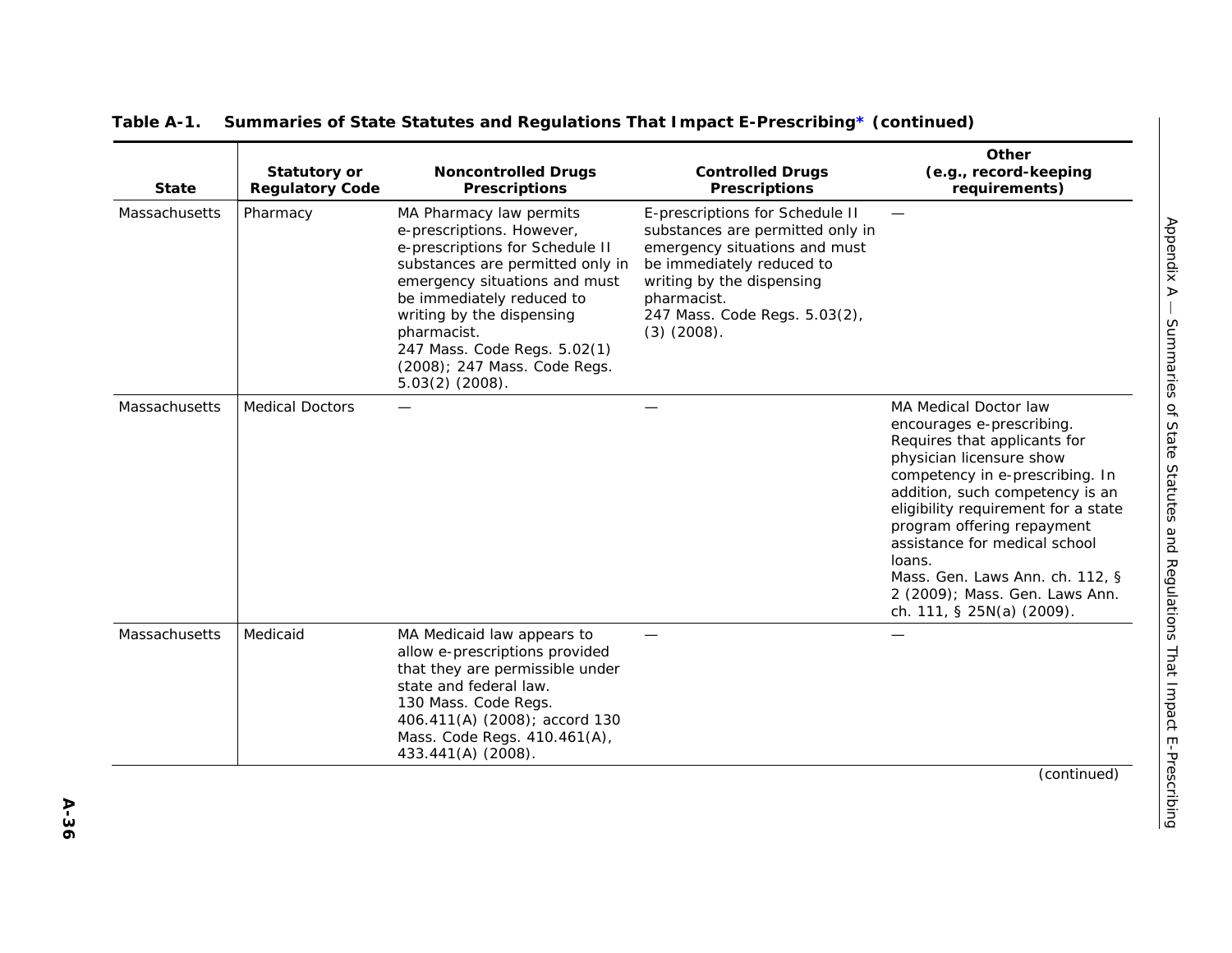| <b>State</b>  | <b>Statutory or</b><br><b>Regulatory Code</b>                                           | <b>Noncontrolled Drugs</b><br><b>Prescriptions</b>                                                                                                                                                                                                                                                      | <b>Controlled Drugs</b><br><b>Prescriptions</b>                                                                                                                                                                     | Other<br>(e.g., record-keeping<br>requirements) |
|---------------|-----------------------------------------------------------------------------------------|---------------------------------------------------------------------------------------------------------------------------------------------------------------------------------------------------------------------------------------------------------------------------------------------------------|---------------------------------------------------------------------------------------------------------------------------------------------------------------------------------------------------------------------|-------------------------------------------------|
| Massachusetts | Food & Drug                                                                             | MA Food & Drug law defines<br>"written prescription" as<br>including prescriptions that have<br>been issued electronically and<br>bear the electronic signature of<br>the prescriber and other<br>standard content requirements<br>for prescriptions.<br>Mass. Gen. Laws. Ann. ch. 94, §<br>187 (2009). |                                                                                                                                                                                                                     |                                                 |
| Massachusetts | Department of<br>Public Health/<br>Standards for<br>Prescription Format<br>and Security | MA Dept. of Public Health<br>regulations expressly permit<br>e-prescriptions and establish<br>security standards.<br>105 Mass. Code Regs.<br>721.020(A)(3) (2008).                                                                                                                                      | MA Public Health regulations<br>permit e-prescriptions for<br>controlled substances to the<br>extent permitted by state law<br>and DEA and other federal<br>regulations.<br>105 Mass. Code Regs. 721.030<br>(2008). |                                                 |
| Massachusetts | Regulation of<br>Trade/Controlled<br>Substances Act                                     |                                                                                                                                                                                                                                                                                                         | The MA Controlled Substances<br>Act permits an e-prescription for<br>a controlled substance unless<br>otherwise prohibited by law.<br>Mass. Gen. Laws Ann. ch. 94C, §<br>23(g) (2009).                              |                                                 |
|               |                                                                                         |                                                                                                                                                                                                                                                                                                         |                                                                                                                                                                                                                     | (continued)                                     |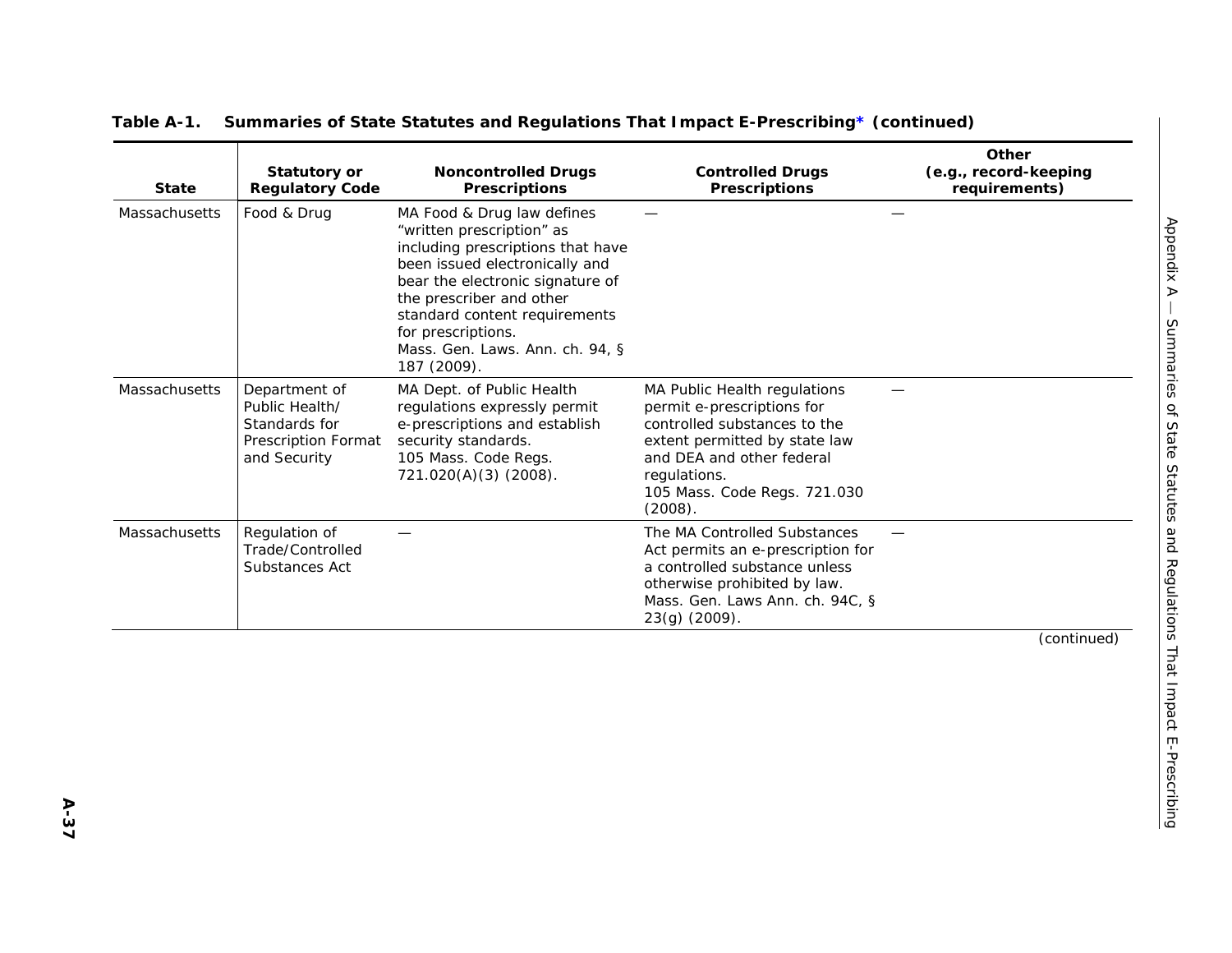| <b>State</b> | <b>Statutory or</b><br><b>Regulatory Code</b> | <b>Noncontrolled Drugs</b><br><b>Prescriptions</b>                                                                                                                                                                                                                                                                                                                                                                                                                                                                                                                                                                                                                                                                                                                                                                                                                                                                                                                                                                                                                                     | <b>Controlled Drugs</b><br><b>Prescriptions</b>                                                                                                                                                                                             | Other<br>(e.g., record-keeping<br>requirements)                                                                                                                                                                                                                                                                                                                                                                                                                                                                                                                                                                                                     |
|--------------|-----------------------------------------------|----------------------------------------------------------------------------------------------------------------------------------------------------------------------------------------------------------------------------------------------------------------------------------------------------------------------------------------------------------------------------------------------------------------------------------------------------------------------------------------------------------------------------------------------------------------------------------------------------------------------------------------------------------------------------------------------------------------------------------------------------------------------------------------------------------------------------------------------------------------------------------------------------------------------------------------------------------------------------------------------------------------------------------------------------------------------------------------|---------------------------------------------------------------------------------------------------------------------------------------------------------------------------------------------------------------------------------------------|-----------------------------------------------------------------------------------------------------------------------------------------------------------------------------------------------------------------------------------------------------------------------------------------------------------------------------------------------------------------------------------------------------------------------------------------------------------------------------------------------------------------------------------------------------------------------------------------------------------------------------------------------------|
| Michigan     | Pharmacy                                      | MI Pharmacy law has detailed<br>provisions addressing<br>e-prescriptions, including<br>content and security standards.<br>The law permits pharmacists to<br>dispense<br>• e-prescriptions for<br>noncontrolled substances<br>transmitted by both in-state<br>and out-of-state prescribers;<br>• e-prescriptions for Schedule<br>III-V substances transmitted<br>by in-state prescribers; and<br>• e-prescriptions for Schedule<br>III-V substances transmitted<br>by out-of-state prescribers in<br>IL, MN, or who reside<br>adjacent to the land border<br>between MI and an adjoining<br>state. Otherwise, pharmacists<br>may not dispense<br>prescriptions for controlled<br>substances transmitted by<br>out-of-state prescribers.<br>Mich. Comp. Laws § 333.17708<br>(2009); Mich. Comp. Laws Ann.<br>§ 333.17703(6) (2009); Mich.<br>Comp. Laws Ann. § 333.17754<br>(2009); Mich. Comp. Laws Ann.<br>$\S$ 333.17751(1), (2) (2009);<br>Mich. Comp. Laws §<br>333.17763(e) (2009); Mich.<br>Admin. Code r. 338.479b(8)-<br>(13) (2009); Mich. Admin. Code<br>r. 338.3162a (2009). | For Schedule II controlled<br>substances, MI Pharmacy law<br>defers to MI Controlled<br>Substances law, which requires a<br>written prescription for a<br>Schedule II controlled substance.<br>Mich. Comp. Laws Ann. §<br>333.17754 (2009). | Pharmacy law requires the<br>transaction service vendor to<br>retain a secured copy of the<br>prescription for a minimum of 1<br>year.<br>Mich. Admin. Code r.<br>338.479b(8)-(13) (2009).<br>Automated data processing<br>system for recording<br>prescriptions is permitted and<br>must be able to print out an<br>audit trail for any specified<br>strength and dosage form of a<br>controlled substance by either<br>brand or generic name or an<br>audit trail of controlled<br>substance prescriptions written<br>for a particular patient or by a<br>particular practitioner upon<br>request. Does not require daily<br>hard-copy printouts. |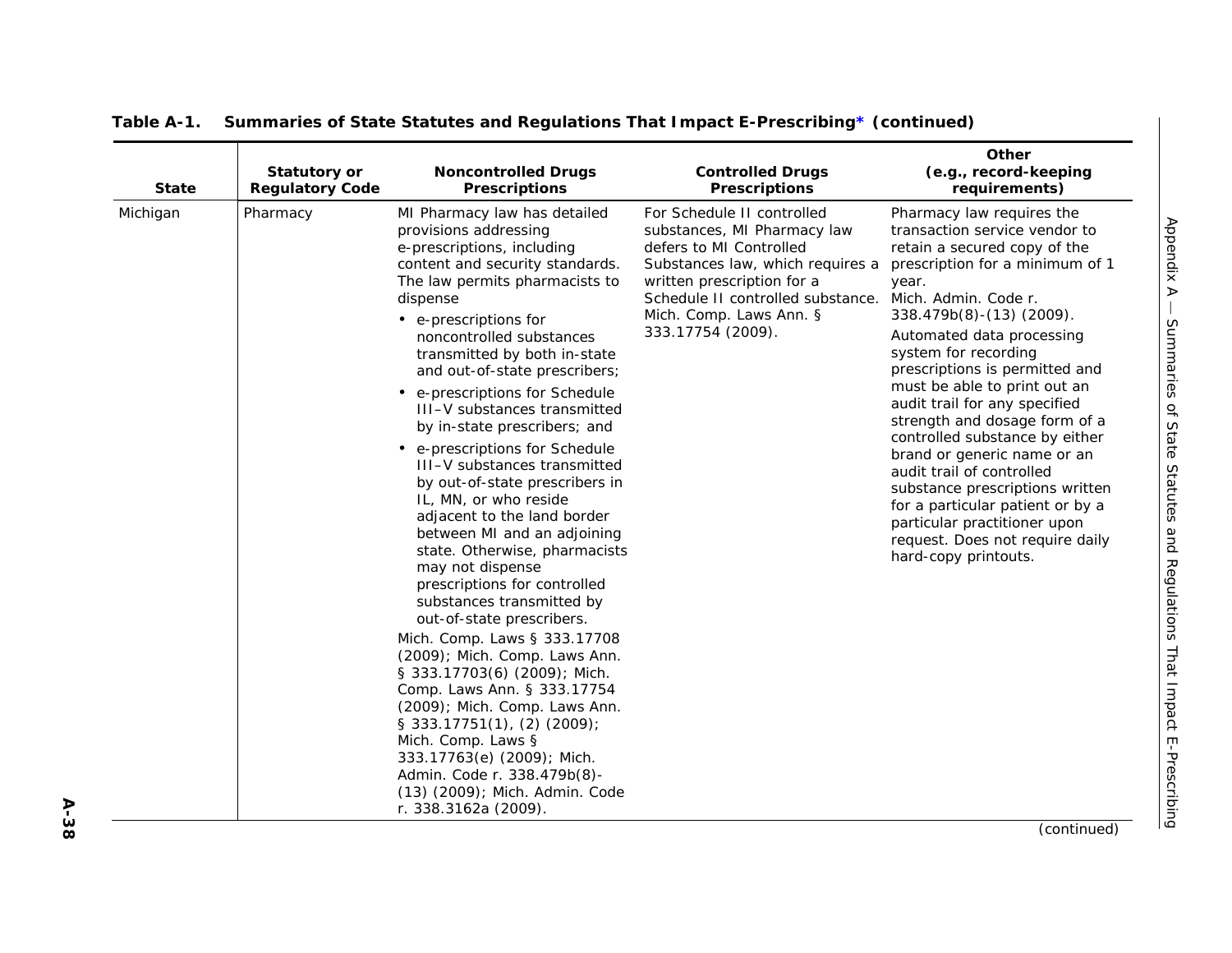| <b>State</b> | <b>Statutory or</b><br><b>Regulatory Code</b>     | <b>Noncontrolled Drugs</b><br><b>Prescriptions</b> | <b>Controlled Drugs</b><br><b>Prescriptions</b>                                                                                                                                                          | Other<br>(e.g., record-keeping<br>requirements) |
|--------------|---------------------------------------------------|----------------------------------------------------|----------------------------------------------------------------------------------------------------------------------------------------------------------------------------------------------------------|-------------------------------------------------|
| Michigan     | Public Health Code/ -<br>Controlled<br>Substances |                                                    | MI Public Health Code/<br>Controlled Substances law<br>authorizes e-prescriptions for:                                                                                                                   |                                                 |
|              |                                                   |                                                    | • Schedule III-V controlled<br>substances transmitted by in-<br>state prescribers and                                                                                                                    |                                                 |
|              |                                                   |                                                    | • Schedule III-V controlled<br>substances by out-of-state<br>prescribers who are IL or MN<br>physicians or physicians who<br>reside adjacent to the land<br>border between MI and an<br>adjoining state. |                                                 |
|              |                                                   |                                                    | Mich. Comp. Laws Ann. §<br>333.7333(7) (2009); Mich.<br>Comp. Laws Ann. §<br>333.7405(1)(e) (2009); Mich.<br>Admin. Code r. 338.3162(4)<br>(2009).                                                       |                                                 |
|              |                                                   |                                                    | Prescriptions for Schedule II<br>controlled substances must be<br>written on a prescription form.<br>In an emergency situation, a<br>pharmacist may dispense a                                           |                                                 |
|              |                                                   |                                                    | Schedule II controlled substance<br>on an oral prescription which is<br>followed within 7 days by a<br>written prescription form that is<br>delivered by hand or mailed to<br>the dispensing pharmacy.   |                                                 |
|              |                                                   |                                                    | Mich. Comp. Laws Ann. §<br>$333.7333(1) - (4)$ , $(7)$ (2009).                                                                                                                                           |                                                 |
|              |                                                   |                                                    |                                                                                                                                                                                                          | (continued)                                     |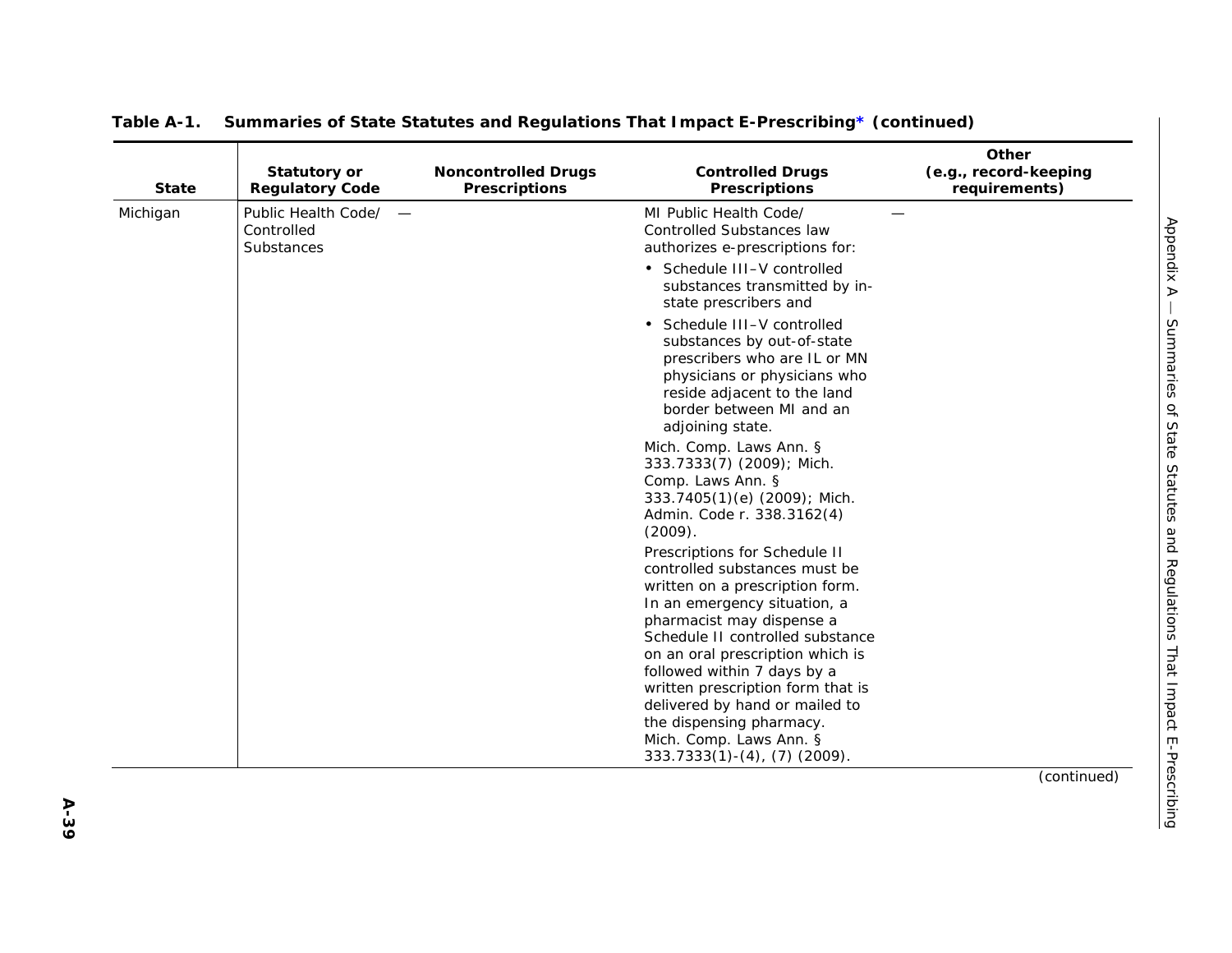| <b>State</b> | <b>Statutory or</b><br><b>Regulatory Code</b> | <b>Noncontrolled Drugs</b><br><b>Prescriptions</b>                                                                                                                                                                                                  | <b>Controlled Drugs</b><br><b>Prescriptions</b>                                                                                                                                                                                                                         | Other<br>(e.g., record-keeping<br>requirements)                                                                                                                                                                                                                                                                                                                                                                                                                                                                                                 |
|--------------|-----------------------------------------------|-----------------------------------------------------------------------------------------------------------------------------------------------------------------------------------------------------------------------------------------------------|-------------------------------------------------------------------------------------------------------------------------------------------------------------------------------------------------------------------------------------------------------------------------|-------------------------------------------------------------------------------------------------------------------------------------------------------------------------------------------------------------------------------------------------------------------------------------------------------------------------------------------------------------------------------------------------------------------------------------------------------------------------------------------------------------------------------------------------|
| Minnesota    | Pharmacy                                      | MN Pharmacy law permits<br>e-prescriptions. Generally,<br>requires e-prescription<br>transmitted from the prescriber<br>to the pharmacy to comply with<br>rules of the federal Drug<br>Enforcement Administration.<br>Minn. R. 6800.3000(3) (2008). | Schedule II substances require a<br>written drug order, except where<br>a fax or oral order reduced to<br>writing is permissible (in an<br>emergency).<br>Minn. R. 6800.6200(3) (2008).                                                                                 | Regulations on pharmacy's<br>electronic data processing<br>equipment specifically require<br>daily printout of controlled<br>substance prescriptions. Also<br>require that the "original<br>prescription" be retained on file<br>(to be available in the event of a<br>computer breakdown) and that<br>the pharmacist compare the<br>"original prescription" to the<br>information entered into the<br>computer, implying that an<br>electronic prescription may not<br>be an "original prescription."<br>Minn. R. 6800.3950(1a)-(4)<br>(2008). |
| Minnesota    | Health/Drugs,<br>Controlled<br>Substances     |                                                                                                                                                                                                                                                     | Except in emergency situations,<br>a prescription for a Schedule II<br>controlled substance must be<br>written in ink. Prescriptions for<br>Schedule III or IV controlled<br>substances may be written or<br>oral.<br>Minn. Stat. Ann. § 152.11(1),<br>$(2)$ $(2008)$ . |                                                                                                                                                                                                                                                                                                                                                                                                                                                                                                                                                 |
|              |                                               |                                                                                                                                                                                                                                                     |                                                                                                                                                                                                                                                                         | (continued)                                                                                                                                                                                                                                                                                                                                                                                                                                                                                                                                     |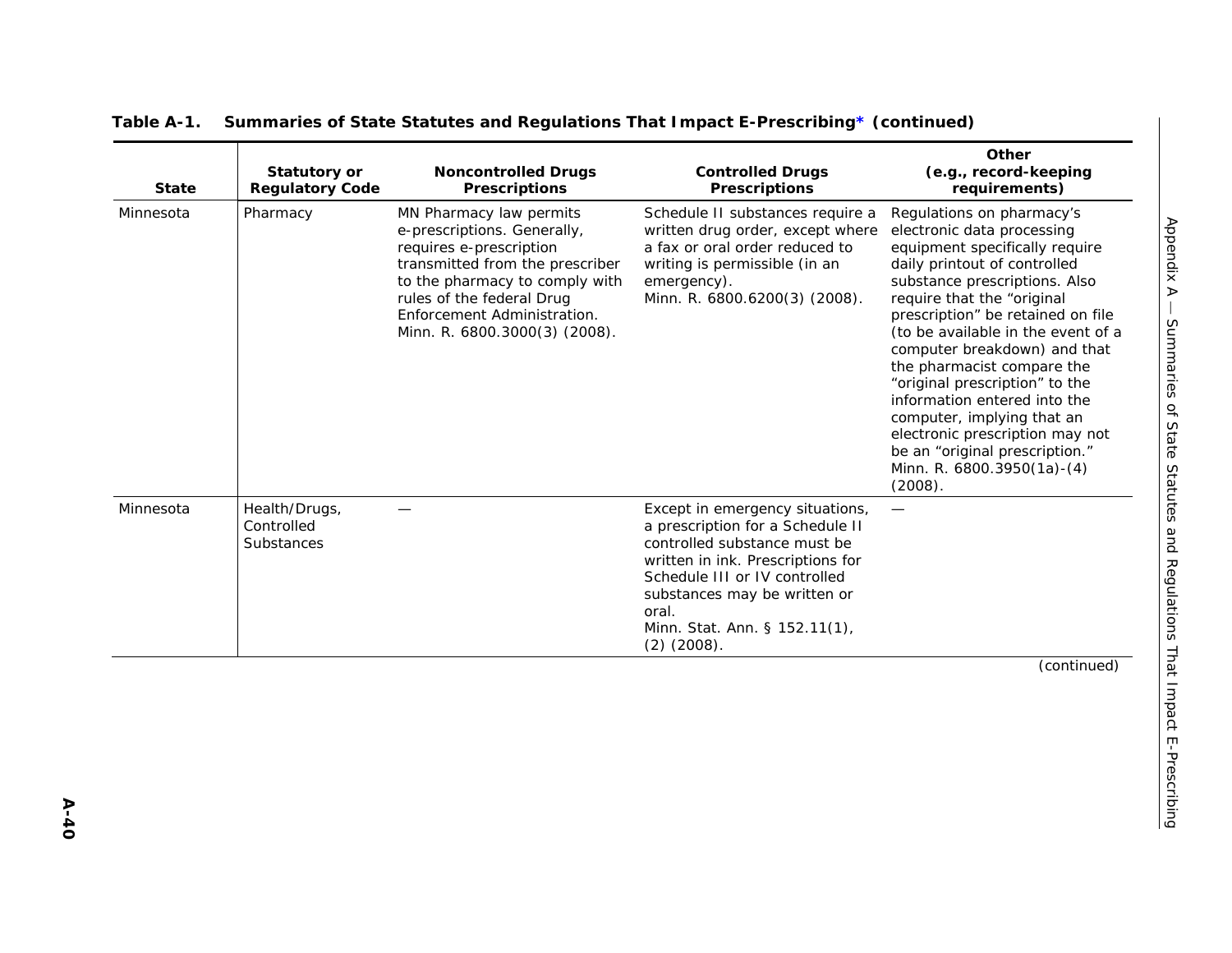| <b>State</b> | <b>Statutory or</b><br><b>Regulatory Code</b> | <b>Noncontrolled Drugs</b><br><b>Prescriptions</b>                                                                                                                                                                                                                     | <b>Controlled Drugs</b><br><b>Prescriptions</b>                                                                                                                                                                                                                       | Other<br>(e.g., record-keeping<br>requirements)                                                                                                                            |
|--------------|-----------------------------------------------|------------------------------------------------------------------------------------------------------------------------------------------------------------------------------------------------------------------------------------------------------------------------|-----------------------------------------------------------------------------------------------------------------------------------------------------------------------------------------------------------------------------------------------------------------------|----------------------------------------------------------------------------------------------------------------------------------------------------------------------------|
| Minnesota    | Insurance/Health<br>Care Cost<br>Containment  | MN Insurance law requires that an $-$<br>e-prescription drug program be<br>established by January 1, 2011.<br>Minn. Stat. Ann. § 62J.497(2)(a),<br>$(2)(b)$ $(2008)$ .<br>The statute contains detailed<br>technical standards for electronic<br>prescriptions.        |                                                                                                                                                                                                                                                                       |                                                                                                                                                                            |
|              |                                               | See Minn. Stat. Ann. § 62J.497(2),<br>$(3)$ $(2008)$ .                                                                                                                                                                                                                 |                                                                                                                                                                                                                                                                       |                                                                                                                                                                            |
| Mississippi  | Pharmacy                                      | Pharmacy law does not define<br>"electronically transmitted." Allows<br>pharmacist to accept electronically<br>transmitted prescriptions (except<br>Schedule II).<br>50-018-001 Miss. Code R. art. XII<br>(2008).                                                      | Pharmacy law permits<br>prescriptions for Schedule II<br>only in writing or via fax.<br>50-018-001 Miss. Code R. art.<br>XIX (2008).                                                                                                                                  | Pharmacy law requires<br>pharmacists to file and<br>maintain paper copy of<br>electronically transmitted<br>prescription.<br>50-018-001 Miss. Code R. art.<br>XIII (2008). |
| Mississippi  | <b>Medical Doctors</b>                        | Define e-prescribing as including<br>computer-to-computer<br>transmission. Permit e-prescribing<br>with exceptions for certain<br>specified drugs not "controlled<br>substances" under federal law,<br>e.g., Nalbuphine Hcl.<br>50-013-25 Miss. Code R. § 10<br>(2008) | Permit only paper or computer-<br>to-fax or fax-to-fax transmission<br>of controlled substance<br>prescription information.<br>50-013-25 Miss. Code R. § 9(6)<br>(2008).<br>Require compliance with Title 21<br>CFR, Part 1306.50-013-25 Miss.<br>Code R. § 9 (2008). |                                                                                                                                                                            |
| Mississippi  | Medicaid                                      | Medicaid laws generally recognize<br>electronic transmission and<br>e-prescribed orders (i.e., use the<br>terms) but do not define and do<br>not specify requirements.<br>13-000-011 Miss. Code R. § 31.27<br>(2008).                                                  |                                                                                                                                                                                                                                                                       |                                                                                                                                                                            |
|              |                                               |                                                                                                                                                                                                                                                                        |                                                                                                                                                                                                                                                                       | (continued)                                                                                                                                                                |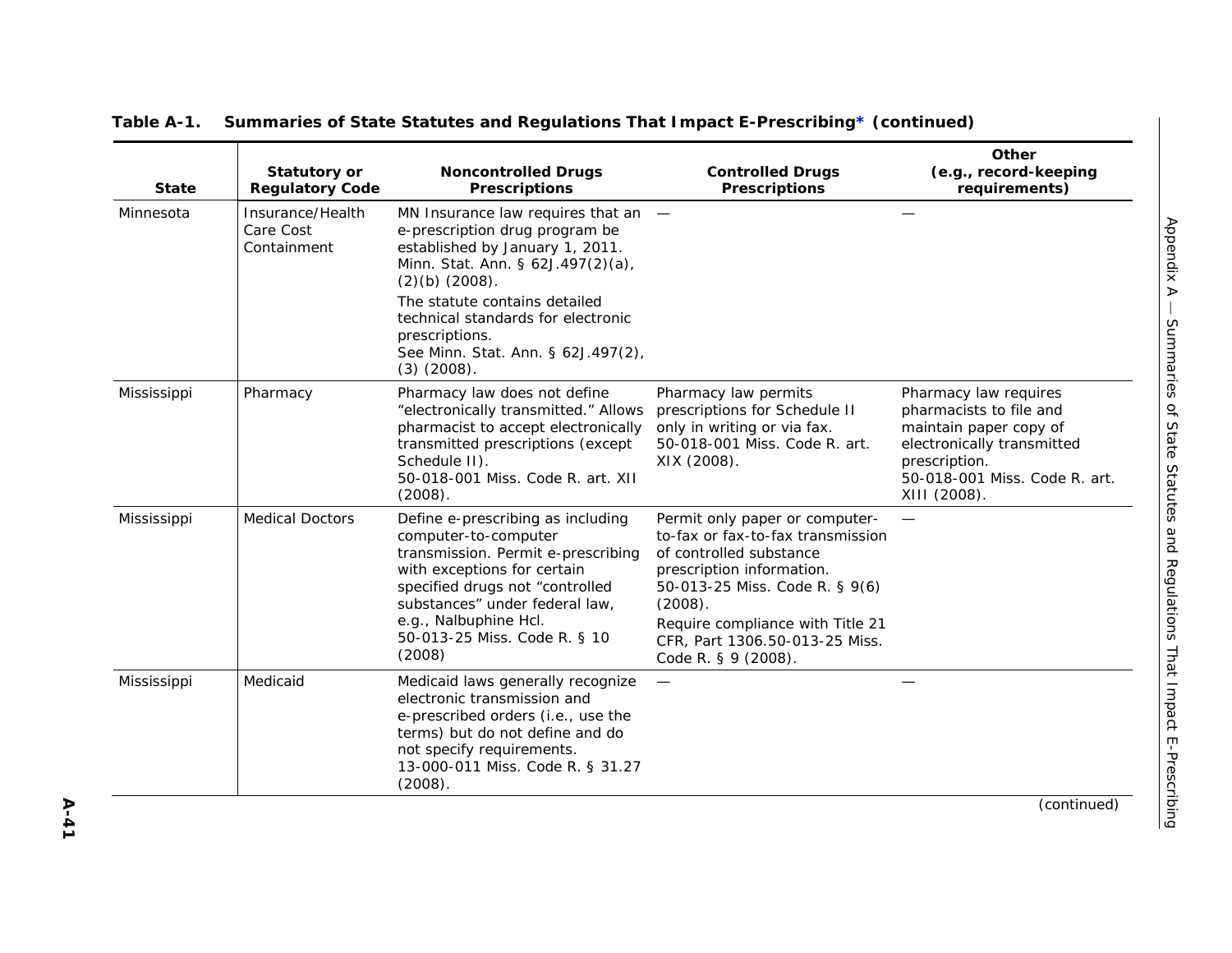| <b>State</b> | <b>Statutory or</b><br><b>Regulatory Code</b>                          | <b>Noncontrolled Drugs</b><br><b>Prescriptions</b>                                                                                                                                                                                           | <b>Controlled Drugs</b><br><b>Prescriptions</b>                                                                                                                                                                                                                                                                                                                                                                                 | Other<br>(e.g., record-keeping<br>requirements)                                                                                                                                                                                                                                                                             |
|--------------|------------------------------------------------------------------------|----------------------------------------------------------------------------------------------------------------------------------------------------------------------------------------------------------------------------------------------|---------------------------------------------------------------------------------------------------------------------------------------------------------------------------------------------------------------------------------------------------------------------------------------------------------------------------------------------------------------------------------------------------------------------------------|-----------------------------------------------------------------------------------------------------------------------------------------------------------------------------------------------------------------------------------------------------------------------------------------------------------------------------|
| Missouri     | Pharmacy                                                               | MO Pharmacy law permits<br>e-prescriptions, defined to<br>encompass both fax and<br>other electronic<br>transmissions.<br>MO. Code Regs. Ann. tit. 20,<br>§ 2220-2.085(2) (2008);<br>MO. Code Regs. Ann. tit. 20,<br>§ 2220-2.085(1) (2008). | A prescription for a controlled<br>substance must comply with all<br>requirements of federal and state<br>controlled substance laws.<br>MO. Code Regs. Ann. tit. 20, § 2220-<br>$2.018(1)(K)$ (2008).                                                                                                                                                                                                                           | Pharmacy regulation specifies<br>that the patient has the option of<br>having an electronically<br>produced prescription sent<br>electronically to a pharmacy or<br>provided as a hard copy<br>generated from the prescriber's<br>electronic prescribing system.<br>MO. Code Regs. Ann. tit. 20, §<br>2220-2.085(2) (2008). |
| Missouri     | Public Health and<br>Welfare/Drug<br>Regulations/<br>Narcotic Drug Act |                                                                                                                                                                                                                                              | Controlled substance laws impede<br>e-prescribing. Prescriptions for<br>Schedule III-V substances may be<br>transmitted by electronic<br>transmission, but must be reduced to<br>writing by the pharmacist. (In limited<br>circumstances, Schedule II<br>prescriptions may also be<br>transmitted electronically.)<br>MO. Code Regs. Ann. tit. 19, § 30-<br>1.062 (2008).                                                       | —                                                                                                                                                                                                                                                                                                                           |
|              |                                                                        |                                                                                                                                                                                                                                              | Pharmacist who dispenses controlled<br>substances under a prescription<br>transmitted by electronic computer<br>transmission must verify with the<br>practitioner within 30 days of the<br>filling of the prescription that it was<br>authorized by the practitioner either<br>via telephone or by sending the<br>practitioner a copy of a computer<br>printout, which the practitioner must<br>verify, sign, and return to the |                                                                                                                                                                                                                                                                                                                             |
|              |                                                                        |                                                                                                                                                                                                                                              | pharmacy.<br>MO. Code Regs. Ann. tit. 19, § 30-<br>$1.048(7) - (10)$ (2008).                                                                                                                                                                                                                                                                                                                                                    |                                                                                                                                                                                                                                                                                                                             |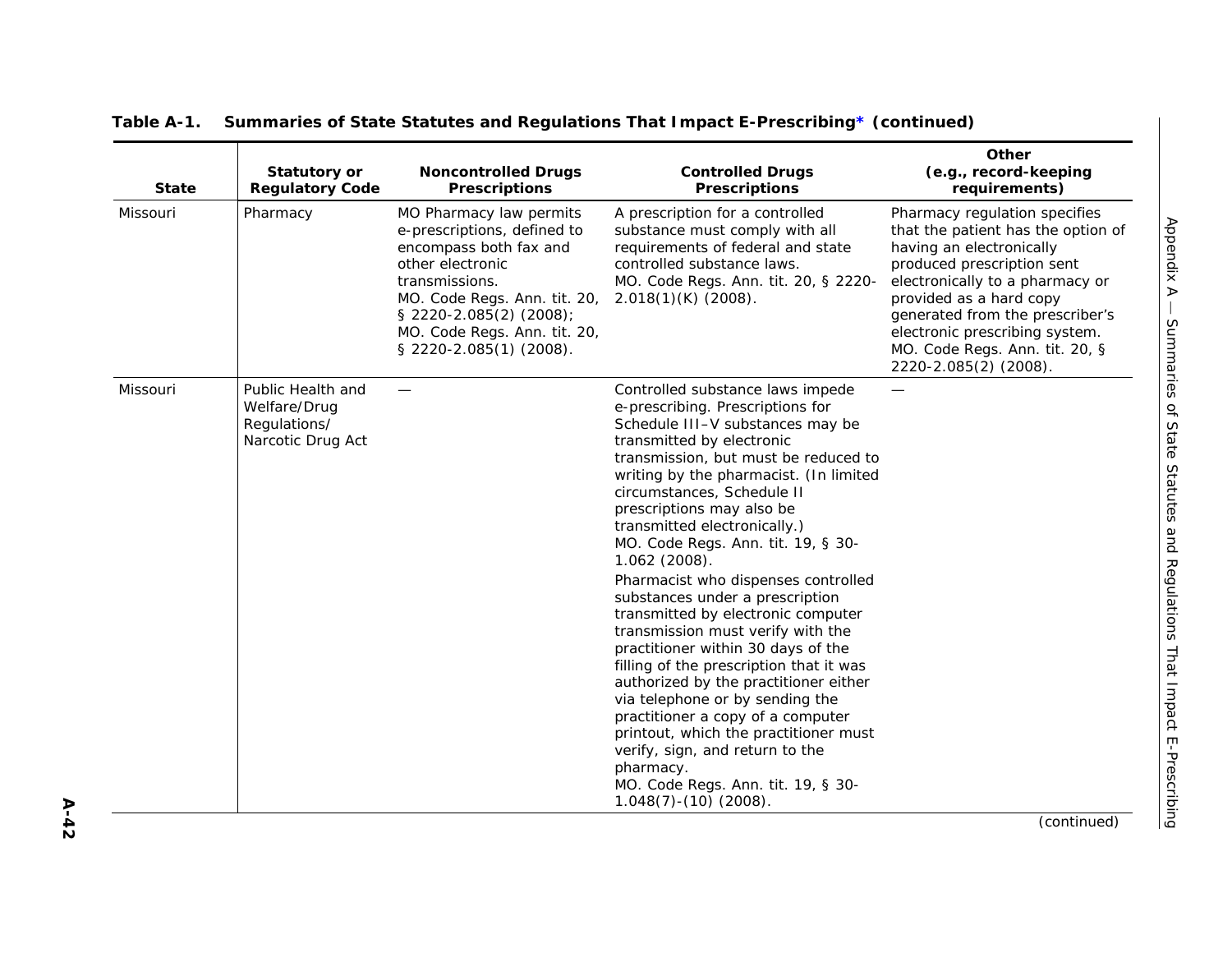| Missouri<br>Dependent<br>Care Technology<br>Fund<br>Montana<br>Pharmacy | Public Health and<br>Welfare/Old Age<br>Assistance, Aid to<br>Children/Health |                                                                                                                                                                                                                                                                                                                                              |                                                                                                                                                                                                                                                                                                                                                                                                                                                                                                                                                                               | MO's General Assembly has<br>established a "Health Care                                                                                                                                                                                                                                                                                                                                                                                                                             |
|-------------------------------------------------------------------------|-------------------------------------------------------------------------------|----------------------------------------------------------------------------------------------------------------------------------------------------------------------------------------------------------------------------------------------------------------------------------------------------------------------------------------------|-------------------------------------------------------------------------------------------------------------------------------------------------------------------------------------------------------------------------------------------------------------------------------------------------------------------------------------------------------------------------------------------------------------------------------------------------------------------------------------------------------------------------------------------------------------------------------|-------------------------------------------------------------------------------------------------------------------------------------------------------------------------------------------------------------------------------------------------------------------------------------------------------------------------------------------------------------------------------------------------------------------------------------------------------------------------------------|
|                                                                         |                                                                               |                                                                                                                                                                                                                                                                                                                                              |                                                                                                                                                                                                                                                                                                                                                                                                                                                                                                                                                                               | Technology Fund" that is to be<br>used to improve health care<br>technology, including<br>e-prescribing. The MO HealthNet<br>Oversight Committee was to<br>have reported recommendations<br>to the governor and general<br>assembly regarding expenditures<br>from the fund by January 1,<br>2008.<br>Mo. Rev. Stat. Ann. §<br>208.975(1), (2) (2009); Mo.<br>Rev. Stat. Ann. § 208.978(1),<br>$(3)$ $(2009)$ .                                                                     |
|                                                                         |                                                                               | MT Pharmacy law permits<br>prescriptions by "electronic<br>transmission" for noncontrolled<br>substances, but does not define<br>that term. However, the<br>regulations appear to encompass<br>both computer-to-computer and<br>fax transmissions.<br>Mont. Code Ann. § 37-7-101(31)<br>(2007); Mont. Admin. R.<br>24.174.523(1)-(4) (2009). | Prescriptions for Schedule II<br>controlled substances may be<br>transmitted electronically only in<br>limited cases. It is unclear<br>whether prescriptions for<br>Schedule III-V controlled<br>substances may be electronically<br>transmitted other than by fax.<br>See Mont. Admin. R.<br>24.174.523(3)(2009)<br>(pharmacist may dispense<br>Schedule III-V drug "pursuant to<br>either a written prescription<br>signed by a practitioner or a<br>copy of a written, signed<br>prescription transmitted by the<br>practitioner to the pharmacy by<br>electronic means"). | On their face, the pharmacy<br>regulations appear to require<br>that electronically transmitted<br>prescriptions be transcribed by<br>the pharmacist, rather than<br>retained in electronic format. If<br>this is correct, this requirement<br>would impede e-prescribing.<br>See Mont. Admin. R.<br>24.174.523(4)(e) (2009) ("A<br>printed, nonfading copy of an<br>electronically transcribed<br>prescription will be maintained in<br>the pharmacy for a period of 2<br>years"). |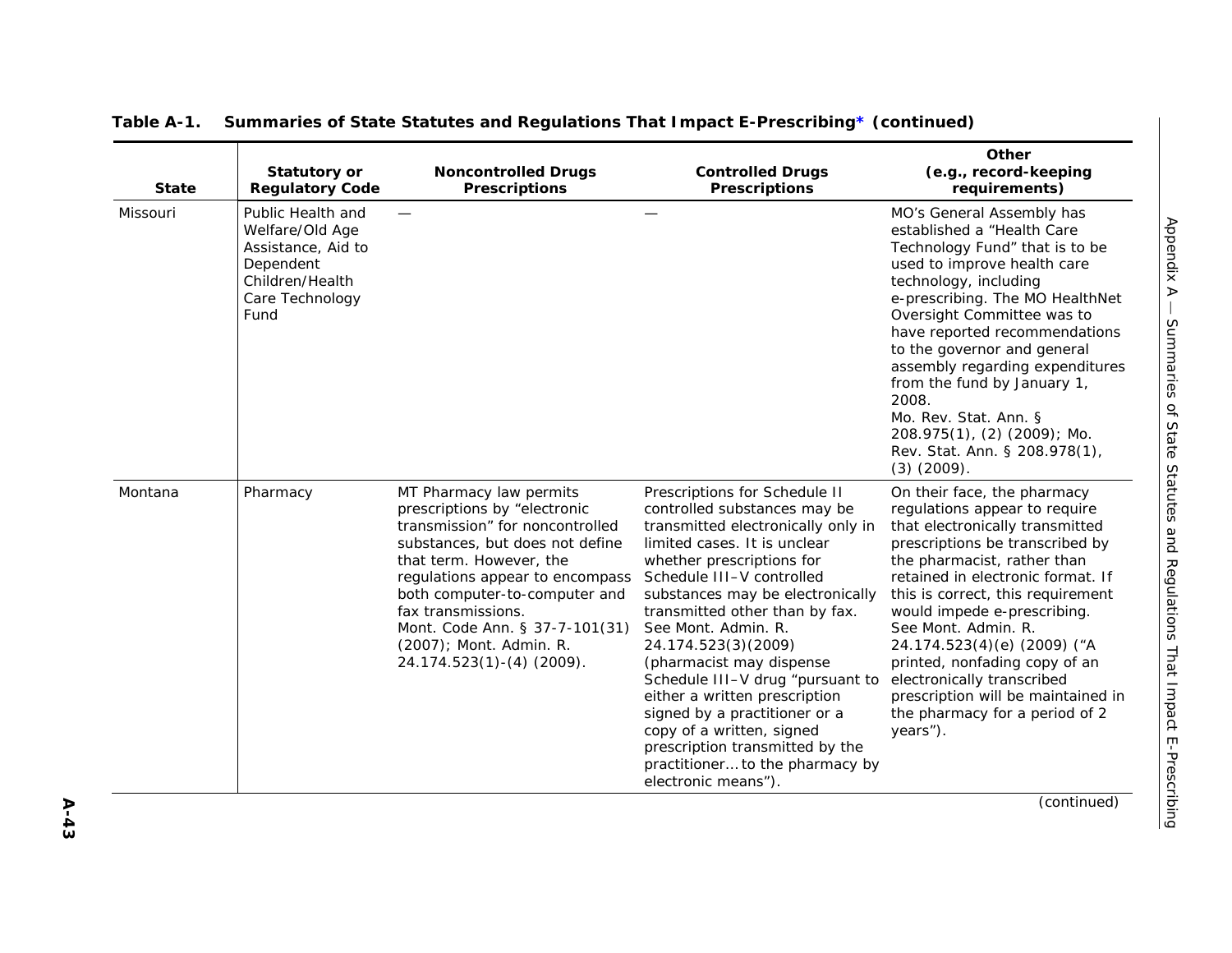| <b>State</b> | <b>Statutory or</b><br><b>Regulatory Code</b>  | <b>Noncontrolled Drugs</b><br><b>Prescriptions</b> | <b>Controlled Drugs</b><br><b>Prescriptions</b>                                                                                                                                                                                                                                                                                                                                                                                                                                                                                                                                                                                                                                                                              | Other<br>(e.g., record-keeping<br>requirements) |
|--------------|------------------------------------------------|----------------------------------------------------|------------------------------------------------------------------------------------------------------------------------------------------------------------------------------------------------------------------------------------------------------------------------------------------------------------------------------------------------------------------------------------------------------------------------------------------------------------------------------------------------------------------------------------------------------------------------------------------------------------------------------------------------------------------------------------------------------------------------------|-------------------------------------------------|
| Montana      | Food & Drug                                    |                                                    | MT Food & Drug law permits only -<br>written or oral prescriptions (that<br>are reduced to writing by the<br>pharmacist) for habit-forming<br>drugs or drugs requiring<br>professional supervision for safe<br>use.<br>Mont. Code Ann. § 50-31-<br>$307(1)$ , $(2)$ $(2007)$ .                                                                                                                                                                                                                                                                                                                                                                                                                                               |                                                 |
| Montana      | Health and Safety/<br>Controlled<br>Substances |                                                    | MT Controlled Substances law<br>requires a written prescription<br>for Schedule II dangerous drugs<br>(i.e., controlled substances)<br>except in emergency situations.<br>Schedule III or IV drugs may be<br>dispensed based on either a<br>written or oral prescription.<br>Although the Controlled<br>Substances law defines<br>"prescription" to include an<br>electronically transmitted<br>prescription, it does not appear<br>to otherwise authorize<br>e-prescriptions.<br>Mont. Code Ann. § 50-32-<br>$208(1)-(3)(2007)$ .<br>MT follows federal law regarding<br>the scheduling of drugs unless<br>the state Board of Pharmacy<br>disagrees with the federal<br>decision.<br>Mont. Code Ann. § 50-32-203<br>(2007). |                                                 |
|              |                                                |                                                    |                                                                                                                                                                                                                                                                                                                                                                                                                                                                                                                                                                                                                                                                                                                              | (continued)                                     |

**A-44**

*Appendix A —*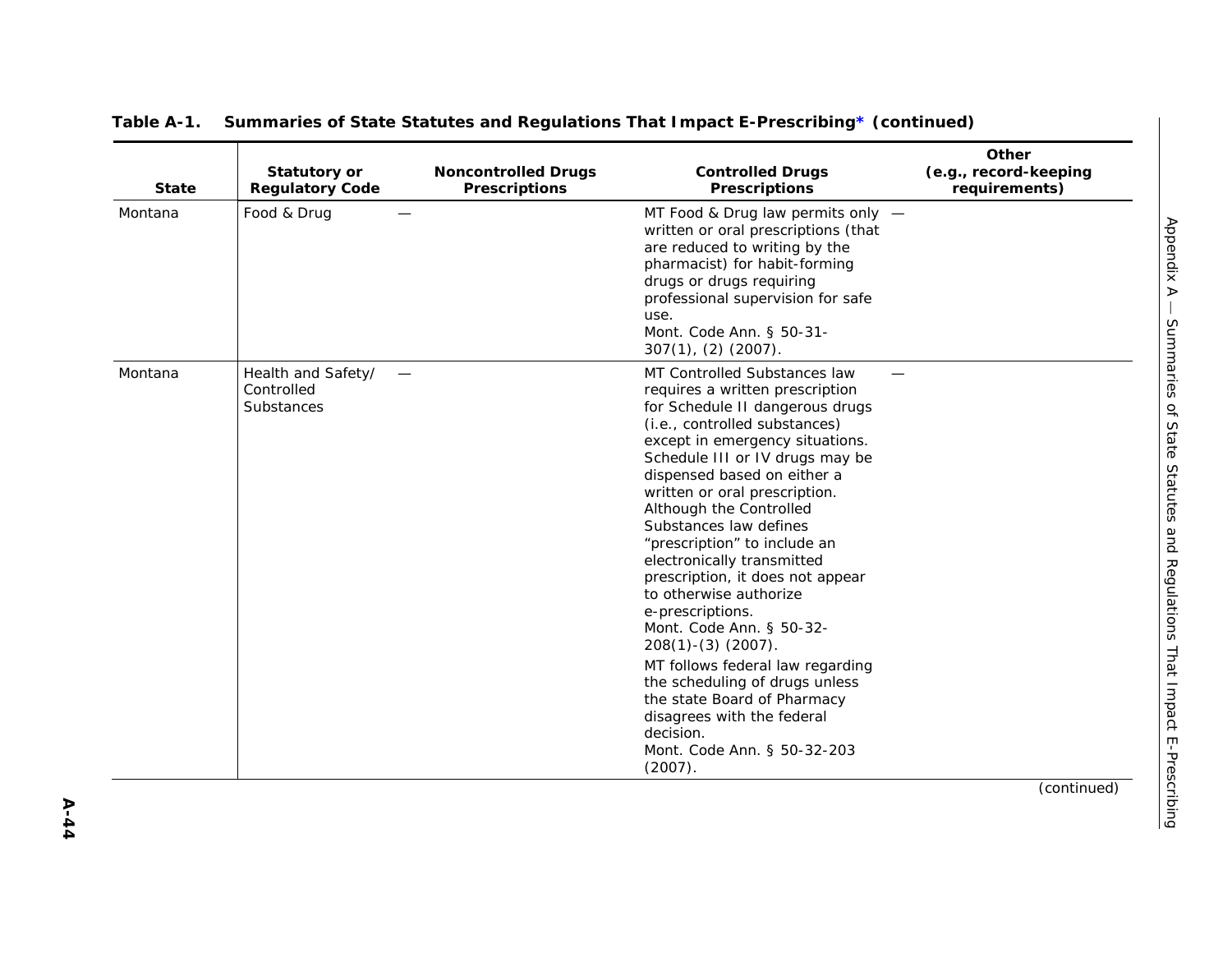| <b>State</b> | <b>Statutory or</b><br><b>Regulatory Code</b> | <b>Noncontrolled Drugs</b><br><b>Prescriptions</b>                                                                                                                                                                                                                                                                                                                                                                                                                                                                                                                                                                                                                                                                                                                  | <b>Controlled Drugs</b><br><b>Prescriptions</b> | Other<br>(e.g., record-keeping<br>requirements)                                                                                                                                                                                                                                                                                                                                              |
|--------------|-----------------------------------------------|---------------------------------------------------------------------------------------------------------------------------------------------------------------------------------------------------------------------------------------------------------------------------------------------------------------------------------------------------------------------------------------------------------------------------------------------------------------------------------------------------------------------------------------------------------------------------------------------------------------------------------------------------------------------------------------------------------------------------------------------------------------------|-------------------------------------------------|----------------------------------------------------------------------------------------------------------------------------------------------------------------------------------------------------------------------------------------------------------------------------------------------------------------------------------------------------------------------------------------------|
| Nebraska     | Pharmacy                                      | NE Pharmacy law permits electronic<br>transmission (defined to include<br>computer-to-computer transmission)<br>of prescriptions for noncontrolled<br>drugs. Has specific requirements for<br>digital signatures including the<br>following:<br>• it is unique to the person using it;<br>• it is capable of verification;<br>• it is under the sole control of the<br>person using it;<br>• it is linked to data in such a manner<br>that if the data are changed, the<br>digital signature is invalidated; and<br>• it conforms to rules and regulations<br>adopted and promulgated by the<br>[NE] Secretary of State.<br>Neb. Rev. Stat. Ann. § 38-2870(3)-(5)<br>(2009); Neb. Rev. Stat. Ann. § 38-<br>2821 (2009); Neb. Rev. Stat. Ann. §<br>86-611(2) (2009). |                                                 | Pharmacists (or pharmacist<br>interns) must sign and date<br>"the face" of Schedule II<br>controlled substance<br>prescriptions when they are<br>dispensed and keep on file<br>an original hard copy of<br>Schedule II controlled<br>substance prescriptions<br>except when otherwise<br>allowed by the Uniform<br>Controlled Substances Act.<br>175 Neb. Admin. Code § 8-<br>005.03 (2009). |
|              |                                               |                                                                                                                                                                                                                                                                                                                                                                                                                                                                                                                                                                                                                                                                                                                                                                     |                                                 | (continued)                                                                                                                                                                                                                                                                                                                                                                                  |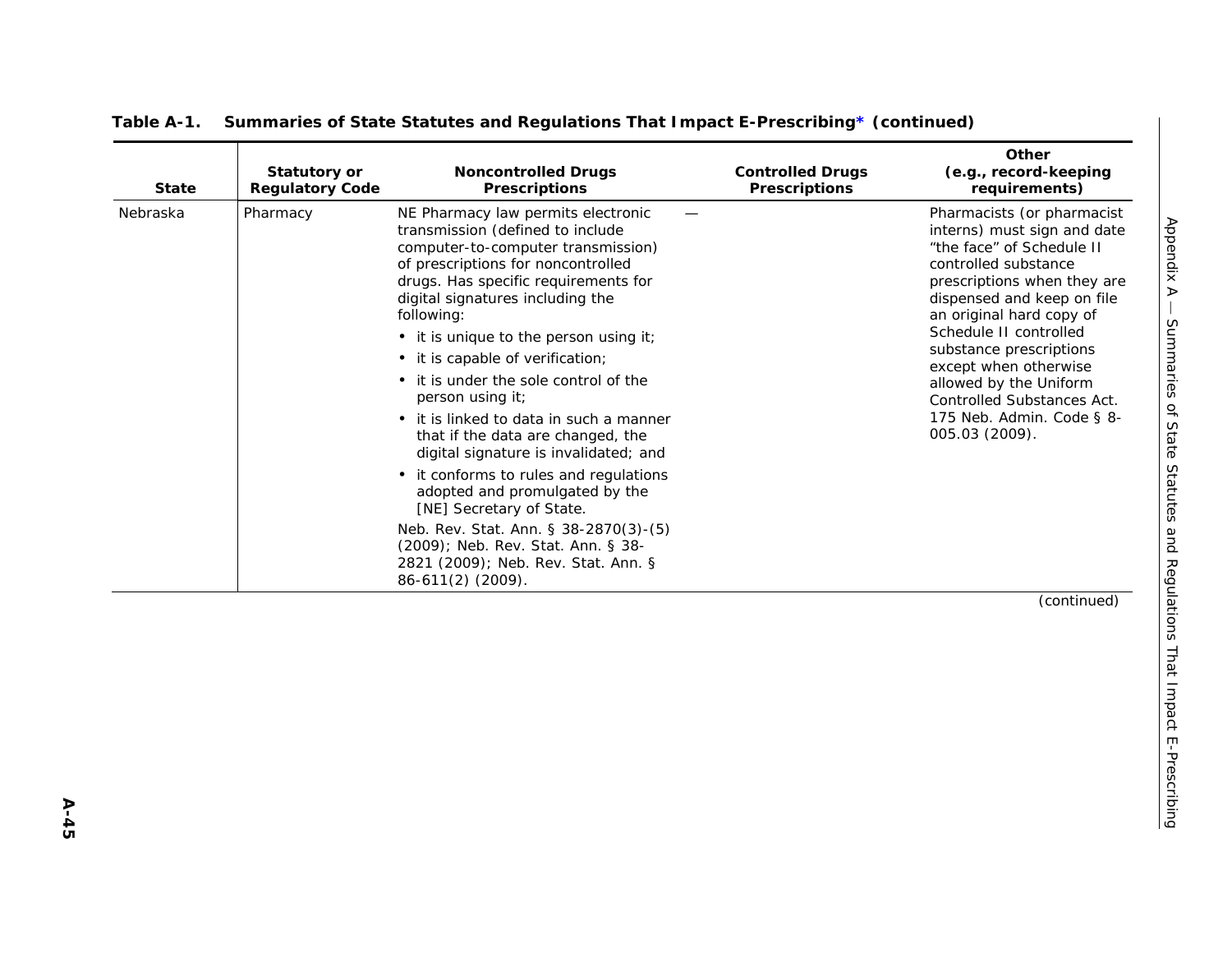| <b>State</b> | <b>Statutory or</b><br><b>Regulatory Code</b>                           | <b>Noncontrolled Drugs</b><br><b>Prescriptions</b>                                                                                                                                                                                                                                         | <b>Controlled Drugs</b><br><b>Prescriptions</b>                                                                                                                                                                                                                                                                                                                                                                                                                                                                                                                                             | Other<br>(e.g., record-keeping<br>requirements) |
|--------------|-------------------------------------------------------------------------|--------------------------------------------------------------------------------------------------------------------------------------------------------------------------------------------------------------------------------------------------------------------------------------------|---------------------------------------------------------------------------------------------------------------------------------------------------------------------------------------------------------------------------------------------------------------------------------------------------------------------------------------------------------------------------------------------------------------------------------------------------------------------------------------------------------------------------------------------------------------------------------------------|-------------------------------------------------|
| Nebraska     | Medicaid                                                                | NE Medicaid regulations<br>indirectly authorize<br>e-prescribing. The regulations<br>refer to e-prescribing as an<br>exception to the requirement<br>that a written prescription be<br>executed on a tamper-resistant<br>pad.<br>471 Neb. Admin. Code §§ 1-<br>002.02N, 1-002.02N1 (2009). |                                                                                                                                                                                                                                                                                                                                                                                                                                                                                                                                                                                             |                                                 |
| Nebraska     | Crimes and<br>Punishments/Drugs<br>and Narcotics/<br>Noncode Provisions | NE Crimes and Punishments law<br>permits e-prescriptions for<br>noncontrolled drugs.<br>Neb. Rev. Stat. Ann. § 28-<br>$1437(2)$ , (3) (2009).                                                                                                                                              | NE Crimes and Punishments law<br>permits legend drugs to be<br>transmitted electronically. A<br>Schedule II controlled substance<br>drug may not be dispensed<br>without a written, signed<br>prescription except in<br>emergencies or other limited<br>situations. Schedule III-V drugs<br>may be dispensed based on a<br>written prescription, the fax of a<br>written prescription, or an oral<br>order. There is no provision that<br>expressly permits e-prescribing<br>Schedule III-V drugs.<br>Neb. Rev. Stat. Ann. § 28-<br>$414(1)(a)$ , $(1)(b)$ , $(1)(c)$ , $(2)(a)$<br>(2009). |                                                 |
|              |                                                                         |                                                                                                                                                                                                                                                                                            |                                                                                                                                                                                                                                                                                                                                                                                                                                                                                                                                                                                             | (continued)                                     |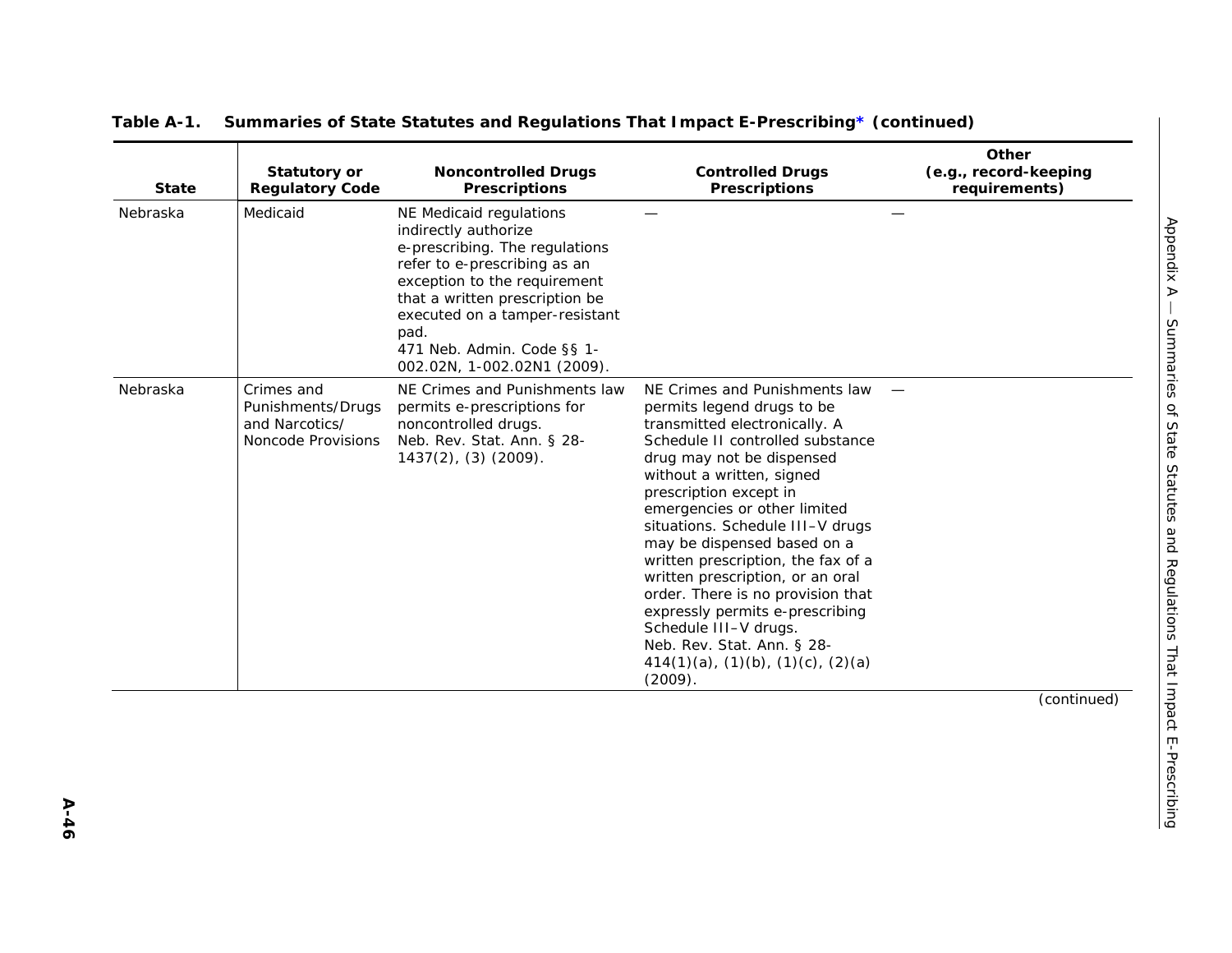| <b>State</b> | <b>Statutory or</b><br><b>Regulatory Code</b> | <b>Noncontrolled Drugs</b><br><b>Prescriptions</b>                                                                                                                                                               | <b>Controlled Drugs</b><br><b>Prescriptions</b>                                                                                                                                                                                                                                                                                                                                                                                                                                                  | Other<br>(e.g., record-keeping<br>requirements)                                                                                                                                                                                                                                                                                                                                                                                                                                                                              |
|--------------|-----------------------------------------------|------------------------------------------------------------------------------------------------------------------------------------------------------------------------------------------------------------------|--------------------------------------------------------------------------------------------------------------------------------------------------------------------------------------------------------------------------------------------------------------------------------------------------------------------------------------------------------------------------------------------------------------------------------------------------------------------------------------------------|------------------------------------------------------------------------------------------------------------------------------------------------------------------------------------------------------------------------------------------------------------------------------------------------------------------------------------------------------------------------------------------------------------------------------------------------------------------------------------------------------------------------------|
| Nevada       | Pharmacy                                      | NV Pharmacy law permits<br>e-prescriptions (including<br>computer-to-computer<br>transmissions) for noncontrolled<br>drugs.<br>Nev. Rev. Stat. Ann. § 639.2353<br>(2009); Nev. Admin. Code §<br>639.7105 (2008). | E-prescriptions for Schedule II<br>controlled substances are not<br>permitted. The pharmacy<br>regulations permit<br>e-prescriptions for "dangerous<br>drugs" or controlled substances<br>listed in Schedules III-V. A<br>prescription for a controlled<br>substance may not be given by<br>electronic transmission unless<br>authorized by federal law.<br>Nev. Rev. Stat. Ann. §<br>639.2353(5) (2009); Nev.<br>Admin. Code § 639.7102(8)<br>(2008); Nev. Admin. Code §<br>639.7105(1) (2008). | The state has detailed<br>requirements for e-prescribing,<br>some of which appear likely to<br>impede e-prescribing. One<br>regulatory provision that may<br>impede e-prescribing is the<br>requirement that a practitioner<br>obtain a patient's consent to<br>send a prescription<br>electronically. Another regulatory<br>provision appears to require that<br>a pharmacist print a copy of a<br>prescription transmitted<br>electronically and retain the copy<br>for 2 years.<br>Nev. Admin. Code § 639.7105<br>(2008). |
|              |                                               |                                                                                                                                                                                                                  |                                                                                                                                                                                                                                                                                                                                                                                                                                                                                                  | (continued)                                                                                                                                                                                                                                                                                                                                                                                                                                                                                                                  |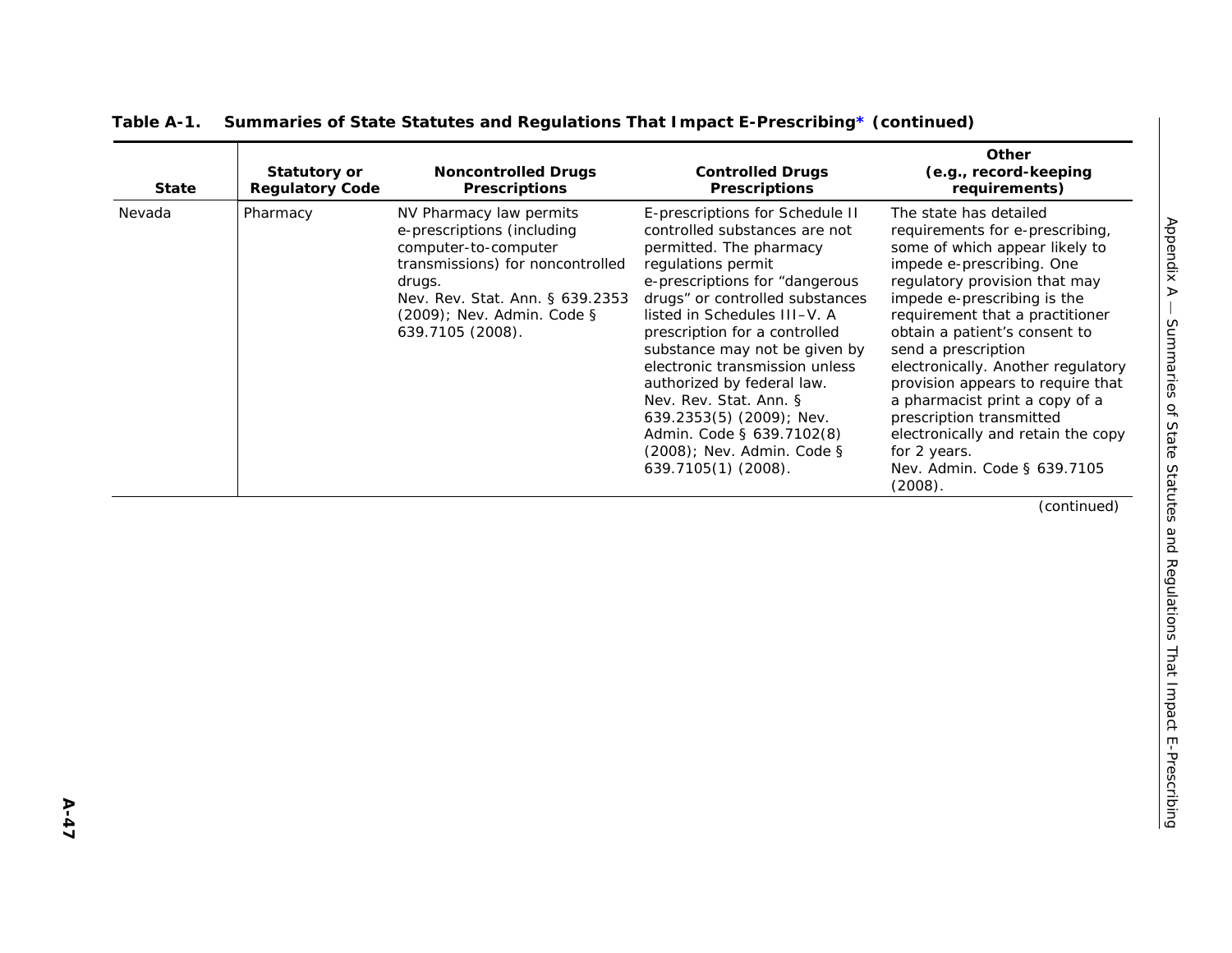| <b>State</b> | <b>Statutory or</b><br><b>Regulatory Code</b>        | <b>Noncontrolled Drugs</b><br><b>Prescriptions</b> | <b>Controlled Drugs</b><br><b>Prescriptions</b>                                                                                                                                                                                                                                                                                                                                                                                                                                                                                                                                                                                                                                                                                                                                                                                                                                                                                                                          | Other<br>(e.g., record-keeping<br>requirements) |
|--------------|------------------------------------------------------|----------------------------------------------------|--------------------------------------------------------------------------------------------------------------------------------------------------------------------------------------------------------------------------------------------------------------------------------------------------------------------------------------------------------------------------------------------------------------------------------------------------------------------------------------------------------------------------------------------------------------------------------------------------------------------------------------------------------------------------------------------------------------------------------------------------------------------------------------------------------------------------------------------------------------------------------------------------------------------------------------------------------------------------|-------------------------------------------------|
| Nevada       | Public Health and<br>Safety/Controlled<br>Substances |                                                    | NV Controlled Substance statute<br>provides that the state board of<br>pharmacy may not adopt<br>regulations governing the<br>electronic transmission of<br>controlled substances that are<br>more stringent than federal law<br>governing the electronic<br>transmission of such substances.<br>Under current NV Controlled<br>Substance statute and<br>regulations, except in limited<br>situations or in an emergency, a<br>prescription for a Schedule II<br>controlled substance must be in<br>writing. A prescription for a<br>Schedule III, IV, or V controlled<br>substance may be faxed to a<br>pharmacy. Note: unlike the<br>pharmacy regulations, the<br>controlled substance regulations<br>do not expressly permit<br>electronic transmission of<br>prescriptions for Schedule III-V<br>controlled substances.<br>Nev. Rev. Stat. Ann. §<br>453.385(3) (2009); Nev. Rev.<br>Stat. Ann. § 453.256(1)-(3)<br>(2009); Nev. Admin. Code §<br>453.430(4) (2008). |                                                 |
|              |                                                      |                                                    |                                                                                                                                                                                                                                                                                                                                                                                                                                                                                                                                                                                                                                                                                                                                                                                                                                                                                                                                                                          | (continued)                                     |
|              |                                                      |                                                    |                                                                                                                                                                                                                                                                                                                                                                                                                                                                                                                                                                                                                                                                                                                                                                                                                                                                                                                                                                          |                                                 |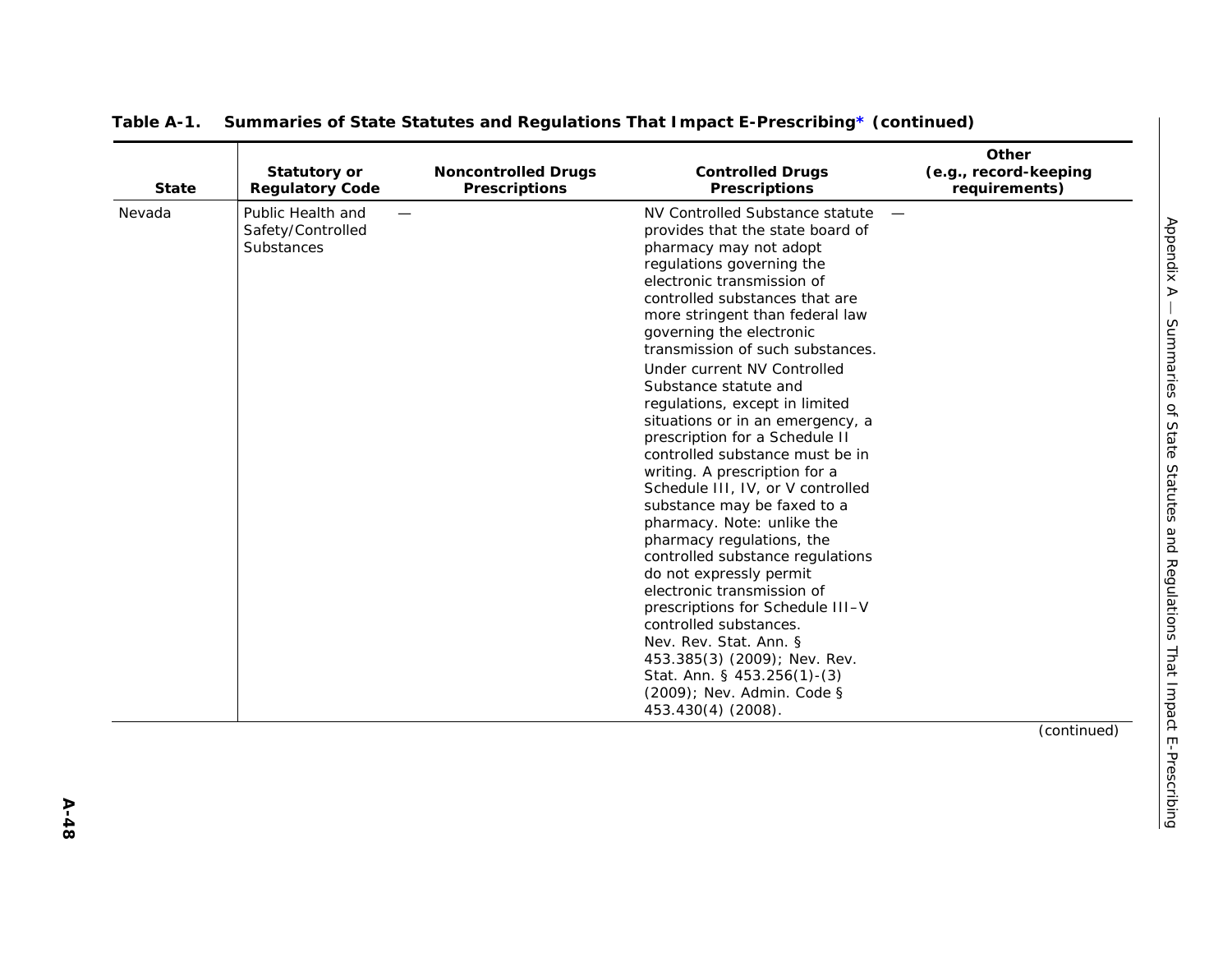| <b>State</b>  | <b>Statutory or</b><br><b>Regulatory Code</b>                              | <b>Noncontrolled Drugs</b><br><b>Prescriptions</b>                                                                                                                                                                                                                                                                                                                                                                                                                                                                                                         | <b>Controlled Drugs</b><br><b>Prescriptions</b>                                                                                                                                                                                                                                                                                                                                                                                | Other<br>(e.g., record-keeping<br>requirements)                                                                                                                                                                                                                                                                                                                                                                                                                                                                                                                                                                                 |
|---------------|----------------------------------------------------------------------------|------------------------------------------------------------------------------------------------------------------------------------------------------------------------------------------------------------------------------------------------------------------------------------------------------------------------------------------------------------------------------------------------------------------------------------------------------------------------------------------------------------------------------------------------------------|--------------------------------------------------------------------------------------------------------------------------------------------------------------------------------------------------------------------------------------------------------------------------------------------------------------------------------------------------------------------------------------------------------------------------------|---------------------------------------------------------------------------------------------------------------------------------------------------------------------------------------------------------------------------------------------------------------------------------------------------------------------------------------------------------------------------------------------------------------------------------------------------------------------------------------------------------------------------------------------------------------------------------------------------------------------------------|
| Nevada        | Public Health and<br>Safety/Poisons;<br>Dangerous Drugs<br>and Hypodermics | NV Public Health and Safety law,<br>which generally governs drugs that<br>may be sold only by prescription,<br>defines "prescription" as including<br>electronic transmission of an order<br>from the practitioner to the<br>pharmacist. However, the statute<br>and the implementing regulations<br>do not substantively address<br>e-prescribing, and require that<br>prescriptions be written on a<br>prescription blank or as an order on<br>a patient's chart.<br>Nev. Rev. Stat. Ann. 454.00961<br>(2009); Nev. Rev. Stat. Ann. §<br>454.223 (2009). |                                                                                                                                                                                                                                                                                                                                                                                                                                |                                                                                                                                                                                                                                                                                                                                                                                                                                                                                                                                                                                                                                 |
| New Hampshire | Pharmacy                                                                   | NH Pharmacy law permits<br>e-prescriptions for noncontrolled<br>substances, which include both<br>facsimile prescriptions and other<br>electronic prescriptions.<br>N.H. Rev. Stat. Ann. § 318:47-c<br>(2009); N.H. Rev. Stat. Ann. §<br>$318:1(III)$ , (XVI), (XXIV) (2009);<br>N.H. Code Admin. R. Ann. Ph<br>704.03 (a)-(c) $(2009)$ .                                                                                                                                                                                                                  | NH Pharmacy law permits<br>facsimile transmission for<br>prescriptions for Schedule<br>III-V controlled substances,<br>but does not address other<br>types of electronic<br>transmission for controlled<br>substances. Prescriptions<br>for Schedule II controlled<br>substances may be<br>transmitted by facsimile<br>only in limited<br>circumstances.<br>N.H. Code Admin. R. Ann.<br>Ph $704.03(b)(3)$ , (d)-(f)<br>(2009). | Record-keeping requirements may<br>impede e-prescribing. Pharmacies<br>using automated data processing<br>systems apparently must maintain<br>a "hard copy of all prescriptions."<br>Further, refills entered into a<br>pharmacy's automated data<br>processing system must be<br>documented by a hard-copy<br>printout of each day's controlled<br>substance order refill data signed<br>by the dispensing pharmacists or a<br>bound log book or file signed daily<br>by the dispensing pharmacists,<br>attesting to the correctness of the<br>refill information entered into the<br>computer.<br>N.H. Code Admin. R. Ann. Ph |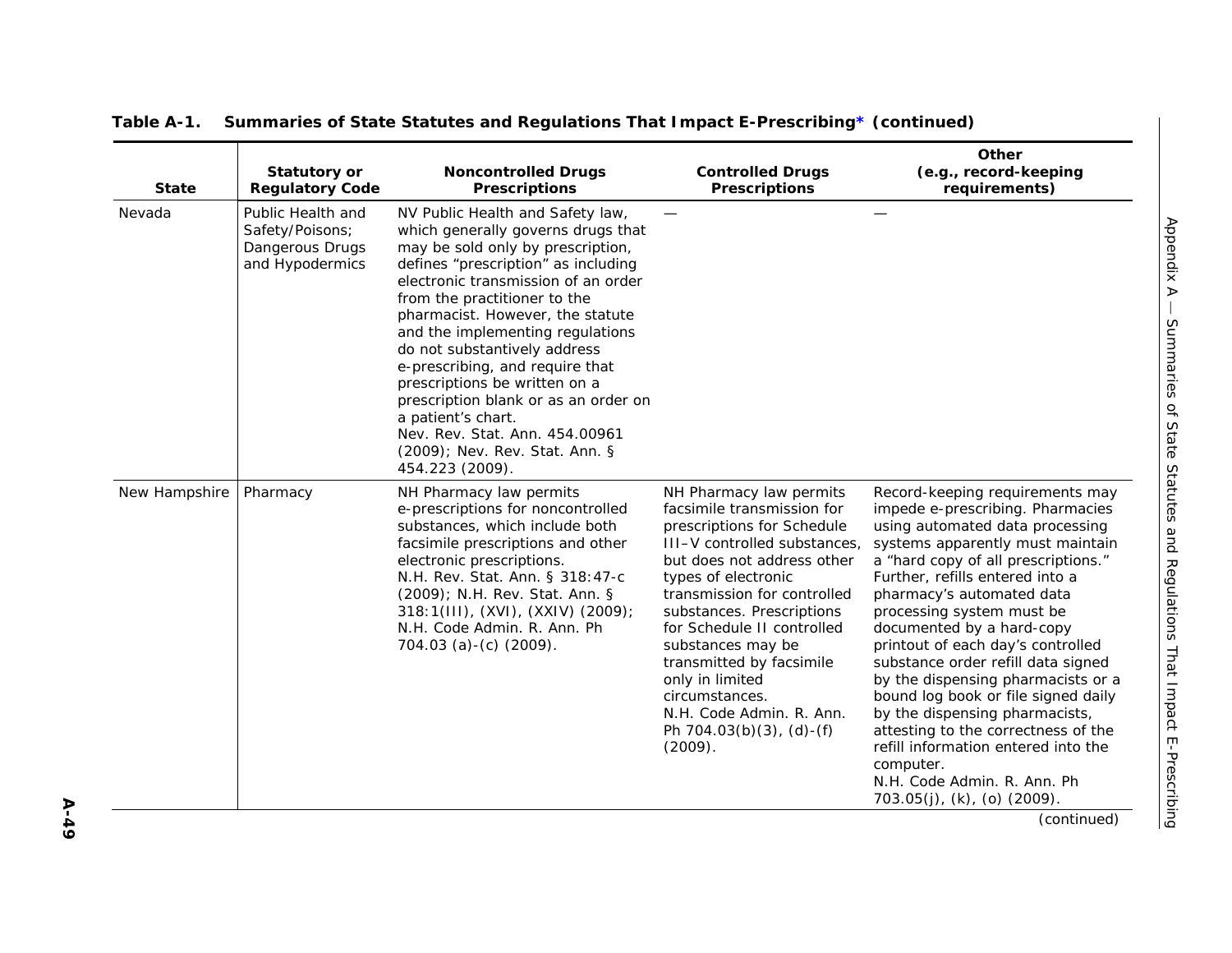| <b>State</b>  | <b>Statutory or</b><br><b>Regulatory Code</b> | <b>Noncontrolled Drugs</b><br><b>Prescriptions</b>                                                                                                                                                                                                                                                                                                                                                                                                                                                                       | <b>Controlled Drugs</b><br><b>Prescriptions</b> | Other<br>(e.g., record-keeping<br>requirements) |
|---------------|-----------------------------------------------|--------------------------------------------------------------------------------------------------------------------------------------------------------------------------------------------------------------------------------------------------------------------------------------------------------------------------------------------------------------------------------------------------------------------------------------------------------------------------------------------------------------------------|-------------------------------------------------|-------------------------------------------------|
| New Hampshire | <b>Medical Doctors</b>                        | NH Board of Medicine regulations -<br>define "prescription" to include<br>an electronically transmitted<br>prescription.<br>N.H. Code Admin. R. Ann. Med<br>601.07 (2009).                                                                                                                                                                                                                                                                                                                                               |                                                 |                                                 |
| New Hampshire | Medicaid                                      | Regulations for the NH medical<br>assistance program adopt the<br>definition of "prescription"<br>included in the NH pharmacy<br>statutes. This definition<br>encompasses both facsimile and<br>other electronically transmitted<br>drug orders.<br>N.H. Code Admin. R. Ann. He-W<br>570.01(z) (2009); N.H. Rev.<br>Stat. Ann. § 318:1(XVI) (2009).                                                                                                                                                                      |                                                 |                                                 |
| New Hampshire | Food & Drug                                   | NH Food & Drug law requires<br>that drugs needing professional<br>supervision for safe use be<br>dispensed only upon a written<br>prescription or an oral<br>prescription reduced to writing<br>by the pharmacist.<br>E-prescriptions are not<br>addressed. Compare to<br>provisions in occupations code,<br>pharmacies, which specifically<br>state that a "written order"<br>includes an electronic<br>transmission prescription (see<br>N.H. Rev. Stat. 318:1 (2009)).<br>N.H. Rev. Stat. Ann. § 146:6(XI)<br>(2009). |                                                 |                                                 |
|               |                                               |                                                                                                                                                                                                                                                                                                                                                                                                                                                                                                                          |                                                 | (continued)                                     |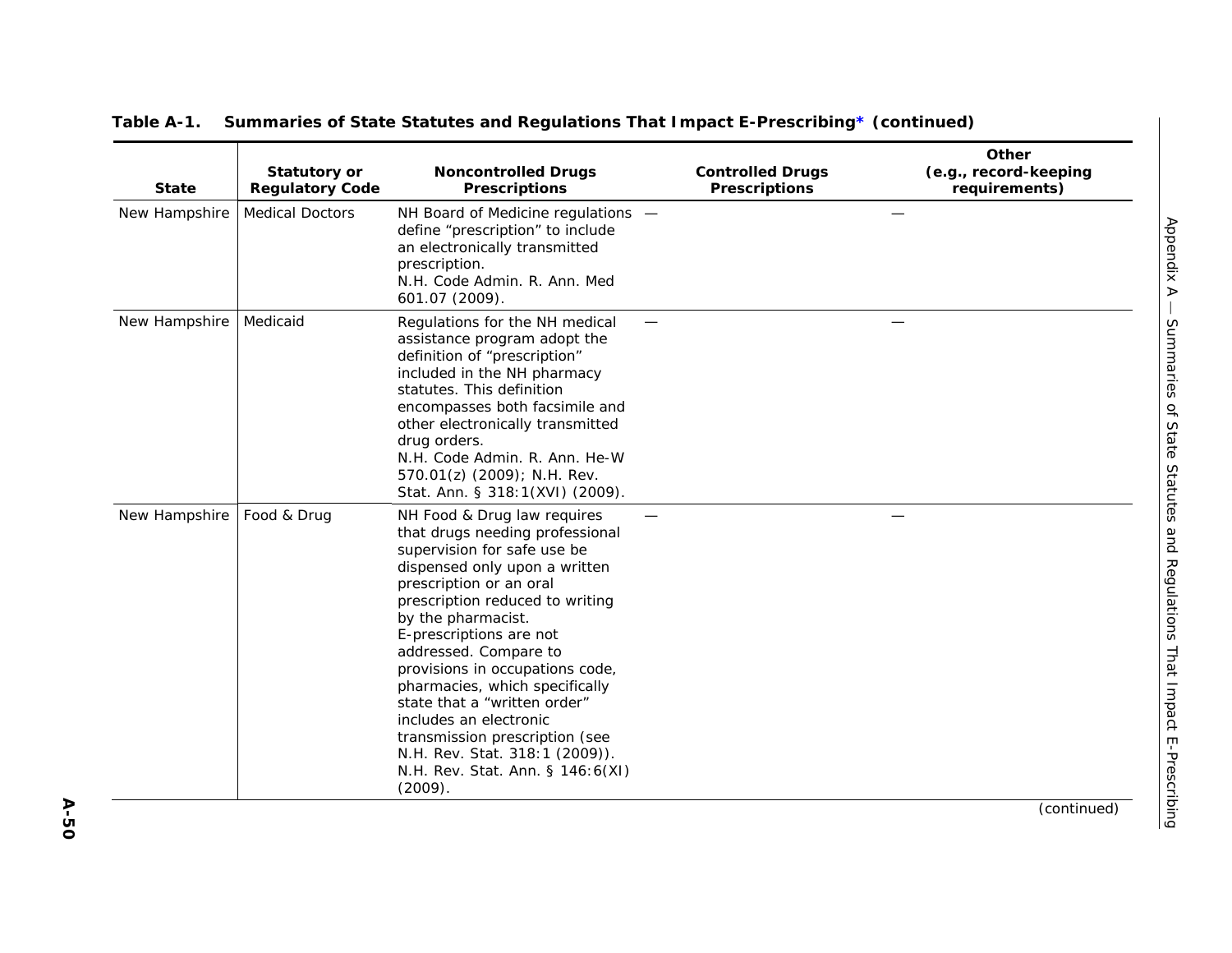| <b>State</b>  | <b>Statutory or</b><br><b>Regulatory Code</b>          | <b>Noncontrolled Drugs</b><br><b>Prescriptions</b>                                                                                                                                                                                                                                                                                                                                                          | <b>Controlled Drugs</b><br><b>Prescriptions</b>                                                                                                                                                                                                                                                                                                                                                                                                                                                             | Other<br>(e.g., record-keeping<br>requirements)                                                                                                                                                                                                                                                                                                                                                                                                                                                                                                                                                                                                                                                                                                                                                                                                 |
|---------------|--------------------------------------------------------|-------------------------------------------------------------------------------------------------------------------------------------------------------------------------------------------------------------------------------------------------------------------------------------------------------------------------------------------------------------------------------------------------------------|-------------------------------------------------------------------------------------------------------------------------------------------------------------------------------------------------------------------------------------------------------------------------------------------------------------------------------------------------------------------------------------------------------------------------------------------------------------------------------------------------------------|-------------------------------------------------------------------------------------------------------------------------------------------------------------------------------------------------------------------------------------------------------------------------------------------------------------------------------------------------------------------------------------------------------------------------------------------------------------------------------------------------------------------------------------------------------------------------------------------------------------------------------------------------------------------------------------------------------------------------------------------------------------------------------------------------------------------------------------------------|
| New Hampshire | Occupations and<br>Professions/<br>Controlled Drug Act |                                                                                                                                                                                                                                                                                                                                                                                                             | The NH Controlled Drug Act<br>permits e-prescriptions properly<br>executed, dated, manually or<br>electronically signed "in<br>pursuance of regulations<br>promulgated by the Dept. of<br>Justice of the United States,<br>under the provisions of the<br>Comprehensive Drug Abuse<br>Prevention Act of 1970, as<br>amended."<br>N.H. Rev. Stat. Ann. § 318-<br>B:9(I), (III) (2009).                                                                                                                       |                                                                                                                                                                                                                                                                                                                                                                                                                                                                                                                                                                                                                                                                                                                                                                                                                                                 |
| New Jersey    | Pharmacy                                               | NJ Pharmacy law permits<br>electronic prescriptions<br>(defined to include<br>computer-to-computer<br>transmissions) for<br>noncontrolled substances<br>and expressly makes an<br>exception for state<br>requirements for<br>handwritten signatures and<br>tamper-proof blanks with<br>respect to e-prescribing.<br>N.J. Stat. Ann. § 45:14-41<br>(2009); N.J. Admin. Code §<br>$13:39-7.11(a)-(i)$ (2009). | If federal law were to permit<br>e-prescriptions for controlled<br>substances, NJ law would also<br>permit such e-prescriptions.<br>Otherwise, NJ law requires a<br>signed written prescription prior<br>to the dispensing of a Schedule<br>II controlled substance. For<br>Schedule III-V controlled<br>substances, a written, oral, or<br>facsimile prescription must be<br>provided prior to dispensing.<br>N.J. Stat. Ann. § 45:14-58(b)<br>(2009); N.J. Admin. Code §<br>$13:39-7.11(h)$ , (i) (2009). | NJ Pharmacy regulations offer a good<br>model for any states wishing to<br>modify (for e-prescriptions) a common<br>state record-keeping requirement that<br>a pharmacist who fills a prescription<br>must place his or her initials on the<br>face of the original prescription. The<br>NJ regulations allow pharmacists to<br>place their initials or other personal<br>identifier into the pharmacy's<br>electronic data processing system.<br>N.J. Admin. Code § 13:39-7.6(a), (c)<br>(2009).<br>It is unclear whether record-keeping<br>requirements that mandate separate<br>files for controlled substance<br>prescriptions are fulfilled by<br>maintaining controlled substance<br>prescriptions in electronic form in a<br>manner in which they may be<br>segregated from other prescriptions.<br>N.J. Admin. Code § 13:39-7.9 (2009). |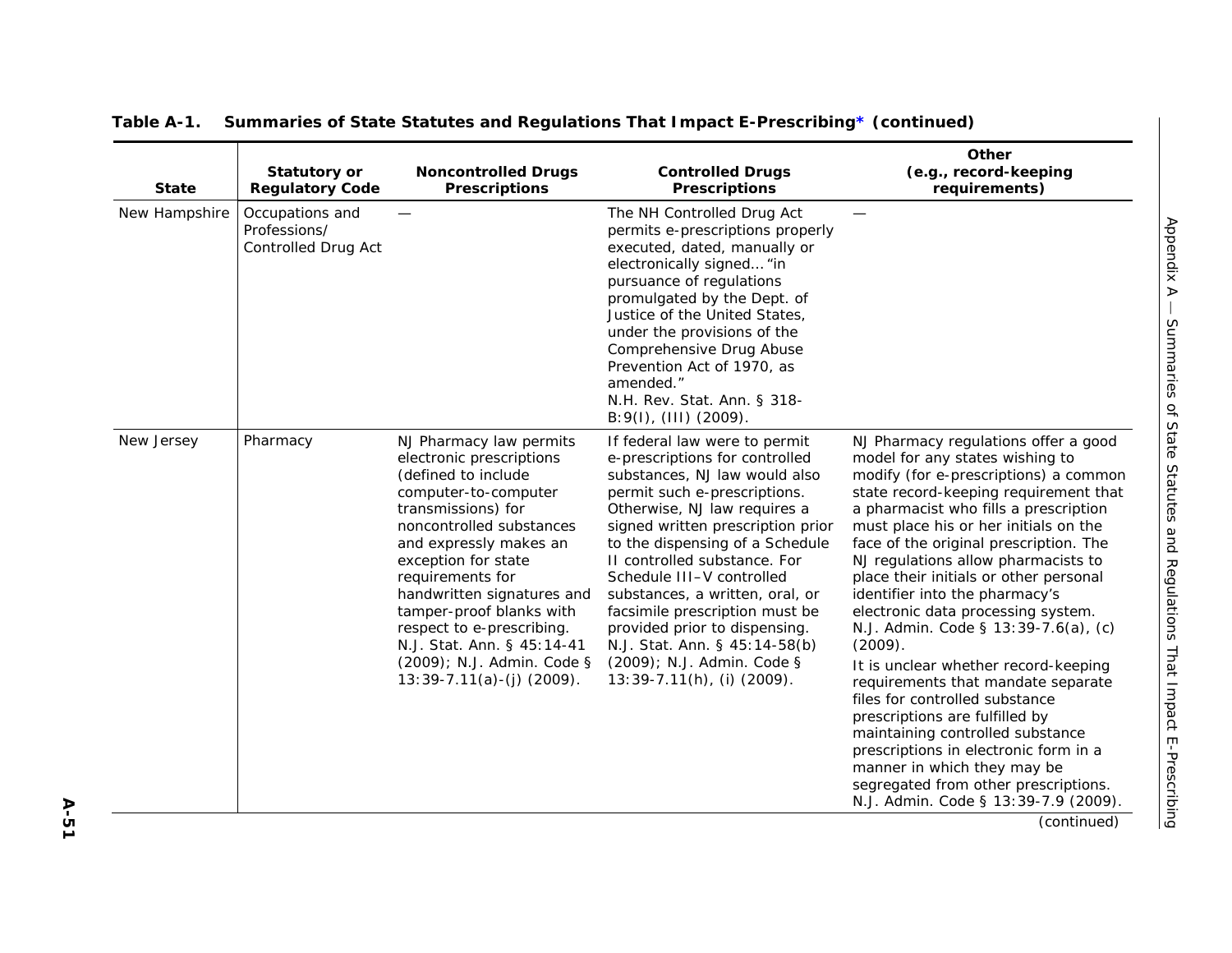| <b>State</b> | <b>Statutory or</b><br><b>Regulatory Code</b> | <b>Noncontrolled Drugs</b><br><b>Prescriptions</b>                                                                                                                                                                                                                                                                                                                         | <b>Controlled Drugs</b><br><b>Prescriptions</b>                                                                                                                                                                                                                                             | Other<br>(e.g., record-keeping<br>requirements) |
|--------------|-----------------------------------------------|----------------------------------------------------------------------------------------------------------------------------------------------------------------------------------------------------------------------------------------------------------------------------------------------------------------------------------------------------------------------------|---------------------------------------------------------------------------------------------------------------------------------------------------------------------------------------------------------------------------------------------------------------------------------------------|-------------------------------------------------|
| New Jersey   | <b>Medical Doctors</b>                        | Regulations of the NJ Board of<br>Medical Examiners permit<br>e-prescriptions (defined to<br>include computer-to-computer<br>transmissions) for noncontrolled<br>substances. Require electronic<br>signature or other method of<br>validation. Require system used<br>to transmit prescription to at<br>least have encryption.<br>N.J. Admin. Code § 13:35-7.4A<br>(2009). |                                                                                                                                                                                                                                                                                             |                                                 |
| New Jersey   | Food & Drug                                   | —                                                                                                                                                                                                                                                                                                                                                                          | NJ Food & Drug law requires a<br>written prescription for a<br>Schedule II controlled substance<br>and a written or oral prescription<br>for a Schedule III or IV<br>controlled substance. The law<br>does not address e-prescriptions.<br>N.J. Stat. Ann. § 24:21-15(a),<br>(b) $(2009)$ . |                                                 |
|              |                                               |                                                                                                                                                                                                                                                                                                                                                                            |                                                                                                                                                                                                                                                                                             | (continued)                                     |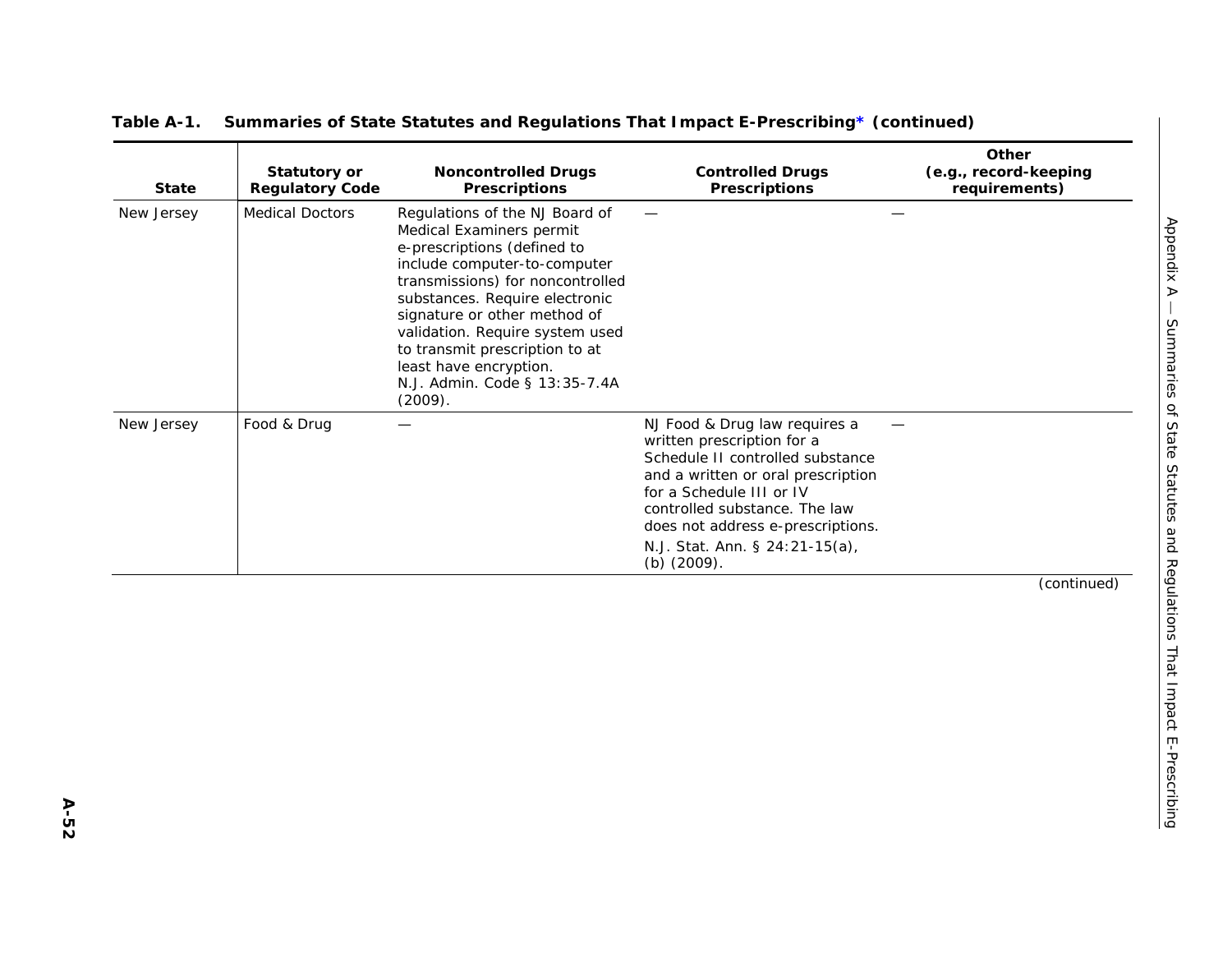| <b>State</b> | <b>Statutory or</b><br><b>Regulatory Code</b>                                                          | <b>Noncontrolled Drugs</b><br><b>Prescriptions</b>                                                                                                                                                                                                                                      | <b>Controlled Drugs</b><br><b>Prescriptions</b>                                                                                                                                                                                                                                                                                                                                                                                                                                                                               | Other<br>(e.g., record-keeping<br>requirements) |
|--------------|--------------------------------------------------------------------------------------------------------|-----------------------------------------------------------------------------------------------------------------------------------------------------------------------------------------------------------------------------------------------------------------------------------------|-------------------------------------------------------------------------------------------------------------------------------------------------------------------------------------------------------------------------------------------------------------------------------------------------------------------------------------------------------------------------------------------------------------------------------------------------------------------------------------------------------------------------------|-------------------------------------------------|
| New Jersey   | <b>Health and Senior</b><br>Services/Controlled<br>Dangerous<br>Substances                             |                                                                                                                                                                                                                                                                                         | NJ regulations governing<br>controlled dangerous substances<br>require a written prescription for<br>Schedule II controlled<br>substances (except in limited<br>cases) and a written or oral<br>prescription (that is reduced to<br>writing by a pharmacist) for<br>Schedule III-V controlled<br>substances. The regulations do<br>not address electronic<br>prescriptions.<br>N.J. Admin. Code § 8:65-7.8(a),<br>(d) (2009); N.J. Admin. Code §<br>$8:65-7.13(a)$ , (b) (2009); N.J.<br>Admin. Code § 8:65-7.5(a)<br>(2009). |                                                 |
| New Jersey   | Law and Public<br>Safety/Division of<br>Consumer<br>Affairs/NJ<br><b>Prescription Blank</b><br>Program | NJ Consumer Affairs regulations<br>exempt prescribers from the<br>requirement of using the NJ<br>Prescription Blank to prescribe<br>drugs if they are lawfully<br>prescribing drugs verbally,<br>electronically, or by facsimile.<br>N.J. Admin. Code § 13:45A-<br>27.3(e), (f) (2009). | Prescribers are exempt from<br>using NJ tamperproof<br>prescription blanks for Schedule<br>II controlled substances if the<br>prescription is transmitted or<br>prepared in "compliance with<br>DEA regulations as set forth in<br>21 C.F.R. 1306.11(d), (e), (f)<br>$(g)$ ."<br>N.J. Admin. Code § 13:45A-<br>27.3(f) (2009).                                                                                                                                                                                                |                                                 |
|              |                                                                                                        |                                                                                                                                                                                                                                                                                         |                                                                                                                                                                                                                                                                                                                                                                                                                                                                                                                               | (continued)                                     |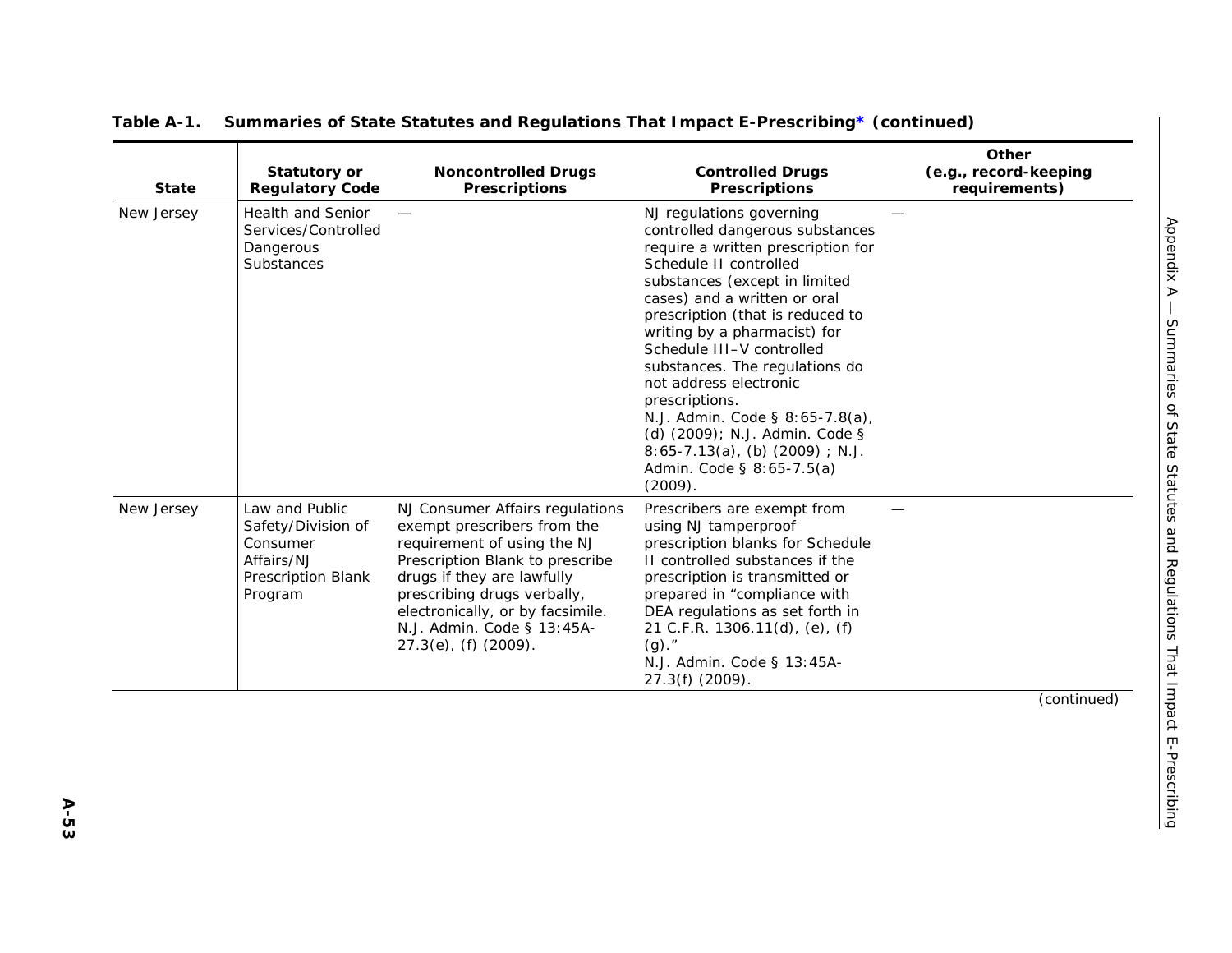|              |                                               |                                                                                                                                                                                                                                                                                                                                                                                                                                                              |                                                                                                                                                                                                                                                                                                                                                                                                                                                                                                                                                                                                                                                                                                   | Other<br>(e.g., record-keeping                                                                                                                                                                                                                              |
|--------------|-----------------------------------------------|--------------------------------------------------------------------------------------------------------------------------------------------------------------------------------------------------------------------------------------------------------------------------------------------------------------------------------------------------------------------------------------------------------------------------------------------------------------|---------------------------------------------------------------------------------------------------------------------------------------------------------------------------------------------------------------------------------------------------------------------------------------------------------------------------------------------------------------------------------------------------------------------------------------------------------------------------------------------------------------------------------------------------------------------------------------------------------------------------------------------------------------------------------------------------|-------------------------------------------------------------------------------------------------------------------------------------------------------------------------------------------------------------------------------------------------------------|
| <b>State</b> | <b>Statutory or</b><br><b>Regulatory Code</b> | <b>Noncontrolled Drugs</b><br><b>Prescriptions</b>                                                                                                                                                                                                                                                                                                                                                                                                           | <b>Controlled Drugs</b><br><b>Prescriptions</b>                                                                                                                                                                                                                                                                                                                                                                                                                                                                                                                                                                                                                                                   | requirements)                                                                                                                                                                                                                                               |
| New Mexico   | Pharmacy                                      | NM Pharmacy law permits<br>electronic transmission (by any<br>electronic device) of prescriptions<br>for noncontrolled substances<br>between "contracted" parties.<br>N.M. Stat. Ann. § 61-11-2 (B),<br>(M), (CC) (2008); N.M. Code R. §<br>$16.19.6.23(A)$ , (F) (2009).                                                                                                                                                                                    | NM Pharmacy regulations permit<br>electronically transmitted<br>prescriptions for controlled<br>substances "to the extent permitted<br>by federal law." However, the<br>regulations also specifically require<br>Schedule II controlled substance<br>prescriptions to be written and<br>manually signed by the practitioner,<br>except in limited circumstances.<br>Prescriptions for Schedule III or IV<br>controlled substances must be:<br>written and signed; a fax of a written<br>and signed prescription; or an oral<br>prescription reduced promptly to<br>written form by the pharmacist.<br>N.M. Code R. § 16.19.6.7(C) (2009);<br>N.M. Code R. § 16.19.20.42(A), (B),<br>$(F)$ (2009). | An electronically<br>transmitted prescription<br>may serve as the hard-<br>copy record of the<br>prescription provided that<br>it can be stored in its<br>original format and is<br>readily retrievable.<br>N.M. Code R. §<br>$16.19.6.23(A)$ , (F) (2009). |
| New Mexico   | <b>Medical Doctors</b>                        | The NM Physician Assistant Act<br>and related regulations define<br>"prescription" in a way that may or<br>may not cover electronic<br>prescribing. A "prescription"<br>includes an order that goes<br>"directly" from the prescriber to<br>the pharmacist and an order that<br>goes "indirectly" by means of a<br>"written order signed by the<br>prescriber."<br>N.M. Stat. Ann. § 61-6.7.1(D)<br>(2008); accord N.M. Code R. §<br>$16.10.16.7(A)$ (2009). |                                                                                                                                                                                                                                                                                                                                                                                                                                                                                                                                                                                                                                                                                                   |                                                                                                                                                                                                                                                             |

(continued)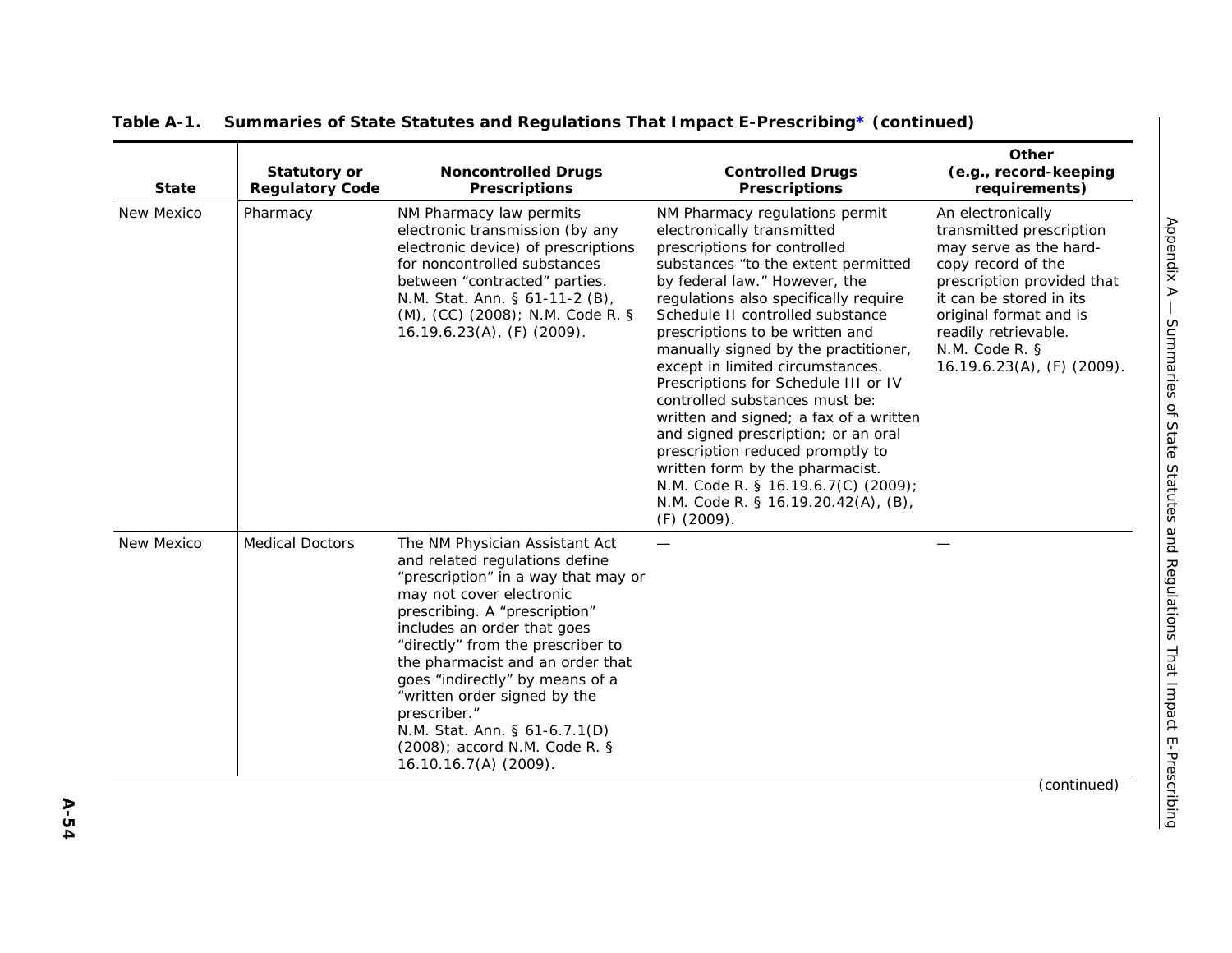| <b>State</b> | <b>Statutory or</b><br><b>Regulatory Code</b>  | <b>Noncontrolled Drugs</b><br><b>Prescriptions</b>                                                                                                                                                                                     | <b>Controlled Drugs</b><br><b>Prescriptions</b>                                                                                                                                                                                                                                                                                                                                                                                                                                                                                                                                                                                                                                                                                                  | Other<br>(e.g., record-keeping<br>requirements) |
|--------------|------------------------------------------------|----------------------------------------------------------------------------------------------------------------------------------------------------------------------------------------------------------------------------------------|--------------------------------------------------------------------------------------------------------------------------------------------------------------------------------------------------------------------------------------------------------------------------------------------------------------------------------------------------------------------------------------------------------------------------------------------------------------------------------------------------------------------------------------------------------------------------------------------------------------------------------------------------------------------------------------------------------------------------------------------------|-------------------------------------------------|
| New Mexico   | Food & Drug                                    | The NM Drug, Device and<br>Cosmetic Act defines<br>"prescription" to include a<br>prescription sent to a pharmacist<br>by "electronic transmission," but<br>this latter term is not defined.<br>N.M. Stat. Ann. § 26-1-2(I)<br>(2008). |                                                                                                                                                                                                                                                                                                                                                                                                                                                                                                                                                                                                                                                                                                                                                  |                                                 |
| New Mexico   | Criminal Offenses/<br>Controlled<br>Substances | —                                                                                                                                                                                                                                      | The NM Controlled Substances<br>Act defines "prescription" to<br>include a prescription sent to a<br>pharmacist by "electronic<br>transmission," but this latter<br>term is not defined and may<br>refer only to fax transmission<br>(particularly since the related<br>controlled substance provisions<br>do not authorize electronic<br>prescriptions other than by fax-<br>see below).<br>N.M. Stat. Ann. § 30-31-2(S)<br>(2008).<br>NM Controlled Substances law<br>requires a written prescription<br>for Schedule II controlled<br>substances (except in<br>emergency situations) and a<br>written or oral prescription for<br>controlled substances in<br>Schedules III or IV.<br>N.M. Stat. Ann. § 30-31-18(A),<br>$(C)$ , $(G)$ (2008). |                                                 |
|              |                                                |                                                                                                                                                                                                                                        |                                                                                                                                                                                                                                                                                                                                                                                                                                                                                                                                                                                                                                                                                                                                                  | (continued)                                     |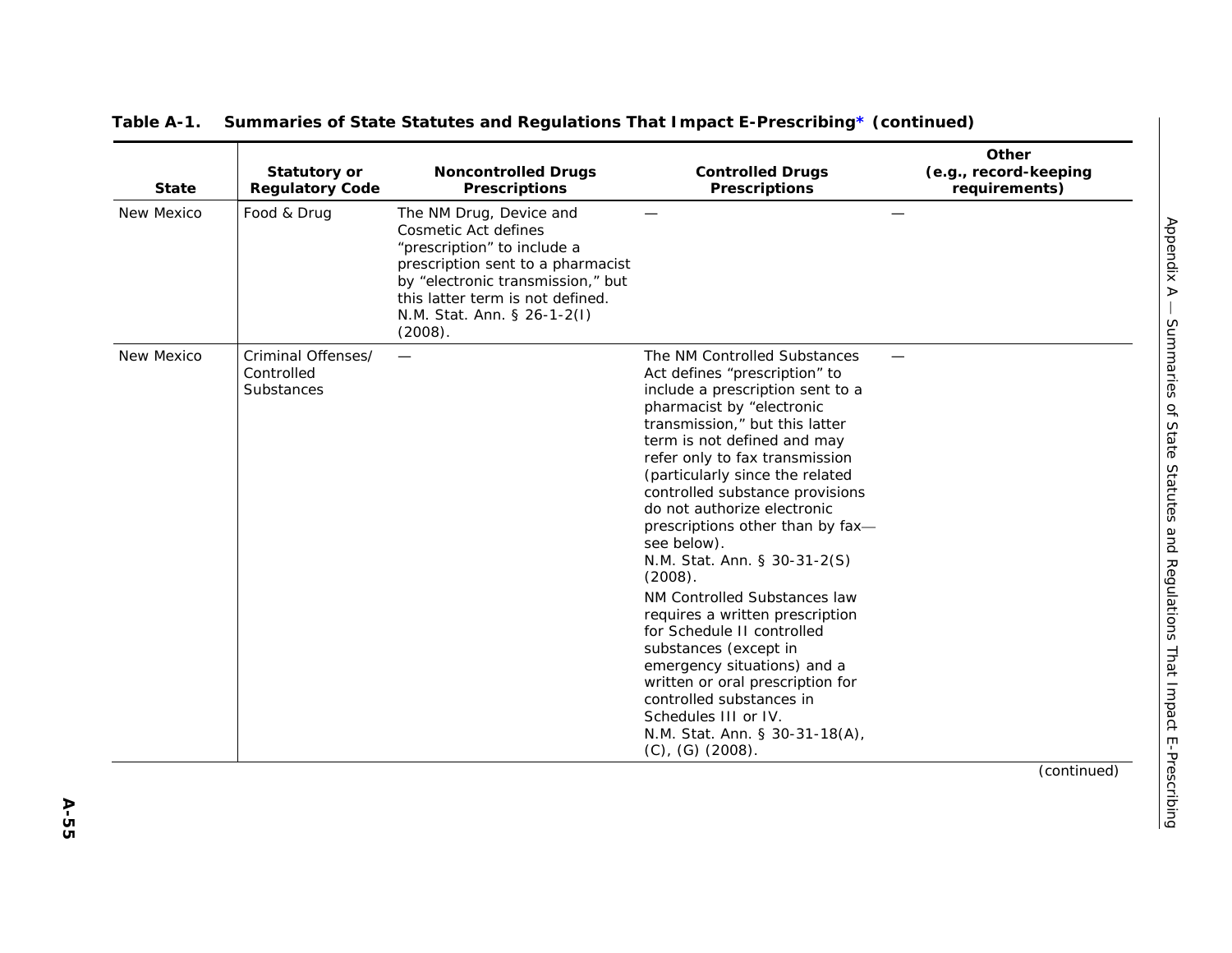| <b>State</b> | <b>Statutory or</b><br><b>Regulatory Code</b> | <b>Noncontrolled Drugs</b><br><b>Prescriptions</b>                                                                                                                                                                                                                                                                                          | <b>Controlled Drugs</b><br><b>Prescriptions</b>                                                                                                                                                                                          | Other<br>(e.g., record-keeping<br>requirements)                                                                                                                                                                                                                         |
|--------------|-----------------------------------------------|---------------------------------------------------------------------------------------------------------------------------------------------------------------------------------------------------------------------------------------------------------------------------------------------------------------------------------------------|------------------------------------------------------------------------------------------------------------------------------------------------------------------------------------------------------------------------------------------|-------------------------------------------------------------------------------------------------------------------------------------------------------------------------------------------------------------------------------------------------------------------------|
| New York     | Pharmacy                                      | NY Pharmacy regulations permit<br>e-prescriptions (which include,<br>but are not limited to, facsimile<br>prescriptions) for noncontrolled<br>substances. Require electronic<br>signature and use of encryption<br>in transmission.<br>N.Y. Comp. Codes R. & Rags. tit.<br>$8, \, \S\,63.6(a)(7)$ (2009).                                   | "[E]lectronically transmitted<br>prescription" excludes any such<br>prescription for a controlled<br>substance under Article 33 of the<br>Public Health Law.<br>N.Y. Comp. Codes R. & Regs. tit.<br>$8, \, \xi \, 63.6(a)(7)(i)$ (2009). | A Pharmacy regulatory<br>requirement that may impede<br>e-prescribing is the requirement<br>that a pharmacy produce and<br>retain a "permanent hard copy"<br>of an e-prescription for 5 years.<br>N.Y. Comp. Codes R. & Rags. tit.<br>$8, \, \xi \, 63.6(a)(7)$ (2009). |
| New York     | Medicaid                                      | NY Medicaid law permits<br>e-prescriptions unless they are<br>prohibited by other law.<br>Pharmacist must make a good<br>faith effort to verify the<br>practitioner's identity and<br>validity of the prescription if the<br>practitioner is unknown to the<br>pharmacist.<br>N.Y. Comp. Codes R. & Regs. tit.<br>18, § 505.3(b)(6) (2009). |                                                                                                                                                                                                                                          |                                                                                                                                                                                                                                                                         |
|              |                                               |                                                                                                                                                                                                                                                                                                                                             |                                                                                                                                                                                                                                          | (continued)                                                                                                                                                                                                                                                             |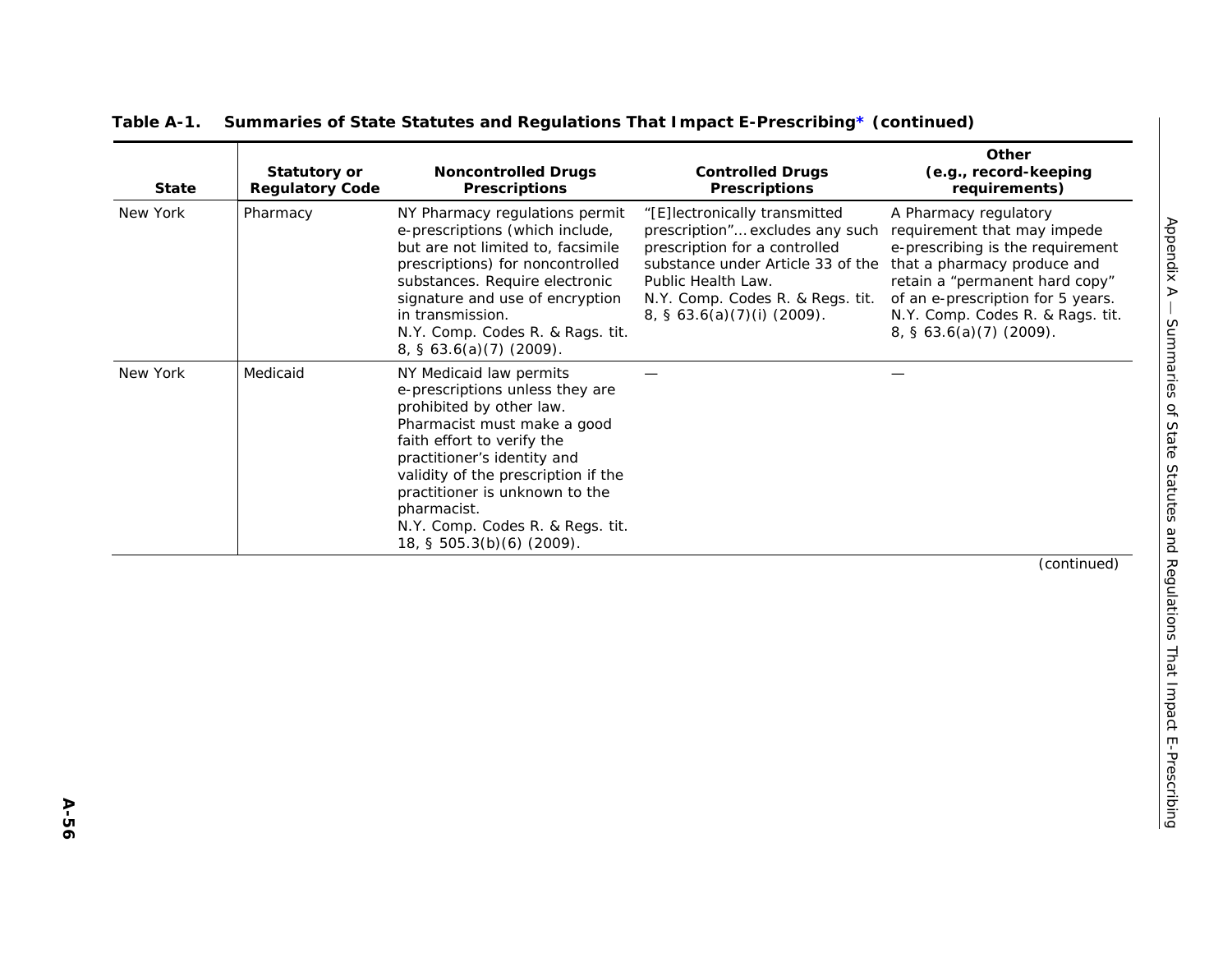| <b>State</b> | <b>Statutory or</b><br><b>Regulatory Code</b> | <b>Noncontrolled Drugs</b><br><b>Prescriptions</b> | <b>Controlled Drugs</b><br><b>Prescriptions</b>                                                                                                                                                                                                                                                                                                                                                                                                                                                                                                                                                                                                                                                                                                                                                                                                                                                                                                                                                                                                                                                                                                                                                                                           | Other<br>(e.g., record-keeping<br>requirements) |
|--------------|-----------------------------------------------|----------------------------------------------------|-------------------------------------------------------------------------------------------------------------------------------------------------------------------------------------------------------------------------------------------------------------------------------------------------------------------------------------------------------------------------------------------------------------------------------------------------------------------------------------------------------------------------------------------------------------------------------------------------------------------------------------------------------------------------------------------------------------------------------------------------------------------------------------------------------------------------------------------------------------------------------------------------------------------------------------------------------------------------------------------------------------------------------------------------------------------------------------------------------------------------------------------------------------------------------------------------------------------------------------------|-------------------------------------------------|
| New York     | Public Health/<br>Controlled<br>Substances    |                                                    | NY Public Health/Controlled<br>Substances laws (statute and<br>regulations) currently require a<br>written, manually signed prescription<br>on an official NY prescription form for<br>controlled substances except in<br>emergencies or other limited<br>situations. Even in situations where a<br>fax prescription is permitted, the<br>practitioner must deliver to the<br>pharmacist an official NY prescription<br>form within 72 hours.<br>N.Y. Pub. Health Law § 3332(1), (2)<br>(2009); N.Y. Pub. Health Law §<br>3333(1) (2009); N.Y. Comp. Codes<br>R. & Regs. tit. 10, § 80.67(a), (b),<br>(e), (f) (2009); N.Y. Comp. Codes R.<br>& Regs. tit. 10, § 80.69(a), (e), (f)<br>(2009).<br>However, NY Public Health/<br>Controlled Substances law also<br>expressly permits the use and<br>transmission of e-prescriptions<br>"pursuant to regulations" and<br>expressly authorizes the<br>promulgation of regulations with<br>respect to the prescribing,<br>dispensing, use, and transmission of<br>e-prescriptions in lieu of the official<br>NY prescription form. Such<br>regulations do not appear to have<br>been promulgated.<br>N.Y. Pub. Health Law § 3338(2), (3)<br>(2009); N.Y. Pub. Health Law §<br>3308(5) (2009). |                                                 |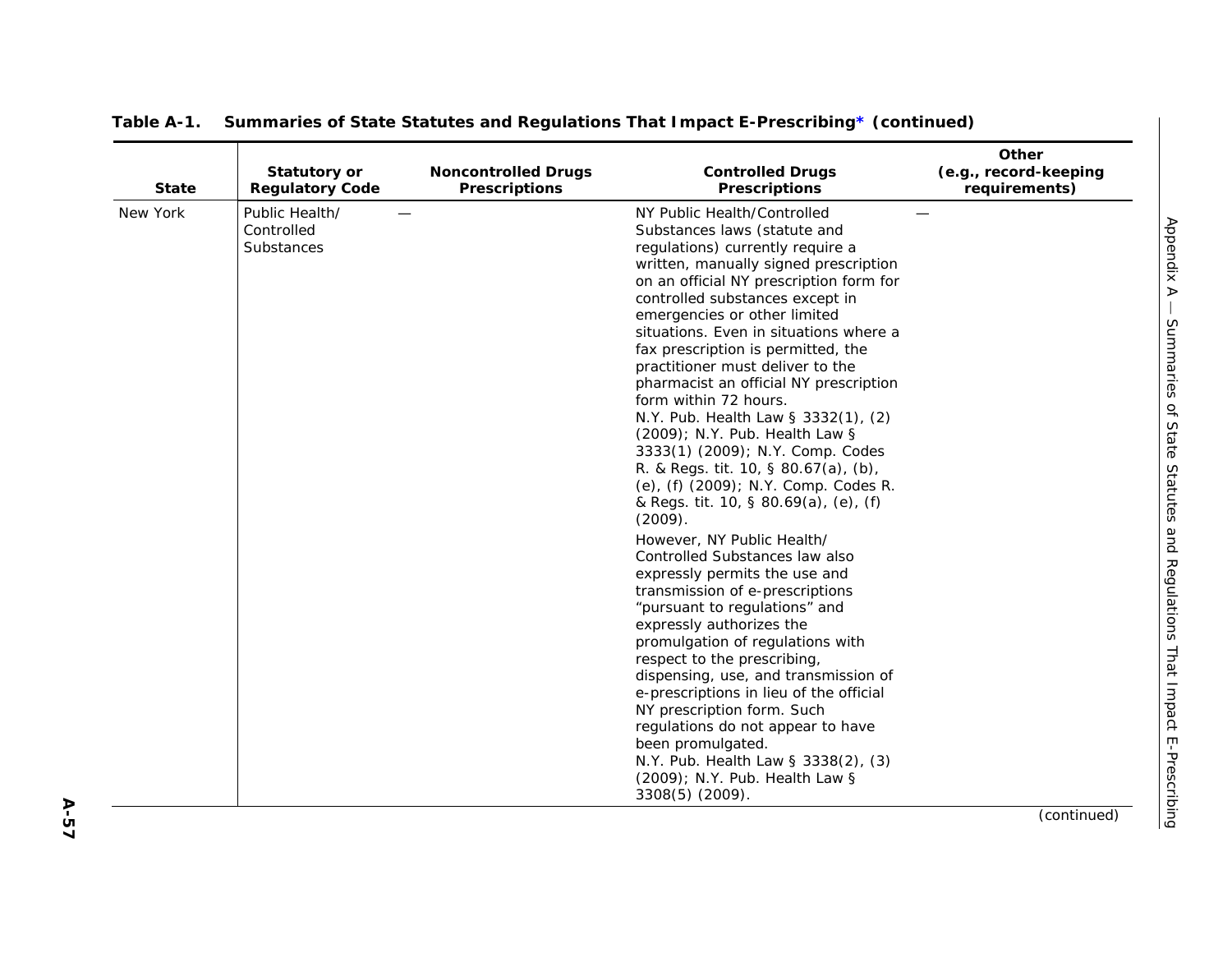| <b>State</b>   | <b>Statutory or</b><br><b>Regulatory Code</b> | <b>Noncontrolled Drugs</b><br><b>Prescriptions</b>                                                                                                                                                                                                                                                                                                                                                                                                      | <b>Controlled Drugs</b><br><b>Prescriptions</b> | Other<br>(e.g., record-keeping<br>requirements)                                                                                                                                                                                                                                                                                                              |
|----------------|-----------------------------------------------|---------------------------------------------------------------------------------------------------------------------------------------------------------------------------------------------------------------------------------------------------------------------------------------------------------------------------------------------------------------------------------------------------------------------------------------------------------|-------------------------------------------------|--------------------------------------------------------------------------------------------------------------------------------------------------------------------------------------------------------------------------------------------------------------------------------------------------------------------------------------------------------------|
| North Carolina | Pharmacy                                      | NC Pharmacy regulations<br>expressly permit electronic<br>transmissions (distinct from fax<br>transmissions) and have basic<br>content requirements. The<br>Pharmacy Board's regulations<br>thus implicitly interpret "written<br>order for prescription drug"<br>(statutory definition of<br>prescription) as including<br>electronically transmitted<br>prescriptions.<br>N.C. Gen. Stat. § 90-85.3<br>(2008); 21 N.C. Admin. Code<br>46.1813 (2008). |                                                 | NC Pharmacy regulations require<br>each pharmacist who enters<br>prescription information into an<br>automated data processing<br>system to document the<br>correctness of his or her entries<br>by manually signing a daily<br>printout, log book, or separate<br>file.<br>21 N.C. Admin. Code 46.2303<br>(2008); 21 N.C. Admin. Code<br>46.2304(3) (2008). |
| North Carolina | Food & Drug                                   | NC Food & Drug law requires a<br>written prescription signed by<br>the prescriber or an oral<br>prescription reduced to writing.<br>N.C. Gen. Stat. Ann. § 106-<br>$134.1(a)$ (2009).                                                                                                                                                                                                                                                                   |                                                 |                                                                                                                                                                                                                                                                                                                                                              |
|                |                                               |                                                                                                                                                                                                                                                                                                                                                                                                                                                         |                                                 | (continued)                                                                                                                                                                                                                                                                                                                                                  |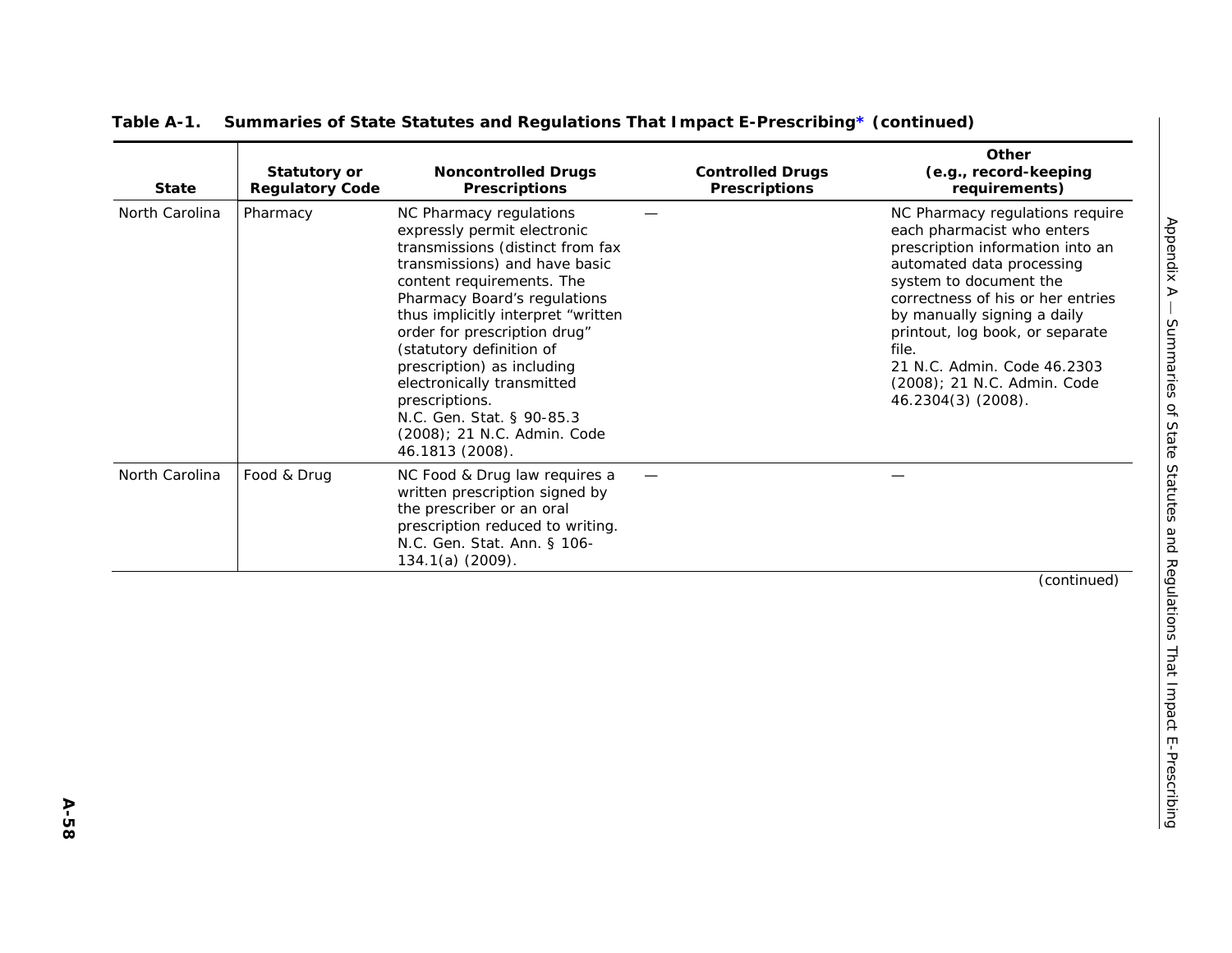| <b>State</b>   | <b>Statutory or</b><br><b>Regulatory Code</b>                         | <b>Noncontrolled Drugs</b><br><b>Prescriptions</b>                                                                                                                                                       | <b>Controlled Drugs</b><br><b>Prescriptions</b>                                                                                                                                                                                                                                                                                                                                                                                                                                                                                                                                                                                | Other<br>(e.g., record-keeping<br>requirements)                                                                                                                                                                                                                                                                                                             |
|----------------|-----------------------------------------------------------------------|----------------------------------------------------------------------------------------------------------------------------------------------------------------------------------------------------------|--------------------------------------------------------------------------------------------------------------------------------------------------------------------------------------------------------------------------------------------------------------------------------------------------------------------------------------------------------------------------------------------------------------------------------------------------------------------------------------------------------------------------------------------------------------------------------------------------------------------------------|-------------------------------------------------------------------------------------------------------------------------------------------------------------------------------------------------------------------------------------------------------------------------------------------------------------------------------------------------------------|
| North Carolina | Medicine and Allied<br>Occupations/NC<br>Controlled<br>Substances Act |                                                                                                                                                                                                          | Under regulations governing<br>controlled substances,<br>compliance with the prescription<br>requirements of the federal law,<br>including the requirements<br>presented in Part 1306 of Title<br>21 of the Code of Federal<br>Regulations, is deemed<br>compliant with NC Controlled<br>Substances Act.<br>10A N.C. Admin. Code 26E.0301<br>(2008).<br>Otherwise NC regulations require<br>a written prescription for a<br>Schedule II controlled substance<br>(except in an emergency) and an<br>oral or written prescription for<br>Schedule III-IV controlled<br>substances.<br>N.C. Gen. Stat. § 90-106(a)-(c)<br>(2009). |                                                                                                                                                                                                                                                                                                                                                             |
| North Dakota   | Pharmacy                                                              | ND Pharmacy regulations permit<br>e-prescriptions (in addition to<br>fax transmissions) except for<br>prescriptions for Schedule II<br>controlled substances.<br>N.D. Admin. Code 61-04-05-02<br>(2008). | Schedule III-V controlled<br>substance prescriptions may be<br>prescribed electronically, but not<br>Schedule II controlled<br>substances.<br>N.D. Admin. Code 61-04-05-<br>$03(1)$ , $(2)$ $(2008)$ .                                                                                                                                                                                                                                                                                                                                                                                                                         | A record-keeping requirement in<br>ND Pharmacy regulations<br>appears to be inconsistent with a<br>paper-free e-prescribing system.<br>Pharmacies using electronic data<br>processing equipment for<br>prescriptions must produce a<br>daily hard-copy summary of<br>controlled substance<br>transactions.<br>N.D. Admin. Code 61-02-06-<br>$02(3)$ (2008). |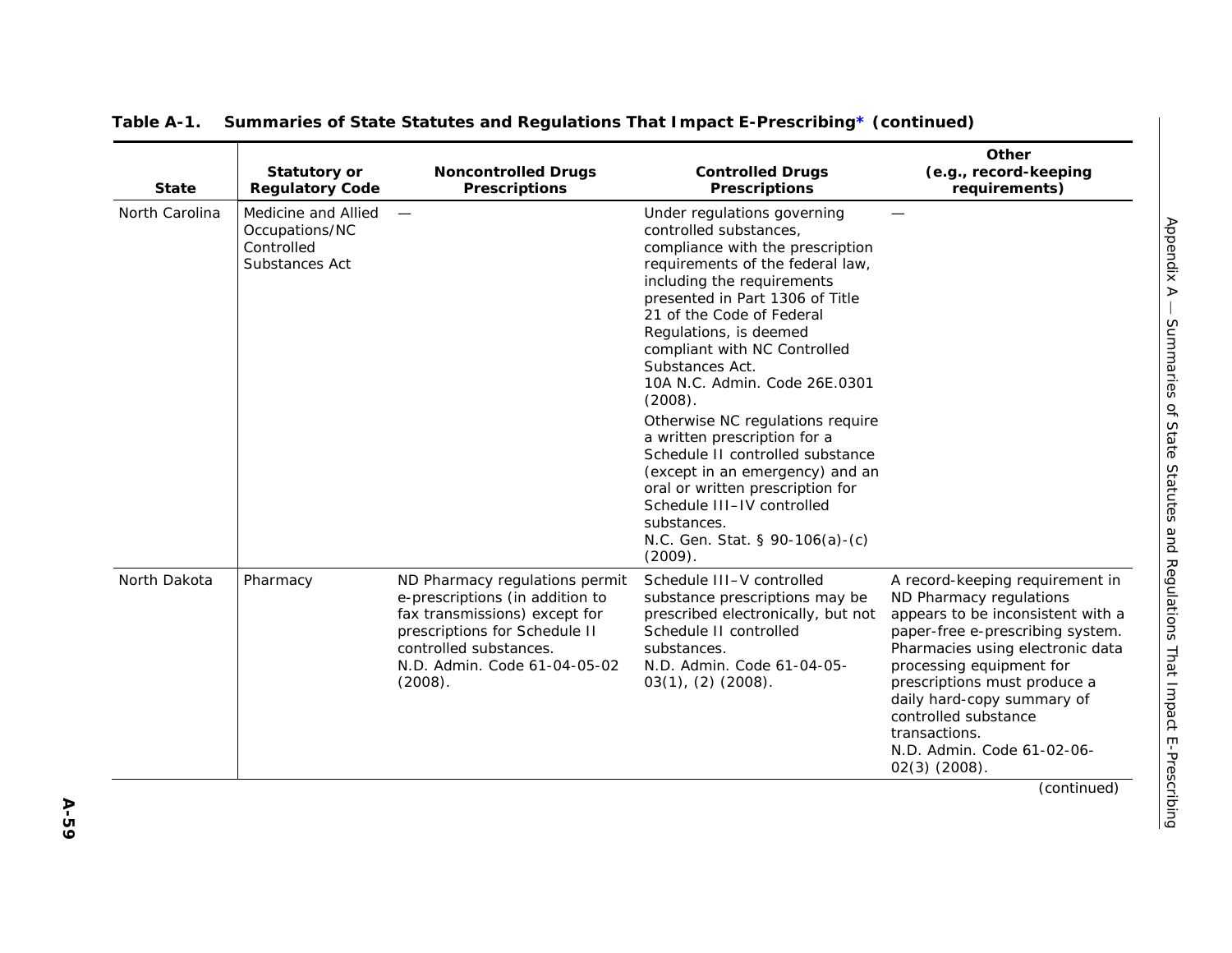| <b>State</b>                | <b>Statutory or</b><br><b>Regulatory Code</b>                                                                                                     | <b>Noncontrolled Drugs</b><br><b>Prescriptions</b> | <b>Controlled Drugs</b><br><b>Prescriptions</b>                                                                                                                                                                                                                                                                                                                                                                                                             | Other<br>(e.g., record-keeping<br>requirements)                       |
|-----------------------------|---------------------------------------------------------------------------------------------------------------------------------------------------|----------------------------------------------------|-------------------------------------------------------------------------------------------------------------------------------------------------------------------------------------------------------------------------------------------------------------------------------------------------------------------------------------------------------------------------------------------------------------------------------------------------------------|-----------------------------------------------------------------------|
| North Dakota                | Food & Drug                                                                                                                                       |                                                    | ND Food & Drug law requires a<br>written prescription for a<br>Schedule II controlled substance,<br>except in emergency situations<br>or other limited circumstances.<br>Schedule III-V controlled<br>substances require a written<br>prescription or an oral<br>prescription that is promptly<br>reduced to writing. In limited<br>circumstances, a faxed<br>prescription is permitted for<br>these substances.<br>N.D. Cent. Code § 19-03.1-22<br>(2009). | <b>Appendix A</b>                                                     |
| Northern<br>Mariana Islands | Food & Drug<br>[Regulations<br>Governing the<br>Importation,<br>Storage, Sales and<br>Distribution of<br>Drugs and<br>Pharmaceutical<br>Products] |                                                    | CNMI Food & Drug regulations<br>require a handwritten<br>prescription for a Schedule II<br>controlled substance. Otherwise,<br>prescriptions for a controlled<br>substance must comply with<br>federal regulation and with the<br>CNMI definition of "prescription"<br>which permits a written,<br>facsimile, or telephone order.<br>140 NMIAC 50.2-001(g) (2007);<br>140 NMIAC 50.2-001(aa)<br>(2007).                                                     | Summaries of State Statutes and Regulations That Impact E-Prescribing |
|                             |                                                                                                                                                   |                                                    |                                                                                                                                                                                                                                                                                                                                                                                                                                                             | (continued)                                                           |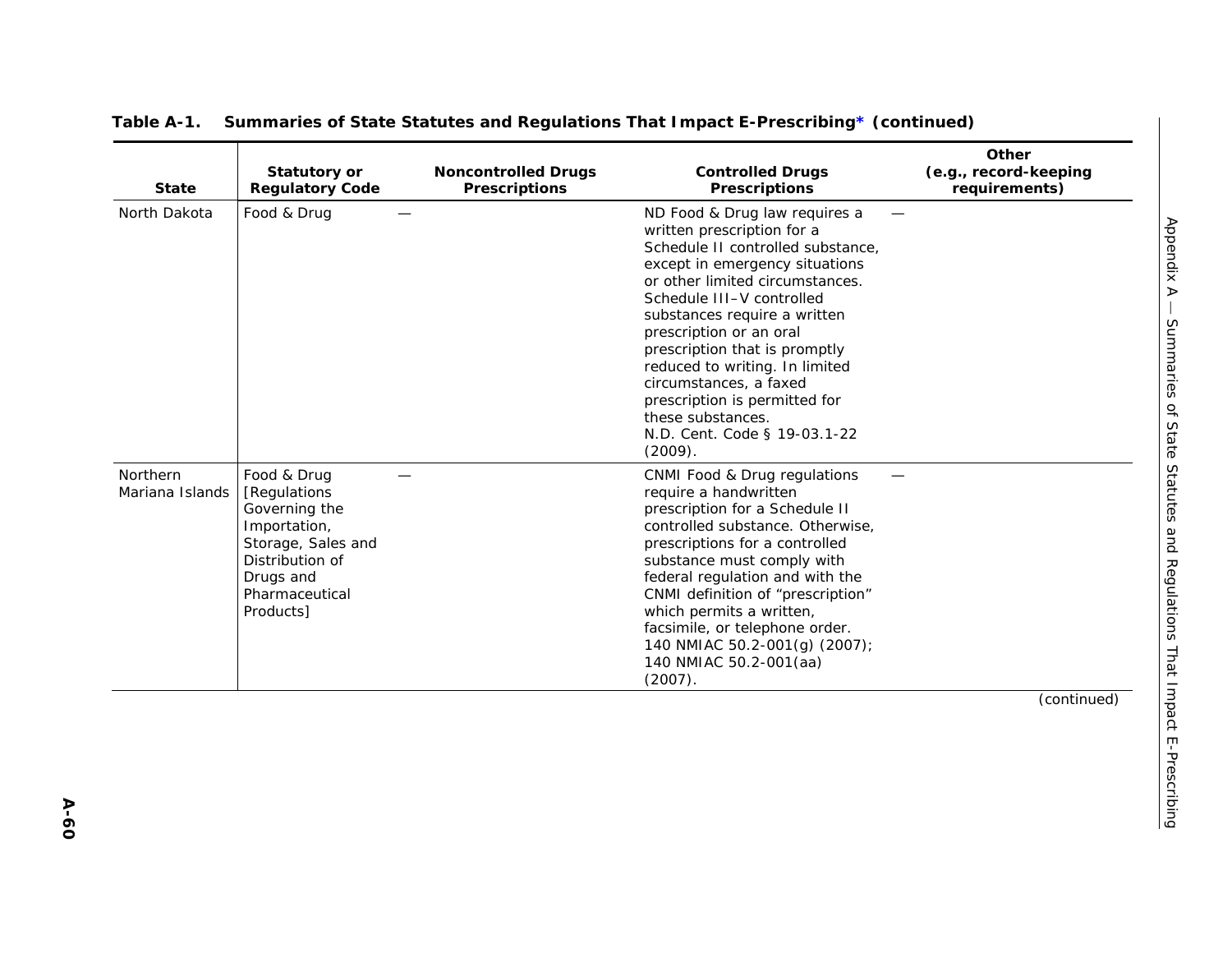| <b>State</b> | <b>Statutory or</b>    | <b>Noncontrolled Drugs</b>                                                                                                                                                                                                                                                                                                                                                                                                                                                                                                                                                                                                                                                                                                                                                                                                                                                                       | <b>Controlled Drugs</b>                                                                                                                                                                                                                                                                                                                                                       | Other                                                                                                                                                                                                                                                                                                                                                                                                                                                                                                                                                                                                                                                                                                                                                                                                                                                                                                                                                                                                                                                                                                                                                                                   |
|--------------|------------------------|--------------------------------------------------------------------------------------------------------------------------------------------------------------------------------------------------------------------------------------------------------------------------------------------------------------------------------------------------------------------------------------------------------------------------------------------------------------------------------------------------------------------------------------------------------------------------------------------------------------------------------------------------------------------------------------------------------------------------------------------------------------------------------------------------------------------------------------------------------------------------------------------------|-------------------------------------------------------------------------------------------------------------------------------------------------------------------------------------------------------------------------------------------------------------------------------------------------------------------------------------------------------------------------------|-----------------------------------------------------------------------------------------------------------------------------------------------------------------------------------------------------------------------------------------------------------------------------------------------------------------------------------------------------------------------------------------------------------------------------------------------------------------------------------------------------------------------------------------------------------------------------------------------------------------------------------------------------------------------------------------------------------------------------------------------------------------------------------------------------------------------------------------------------------------------------------------------------------------------------------------------------------------------------------------------------------------------------------------------------------------------------------------------------------------------------------------------------------------------------------------|
|              | <b>Regulatory Code</b> | <b>Prescriptions</b>                                                                                                                                                                                                                                                                                                                                                                                                                                                                                                                                                                                                                                                                                                                                                                                                                                                                             | <b>Prescriptions</b>                                                                                                                                                                                                                                                                                                                                                          | (e.g., record-keeping requirements)                                                                                                                                                                                                                                                                                                                                                                                                                                                                                                                                                                                                                                                                                                                                                                                                                                                                                                                                                                                                                                                                                                                                                     |
| Ohio         | Pharmacy               | OH Pharmacy statute requires<br>that a prescription received<br>electronically be recorded in<br>writing. Prescriptions<br>transmitted electronically by a<br>board-approved electronic<br>prescription transmission<br>system fulfill this requirement<br>and are treated as the original<br>prescription under the Ohio<br>Pharmacy regulations.<br>Prescriptions transmitted<br>electronically by other means<br>(e.g., nonapproved systems)<br>must be recorded in writing by<br>the pharmacist and the hard<br>copy recorded by the receiving<br>pharmacist is treated as the<br>original prescription.<br>Ohio Rev. Code Ann. §<br>4729.37 (2009); Ohio Admin.<br>Code 4729-5-01(H), (N)<br>(2009).<br>Nonetheless, it appears that<br>even prescriptions received by<br>approved systems must be<br>"printed to document the<br>dispensing."<br>Ohio Admin. Code 4729-5-<br>21(F) (2009). | OH Pharmacy<br>law/regulations expressly<br>permit the use of an<br>approved e-prescription<br>transmission system to fax a<br>controlled substance<br>prescription to a pharmacy.<br>The regulations do not<br>expressly permit computer-<br>to-computer transmission of<br>prescriptions for controlled<br>substances.<br>Ohio Admin. Code 4729-5-<br>$13(B)$ , (E) (2009). | Pharmacy regulations require an<br>e-prescription transmission system to<br>use specified means of identifying users<br>and prohibit relying solely on the use of<br>a password. System must also include<br>• a manual signature on a hard-copy<br>record;<br>• a magnetic card reader;<br>• a bar code reader;<br>• a thumbprint reader or other<br>biometric method;<br>• a proximity badge reader;<br>• a board-approved system of<br>randomly generated personal<br>questions;<br>• a printout of every transaction that is<br>verified and manually signed within a<br>reasonable period of time by the<br>individual who prescribed,<br>administered, or dispensed the<br>dangerous drug;<br>• other effective methods for<br>identifying individuals that have been<br>approved by the [state] board [of<br>pharmacy]; and<br>• a method relying on a magnetic card<br>reader, a bar code reader, a<br>proximity badge reader, or randomly<br>generated questions for identification<br>must also include a private personal<br>identifier, such as a password, for<br>entry into a secure mechanical or<br>electronic system.<br>Ohio Admin. Code 4729-5-01(H), (N)<br>(2009). |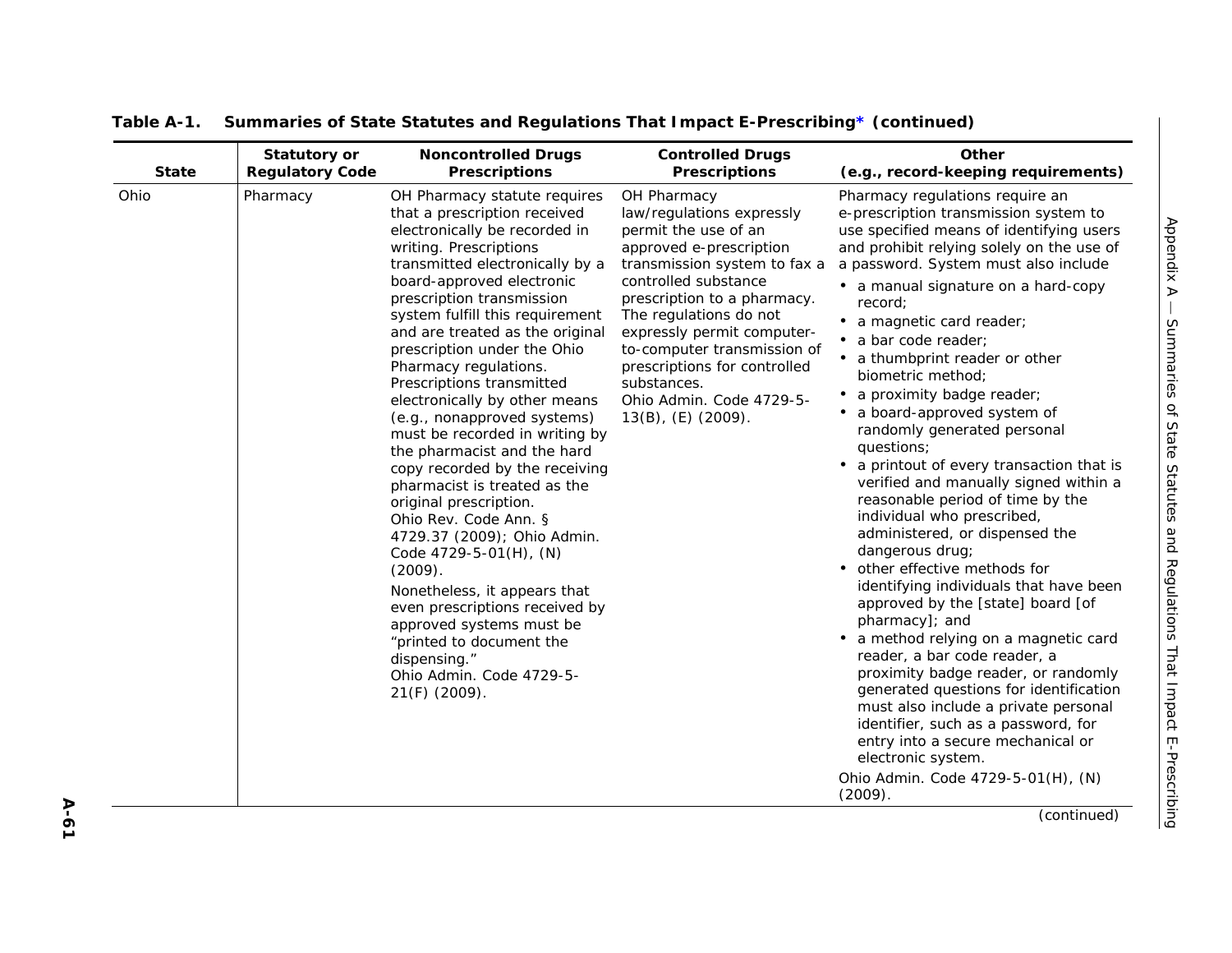| <b>State</b> | <b>Statutory or</b><br><b>Regulatory Code</b>     | <b>Noncontrolled Drugs</b><br><b>Prescriptions</b>                                                                                                                                    | <b>Controlled Drugs</b><br><b>Prescriptions</b>                                                                                                                                                                                                                                  | Other<br>(e.g., record-keeping<br>requirements)                                                                                                                                                                                                                                                                                                                                                                                                                                                                                                                                                                                                                   |
|--------------|---------------------------------------------------|---------------------------------------------------------------------------------------------------------------------------------------------------------------------------------------|----------------------------------------------------------------------------------------------------------------------------------------------------------------------------------------------------------------------------------------------------------------------------------|-------------------------------------------------------------------------------------------------------------------------------------------------------------------------------------------------------------------------------------------------------------------------------------------------------------------------------------------------------------------------------------------------------------------------------------------------------------------------------------------------------------------------------------------------------------------------------------------------------------------------------------------------------------------|
| Ohio         | Medicaid                                          | OH Medicaid regulations list<br>e-prescriptions as an acceptable<br>alternative to written<br>prescriptions on tamper-resistant<br>forms.<br>Ohio Admin. Code 5101: 3-9-06<br>(2009). |                                                                                                                                                                                                                                                                                  | OH Medicaid law authorizes the<br>Medicaid program to establish an<br>e-prescribing system which<br>would require a provider to<br>prescribe electronically if the<br>provider was one of the top 10<br>Medicaid prescribers for Medicaid<br>recipients receiving hospital<br>services in the previous year. In<br>addition, the Ohio legislature<br>requires a quarterly report from<br>the Medicaid program that<br>includes an update of the<br>progress made on the<br>development of "infrastructure<br>policies for electronic health<br>records and e-prescribing."<br>Ohio Rev. Code Ann. § 5111.083<br>(2009); Ohio Rev. Code Ann. §<br>5111.091 (2009). |
| Ohio         | Food & Drug                                       | OH Food & Drug law permits<br>e-prescriptions for drugs.<br>Ohio Rev. Code Ann. §<br>3715.64(A)(12)(2009).                                                                            |                                                                                                                                                                                                                                                                                  |                                                                                                                                                                                                                                                                                                                                                                                                                                                                                                                                                                                                                                                                   |
| Ohio         | Health-Safety-<br>Morals/Controlled<br>Substances | $\hspace{0.05cm}$                                                                                                                                                                     | OH Controlled Substances law<br>does not address e-prescriptions.<br>It requires a written prescription<br>for a Schedule II controlled<br>substance, except in an<br>emergency situation when an<br>oral prescription is permitted.<br>Ohio Rev. Code Ann. § 3719.05<br>(2009). |                                                                                                                                                                                                                                                                                                                                                                                                                                                                                                                                                                                                                                                                   |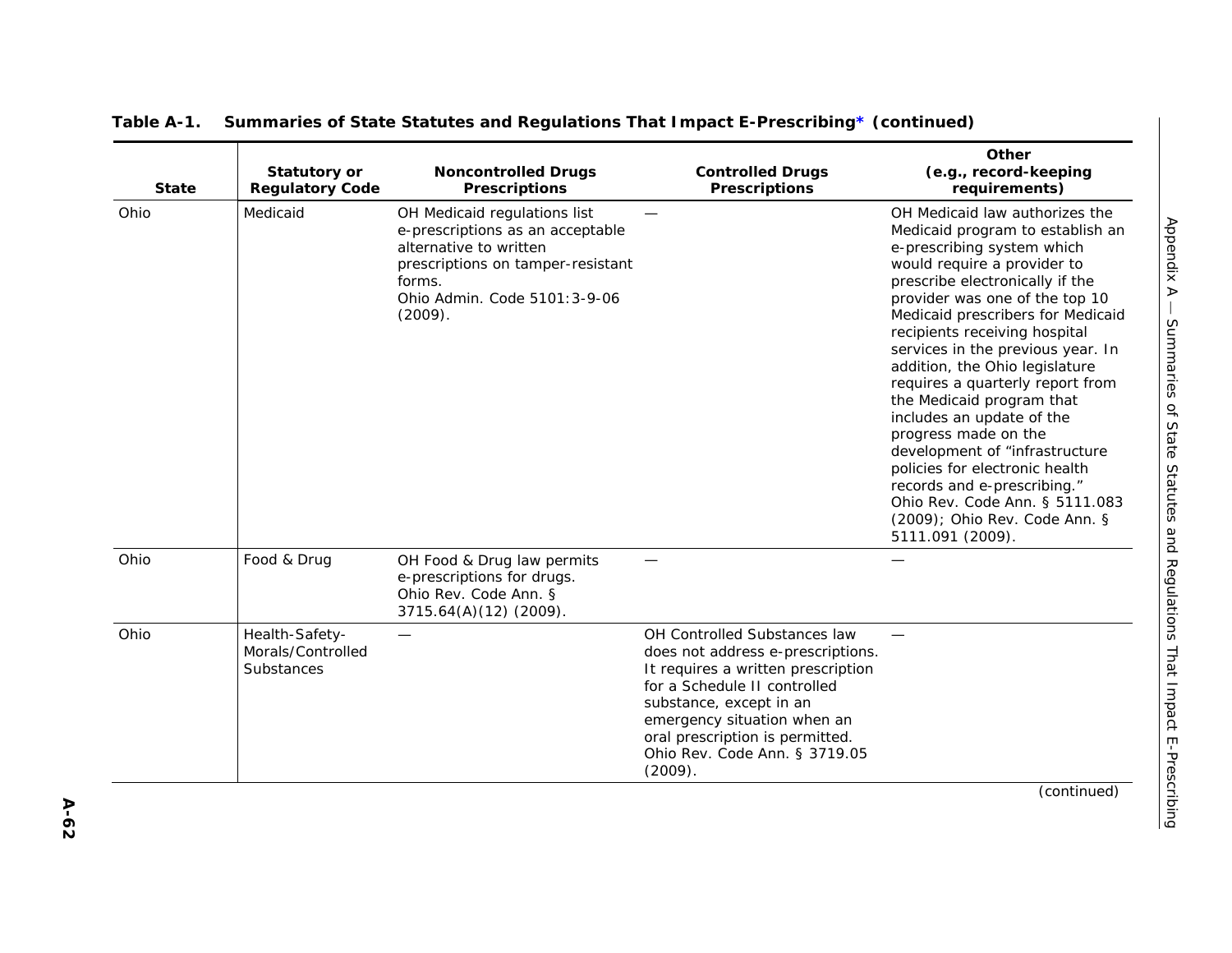| <b>State</b> | <b>Statutory or</b><br><b>Regulatory Code</b> | <b>Noncontrolled Drugs</b><br><b>Prescriptions</b>                                                                                                                                                                                                                                                          | <b>Controlled Drugs</b><br><b>Prescriptions</b> | Other<br>(e.g., record-keeping<br>requirements)                                                                                                                                                                                                                                                                                  |
|--------------|-----------------------------------------------|-------------------------------------------------------------------------------------------------------------------------------------------------------------------------------------------------------------------------------------------------------------------------------------------------------------|-------------------------------------------------|----------------------------------------------------------------------------------------------------------------------------------------------------------------------------------------------------------------------------------------------------------------------------------------------------------------------------------|
| Oklahoma     | Pharmacy                                      | OK Pharmacy law permits<br>prescriptions to be "transmitted"<br>by means other than verbal if                                                                                                                                                                                                               |                                                 | OK Pharmacy law includes some<br>provisions that may burden<br>e-prescribing:                                                                                                                                                                                                                                                    |
|              |                                               | certain requirements are met,<br>including, among other things,<br>that no intervening person alter<br>the prescription order and that<br>equipment for receipt of<br>prescription orders be<br>maintained so as to ensure<br>against unauthorized access.<br>Okla. Admin. Code § 535:15-3-<br>15.1 (2007). |                                                 | • A statute requiring that<br>prescriptions received other than<br>by "written communication" must<br>be recorded in writing by the<br>pharmacist. It is not clear<br>whether this would apply to an<br>e-prescription since "written<br>communication" is not defined.<br>See Okla. Stat. Ann. tit. 59, §<br>353.13A(A) (2009). |
|              |                                               |                                                                                                                                                                                                                                                                                                             |                                                 | • A pharmacy regulation requiring<br>(citing federal regulation) that a<br>pharmacy using an automated<br>data processing system to<br>maintain prescription files must<br>either:                                                                                                                                               |
|              |                                               |                                                                                                                                                                                                                                                                                                             |                                                 | (1) generate nightly reports for<br>prescriptions for Schedule II<br>and other controlled<br>substances that are verified<br>and signed by the pharmacist<br><b>or</b>                                                                                                                                                           |
|              |                                               |                                                                                                                                                                                                                                                                                                             |                                                 | maintain a bound log book or<br>(2)<br>separate file for controlled<br>substance prescriptions in<br>which dispensing<br>pharmacists sign a daily<br>statement verifying that the<br>information entered into the<br>computer system is correct.                                                                                 |
|              |                                               |                                                                                                                                                                                                                                                                                                             |                                                 | See Okla. Admin. Code § 535:15-3-<br>21(d) (2007).                                                                                                                                                                                                                                                                               |
|              |                                               |                                                                                                                                                                                                                                                                                                             |                                                 | (continued)                                                                                                                                                                                                                                                                                                                      |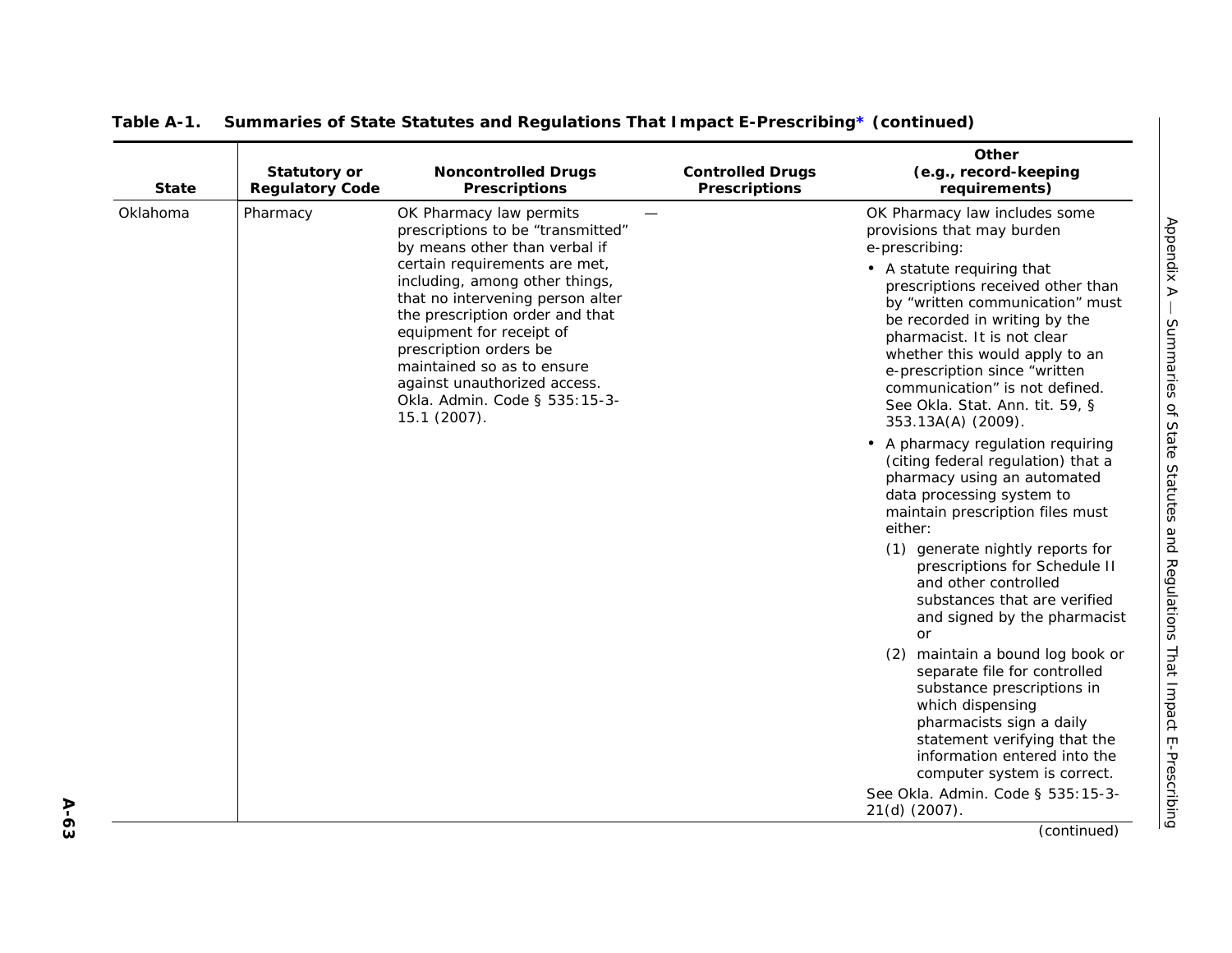|  |  | Table A-1. Summaries of State Statutes and Regulations That Impact E-Prescribing* (continued) |
|--|--|-----------------------------------------------------------------------------------------------|
|  |  |                                                                                               |

| <b>State</b> | Statutory or<br><b>Regulatory Code</b> | <b>Noncontrolled Drugs</b><br><b>Prescriptions</b>                                                                                                                                                                                                                    | <b>Controlled Drugs</b><br><b>Prescriptions</b> | Other<br>(e.g., record-keeping<br>requirements)                                                                                                                                                                                                                                                                                                                             |
|--------------|----------------------------------------|-----------------------------------------------------------------------------------------------------------------------------------------------------------------------------------------------------------------------------------------------------------------------|-------------------------------------------------|-----------------------------------------------------------------------------------------------------------------------------------------------------------------------------------------------------------------------------------------------------------------------------------------------------------------------------------------------------------------------------|
| Oklahoma     | Medicaid                               | OK Medicaid regulations require<br>$\overline{\phantom{m}}$<br>the retention of original written<br>prescriptions. It is not clear<br>whether e-prescriptions are<br>considered "original written<br>prescriptions."<br>Okla. Admin. Code § 317:30-5-<br>70.2 (2007). |                                                 | As part of the OK Medicaid<br>Reform Act of 2006, the OK<br>Health Care Authority was<br>required to design and<br>implement an e-prescribing pilot<br>program. A report of the pilot<br>program was to be submitted to<br>the Governor and the Legislature<br>within 18 months of the start of<br>the program.<br>Okla. Stat. Ann. tit. 56, §<br>$1011.4(B)$ , (C) (2009). |
| Oklahoma     | Food & Drug                            | The OK Drug, Medical Devices,<br>and Cosmetics law expressly<br>addresses written and oral<br>prescriptions but not<br>e-prescriptions.<br>Okla. Stat. Ann. tit. 63, § 1-<br>1409(k) (2009).                                                                          |                                                 |                                                                                                                                                                                                                                                                                                                                                                             |
|              |                                        |                                                                                                                                                                                                                                                                       |                                                 | (continued)                                                                                                                                                                                                                                                                                                                                                                 |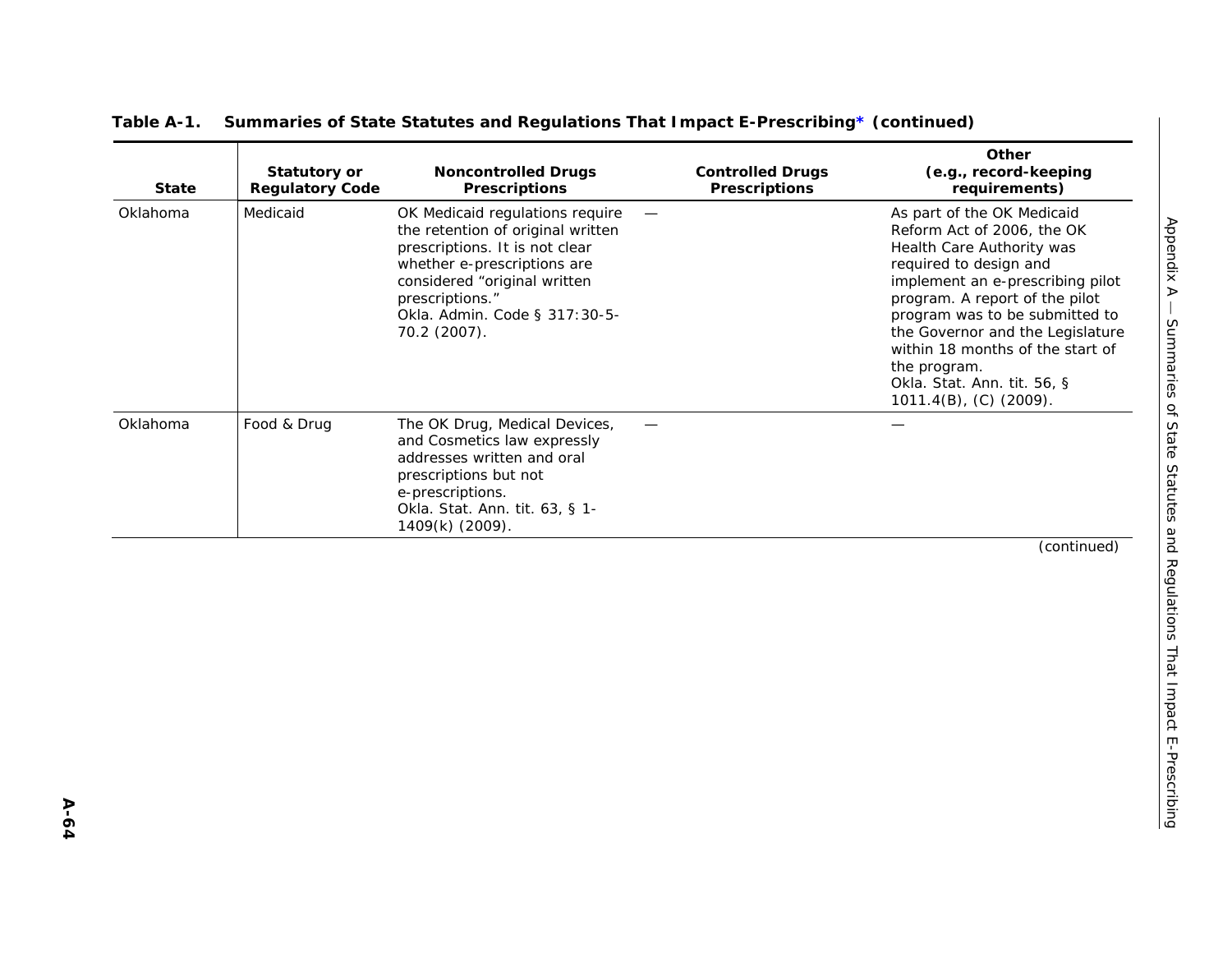| <b>State</b> | <b>Statutory or</b><br><b>Regulatory Code</b>                                    | <b>Noncontrolled Drugs</b><br><b>Prescriptions</b>                                                                                                                                                                                                                                             | <b>Controlled Drugs</b><br><b>Prescriptions</b>                                                                                                                                                                                                                                                                                                                                                                                                                                                                                                                                                                                                                                                                                     | Other<br>(e.g., record-keeping<br>requirements)                                                                                                                                                                                                                                                                                                                                                                                                                                                                                                                                |
|--------------|----------------------------------------------------------------------------------|------------------------------------------------------------------------------------------------------------------------------------------------------------------------------------------------------------------------------------------------------------------------------------------------|-------------------------------------------------------------------------------------------------------------------------------------------------------------------------------------------------------------------------------------------------------------------------------------------------------------------------------------------------------------------------------------------------------------------------------------------------------------------------------------------------------------------------------------------------------------------------------------------------------------------------------------------------------------------------------------------------------------------------------------|--------------------------------------------------------------------------------------------------------------------------------------------------------------------------------------------------------------------------------------------------------------------------------------------------------------------------------------------------------------------------------------------------------------------------------------------------------------------------------------------------------------------------------------------------------------------------------|
| Oklahoma     | Public Health and<br>Safety/Uniform<br>Controlled<br>Dangerous<br>Substances Act |                                                                                                                                                                                                                                                                                                | OK Controlled Dangerous<br>Substances law requires a written,<br>signed prescription for a Schedule II<br>controlled substance except in<br>emergency situations when an oral<br>prescription reduced to writing by<br>the pharmacist is permitted. In<br>addition, Schedule II prescriptions<br>to a home infusion pharmacy or for<br>long-term care or hospice patients<br>may be faxed.<br>Prescriptions for Schedule III-V<br>drugs may be written, faxed, or oral<br>(if reduced to writing by the<br>pharmacist). E-prescribing is not<br>addressed.<br>Okla. Stat. Ann. tit. 63, § 2-309(A),<br>(B), (F) (2009); Okla. Admin. Code<br>$\S$ 475:30-1-4(a), (d), (f) (2007);<br>Okla. Admin. Code § 475:30-1-<br>10(a) (2007). | OK Controlled Substances law<br>appears to provide for the<br>transmission of a prescription to<br>a pharmacy by "electronic<br>transmission" (in addition to<br>facsimile transmission), but the<br>statutory and regulatory details<br>relate to facsimile transmission.<br>Moreover, an e-prescription with<br>a computer-generated signature<br>is to be treated as a "call-in"<br>prescription" and, accordingly,<br>must be reduced to writing by<br>the pharmacist.<br>Okla. Stat. Ann. tit. 63, § 2-<br>309(A)(2) (2009); Okla. Admin.<br>Code § 475:30-1-4(a) (2007). |
| Oregon       | Pharmacy                                                                         | OR Pharmacy law permits<br>electronically transmitted<br>prescriptions for<br>noncontrolled substances by<br>practitioners licensed within<br>the state.<br>OR. Rev. Stat. Ann. §<br>689.005(31) (2007); OR.<br>Admin. R. 855-006-0015(1)<br>(2009); OR. Admin. R. 855-<br>019-0210(6) (2009). | Electronically transmitted<br>prescriptions for controlled<br>substances are not allowed, unless<br>they are permitted by federal<br>regulations. OR Pharmacy law<br>generally adopts federal regulations<br>with respect to requirements for<br>controlled substance prescriptions.<br>In addition, OR uses the federal<br>schedules of controlled substances.<br>OR. Admin. R. 855-080-0085<br>(2009); OR. Admin. R. 855-080-<br>0020 (2009).                                                                                                                                                                                                                                                                                     | Prescriptions received<br>electronically may be retained<br>electronically.<br>OR. Rev. Stat. Ann. § 689.508<br>(2007); see also OR. Admin. R.<br>855-041-0060(1)(a) (2009).                                                                                                                                                                                                                                                                                                                                                                                                   |
|              |                                                                                  |                                                                                                                                                                                                                                                                                                |                                                                                                                                                                                                                                                                                                                                                                                                                                                                                                                                                                                                                                                                                                                                     | (continued)                                                                                                                                                                                                                                                                                                                                                                                                                                                                                                                                                                    |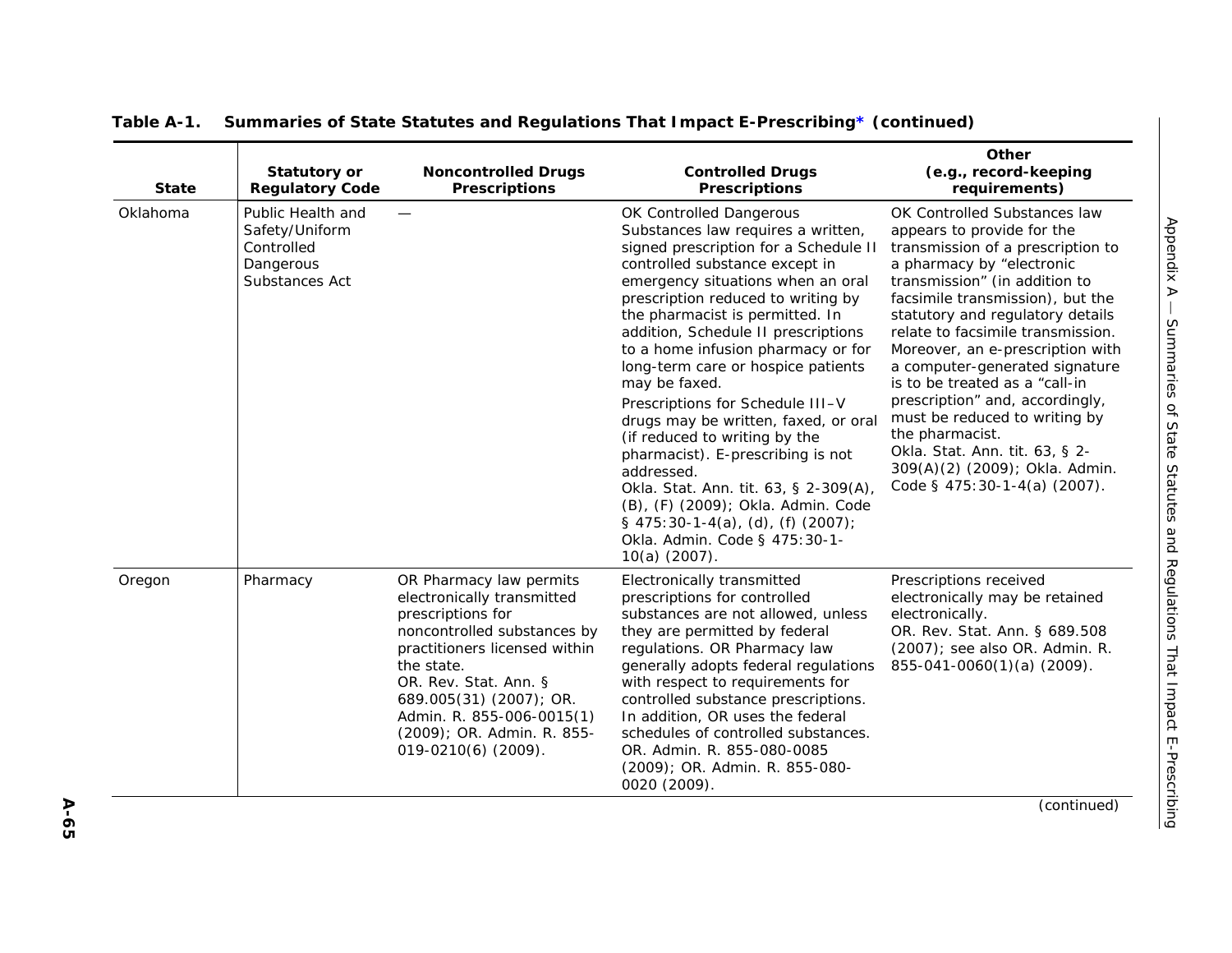| <b>State</b> | <b>Statutory or</b><br><b>Regulatory Code</b>         | <b>Noncontrolled Drugs</b><br><b>Prescriptions</b>                                                                                                                                                                                                                                                                                                                                                                                                                        | <b>Controlled Drugs</b><br><b>Prescriptions</b>                                                                                                                                                                                                                                                                                                                                                                                                                                                                                                                                                                                                                                                                                                                     | <b>Other</b><br>(e.g., record-keeping<br>requirements) |
|--------------|-------------------------------------------------------|---------------------------------------------------------------------------------------------------------------------------------------------------------------------------------------------------------------------------------------------------------------------------------------------------------------------------------------------------------------------------------------------------------------------------------------------------------------------------|---------------------------------------------------------------------------------------------------------------------------------------------------------------------------------------------------------------------------------------------------------------------------------------------------------------------------------------------------------------------------------------------------------------------------------------------------------------------------------------------------------------------------------------------------------------------------------------------------------------------------------------------------------------------------------------------------------------------------------------------------------------------|--------------------------------------------------------|
| Oregon       | Medicaid                                              | OR Medicaid law requires the<br>state Department of Human<br>Services to seek a federal waiver<br>to permit e-prescribing in the<br>Medicaid program. The state<br>follows federal law in requiring<br>that written prescriptions for<br>Medicaid recipients either be<br>written on a tamper-resistant<br>pad or transmitted electronically<br>to be eligible for reimbursement.<br>OR. Rev. Stat. Ann. § 414.327<br>(2007); Or. Admin. R. 410-121-<br>$0145(3)$ (2009). |                                                                                                                                                                                                                                                                                                                                                                                                                                                                                                                                                                                                                                                                                                                                                                     |                                                        |
| Oregon       | Alcoholic Liquors;<br>Controlled<br>Substances; Drugs |                                                                                                                                                                                                                                                                                                                                                                                                                                                                           | OR Controlled Substances law permits -<br>e-prescriptions (which include<br>computer-to-computer transmissions)<br>except for prescriptions for Schedule<br>II controlled substances (or<br>prescriptions for lethal injections,<br>poisons, "death with dignity" drugs, or<br>juvenile detainee medicine) which<br>must be in writing. In emergency<br>situations, Schedule II drugs may be<br>prescribed orally or electronically if<br>the prescription is reduced to writing<br>and filed by the pharmacy. Electronic<br>prescriptions for other controlled<br>substances may be stored<br>electronically.<br>OR. Rev. Stat. Ann. § 475.185<br>(2007); OR. Rev. Stat. Ann. §<br>475.188 (2007); OR. Rev. Stat. Ann.<br>$\S$ 475.005(5), (6), (14), (19) (2007). |                                                        |
|              |                                                       |                                                                                                                                                                                                                                                                                                                                                                                                                                                                           |                                                                                                                                                                                                                                                                                                                                                                                                                                                                                                                                                                                                                                                                                                                                                                     | (continued)                                            |

**A-66**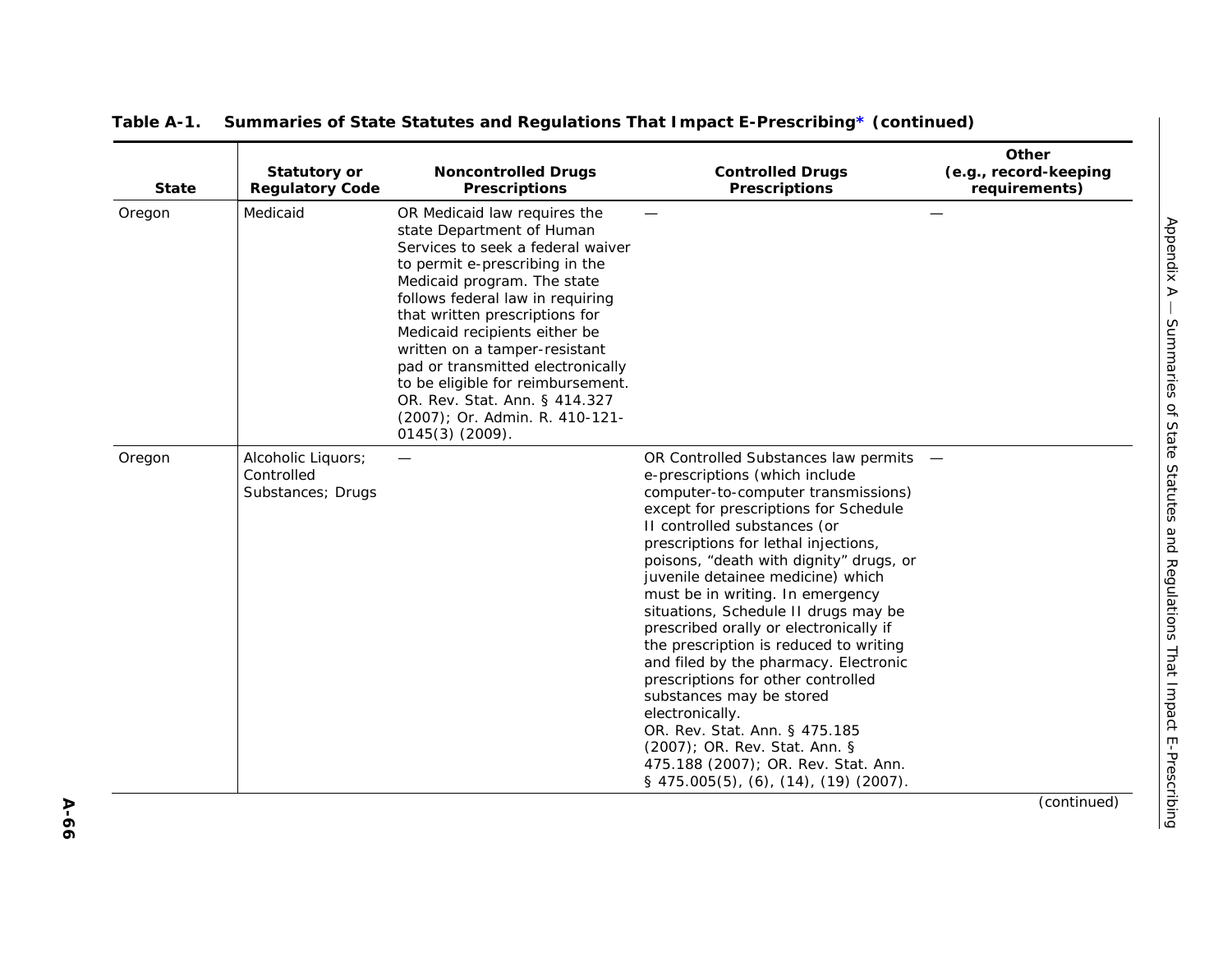| <b>State</b> | <b>Statutory or</b><br><b>Regulatory Code</b> | <b>Noncontrolled Drugs</b><br><b>Prescriptions</b>                                                                                                                                                                                                                                                                                                                                                                                         | <b>Controlled Drugs</b><br><b>Prescriptions</b>                                                                                                                                                                                                                                                                                                                                                                                                                                                                                                                                 | Other<br>(e.g., record-keeping<br>requirements)                                                                                                                                                                                                                                                                                                                                                                                                                                                |
|--------------|-----------------------------------------------|--------------------------------------------------------------------------------------------------------------------------------------------------------------------------------------------------------------------------------------------------------------------------------------------------------------------------------------------------------------------------------------------------------------------------------------------|---------------------------------------------------------------------------------------------------------------------------------------------------------------------------------------------------------------------------------------------------------------------------------------------------------------------------------------------------------------------------------------------------------------------------------------------------------------------------------------------------------------------------------------------------------------------------------|------------------------------------------------------------------------------------------------------------------------------------------------------------------------------------------------------------------------------------------------------------------------------------------------------------------------------------------------------------------------------------------------------------------------------------------------------------------------------------------------|
| Pennsylvania | Pharmacy                                      | PA Pharmacy law permits<br>electronically transmitted<br>prescriptions (including<br>computer-to-computer,<br>computer-to-fax machine, or<br>e-mail transmissions) other than<br>for Schedule II controlled<br>substances. Requires standard<br>information in prescription and<br>encryption or other technology<br>to prevent access, alteration,<br>manipulation, or use by any<br>unauthorized person.<br>49 PA. Code § 27.201 (2009). | PA Pharmacy law requires that<br>prescriptions for Schedule II<br>controlled substances be<br>manually signed by the<br>prescriber. A fax prescription for<br>a Schedule II controlled<br>substance is permitted if the<br>prescription is for direct<br>administration or for a long-term<br>care or hospice patient.<br>A pharmacist may dispense a<br>prescription that is electronically<br>transmitted or faxed for a<br>Schedule III-V controlled<br>substance.<br>49 PA. Code § 27.201(b) (2009);<br>49 PA. Code § 27.18(b)(2)<br>(2009); 49 PA. Code § 27.20<br>(2009). | One requirement that may<br>impede e-prescribing relates to<br>refills for nonproprietary drugs.<br>Prescriptions for nonproprietary<br>drugs which are to be refilled<br>more times than permitted for a<br>Schedule III-V controlled<br>substance (i.e., more than five<br>times in the 6-month period<br>from the date of the<br>prescription) must specifically<br>indicate the number of refills "in<br>the original handwriting of the<br>prescriber."<br>49 PA. Code § 27.18(j) (2009). |
| Pennsylvania | <b>Medical Doctors</b>                        |                                                                                                                                                                                                                                                                                                                                                                                                                                            | PA Medical Doctor regulations<br>accord with the requirement in<br>its Controlled Substances<br>regulations that emergency oral<br>prescriptions for Schedule II<br>controlled substances must be<br>followed by a written<br>prescription within 72 hours.<br>49 PA. Code § 16.92(a)(5)<br>(2009).                                                                                                                                                                                                                                                                             |                                                                                                                                                                                                                                                                                                                                                                                                                                                                                                |
|              |                                               |                                                                                                                                                                                                                                                                                                                                                                                                                                            |                                                                                                                                                                                                                                                                                                                                                                                                                                                                                                                                                                                 | (continued)                                                                                                                                                                                                                                                                                                                                                                                                                                                                                    |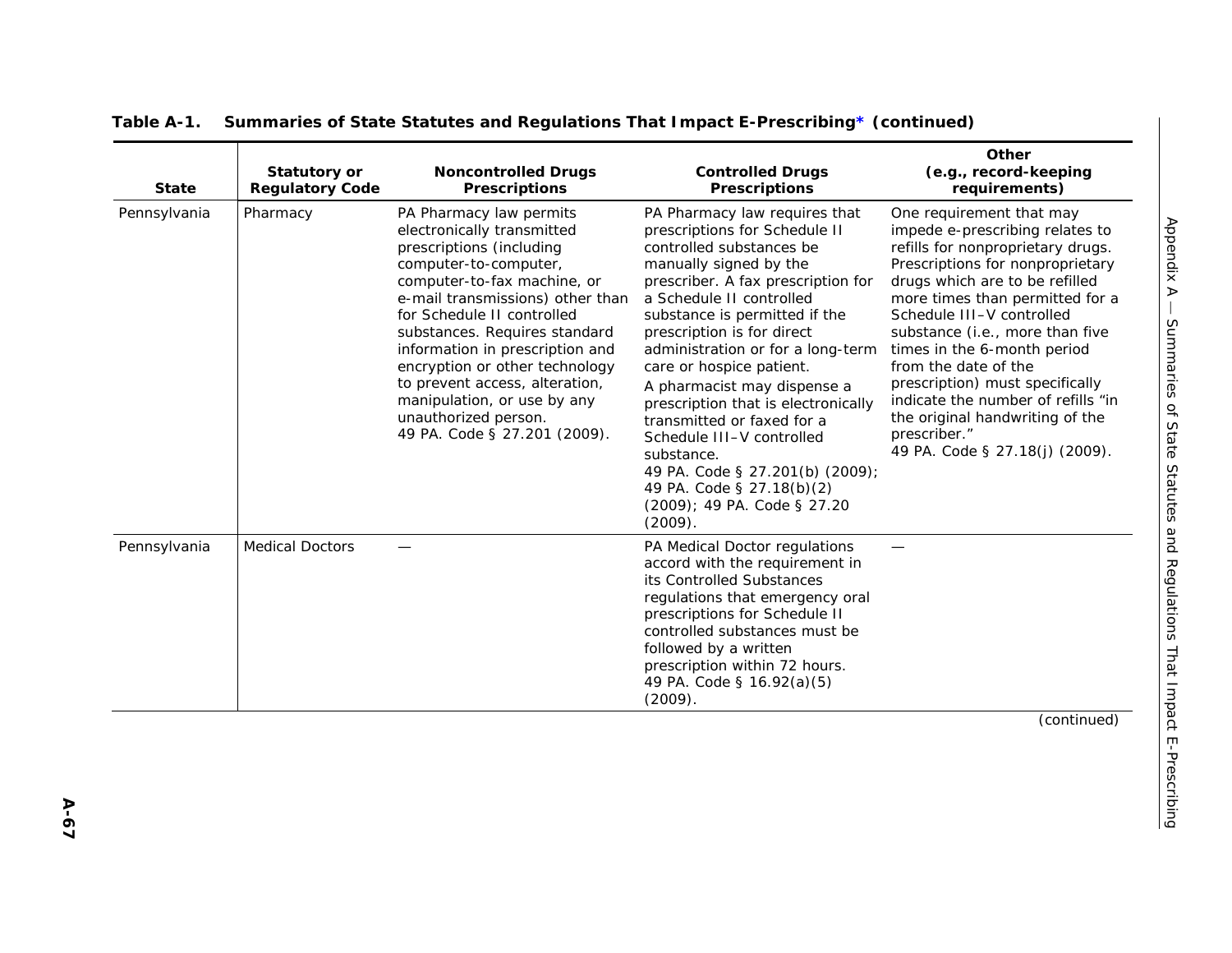| <b>State</b> | <b>Statutory or</b><br><b>Regulatory Code</b> | <b>Noncontrolled Drugs</b><br><b>Prescriptions</b>                                                                                     | <b>Controlled Drugs</b><br><b>Prescriptions</b> | Other<br>(e.g., record-keeping<br>requirements)                                                                                                                                                                                                                                                                                                                                                                                                                                                                                                                                                                                                                                                                                                                                                                                                                                                                                     |
|--------------|-----------------------------------------------|----------------------------------------------------------------------------------------------------------------------------------------|-------------------------------------------------|-------------------------------------------------------------------------------------------------------------------------------------------------------------------------------------------------------------------------------------------------------------------------------------------------------------------------------------------------------------------------------------------------------------------------------------------------------------------------------------------------------------------------------------------------------------------------------------------------------------------------------------------------------------------------------------------------------------------------------------------------------------------------------------------------------------------------------------------------------------------------------------------------------------------------------------|
| Pennsylvania | Medicaid                                      | PA Medicaid regulations on<br>content of prescriptions address<br>only written or oral prescriptions.<br>55 PA. Code § 1121.52 (2009). |                                                 | Parenthetical note regarding PA<br>prescription requirements in<br>public assistance programs: The<br>PA Department of Aging<br>administers a prescription<br>program for low-income senior<br>citizens who are not enrolled in<br>the Department of Public<br>Welfare's Medicaid prescription<br>benefit. Providers in that<br>program must retain original<br>hard copy prescriptions for 4<br>years. An original hard copy<br>prescription is either the original<br>written prescription from the<br>prescriber or an oral order that<br>has been reduced to writing by<br>the pharmacist and bears the<br>pharmacist's handwritten<br>signature or initials. In addition,<br>the pharmacy must maintain a<br>daily hard copy record of filled<br>and refilled prescriptions bearing<br>the handwritten signature or<br>initials of the pharmacist who<br>filled or refilled the prescription.<br>6 PA. Code § 22.62(c) (2009). |
|              |                                               |                                                                                                                                        |                                                 | (continued)                                                                                                                                                                                                                                                                                                                                                                                                                                                                                                                                                                                                                                                                                                                                                                                                                                                                                                                         |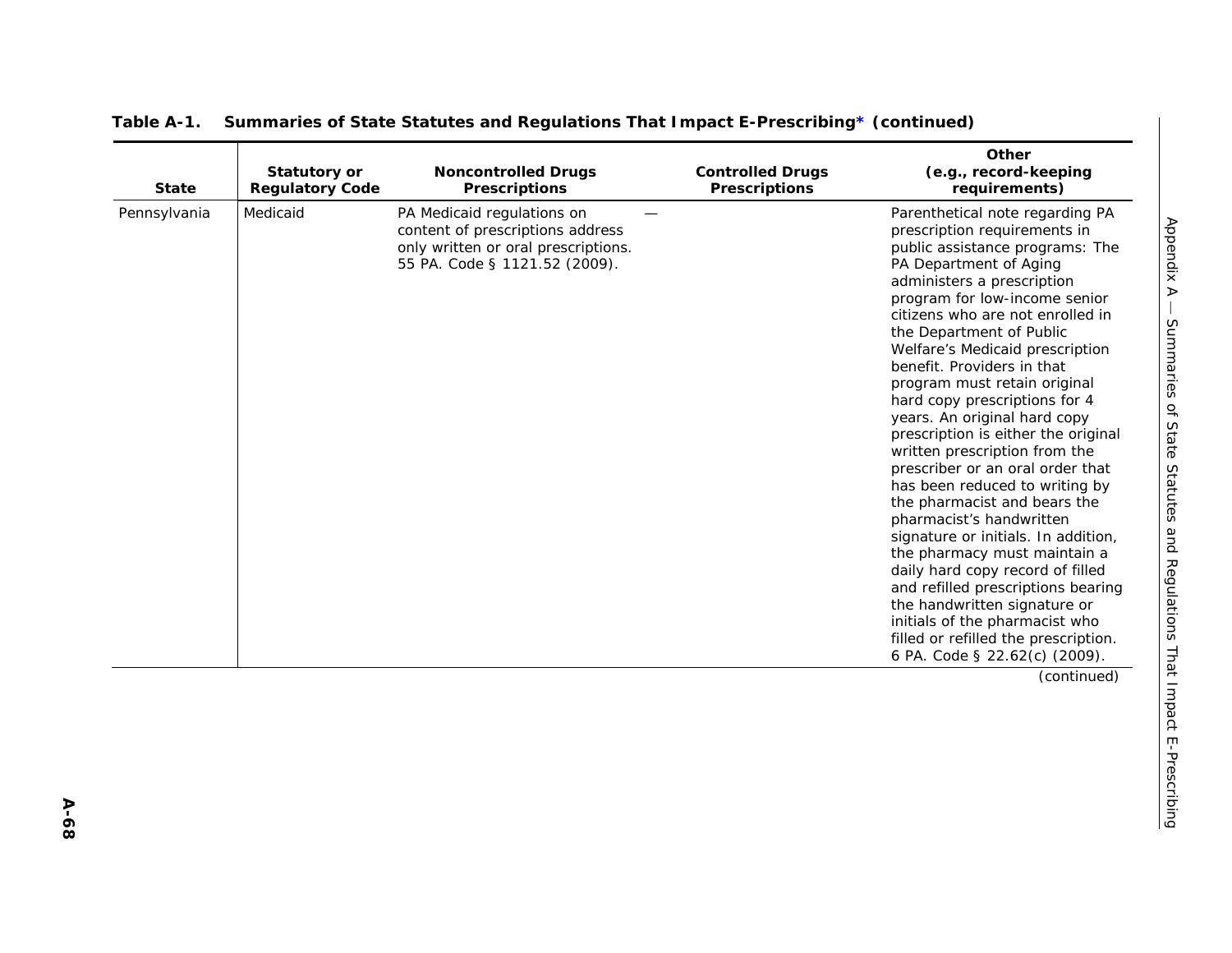| <b>State</b> | <b>Statutory or</b><br><b>Regulatory Code</b>                                                       | <b>Noncontrolled Drugs</b><br><b>Prescriptions</b> | <b>Controlled Drugs</b><br><b>Prescriptions</b>                                                                                                                                                                                                                                                                                                                                                                                                                         | Other<br>(e.g., record-keeping<br>requirements)                                                                                                                                                                                                                                                                                                                                                                                                                                                                                                                                                                                                                                                                 |
|--------------|-----------------------------------------------------------------------------------------------------|----------------------------------------------------|-------------------------------------------------------------------------------------------------------------------------------------------------------------------------------------------------------------------------------------------------------------------------------------------------------------------------------------------------------------------------------------------------------------------------------------------------------------------------|-----------------------------------------------------------------------------------------------------------------------------------------------------------------------------------------------------------------------------------------------------------------------------------------------------------------------------------------------------------------------------------------------------------------------------------------------------------------------------------------------------------------------------------------------------------------------------------------------------------------------------------------------------------------------------------------------------------------|
| Pennsylvania | Food & Drug<br>[Health and<br>Safety/Controlled<br>Substance, Drug,<br>Device, and<br>Cosmetic Act] |                                                    | PA Controlled Substances/<br>Drugs, Devices, and Cosmetics<br>law requires a written, manually<br>signed prescription for Schedule<br>II controlled substances (except<br>in an emergency situation) and a<br>written or oral prescription for<br>Schedule III-IV substances.<br>E-prescribing is not addressed.<br>35 PA. Stat. Ann. § 780-111<br>(2008); 35 PA. Stat. Ann. § 780-<br>113(a)(15) (2008); 28 PA. Code<br>§ 25.41 (2009); 28 PA. Code §<br>25.53 (2009). | Some regulatory record-keeping<br>Appendix A<br>requirements may impede<br>e-prescribing. Prescription orders<br>for Schedule I and II controlled<br>substances must be maintained<br>in a separate prescription file.<br>Prescription orders for Schedule<br>Summaries<br>III-V controlled substances may<br>be maintained either in a<br>separate prescription file or "in<br>such form that they are readily<br>retrievable from the other<br>of State Statutes and Regulations That Impact E-Prescribing<br>pharmacy prescription records"<br>such as by being marked with a<br>red "C." No acceptable means<br>specified for designating<br>e-prescriptions.<br>28 PA. Code § 25.56 (2009).<br>(continued) |
|              |                                                                                                     |                                                    |                                                                                                                                                                                                                                                                                                                                                                                                                                                                         |                                                                                                                                                                                                                                                                                                                                                                                                                                                                                                                                                                                                                                                                                                                 |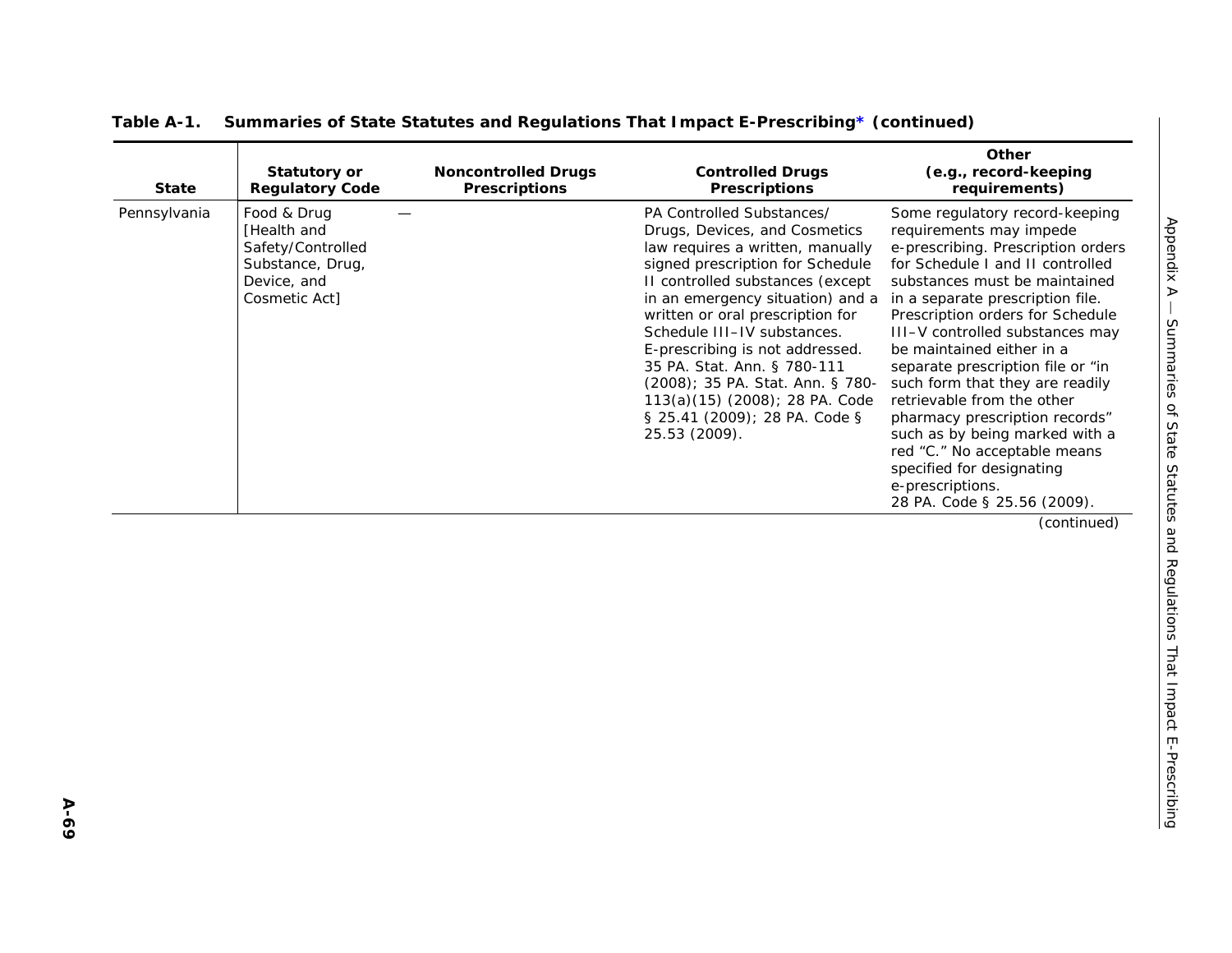| <b>State</b>                                                                                                                                                   | <b>Statutory or</b><br><b>Regulatory Code</b> | <b>Noncontrolled Drugs</b><br><b>Prescriptions</b>                                                                                                                                                                                                                                                                                                                                                                                                                                                                                                                                                                                                                                                                                                                                                                                   | <b>Controlled Drugs</b><br><b>Prescriptions</b>                                                                                                                                                                                                                                        | Other<br>(e.g., record-keeping<br>requirements) |
|----------------------------------------------------------------------------------------------------------------------------------------------------------------|-----------------------------------------------|--------------------------------------------------------------------------------------------------------------------------------------------------------------------------------------------------------------------------------------------------------------------------------------------------------------------------------------------------------------------------------------------------------------------------------------------------------------------------------------------------------------------------------------------------------------------------------------------------------------------------------------------------------------------------------------------------------------------------------------------------------------------------------------------------------------------------------------|----------------------------------------------------------------------------------------------------------------------------------------------------------------------------------------------------------------------------------------------------------------------------------------|-------------------------------------------------|
| Puerto Ricot<br>t The<br>conclusions for<br>PR are based<br>on an analysis<br>of PR statutes;<br>PR regulations<br>are not readily<br>available in<br>English. | Pharmacy                                      | PR Pharmacy law permits<br>e-prescribing (which includes<br>digital transmission) for<br>noncontrolled substances, but<br>only as a preliminary step to<br>initiate the prescription filling<br>process. The patient or a<br>representative must hand over<br>the "original" prescription to the<br>pharmacist before the<br>medication is actually dispensed.<br>The e-prescription may be<br>transmitted to the pharmacy by<br>the patient as well as by the<br>prescriber.<br>In the case of an emergency,<br>medication may be dispensed<br>based upon an e-prescription<br>transmitted by the prescriber,<br>which is transcribed by the<br>pharmacist upon receipt. The<br>prescriber must deliver a written<br>prescription to the pharmacy<br>within 120 days.<br>P.R. Laws Ann. tit. 20, §<br>410a(c), (e)-(g), (m) (2006). | PR Pharmacy/Pharmacist law<br>defers to the Puerto Rico<br>Controlled Substances Act and to<br>the Federal Controlled<br>Substances Act with respect to<br>dispensing and record-keeping<br>requirements for controlled<br>substances.<br>P.R. Laws Ann. tit. 20, § 410c(a)<br>(2006). |                                                 |
|                                                                                                                                                                |                                               |                                                                                                                                                                                                                                                                                                                                                                                                                                                                                                                                                                                                                                                                                                                                                                                                                                      |                                                                                                                                                                                                                                                                                        | (continued)                                     |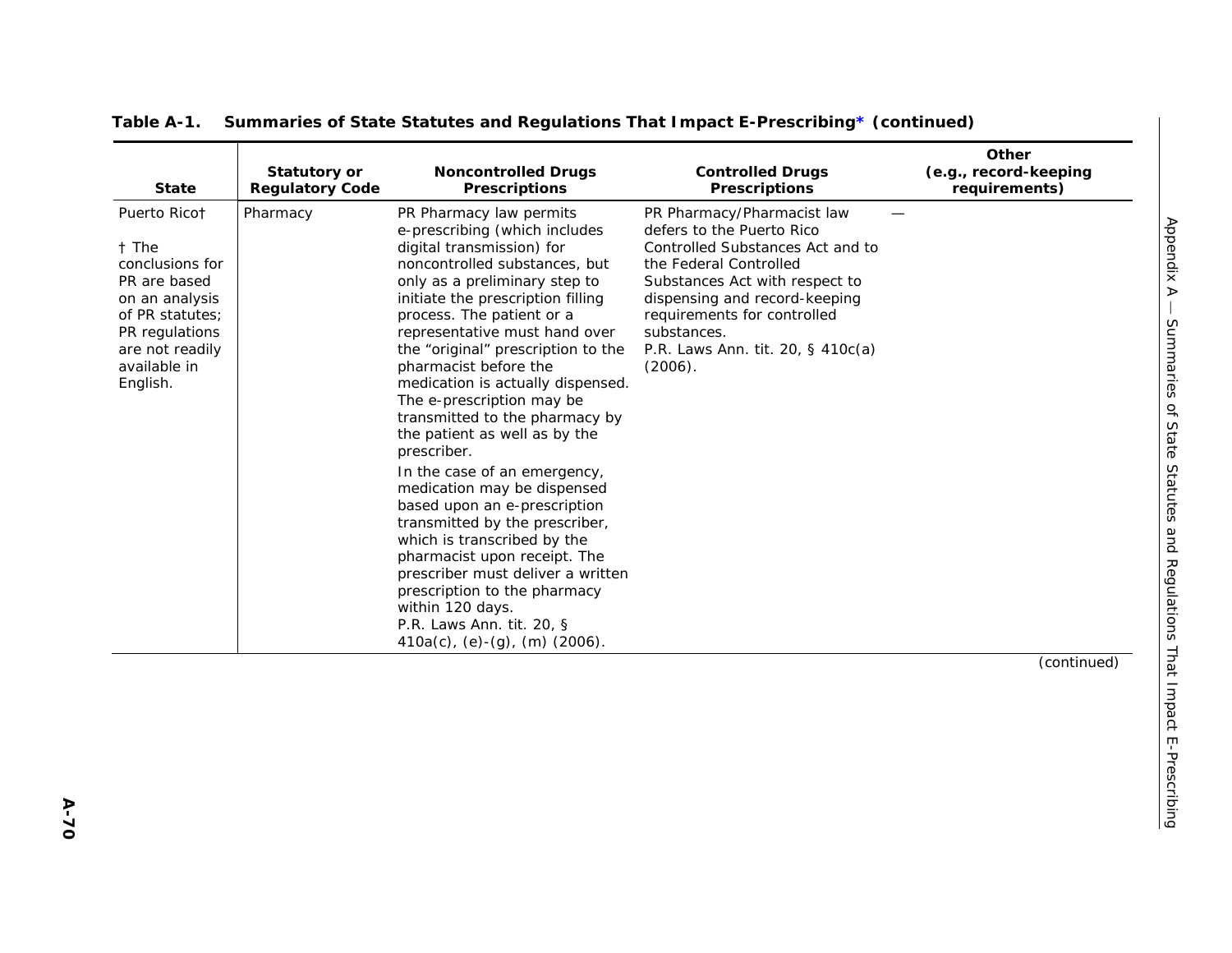| <b>State</b>                                                                                                                                                   | <b>Statutory or</b><br><b>Regulatory Code</b>         | <b>Noncontrolled Drugs</b><br><b>Prescriptions</b> | <b>Controlled Drugs</b><br><b>Prescriptions</b>                                                                                                                                                                                                                                                                                                                                                                                                                                                                                                                                                                                                                                                                                                                                                                                                                                                                                                                | Other<br>(e.g., record-keeping<br>requirements) |
|----------------------------------------------------------------------------------------------------------------------------------------------------------------|-------------------------------------------------------|----------------------------------------------------|----------------------------------------------------------------------------------------------------------------------------------------------------------------------------------------------------------------------------------------------------------------------------------------------------------------------------------------------------------------------------------------------------------------------------------------------------------------------------------------------------------------------------------------------------------------------------------------------------------------------------------------------------------------------------------------------------------------------------------------------------------------------------------------------------------------------------------------------------------------------------------------------------------------------------------------------------------------|-------------------------------------------------|
| Puerto Ricot<br>† The<br>conclusions for<br>PR are based<br>on an analysis<br>of PR statutes;<br>PR regulations<br>are not readily<br>available in<br>English. | Health and<br>Sanitation/<br>Controlled<br>Substances |                                                    | PR Controlled Substances law<br>requires a written prescription<br>for a Schedule II controlled<br>substance except that in an<br>emergency situation, an oral<br>prescription is permitted (which<br>must be backed up by a written<br>prescription within 48 hours).<br>Schedule III or IV substances<br>may be prescribed through a<br>written or oral prescription.<br>E-prescribing is not addressed.<br>With respect to the scheduling of<br>controlled substances, PR defers<br>to federal law:<br>• by excluding from the<br>schedules of controlled<br>substances any nonnarcotic<br>substance that, under the<br>Federal Food, Drug and<br>Cosmetic Act, may be sold<br>without a prescription.<br>• by following the Federal<br>Controlled Substance Act with<br>regard to the designation,<br>reclassification, or removal of<br>any substance under that Act,<br>unless the state Secretary of<br>Health objects to the federal<br>determination. |                                                 |
|                                                                                                                                                                |                                                       |                                                    | P.R. Laws Ann. tit. 24, § 2308<br>(2006); P.R. Laws Ann. tit. 24, §<br>$2201(e)$ , (f) $(2006)$ .                                                                                                                                                                                                                                                                                                                                                                                                                                                                                                                                                                                                                                                                                                                                                                                                                                                              |                                                 |
|                                                                                                                                                                |                                                       |                                                    |                                                                                                                                                                                                                                                                                                                                                                                                                                                                                                                                                                                                                                                                                                                                                                                                                                                                                                                                                                | (continued)                                     |

*Appendix A —*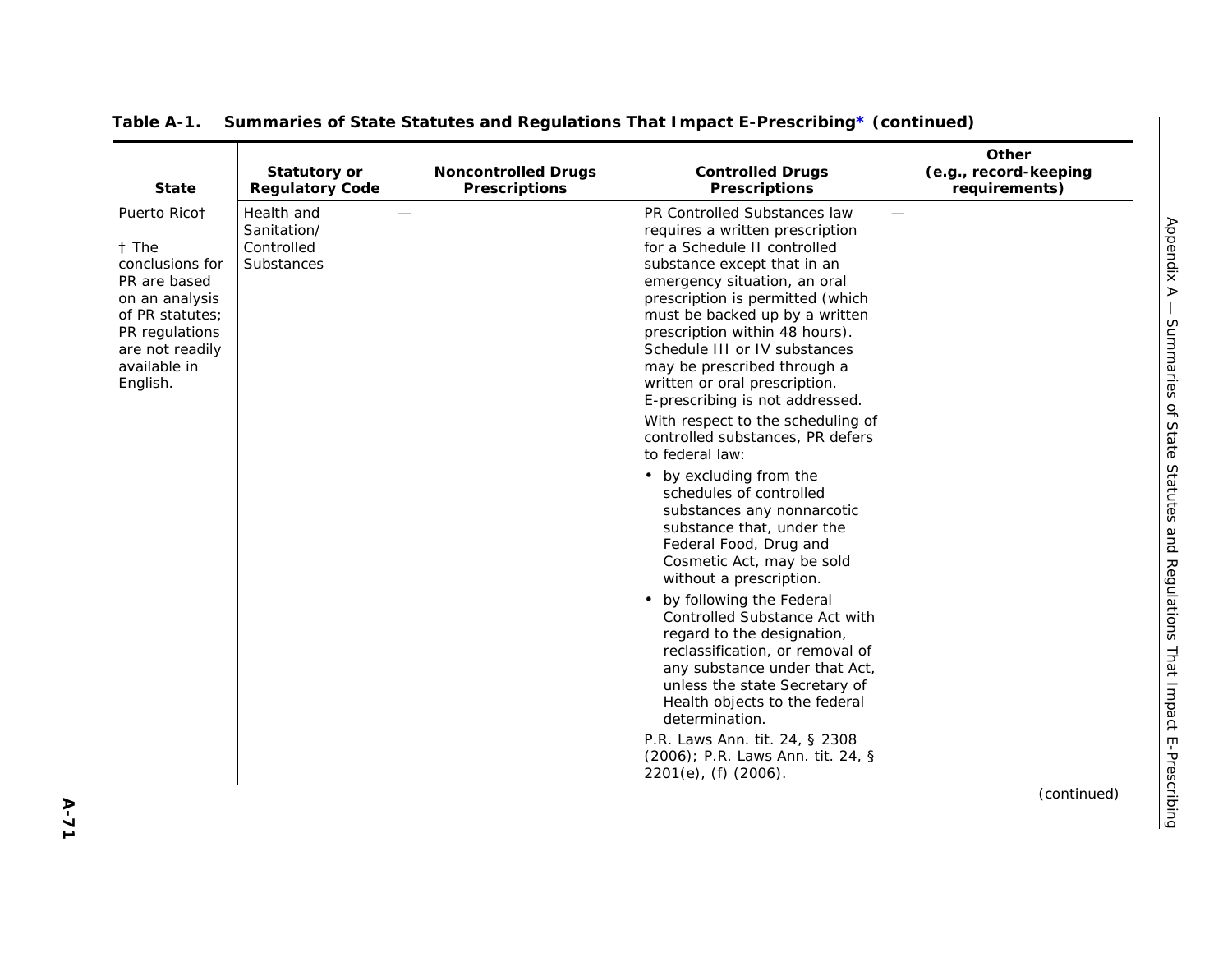| <b>State</b> | <b>Statutory or</b><br><b>Regulatory Code</b> | <b>Noncontrolled Drugs</b><br><b>Prescriptions</b>                                                                                                                                                                                                                                                                                                                                                                                     | <b>Controlled Drugs</b><br><b>Prescriptions</b>                                                                                                                                                                                                                                                                                                                                        | Other<br>(e.g., record-keeping<br>requirements)                                                                                                                                                                                                    |
|--------------|-----------------------------------------------|----------------------------------------------------------------------------------------------------------------------------------------------------------------------------------------------------------------------------------------------------------------------------------------------------------------------------------------------------------------------------------------------------------------------------------------|----------------------------------------------------------------------------------------------------------------------------------------------------------------------------------------------------------------------------------------------------------------------------------------------------------------------------------------------------------------------------------------|----------------------------------------------------------------------------------------------------------------------------------------------------------------------------------------------------------------------------------------------------|
| Rhode Island | Pharmacy                                      | RI Pharmacy law permits<br>e-prescriptions for noncontrolled<br>substances and defers to the RI<br>Controlled Substances Act, as<br>well as other applicable state<br>and federal laws, with respect to<br>prescriptions for controlled<br>substances.<br>A patient has the right to choose<br>the manner in which the<br>patient's prescription is<br>transmitted to the pharmacy.<br>14-130-001 R.I. Code R. §§ 8.4,<br>8.43 (2009). | RI Pharmacy law cites federal<br>requirements as<br>• permitting the electronic<br>transmission of a prescription<br>for a controlled substance<br>only when it is a copy of an<br>original prescription signed by<br>the prescriber and<br>prohibiting electronic<br>signatures for controlled<br>substance prescriptions.<br>14-130-001 R.I. Code R. §<br>$8.43(a)$ , (b) $(2009)$ . | Pharmacies receiving<br>e-prescriptions need not print<br>hard copies of the prescriptions<br>so long as they have the<br>capacity to retrieve a hard copy<br>from the pharmacy's computer<br>memory.<br>14-130-001 R.I. Code R. §§ 8.4<br>(2009). |
| Rhode Island | Medicaid                                      | RI Medicaid regulations generally<br>require a written, manually<br>signed prescription on a specified forms.<br>form (MA-509) for drugs<br>dispensed to a Medicaid<br>recipient.<br>15-040-004 R.I. Code R. §<br>VII(E) (2009); 15-040-004 R.I.<br>Code R. § IX (2009).                                                                                                                                                               | Prescriptions for Schedule II<br>substances must be on specific<br>15-040-004 R.I. Code R. §<br>VII(A) (2009); 15-040-004 R.I.<br>Code R. § IX(C) (2009); 15-040-<br>004 R.I. Code R. § XVII(A)<br>(2009).                                                                                                                                                                             |                                                                                                                                                                                                                                                    |
|              |                                               |                                                                                                                                                                                                                                                                                                                                                                                                                                        |                                                                                                                                                                                                                                                                                                                                                                                        | (continued)                                                                                                                                                                                                                                        |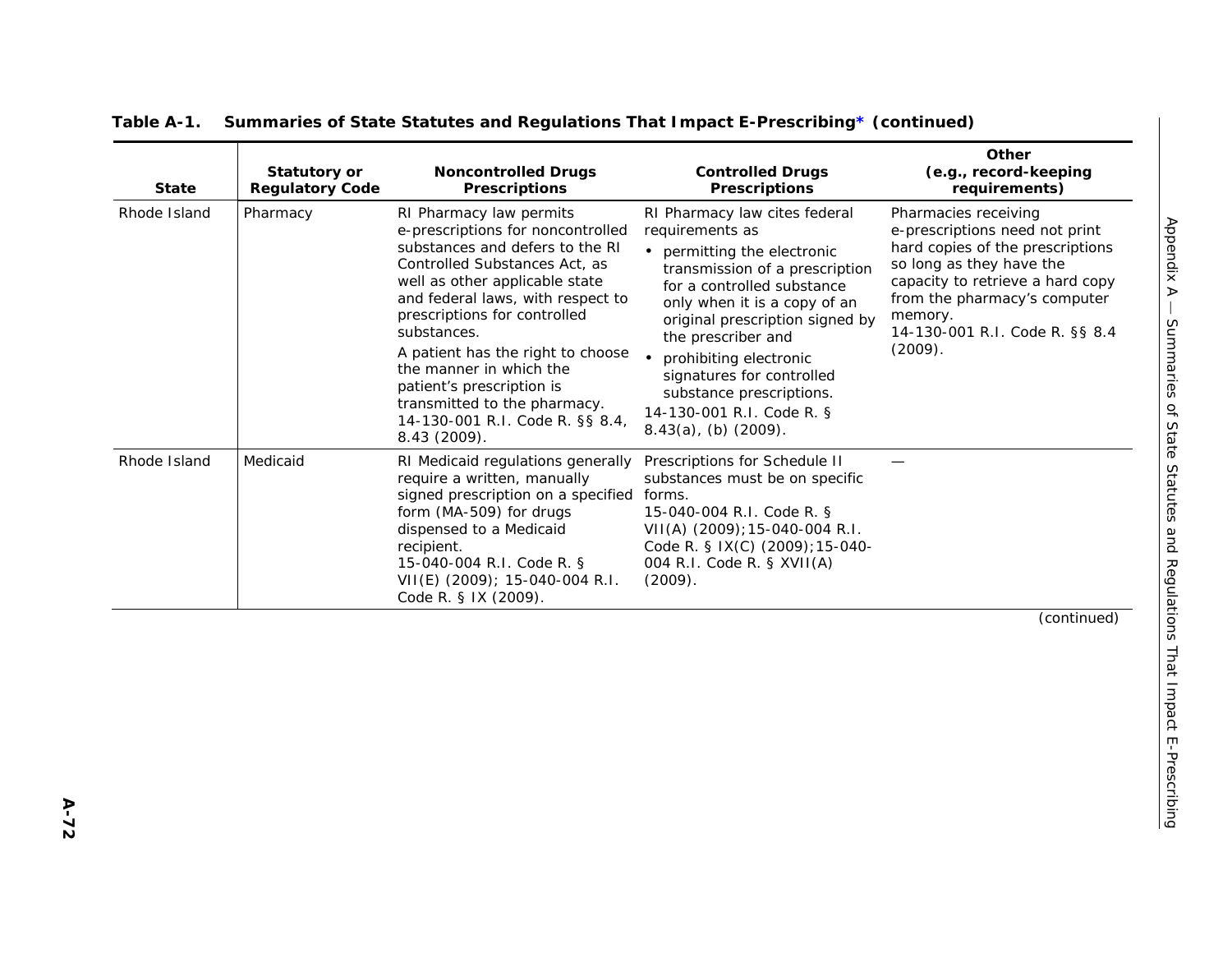| $\overline{\phantom{a}}$                                                                                                                                                                                                                   |
|--------------------------------------------------------------------------------------------------------------------------------------------------------------------------------------------------------------------------------------------|
|                                                                                                                                                                                                                                            |
|                                                                                                                                                                                                                                            |
|                                                                                                                                                                                                                                            |
|                                                                                                                                                                                                                                            |
| י<br>דונד<br>דונד                                                                                                                                                                                                                          |
|                                                                                                                                                                                                                                            |
| *> ワ+フ+:++>> フェフユ ロフィ:                                                                                                                                                                                                                     |
|                                                                                                                                                                                                                                            |
|                                                                                                                                                                                                                                            |
|                                                                                                                                                                                                                                            |
| $\frac{1}{2}$                                                                                                                                                                                                                              |
| ivitation in the form of the contract of the state of the contract of the contract of the contract of the contract of the contract of the contract of the contract of the contract of the contract of the contract of the cont<br>りょう<br>5 |
| .<br>ישני הוא                                                                                                                                                                                                                              |
|                                                                                                                                                                                                                                            |
|                                                                                                                                                                                                                                            |
|                                                                                                                                                                                                                                            |
| ı                                                                                                                                                                                                                                          |

| <b>State</b> | Statutory or<br><b>Regulatory Code</b>                                                            | <b>Noncontrolled Drugs</b><br><b>Prescriptions</b>                                                                                                                                                                                                                                                                                                                                                              | <b>Controlled Drugs</b><br><b>Prescriptions</b>                                                                                                                                                                                                                                                                                                                                                                                                                                                                                                                                                                                                                                                            | Other<br>(e.g., record-keeping<br>requirements)                                                                                                                                                                                                                                                                                                                                                                                                                                                                                                                                                                                                                                                                                                                                                                                                                                                                                                                                                                                                                                                                                                                                             |
|--------------|---------------------------------------------------------------------------------------------------|-----------------------------------------------------------------------------------------------------------------------------------------------------------------------------------------------------------------------------------------------------------------------------------------------------------------------------------------------------------------------------------------------------------------|------------------------------------------------------------------------------------------------------------------------------------------------------------------------------------------------------------------------------------------------------------------------------------------------------------------------------------------------------------------------------------------------------------------------------------------------------------------------------------------------------------------------------------------------------------------------------------------------------------------------------------------------------------------------------------------------------------|---------------------------------------------------------------------------------------------------------------------------------------------------------------------------------------------------------------------------------------------------------------------------------------------------------------------------------------------------------------------------------------------------------------------------------------------------------------------------------------------------------------------------------------------------------------------------------------------------------------------------------------------------------------------------------------------------------------------------------------------------------------------------------------------------------------------------------------------------------------------------------------------------------------------------------------------------------------------------------------------------------------------------------------------------------------------------------------------------------------------------------------------------------------------------------------------|
| Rhode Island | Food & Drug Law<br>[Uniform Controlled<br>Substances Act/RI<br>Foods, Drugs and<br>Cosmetics Act] | The RI Food, Drugs and<br>Cosmetics Act contemplates<br>e-prescriptions (but does not<br>define e-prescriptions).<br>R.I. Gen. Laws § 21-31-<br>$15(b)(1)(2009)$ .<br>Habit-forming or other drugs<br>that require professional<br>supervision for safe use<br>require a written prescription<br>or an oral prescription that has<br>been reduced to writing.<br>R.I. Gen. Laws § 21-31-<br>$15(a)(11)(2009)$ . | The RI Uniform Controlled<br>Substances Act requires a<br>written, signed, and dated<br>prescription for a Schedule II<br>controlled substance in most<br>circumstances. Controlled<br>substance prescriptions must be<br>on 2-part forms, with the<br>pharmacist retaining the original<br>and delivering the duplicate copy<br>to the Director of Health.<br>The Director of Health has been<br>granted the authority to<br>promulgate rules and regulations<br>for the purpose of adopting a<br>system for electronic data<br>transmission of prescriptions for<br>controlled substances in<br>Schedule II that would negate<br>this paper-based requirement.<br>R.I. Gen. Laws § 21-28-3.18<br>(2009). | The definition of "prescription"<br>within the RI Food, Drugs, and<br>Cosmetics Act provides that a<br>prescription received by "word of<br>mouth, telephone, or other means<br>of communication" shall be<br>"reduced promptly to writing by the<br>pharmacist." It is not clear whether<br>a pharmacist would be required to<br>reduce an e-prescription to writing.<br>R.I. Gen. Laws § 21-31-2(22)<br>(2009).<br>A pharmacy may use an automatic<br>data processing system to meet<br>record-keeping requirements for<br>oral prescriptions, but that system<br>is not free of paper requirements.<br>To validate the accuracy of the<br>prescription information entered<br>into the computer, the pharmacy<br>must either:<br>• Maintain a bound log book, or<br>separate file, in which each<br>individual pharmacist involved in<br>the dispensing shall sign a<br>statement each day, verifying<br>the correctness of the<br>prescription information entered<br>into the computer that day or<br>• Provide a printout of each day's<br>prescription information that is<br>verified, dated, and signed by<br>the individual pharmacist.<br>R.I. Gen. Laws § 21-28-3.18<br>(2009). |
|              |                                                                                                   |                                                                                                                                                                                                                                                                                                                                                                                                                 |                                                                                                                                                                                                                                                                                                                                                                                                                                                                                                                                                                                                                                                                                                            | (continued)                                                                                                                                                                                                                                                                                                                                                                                                                                                                                                                                                                                                                                                                                                                                                                                                                                                                                                                                                                                                                                                                                                                                                                                 |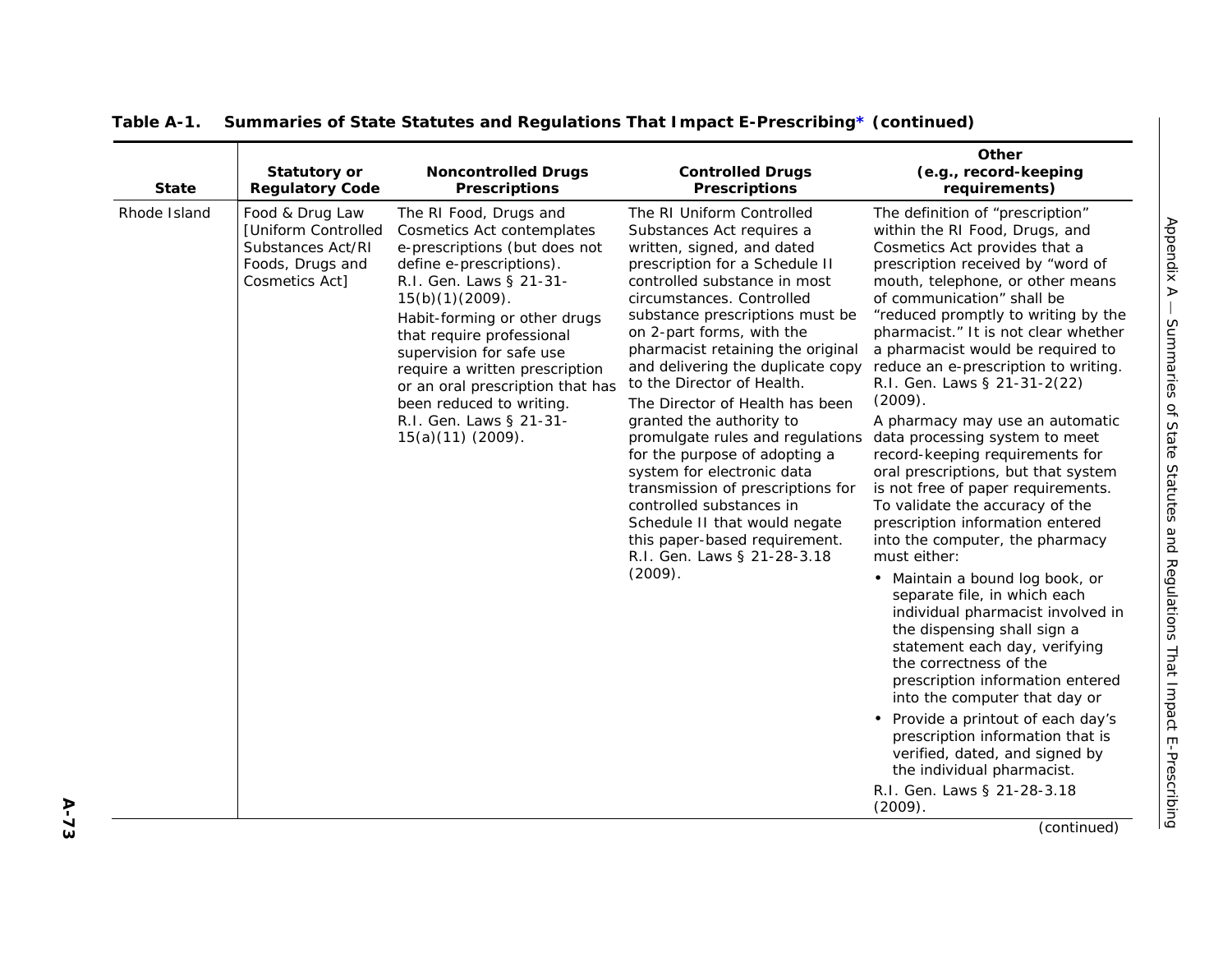| <b>State</b>   | Statutory or<br><b>Regulatory Code</b> | <b>Noncontrolled Drugs</b><br><b>Prescriptions</b>                                                                                                                                                                                                                                                                                                                                                                                            | <b>Controlled Drugs Prescriptions</b>                                                                                                                                                                                                                                                                                                                                                                                                                                                                                                                                                                                                                                                                                                                                  | Other<br>(e.g., record-keeping<br>requirements)                                                                                                                                                                                                                                                                                                                                                                                                                                      |
|----------------|----------------------------------------|-----------------------------------------------------------------------------------------------------------------------------------------------------------------------------------------------------------------------------------------------------------------------------------------------------------------------------------------------------------------------------------------------------------------------------------------------|------------------------------------------------------------------------------------------------------------------------------------------------------------------------------------------------------------------------------------------------------------------------------------------------------------------------------------------------------------------------------------------------------------------------------------------------------------------------------------------------------------------------------------------------------------------------------------------------------------------------------------------------------------------------------------------------------------------------------------------------------------------------|--------------------------------------------------------------------------------------------------------------------------------------------------------------------------------------------------------------------------------------------------------------------------------------------------------------------------------------------------------------------------------------------------------------------------------------------------------------------------------------|
| South Carolina | Pharmacy                               | SC statutorily permits<br>electronically transmitting<br>prescription drug orders<br>including those transmitted by<br>computer. Content requirements<br>include name and address of<br>practitioner, phone number for<br>verbal confirmation, time and<br>date of transmission, and name<br>of intended receiving pharmacy<br>(as well as other information<br>required by federal or state law).<br>S.C. Code Ann. § 40-43-86(F)<br>(2007). |                                                                                                                                                                                                                                                                                                                                                                                                                                                                                                                                                                                                                                                                                                                                                                        |                                                                                                                                                                                                                                                                                                                                                                                                                                                                                      |
| South Carolina | Health                                 | SC Prescription Information<br>Privacy Act permits and sets<br>basic standards for e-prescribing<br>for noncontrolled substances.<br>S.C. Code Ann. § 44-117-320<br>(2007); S.C. Code Ann. § 44-<br>117-340 (2007).                                                                                                                                                                                                                           | Department of Health regulations<br>governing controlled substances<br>require prescriptions for controlled<br>substances to be in writing.<br>Pharmacist is required to manually,<br>in cursive handwriting, place a<br>notation on a controlled substance<br>prescription when originally filled<br>that indicates the date filled, the<br>identity or initials of the pharmacist<br>dispensing the prescription, and, if<br>different from the quantity<br>prescribed, the quantity dispensed.<br>Regulations note "The purpose of<br>the manual handwriting is to assist<br>in positively identifying the<br>performer of the dispensing<br>function."<br>S.C. Code Ann. § 44-53-360<br>(2007); S.C. Code Ann. Regs. 61-4,<br>Pt. 5 (505, 506.1, 508, 513) (2007). | Note that SC statutorily<br>provides that e-prescriptions<br>are to be treated like oral<br>prescriptions: "All laws and<br>regulations applicable to oral<br>prescription drug orders<br>apply to all computer to<br>computer, computer to<br>facsimile machine, electronic<br>device to computer, email, or<br>the transmission of the exact<br>visual image of a document<br>by way of electronic<br>equipment prescription<br>orders."<br>S.C. Code Ann. § 44-117-340<br>(2007). |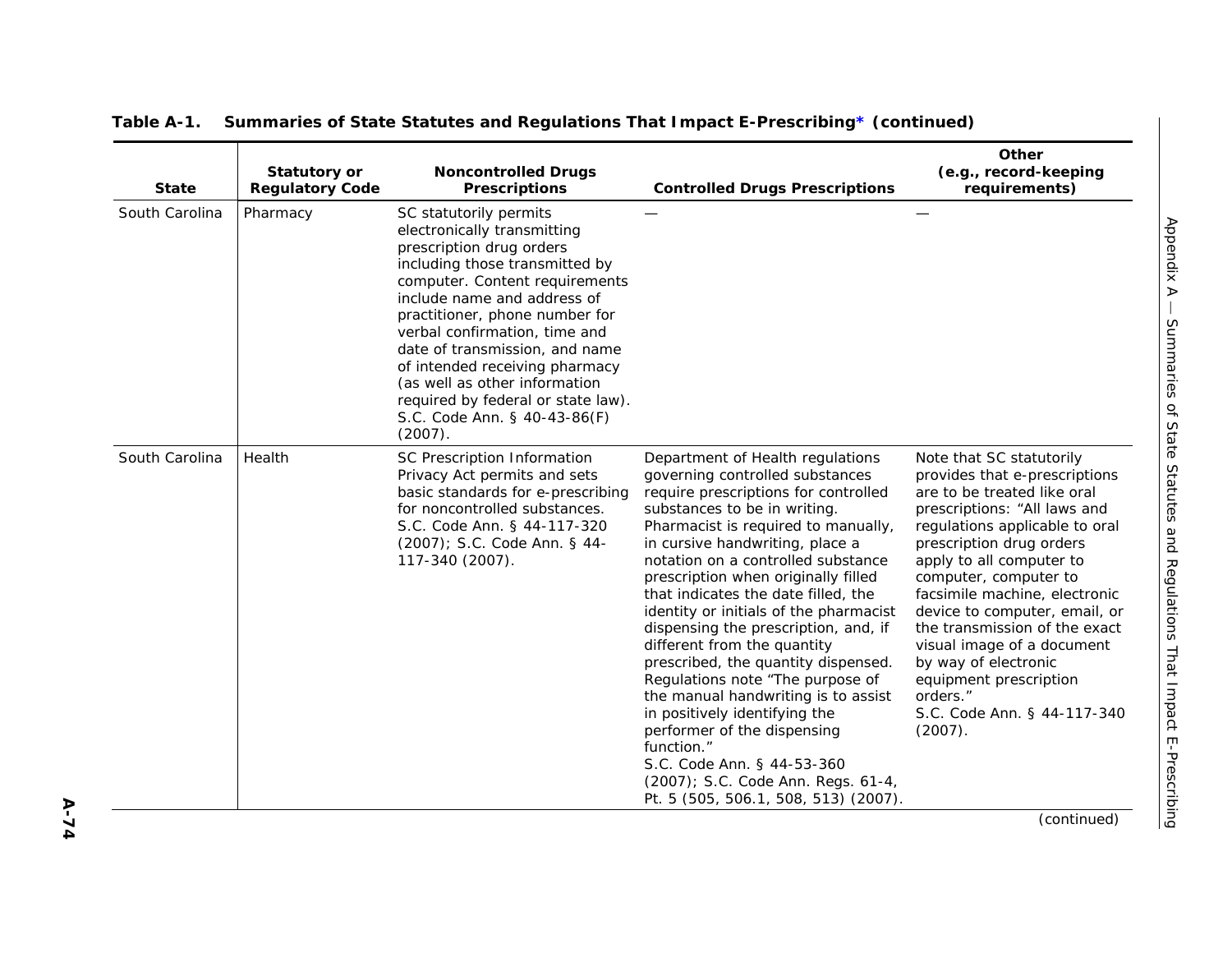| <b>State</b> | <b>Statutory or</b><br><b>Regulatory Code</b> | <b>Noncontrolled Drugs</b><br><b>Prescriptions</b>                                                                                                                                                                                                  | <b>Controlled Drugs</b><br><b>Prescriptions</b>                                                                                                                                                                                                                                                                                                                                                                                                                                        | Other<br>(e.g., record-keeping<br>requirements)                                                                                                                                            |
|--------------|-----------------------------------------------|-----------------------------------------------------------------------------------------------------------------------------------------------------------------------------------------------------------------------------------------------------|----------------------------------------------------------------------------------------------------------------------------------------------------------------------------------------------------------------------------------------------------------------------------------------------------------------------------------------------------------------------------------------------------------------------------------------------------------------------------------------|--------------------------------------------------------------------------------------------------------------------------------------------------------------------------------------------|
| South Dakota | Pharmacy                                      | SD Pharmacy law does not<br>currently address e-prescribing.<br>Noncontrolled prescription drugs<br>require a written or faxed<br>prescription or an oral<br>prescription reduced to writing<br>and filed.<br>S.D. Admin. R. 20:51:05:20<br>(2008). | Schedule II controlled<br>substances require a manually<br>signed prescription except in an<br>emergency. Prescriptions for<br>Schedule III and IV controlled<br>substances may be faxed to the<br>pharmacy.<br>S.D. Admin. R. 20:51:05:15<br>(2008); S.D. Admin. R.<br>20:51:05:16 (2008); S.D.<br>Admin. R. 20:51:05:17 (2008);<br>S.D. Admin. R. 20:51:05:19<br>(2008).                                                                                                             | Written and faxed prescriptions<br>for all prescriptions must be<br>maintained in hard copy for 2<br>years.<br>S.D. Admin. R. 20:51:05:20<br>(2008); S.D. Admin. R.<br>20:51:20:03 (2008). |
| South Dakota | Food & Drug                                   |                                                                                                                                                                                                                                                     | Prescriptions for controlled<br>substances must be written and<br>manually signed. However, oral<br>prescriptions for Schedule II<br>drugs are permitted in an<br>emergency if the pharmacist<br>promptly reduces the oral<br>prescription to writing and if the<br>practitioner supplies a written<br>prescription within 7 days. Fax<br>prescriptions for Schedule III<br>and IV drugs are permitted.<br>S.D. Admin. R. 44:58:08:05<br>(2008); S.D. Admin. R.<br>44:58:08:13 (2008). |                                                                                                                                                                                            |
| South Dakota | Crimes                                        |                                                                                                                                                                                                                                                     | A prescription for a Schedule II<br>controlled substance or drug<br>must be in writing, except in an<br>emergency.<br>S.D. Codified Laws § 22-42-2.1<br>(2009); S.D. Codified Laws § 22-<br>42-2.2 (2009).                                                                                                                                                                                                                                                                             |                                                                                                                                                                                            |
|              |                                               |                                                                                                                                                                                                                                                     |                                                                                                                                                                                                                                                                                                                                                                                                                                                                                        | (continued)                                                                                                                                                                                |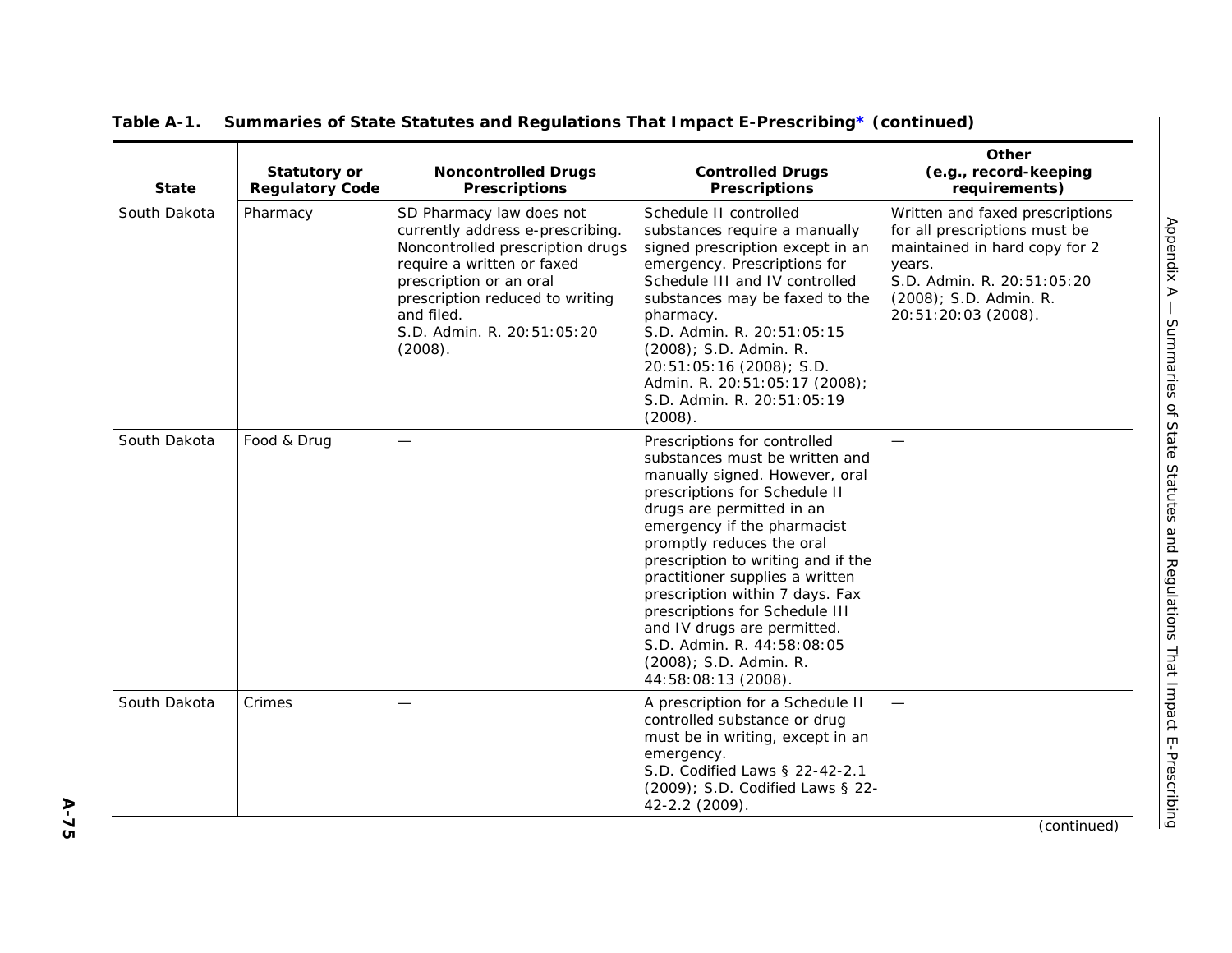| <b>State</b> | <b>Statutory or</b><br><b>Regulatory Code</b> | <b>Noncontrolled Drugs</b><br><b>Prescriptions</b>                                                                                                                                                                                                                                                                                                                                                                                                                               | <b>Controlled Drugs</b><br><b>Prescriptions</b>                                                                                                                                                                                                       | Other<br>(e.g., record-keeping<br>requirements)                                                                                                                                                       |
|--------------|-----------------------------------------------|----------------------------------------------------------------------------------------------------------------------------------------------------------------------------------------------------------------------------------------------------------------------------------------------------------------------------------------------------------------------------------------------------------------------------------------------------------------------------------|-------------------------------------------------------------------------------------------------------------------------------------------------------------------------------------------------------------------------------------------------------|-------------------------------------------------------------------------------------------------------------------------------------------------------------------------------------------------------|
| Tennessee    | Pharmacy                                      | TN Pharmacy law permits<br>e-prescribing.<br>Tenn. Code Ann. § 63-10-213(a)<br>(2008); Tenn. Code Ann. § 63-<br>10-204(38) (2008); Tenn.<br>Comp. R. & Regs. 1140-3-.04(2)<br>(2008); Tenn. Comp. R. & Regs.<br>1140-1-.01(11) (2008).                                                                                                                                                                                                                                           |                                                                                                                                                                                                                                                       | The requirement that a hard<br>copy or exact image of the<br>transmitted order be maintained<br>in the pharmacy may burden<br>e-prescribing.<br>Tenn. Comp. R. & Regs. 1140-3-<br>$.04(2)(b)$ (2008). |
| Tennessee    | Food & Drug                                   |                                                                                                                                                                                                                                                                                                                                                                                                                                                                                  | Schedule II controlled<br>substances require a written<br>prescription except in<br>emergencies, when an oral<br>prescription is acceptable if<br>promptly reduced to writing and<br>filed by the pharmacy.<br>Tenn. Code Ann. § 53-11-308<br>(2008). |                                                                                                                                                                                                       |
| Texas        | Pharmacy                                      | Pharmacy regulations contain<br>detailed provisions for<br>e-prescriptions, including<br>standard content requirements.<br>In addition, provisions require a<br>statement which indicates that<br>the prescription has been<br>electronically transmitted (e.g.,<br>faxed to or electronically<br>transmitted to) and the full<br>name of the designated agent if<br>agent was used to transmit the<br>prescription.<br>22 Tex. Admin. Code §<br>291.34(b)(4), (b)(6)(B) (2008). | TX Pharmacy law permits<br>e-prescription drug orders<br>except for Schedule II controlled<br>substances.<br>22 Tex. Admin. Code § 291.34<br>$(b)(4)(C)$ (2008).                                                                                      |                                                                                                                                                                                                       |
|              |                                               |                                                                                                                                                                                                                                                                                                                                                                                                                                                                                  |                                                                                                                                                                                                                                                       | (continued)                                                                                                                                                                                           |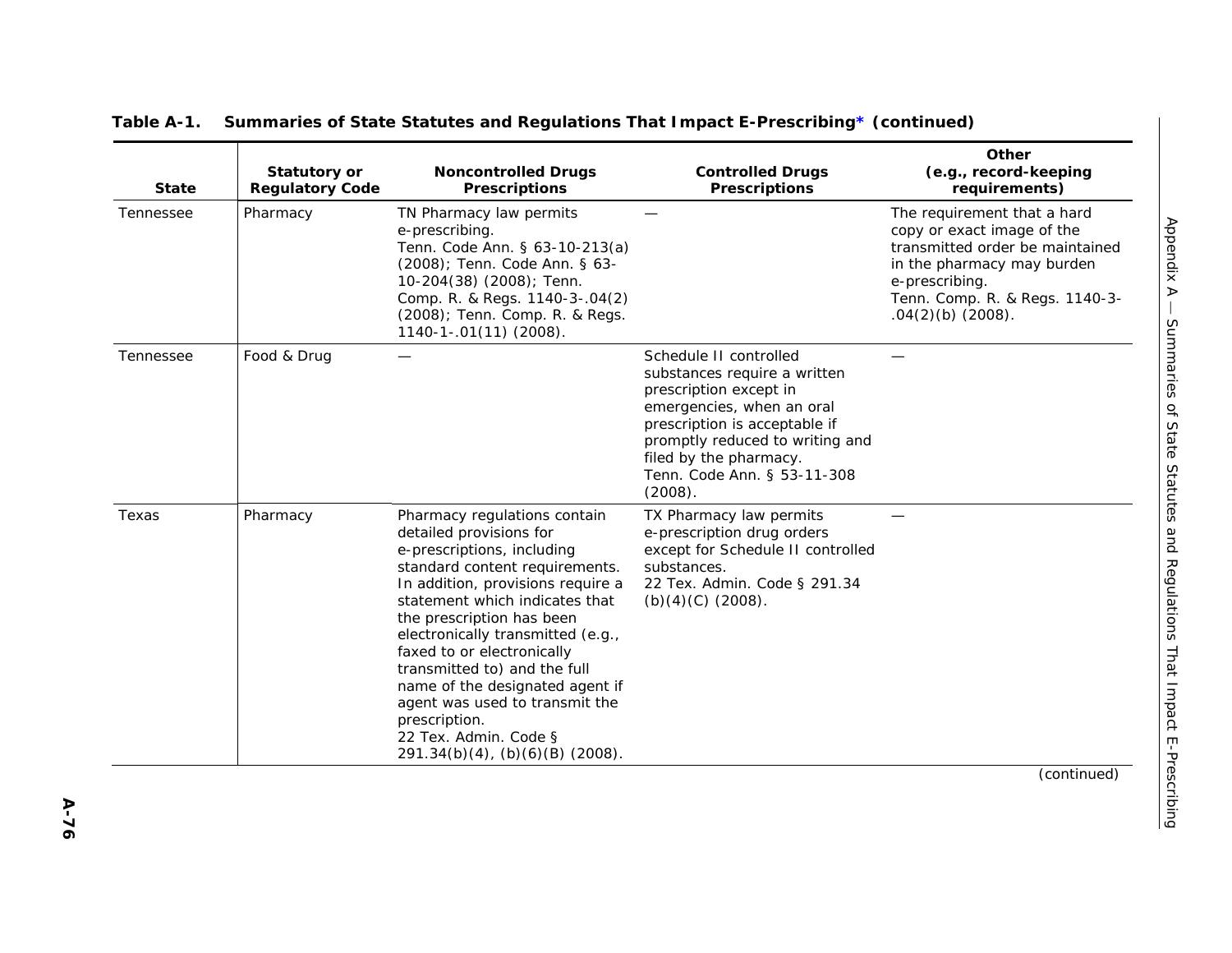| <b>State</b> | Statutory or<br><b>Regulatory Code</b> | <b>Noncontrolled Drugs</b><br><b>Prescriptions</b>                                                                                                                                               | <b>Controlled Drugs</b><br><b>Prescriptions</b>                                                                                                                                                                                                                                                                                                     | Other<br>(e.g., record-keeping<br>requirements)                                                                                                                                                                                                                                                                                                     |
|--------------|----------------------------------------|--------------------------------------------------------------------------------------------------------------------------------------------------------------------------------------------------|-----------------------------------------------------------------------------------------------------------------------------------------------------------------------------------------------------------------------------------------------------------------------------------------------------------------------------------------------------|-----------------------------------------------------------------------------------------------------------------------------------------------------------------------------------------------------------------------------------------------------------------------------------------------------------------------------------------------------|
| Texas        | <b>Medical Doctors</b>                 | Medical Doctors are held to same -<br>standards in issuing<br>prescriptions electronically as<br>they are in traditional face-to-<br>face settings.<br>22 Tex. Admin. Code § 174.4(b)<br>(2008). |                                                                                                                                                                                                                                                                                                                                                     |                                                                                                                                                                                                                                                                                                                                                     |
| Texas        | Medicaid                               |                                                                                                                                                                                                  |                                                                                                                                                                                                                                                                                                                                                     | To the extent allowed by federal<br>law, TX law permits the state<br>Health and Human Resources<br>Commission to adopt rules<br>permitting e-prescribing within<br>the state's Medicaid program. At<br>present, however, the TX<br>Administrative Code does not<br>appear to include such rules.<br>Tex. Hum. Res. Code Ann. §<br>32.102(a) (2007). |
| Texas        | Food & Drug                            |                                                                                                                                                                                                  | Schedule II prescriptions must<br>be on official state prescription<br>form. Other prescriptions may be<br>"electronically communicated," a<br>term which is undefined.<br>Tex. Health & Safety Code Ann.<br>§ 481.074(b), (g), (h), (k)<br>(2007); Tex. Health & Safety<br>Code Ann. § 481.075 (2007); 37<br>Tex. Admin. Code § 13.73(a)<br>(2008) |                                                                                                                                                                                                                                                                                                                                                     |
|              |                                        |                                                                                                                                                                                                  |                                                                                                                                                                                                                                                                                                                                                     | (continued)                                                                                                                                                                                                                                                                                                                                         |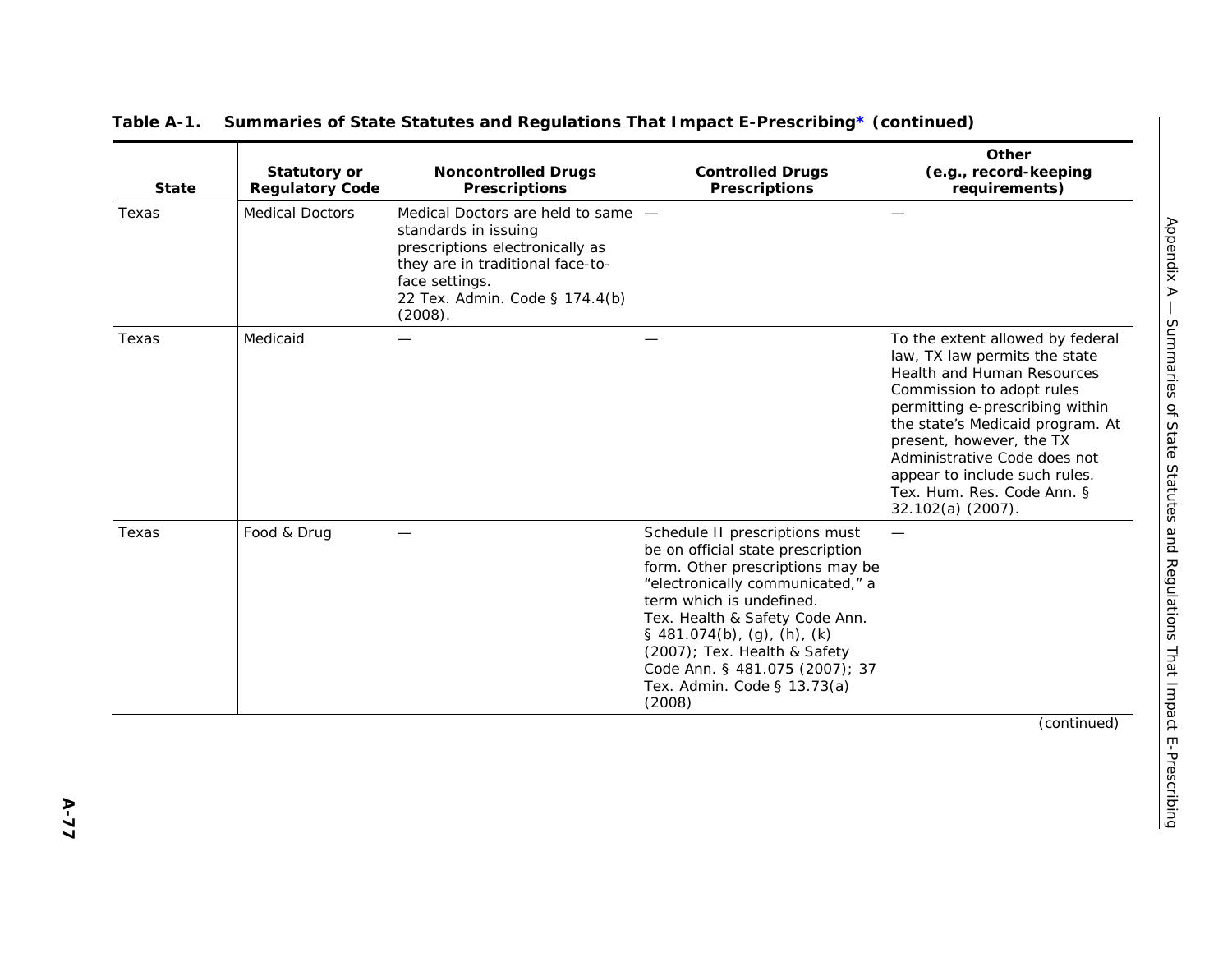| <b>State</b> | <b>Statutory or</b><br><b>Regulatory Code</b> | <b>Noncontrolled Drugs</b><br><b>Prescriptions</b>                                                                                                                                                                                                                                                                                                                                                                                                                                                                                                                                                                    | <b>Controlled Drugs</b><br><b>Prescriptions</b>                                                                                                                                                                                                                                                                                                                                                                                                                               | Other<br>(e.g., record-keeping<br>requirements)                                                                                                                                                                             |
|--------------|-----------------------------------------------|-----------------------------------------------------------------------------------------------------------------------------------------------------------------------------------------------------------------------------------------------------------------------------------------------------------------------------------------------------------------------------------------------------------------------------------------------------------------------------------------------------------------------------------------------------------------------------------------------------------------------|-------------------------------------------------------------------------------------------------------------------------------------------------------------------------------------------------------------------------------------------------------------------------------------------------------------------------------------------------------------------------------------------------------------------------------------------------------------------------------|-----------------------------------------------------------------------------------------------------------------------------------------------------------------------------------------------------------------------------|
| Utah         | Pharmacy                                      | UT Pharmacy Practice Act allows<br>pharmacists to accept<br>electronically transmitted<br>prescriptions for noncontrolled<br>substances subject to certain<br>standards. Recognizes validity of<br>electronic signatures. Requires<br>inclusion of time and date of the<br>transmission, the name of the<br>pharmacy intended to receive<br>the transmission, and identifying<br>information of transmitting agent Code r.156-17b-613(1) (2008).<br>if one is used.<br>Utah Code Ann. § 58-17b-602(1)<br>(2008); Utah Code Ann. § 58-<br>17b-102(29), (30) (60) (2008);<br>Utah Admin. Code r.156-17b-<br>613 (2008). | Prescriptions for controlled<br>substances are governed by the<br>UT Controlled Substances Act.<br>Prescription orders for controlled<br>substances (including<br>prescription transfers) must be<br>handled according to the rules of<br>the Federal Drug Enforcement<br>Administration.<br>Utah Admin. Code r.156-17b-<br>612(1) (2008); Utah Admin.                                                                                                                        |                                                                                                                                                                                                                             |
| Utah         | Controlled<br>Substances                      |                                                                                                                                                                                                                                                                                                                                                                                                                                                                                                                                                                                                                       | UT Controlled Substances law<br>appears to allow e-prescribing<br>for controlled substances to the<br>extent permitted under the<br>federal Controlled Substances<br>Act. The law requires a written<br>prescription if a written<br>prescription is required by the<br>federal law. Otherwise, the law<br>allows a prescription for a<br>controlled substance to be<br>"signed with an electronic<br>signature of the prescriber."<br>Utah Code Ann. § 58-37-6(7)<br>(2008). | Prescription records of controlled<br>substances may be maintained<br>electronically so long as the<br>original of each prescription is<br>maintained in a physical file.<br>Utah Admin. Code r.156-37-<br>$602(4)$ (2008). |
|              |                                               |                                                                                                                                                                                                                                                                                                                                                                                                                                                                                                                                                                                                                       |                                                                                                                                                                                                                                                                                                                                                                                                                                                                               | (continued)                                                                                                                                                                                                                 |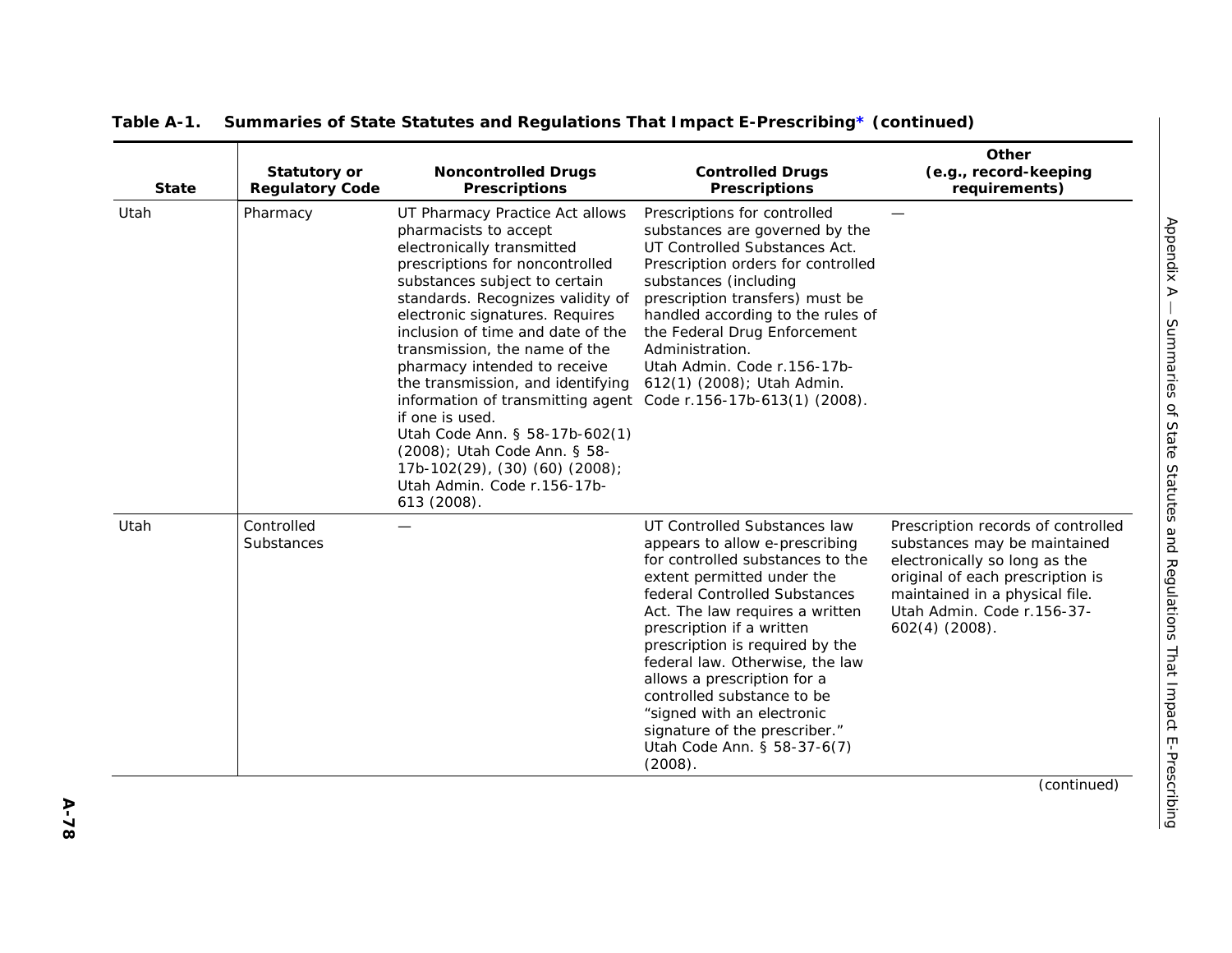| <b>State</b> | <b>Statutory or</b><br><b>Regulatory Code</b> | <b>Noncontrolled Drugs</b><br><b>Prescriptions</b>                                                                                                                                                                                                                                                                                                                                                                                                                                                       | <b>Controlled Drugs</b><br><b>Prescriptions</b>                                                                                                                                                            | Other<br>(e.g., record-keeping<br>requirements)                                                                                                                                                                                                                                                                                                                                                                                                                            |
|--------------|-----------------------------------------------|----------------------------------------------------------------------------------------------------------------------------------------------------------------------------------------------------------------------------------------------------------------------------------------------------------------------------------------------------------------------------------------------------------------------------------------------------------------------------------------------------------|------------------------------------------------------------------------------------------------------------------------------------------------------------------------------------------------------------|----------------------------------------------------------------------------------------------------------------------------------------------------------------------------------------------------------------------------------------------------------------------------------------------------------------------------------------------------------------------------------------------------------------------------------------------------------------------------|
| Vermont      | Pharmacy                                      | VT Pharmacy regulations<br>expressly permit e-prescribing of<br>noncontrolled substances and<br>controlled substances (even<br>Schedule II drugs in limited<br>cases). Requirements for<br>e-prescribing include identifying<br>the transmitter's phone number<br>for verbal confirmation, the time<br>and date of transmission, and<br>the identity of the pharmacy<br>intended to receive the<br>transmission; and no intervening<br>access, among others.<br>04-030-230 VT. Code R. § 19.3<br>(2009). | VT Pharmacy regulations<br>expressly permit e-prescribing of<br>controlled substances (even<br>Schedule II drugs in limited<br>cases).<br>04-030-230 VT. Code R. § 19.3<br>(2009).                         | VT Pharmacy regulations require<br>that e-prescriptions, like oral<br>prescriptions, must be "reduced<br>to a form by the pharmacist that<br>may be maintained for the time<br>required."<br>04-030-230 VT. Code R. § 19.3<br>(2009).<br>In addition, the pharmacist<br>responsible for dispensing must<br>provide a signed printout of each<br>day's prescription drug order<br>information and maintain it for 3<br>years.<br>04-030-230 VT. Code R. §<br>20.3.1 (2009). |
| Vermont      | Medicaid                                      | Medicaid payment is limited to<br>drugs prescribed by "written<br>prescription" or oral prescription.<br>"Written prescription" is not<br>defined.<br>13-170-008 VT. Code R. § M800<br>(2009).                                                                                                                                                                                                                                                                                                           |                                                                                                                                                                                                            |                                                                                                                                                                                                                                                                                                                                                                                                                                                                            |
| Vermont      | Food & Drug                                   |                                                                                                                                                                                                                                                                                                                                                                                                                                                                                                          | Food & Drug laws on regulated<br>drugs do not expressly address<br>e-prescribing for controlled<br>substances. Only address written<br>and oral prescriptions.<br>VT. Stat. Ann. tit.18, § 4215<br>(2007). | Pharmacist filling a Schedule II<br>prescription must write the date<br>of filling and the pharmacist's<br>own signature on the face of the<br>prescription.<br>VT. Stat. Ann. tit.18, § 4215<br>(2007).                                                                                                                                                                                                                                                                   |
|              |                                               |                                                                                                                                                                                                                                                                                                                                                                                                                                                                                                          |                                                                                                                                                                                                            | (continued)                                                                                                                                                                                                                                                                                                                                                                                                                                                                |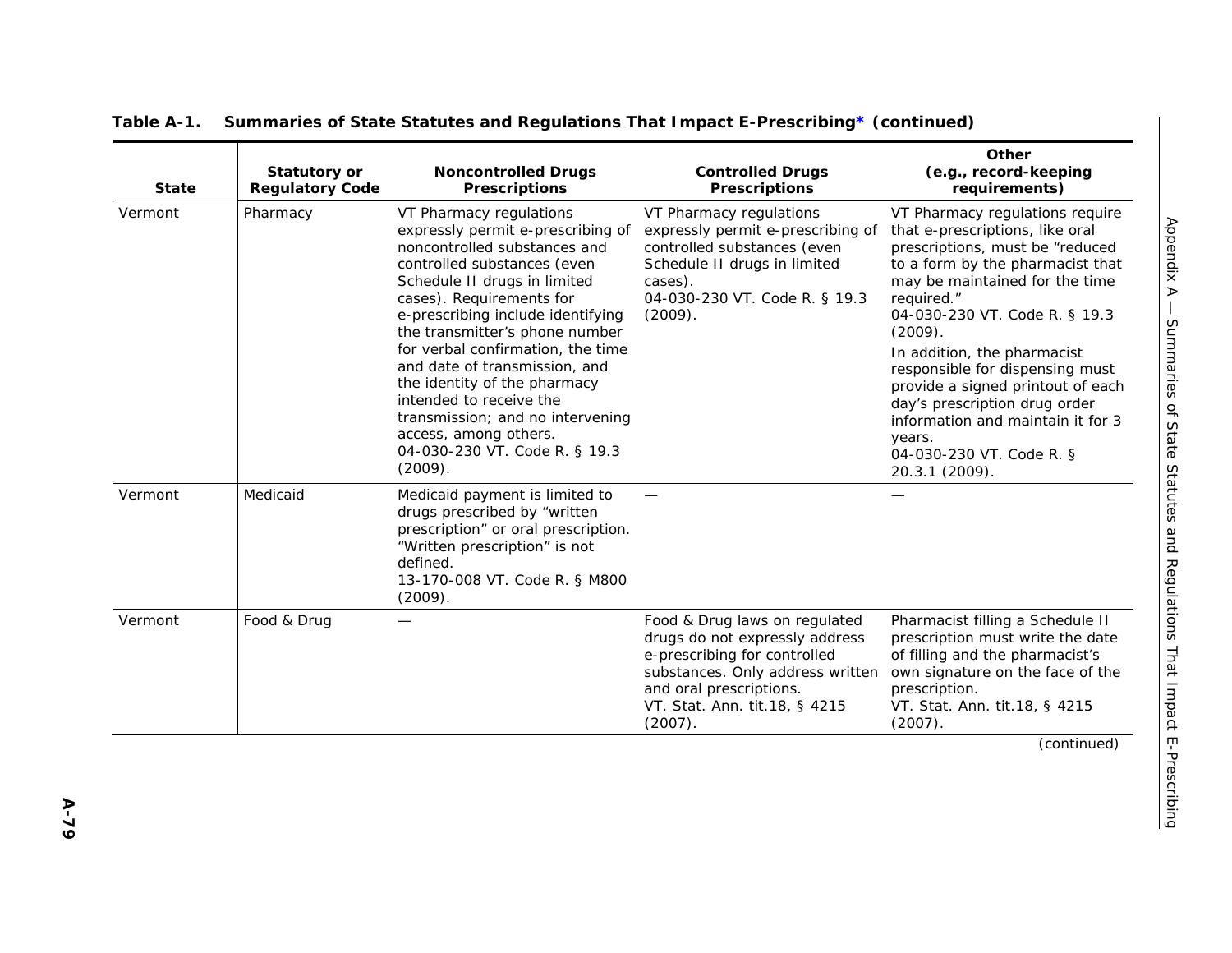| <b>State</b>   | <b>Statutory or</b><br><b>Regulatory Code</b> | <b>Noncontrolled Drugs</b><br><b>Prescriptions</b>                                                                                                                                                                                                                                                                            | <b>Controlled Drugs</b><br><b>Prescriptions</b>                                                                                                                                                                                                                                      | Other<br>(e.g., record-keeping<br>requirements)                                                                                                                                                                                                                                                                                                                                                                                                    |
|----------------|-----------------------------------------------|-------------------------------------------------------------------------------------------------------------------------------------------------------------------------------------------------------------------------------------------------------------------------------------------------------------------------------|--------------------------------------------------------------------------------------------------------------------------------------------------------------------------------------------------------------------------------------------------------------------------------------|----------------------------------------------------------------------------------------------------------------------------------------------------------------------------------------------------------------------------------------------------------------------------------------------------------------------------------------------------------------------------------------------------------------------------------------------------|
| Virginia       | Pharmacy                                      | VA Pharmacy regulations permit<br>e-prescribing, consistent with<br>federal law and Pharmacy Board<br>regulations, but only from the<br>prescriber directly to the<br>dispensing pharmacy.<br>Va. Code Ann. § 54.1-3408.02<br>(2008); 18 Va. Admin. Code §<br>110-20-285 (2008); 18 Va.<br>Admin. Code § 110-20-10<br>(2008). | For electronic transmission of<br>Schedule II-V prescriptions,<br>transmissions must comply with<br>any requirements of federal law.<br>18 Va. Admin. Code § 110-20-<br>285(A) (2008).                                                                                               | If the pharmacy's automated<br>data processing system fields<br>are "automatically populated by<br>an electronic transmission," the<br>automated record may constitute<br>the prescription and no hard<br>copy is required. But for<br>Schedule II-V controlled<br>substances, storing<br>e-prescription images instead of<br>the hard copy is permissible only<br>if authorized by federal law.<br>18 Va. Admin. Code § 110-20-<br>250(A) (2008). |
| Virgin Islands | Pharmacy                                      | VI law defines prescription as<br>being a written or oral order.<br>"Written" is not defined.<br>V.I. Code Ann. tit. 27, § 141<br>(2008).                                                                                                                                                                                     |                                                                                                                                                                                                                                                                                      |                                                                                                                                                                                                                                                                                                                                                                                                                                                    |
| Virgin Islands | Food & Drug                                   |                                                                                                                                                                                                                                                                                                                               | Food & Drug laws do not<br>expressly address e-prescribing.<br>Controlled substance provisions<br>require prescriptions for<br>Schedule II drugs to be in<br>writing. Those for Schedule III-<br>IV may be written or oral.<br>V.I. Code Ann. tit. 19, § 603(a),<br>$(b)$ $(2008)$ . |                                                                                                                                                                                                                                                                                                                                                                                                                                                    |
|                |                                               |                                                                                                                                                                                                                                                                                                                               |                                                                                                                                                                                                                                                                                      | (continued)                                                                                                                                                                                                                                                                                                                                                                                                                                        |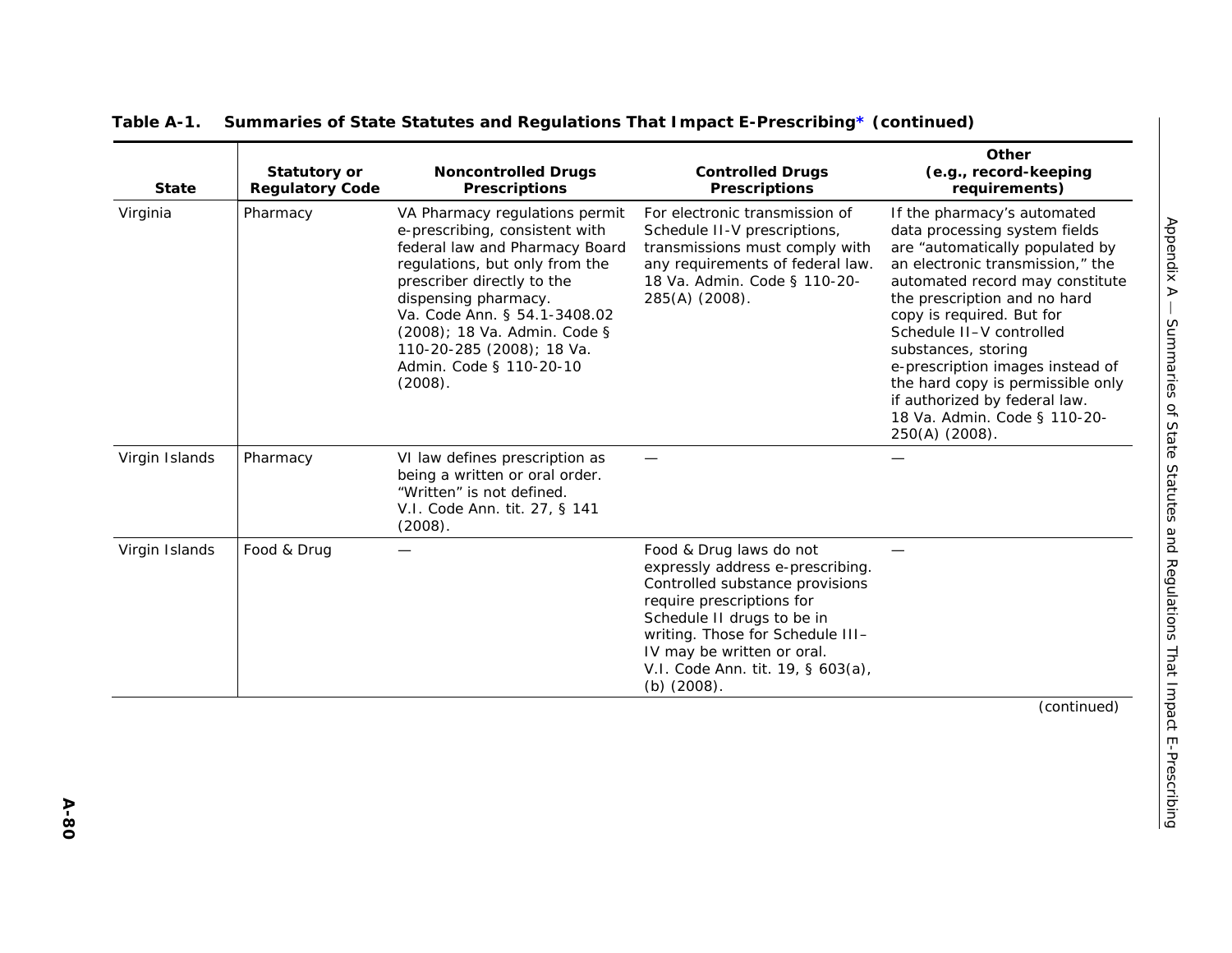| <b>State</b> | <b>Statutory or</b><br><b>Regulatory Code</b> | <b>Noncontrolled Drugs</b><br><b>Prescriptions</b>                                                                                                                                                                                                                                                                                                                                                                                                                                                                                                  | <b>Controlled Drugs</b><br><b>Prescriptions</b>                                                                                                                                                                                                                                                                                                | Other<br>(e.g., record-keeping<br>requirements) |
|--------------|-----------------------------------------------|-----------------------------------------------------------------------------------------------------------------------------------------------------------------------------------------------------------------------------------------------------------------------------------------------------------------------------------------------------------------------------------------------------------------------------------------------------------------------------------------------------------------------------------------------------|------------------------------------------------------------------------------------------------------------------------------------------------------------------------------------------------------------------------------------------------------------------------------------------------------------------------------------------------|-------------------------------------------------|
| Washington   | Food & Drug                                   | Food, Drug and Cosmetic law<br>permits electronic<br>communication of prescriptions.<br>System used for transmitting e-<br>prescriptions must be approved<br>by the state board of pharmacy.<br>Wash. Rev. Code Ann. §<br>69.41.055 (2008); Wash. Rev.<br>Code Ann. § 69.41.010(10)<br>(2008).                                                                                                                                                                                                                                                      | <b>Uniform Controlled Substances</b><br>Act (within Food & Drug code)<br>expressly permits e-prescribing<br>of controlled substances, limited<br>to Schedule III-V controlled<br>substances.<br>Wash. Rev. Code § 69.50.312<br>(2008); Wash. Rev. Code §<br>69.50.101(cc) (2008).                                                              |                                                 |
| Washington   | Department of<br>Health                       | The Health Department's<br>regulations on "electronic<br>transmission of prescription<br>information" expressly permit<br>e-prescribing for legend drugs<br>and controlled substance drugs,<br>with the exception of Schedule II<br>drugs. Electronic transmission<br>must comply with state and<br>federal law.<br>Wash. Admin. Code § 246-870-<br>030 (2008); Wash. Admin. Code<br>§ 246-870-040 (2008); Wash.<br>Admin. Code § 246-870-60<br>(2008); Wash. Admin. Code §<br>246-870-090 (2008); Wash.<br>Admin. Code § 246-870-020(1)<br>(2008). | The Health Department's<br>regulations on "electronic<br>transmission of prescription<br>information" expressly permit<br>e-prescribing for controlled<br>substance drugs, with the<br>exception of Schedule II drugs.<br>Electronic transmission must<br>comply with state and federal<br>law.<br>Wash. Admin. Code § 246-870-<br>040 (2008). |                                                 |
|              |                                               |                                                                                                                                                                                                                                                                                                                                                                                                                                                                                                                                                     |                                                                                                                                                                                                                                                                                                                                                | (continued)                                     |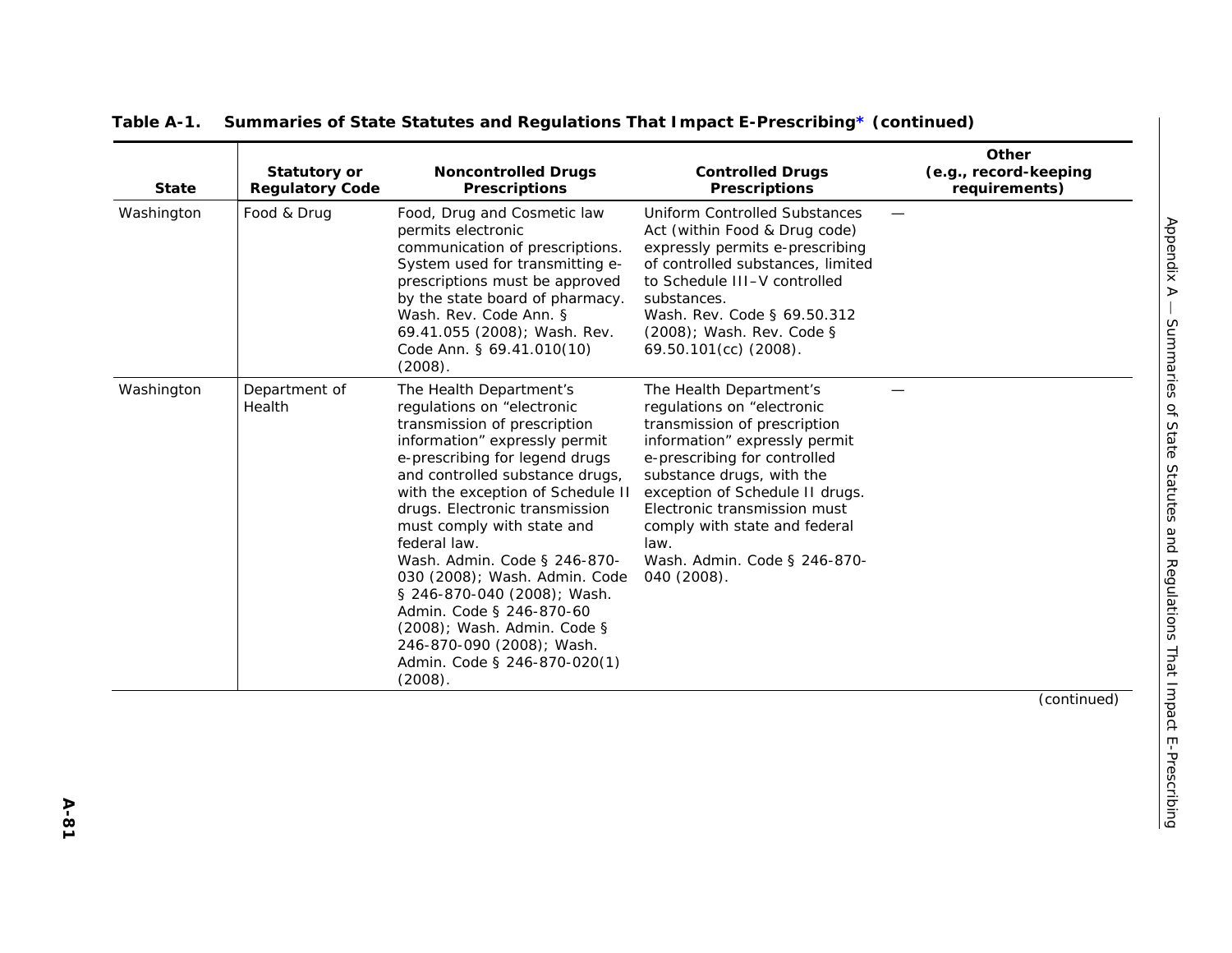| <b>State</b>  | <b>Statutory or</b><br><b>Regulatory Code</b> | <b>Noncontrolled Drugs</b><br><b>Prescriptions</b>                                                                                                                                                                                                                                                                                                                                                                | <b>Controlled Drugs</b><br><b>Prescriptions</b>                                                                                                                                                                                                                                                                                                                                                                                                                                                                                                                                                                                                                                                                                                                                                                                                                                                                                                                                                                                                                                                                                                                                                                                                                                                                        | Other<br>(e.g., record-keeping<br>requirements) |
|---------------|-----------------------------------------------|-------------------------------------------------------------------------------------------------------------------------------------------------------------------------------------------------------------------------------------------------------------------------------------------------------------------------------------------------------------------------------------------------------------------|------------------------------------------------------------------------------------------------------------------------------------------------------------------------------------------------------------------------------------------------------------------------------------------------------------------------------------------------------------------------------------------------------------------------------------------------------------------------------------------------------------------------------------------------------------------------------------------------------------------------------------------------------------------------------------------------------------------------------------------------------------------------------------------------------------------------------------------------------------------------------------------------------------------------------------------------------------------------------------------------------------------------------------------------------------------------------------------------------------------------------------------------------------------------------------------------------------------------------------------------------------------------------------------------------------------------|-------------------------------------------------|
| West Virginia | Pharmacy                                      | Code governing pharmacists<br>expressly permits<br>e-prescribing of noncontrolled<br>substances. All<br>e-prescriptions must be<br>transmitted consistently with<br>requirements of HIPAA,<br>Medicare, Controlled<br>Substances Act, and other<br>federal laws.<br>W. Va. Code Ann. § 30-5-12c<br>(2008); W. Va. Code Ann. §<br>$30-5-1b(2)$ , $(15)$ , $(16)$<br>(2008); W. Va. Code R. § 15-<br>$1-21$ (2008). | WV has two pharmacy regulations relating to $-$<br>prescriptions for controlled substances. One<br>regulation relates to the practice of pharmacy<br>generally (W. Va. Code R. § 15-1-21) and the<br>other regulation implements the Uniform<br>Controlled Substances Act (W. Va. Code R. §<br>15-2-7). The two regulations accord with<br>each other in many respects, but differ in<br>some others:<br>• Section 15-2-7 (7.5.1, 7.6.3) particularly<br>specifies that a manual signature is<br>required on a controlled substance<br>prescription unless an exception applies.<br>• With respect to Schedule III-V controlled<br>substances, Section 15-2-7 (7.14.1)<br>permits only written prescriptions signed<br>by a prescribing practitioner or oral<br>prescriptions. It does not expressly permit<br>e-prescriptions, whereas § 15-1-21<br>(21.1.1 and 21.1.2) permits<br>e-prescriptions for these classes of<br>controlled substances if the pharmacist<br>immediately reduces the prescription to a<br>form that "may be maintained for the time<br>period required by law."<br>• Section 15-2-7 (7.2.1(f)) incorporates the<br>definition of "controlled substances" found<br>in W. Va. Code § 60A-1-101, which does<br>not explicitly encompass "controlled<br>substances" under the Federal Controlled |                                                 |
|               |                                               |                                                                                                                                                                                                                                                                                                                                                                                                                   | Substances Act. The definition of<br>"controlled substances" in $\S$ 15-1-2 (2.1.7)<br>includes items deemed to be controlled<br>substances under either the Federal<br>Controlled Substances Act or state law.                                                                                                                                                                                                                                                                                                                                                                                                                                                                                                                                                                                                                                                                                                                                                                                                                                                                                                                                                                                                                                                                                                        |                                                 |
|               |                                               |                                                                                                                                                                                                                                                                                                                                                                                                                   |                                                                                                                                                                                                                                                                                                                                                                                                                                                                                                                                                                                                                                                                                                                                                                                                                                                                                                                                                                                                                                                                                                                                                                                                                                                                                                                        | (continued)                                     |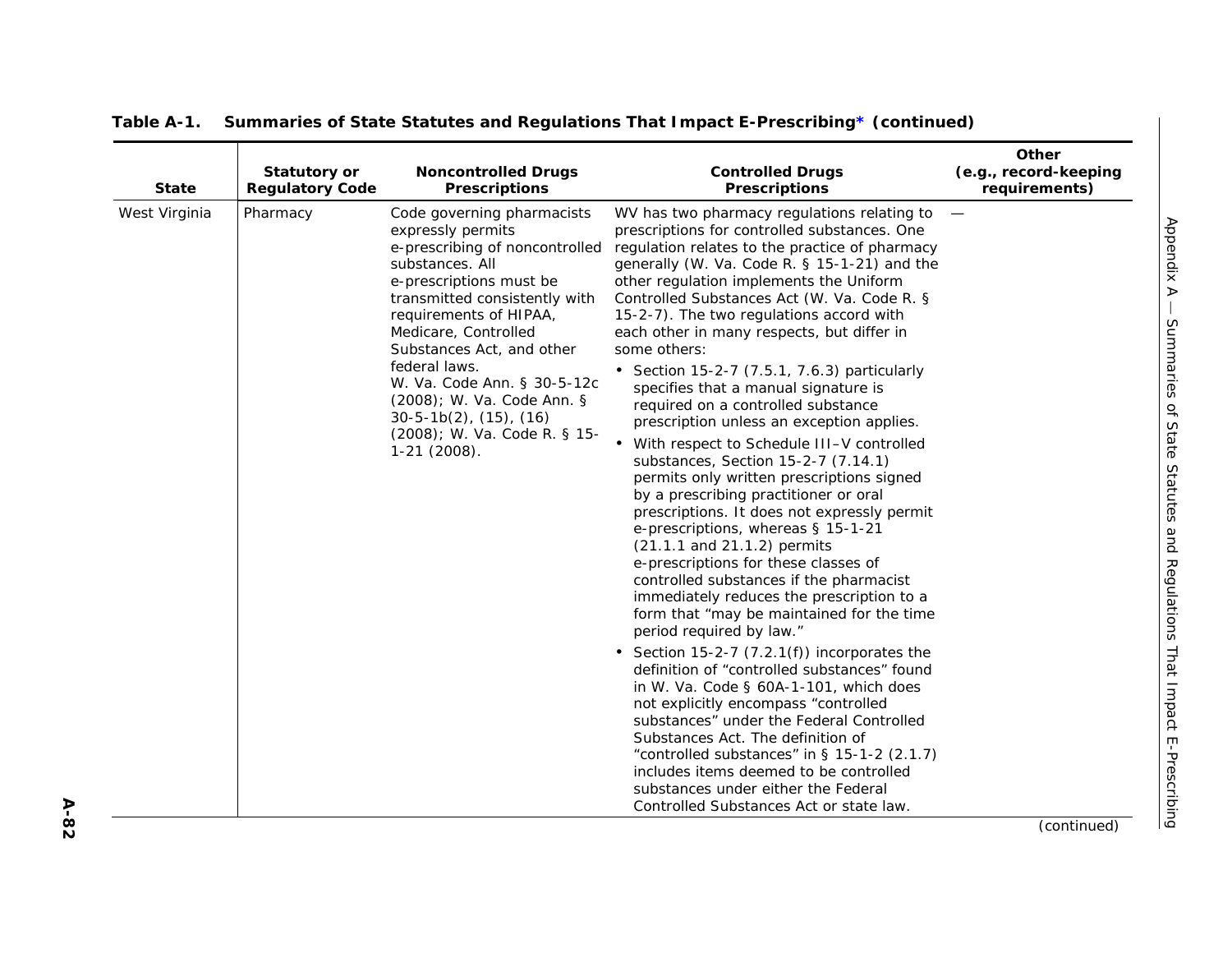| <b>State</b> | <b>Statutory or</b><br><b>Regulatory Code</b> | <b>Noncontrolled Drugs</b><br><b>Prescriptions</b>                                                                                                                                                                                                                                                                                                                                                                                                                                                                                                                                                                                              | <b>Controlled Drugs</b><br><b>Prescriptions</b>                                                                                                                                                                                                                                                                                                                                                                        | Other<br>(e.g., record-keeping<br>requirements)                                                                                                                         |
|--------------|-----------------------------------------------|-------------------------------------------------------------------------------------------------------------------------------------------------------------------------------------------------------------------------------------------------------------------------------------------------------------------------------------------------------------------------------------------------------------------------------------------------------------------------------------------------------------------------------------------------------------------------------------------------------------------------------------------------|------------------------------------------------------------------------------------------------------------------------------------------------------------------------------------------------------------------------------------------------------------------------------------------------------------------------------------------------------------------------------------------------------------------------|-------------------------------------------------------------------------------------------------------------------------------------------------------------------------|
| Wisconsin    | Pharmacy                                      | Pharmacy law recognizes<br>e-prescribing, but only if the<br>patient approves the<br>transmission and the<br>prescription order is transmitted<br>to a pharmacy designated by the<br>patient.<br>Wis. Stat. Ann. § 450.11(1m),<br>$(7)(i)$ (2008).<br>E-prescriptions must identify the<br>individual sender's name and<br>telephone number for oral<br>confirmation; the time and date<br>of transmission; the pharmacy<br>intended to receive the<br>transmission; and be designated<br>as an "electronically transmitted<br>prescription," or similar words or<br>abbreviations to that effect.<br>Wis. Admin. Code [Phar] § 7.08<br>(2008). | Regulations generally prohibit<br>e-prescribing of Schedule II<br>controlled substances, except in<br>emergency situations, when the<br>e-prescription must be followed<br>with written prescription.<br>Schedule III-V prescriptions may<br>be renewed electronically.<br>Wis. Admin. Code [Phar] §<br>7.08(1) (2008); Wis. Admin.<br>Code [Phar] $§ 8.06(2)(a)$<br>(2008); Wis. Admin. Code [Phar]<br>§ 8.09 (2008). | Regulations require use of<br>passwords to access the<br>electronic mail system for the<br>receipt of prescription orders.<br>Wis. Admin. Code [Phar] § 7.08<br>(2008). |
| Wisconsin    | Controlled<br>Substances                      |                                                                                                                                                                                                                                                                                                                                                                                                                                                                                                                                                                                                                                                 | Schedule II drugs generally may -<br>be dispensed only with a written<br>prescription, except in<br>emergency circumstances, in<br>which case e-prescription must<br>be reduced to writing. Schedule<br>III or IV drugs may be dispensed<br>with written, oral, or<br>e-prescription.<br>Wis. Stat. Ann. § 961.38 (2008).                                                                                              |                                                                                                                                                                         |
|              |                                               |                                                                                                                                                                                                                                                                                                                                                                                                                                                                                                                                                                                                                                                 |                                                                                                                                                                                                                                                                                                                                                                                                                        | (continued)                                                                                                                                                             |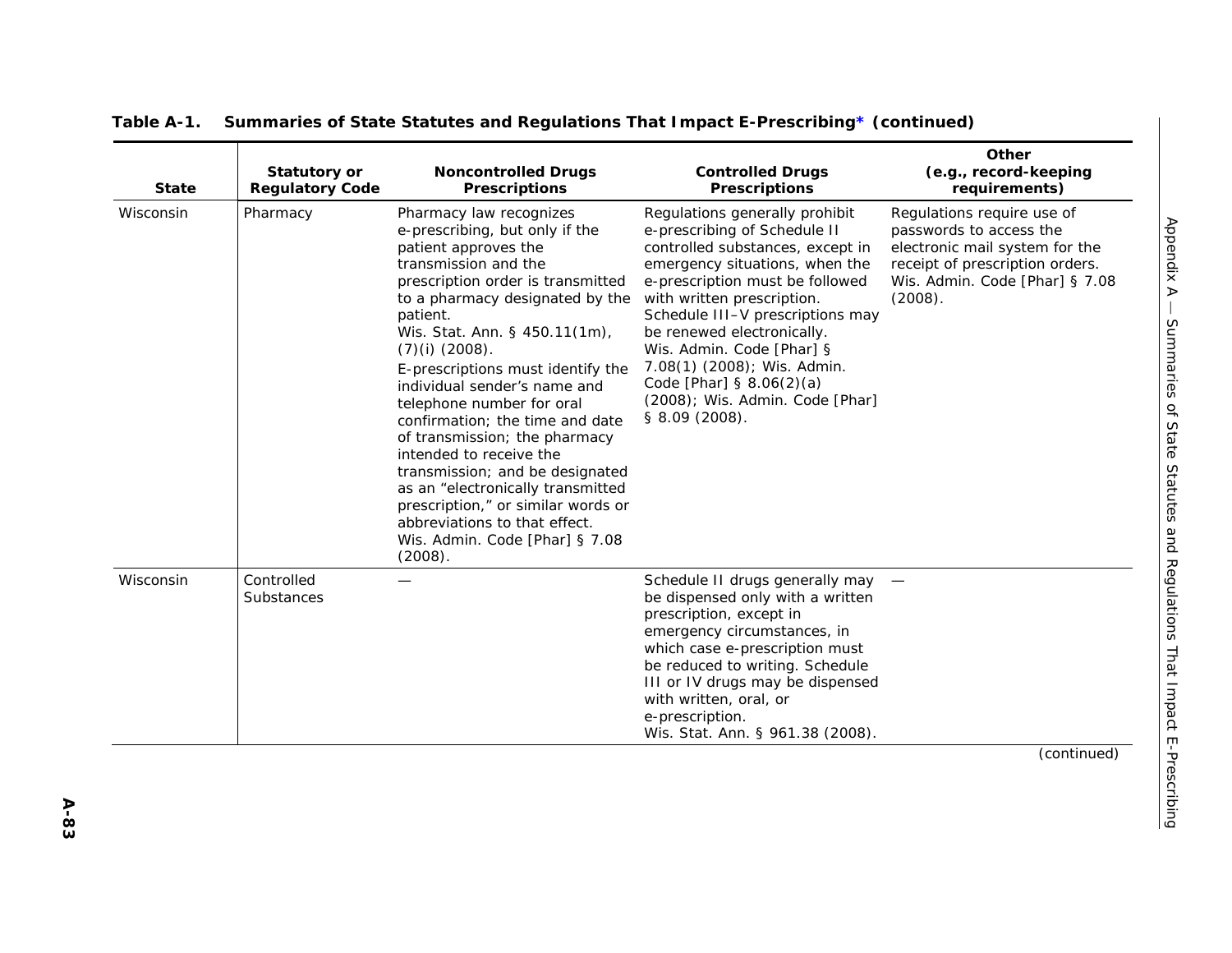| Other<br>(e.g., record-keeping<br>requirements) | <b>Controlled Drugs</b><br><b>Prescriptions</b>                                                                                                                                                                                                                                                                                                                                                                                                         | <b>Noncontrolled Drugs</b><br><b>Prescriptions</b>                                                                                                                                                                                                                                                                                          | <b>Statutory or</b><br><b>Regulatory Code</b>   | <b>State</b> |
|-------------------------------------------------|---------------------------------------------------------------------------------------------------------------------------------------------------------------------------------------------------------------------------------------------------------------------------------------------------------------------------------------------------------------------------------------------------------------------------------------------------------|---------------------------------------------------------------------------------------------------------------------------------------------------------------------------------------------------------------------------------------------------------------------------------------------------------------------------------------------|-------------------------------------------------|--------------|
|                                                 | Pharmacy regulations permit<br>controlled substance<br>prescriptions to be transmitted<br>electronically only to the extent<br>allowed by federal and Wyoming<br>law. Expressly provide that<br>controlled substance<br>prescriptions may not be<br>communicated by electronic<br>transmission except by fax.<br>024-059-002 Wyo. Code R. §<br>19(c) (2008); 024-059-002<br>Wyo. Code R. § 29(f) (2008);<br>024-059-002 Wyo. Code R. §<br>20(c) (2008). | Pharmacy regulations expressly<br>allow e-prescribing for<br>noncontrolled drugs.<br>024-059-002 Wyo. Code R. §<br>19(c) (2009); 024-059-002<br>Wyo. Code R. § 29 (2009); 024-<br>059-002 Wyo. Code R. § 4(m)<br>(2009).                                                                                                                    | Pharmacy                                        | Wyoming      |
|                                                 |                                                                                                                                                                                                                                                                                                                                                                                                                                                         | Medicaid regulations address<br>written, oral, and faxed (but not<br>e-prescriptions). They require<br>that all prescriptions be "reduced<br>to writing" and that certification<br>for "medically necessary"<br>prescriptions be in the<br>prescribing practitioner's own<br>handwriting.<br>048-130-010 Wyo. Code R. §<br>6(b)(ii) (2009). | Medicaid                                        | Wyoming      |
|                                                 | <b>Controlled Substances law</b><br>expressly requires the "written<br>prescription of a practitioner" for<br>Schedule II drugs except in<br>emergencies. For Schedule III or<br>IV drugs, a written or oral<br>prescription is required.<br>Wyo. Stat. Ann. § 35-7-1030<br>(2008).                                                                                                                                                                     |                                                                                                                                                                                                                                                                                                                                             | Food & Drug/<br>Controlled<br><b>Substances</b> | Wyoming      |
|                                                 |                                                                                                                                                                                                                                                                                                                                                                                                                                                         |                                                                                                                                                                                                                                                                                                                                             |                                                 |              |